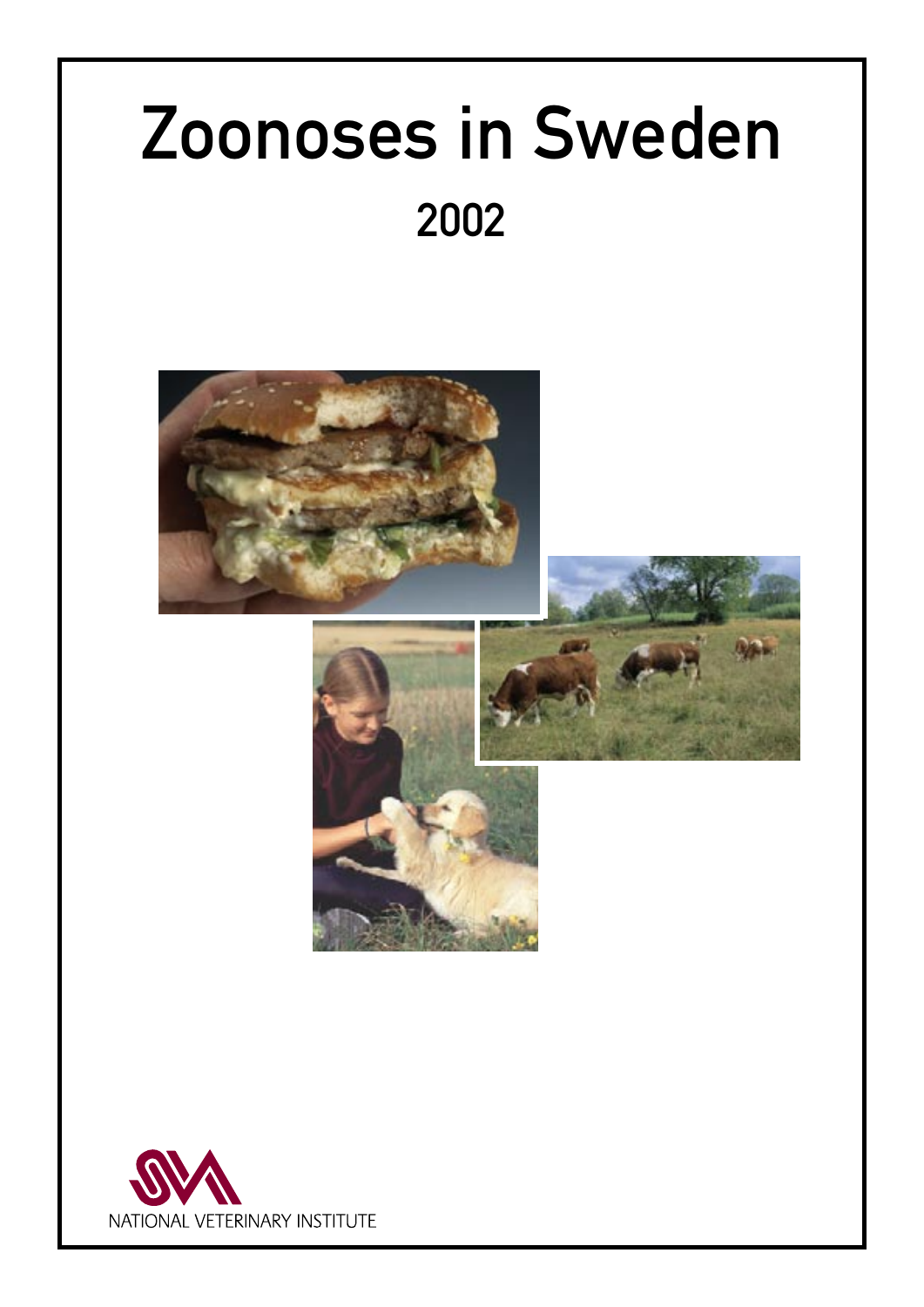This report was produced by the Swedish Zoonosis center at the National Veterinary Institute in co-operation with the Swedish Institute for Infectious Disease Control (SMI), the National Food Administration (SLV) and the Swedish Board of Agriculture (SBA).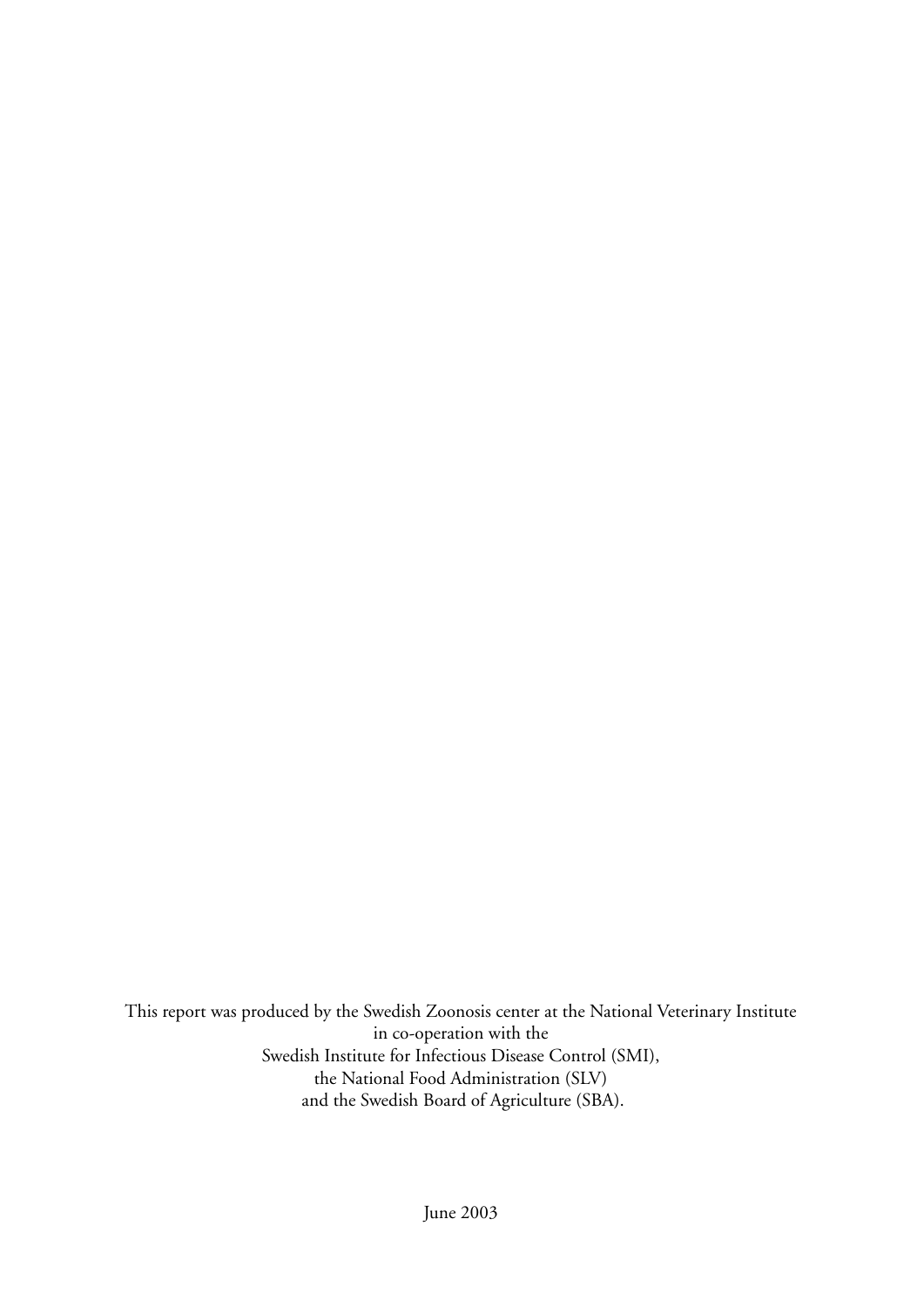| 19 |
|----|
|    |
|    |
|    |
|    |
|    |
|    |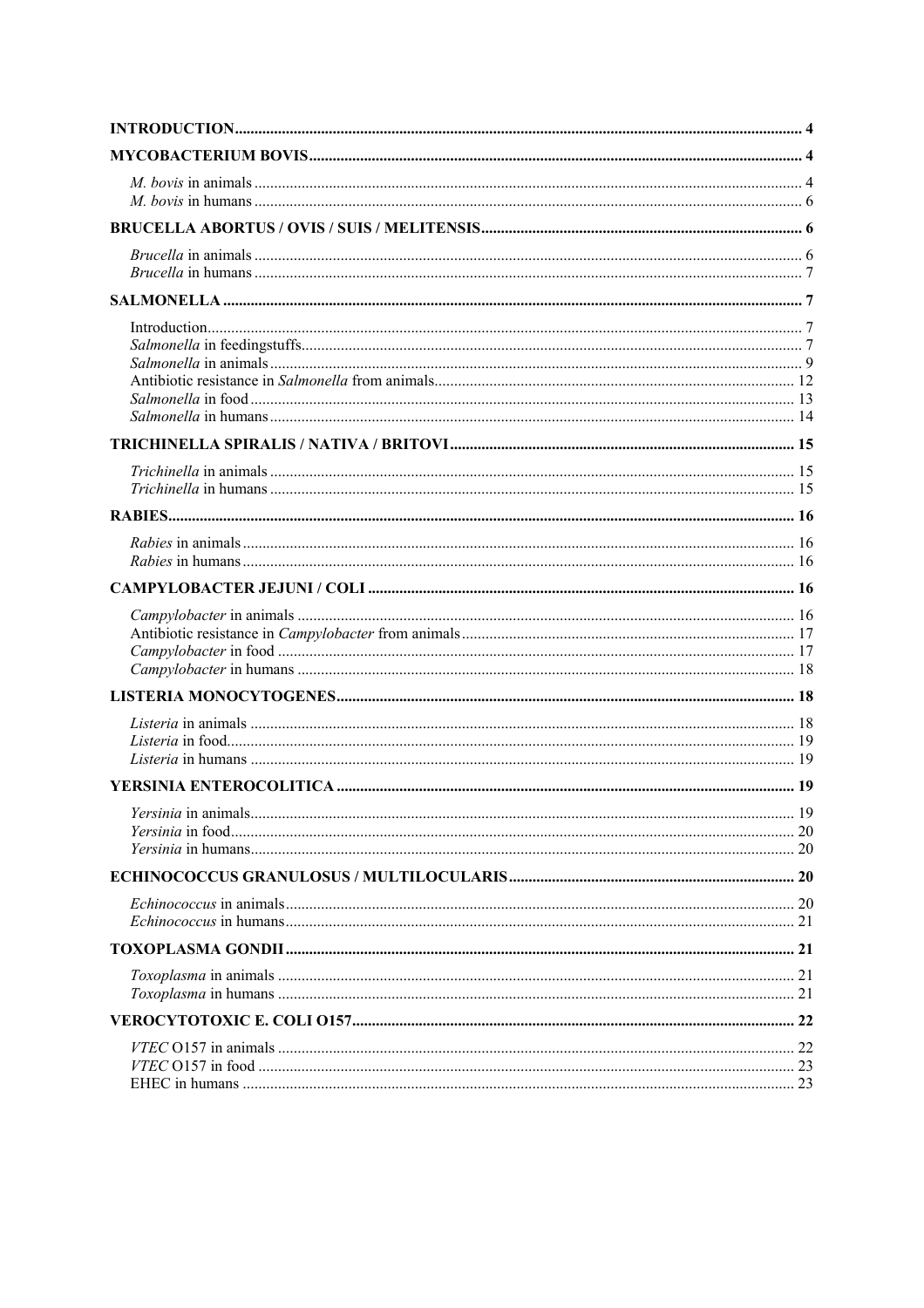| <b>Table</b> |                                                                                       |
|--------------|---------------------------------------------------------------------------------------|
| 1.1.1.       | Bovine tuberculosis, 2002                                                             |
| 1.1.2.       | Tuberculosis in farmed deer, 2002                                                     |
| 1.1.3.       | Tuberculosis in animals, 2002                                                         |
| 1.2.         | Bovine tuberculosis in man, 2002                                                      |
| 2.1.1.       | Bovine brucellosis, 2002                                                              |
| 2.1.2.       | Ovine and caprine brucellosis, 2002                                                   |
| 2.1.3.       | Brucellosis in animals, 2002                                                          |
| 2.3.         | Brucellosis in man, 2002                                                              |
| 3.1.1        | Salmonella sp. in feed material of animal origin, 2002                                |
| 3.1.2.       | Salmonella sp. in feed material of vegetable origin, 2002                             |
| 3.1.3.       | Salmonella sp. in compound feedingstuffs, 2002                                        |
| 3.1.4        | Salmonella serotypes isolated in the feed control 2001                                |
| 3.2.1.       | Salmonella sp. in poultry breeding flocks (Gallus gallus), 2002                       |
| 3.2.2.       | Salmonella sp. in other commercial poultry, 2002                                      |
| 3.2.3.       | Salmonella sp. in non-commercial poultry and birds, 2002                              |
| 3.2.4.       | Salmonella sp. in animals (non poultry), 2002                                         |
| 3.2.4.1.     | Salmonella in cattle and pigs, results of surveillance at slaughterhouses, 2002       |
| 3.2.5.1.     | Antimicrobial susceptibility testing of Salmonella, 2002                              |
| 3.2.5.2.     | Antimicrobial susceptibility testing of S. Enteritidis, 2002                          |
| 3.2.5.3.     | Antimicrobial susceptibility testing of S.Typhimurium, 2002                           |
| 3.2.6.       | Breakpoints for antibiotic resistance testing of Salmonella, 2002                     |
| 3.2.7.1.     | Antimicrobial susceptibility testing of Salmonella - quantitative data, 2002          |
| 3.3.1.       | Salmonella sp. in meat and meat products, 2002                                        |
| 3.3.2.       | Salmonella sp. in other food, 2002                                                    |
| 3.3.3.       | Salmonella sp. In consignments from EU countries, 2002                                |
| 3.4.1.       | Salmonellosis in man, 2002                                                            |
| 3.4.2.       | Salmonellosis in man - seasonal distribution, 2002                                    |
| 4.1.         | Trichinella in animals, 2002                                                          |
| 5.1.         | Rabies in animals, 2002                                                               |
| 6.1.1.       | Thermophilic Campylobacter sp. in animals, 2002                                       |
| 6.1.2.       | Antimicrobial susceptibility testing of <i>Campylobacter</i> - qualitative data, 2002 |
| 6.1.3.       | Antimicrobial susceptibility testing of Campylobacter - quantitative data, 2002       |
| 6.1.4.       | Breakpoints used for antimicrobial susceptibility testing of Campylobacter, 2002      |
| 6.2.         | Thermophilic Campylobacter sp. in food, 2002                                          |
| 6.3.         | Campylobacteriosis in man, 2002                                                       |
| 7.1.         | Listeria monocytogenes in food, 2002                                                  |
| 7.2.         | Listeriosis in man, 2002                                                              |
| 8.3.         | Yersiniosis in man, 2002                                                              |
| 9.1.         | <i>Echinococcus</i> sp. in animals, 2002                                              |
| 9.2.         | Echinococcosis in man, 2002                                                           |
| 10.1.        | Toxoplasma gondii in animals, 2002                                                    |
| 10.2.        | Toxoplasmosis in man, 2002                                                            |
| 11.1.        | Verocytotoxic Escherichia coli (VTEC) in animals, 2002                                |
| 11.3.        | Verocytotoxic Escherichia coli (VTEC) infections in man, 2002                         |
| 12.          | Foodborne outbreaks in humans, 2002                                                   |
| 13.1.        | Demographic data, animal                                                              |
|              |                                                                                       |

13.2. Demographic data, man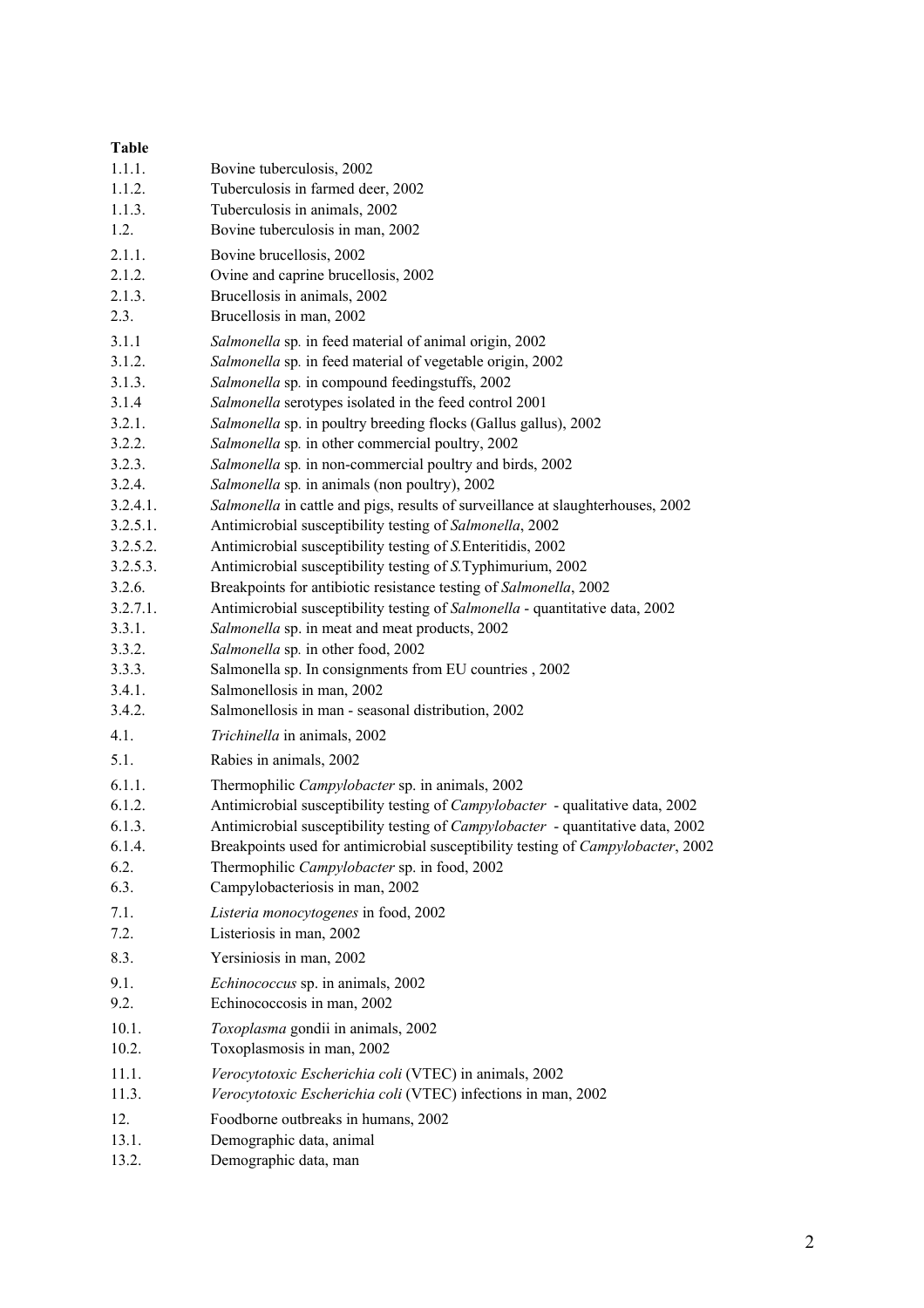| Graphs |                                                                        |                |           |
|--------|------------------------------------------------------------------------|----------------|-----------|
| 1.1    | No of notified cases of Salmonella                                     | <b>Broiler</b> | 1968-2002 |
| 1.2    |                                                                        | Layers         | 1968-2002 |
| 1.3    |                                                                        | Pigs           | 1968-2002 |
| 1.4    |                                                                        | Cattle         | 1968-2002 |
| 1.5    |                                                                        | Humans         | 1980-2002 |
| 1.6    | Salmonella surveillance at slaughter houses (lymph node samples)       | Cattle         | 1996-2002 |
| 1.7    |                                                                        | Adult pigs     | 1996-2002 |
| 1.8    |                                                                        | Fattening pigs | 1996-2002 |
| 1.9    | Salmonella surveillance at slaughter houses (swab samples)             | Cattle         | 1996-2002 |
| 1.10   |                                                                        | Adult pigs     | 1996-2002 |
| 1.11   |                                                                        | Fattening pigs | 1996-2002 |
| 1.12   | Salmonella surveillance at slaughter houses (neck skin samples)        | Poultry        | 1995-2002 |
| 1.13   | Salmonella surveillance at cutting plants (supervised by SLV)          | Beef, pork     | 1996-2002 |
| 1.14   |                                                                        | Poultry        | 1996-2002 |
| 2.1    | No of <i>Campylobacter</i> positive flocks per year                    | <b>Broiler</b> | 1992-2002 |
| 2.2    | No. of cases of <i>Campylobacter</i> in humans, notified by physicians | <b>Humans</b>  | 1991-2002 |
| 3.1    | No. of cases of <i>Listeria</i> in humans, notified by physicians      | Humans         | 1997-2002 |
| 4.1    | Number and percent VTEC O157 positive faecal samples                   | Cattle         | 1996-2002 |
| 4.2    | Number and percent VTEC 0157 positive swab samples                     | Cattle         | 1996-2002 |
|        |                                                                        |                |           |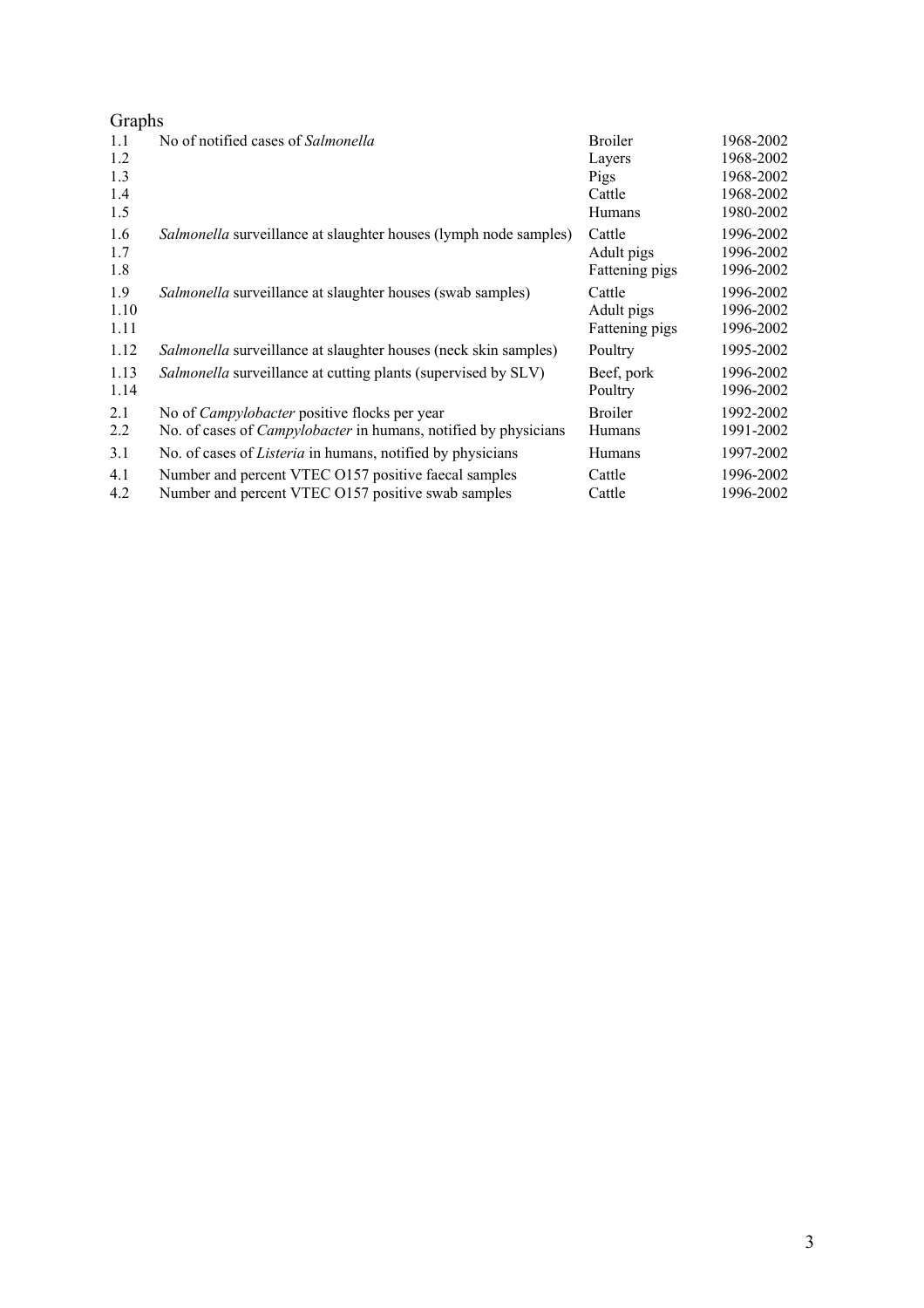### **INTRODUCTION**

This report was produced by the Swedish Zoonosis center at the National Veterinary Institute (SVA) in co-operation with the Swedish Institute for Infectious Disease Control (SMI), the National Food Administration (SLV) and the Swedish Board of Agriculture (SBA). The aim of the report is to present zoonotic infections/agents that were found in animals, humans, feedingstuffs and foods in Sweden during 2002.

From animals, the data originate from monitoring or surveillance systems, notifications of clinical observations, findings at laboratories and from meat inspections. Some diseases are notifiable on clinical suspicion, which require laboratory confirmation. In each epidemiological unit (herd or flock), only the index case is reported.

In humans, there are a number of diseases that are notifiable under the Communicable Disease Act. These diseases are reported both by physicians and laboratories. The figures for the total number of cases for each disease are based on the results when these two reporting systems are combined. Before 2000, these two systems were analysed separately. In the present report, the total number of cases and the number of cases reported by physicians are presented. Information about the number of domestic and imported cases is based on reports from physicians. Also, there are other diseases that are reported voluntarily by the laboratories. In this report, the latest adjusted figures from the SMI are used, which explains why slightly different figures may be presented in other reports from the SMI.

In food production, the SLV and the local municipalities have the responsibility for all monitoring and surveillance, although, the SLV supervises all municipalities. The SLV are responsible for the supervision of slaughterhouses, large-scale dairies and cutting- and processing plants, fish plants, establishments that handle eggs and egg products and largescale establishments that handle food of non-animal origin. On the other hand, the local municipalities are generally responsible for the supervision of for small- and medium-sized establishments, shops and restaurants and water for human consumption. However, the two largest municipalities (Stockholm and Gothenburg) have the responsibility for large-scale meat cutting and processing plants. The local municipalities report the results of microbiological investigations of food and food items to SLV on a yearly basis. A new reporting system was introduced in 2002.

### **MYCOBACTERIUM BOVIS**

### *M. bovis in animals*

Infection with *M. bovis* or *M. tuberculosis* is notifiable in all animal species on the basis of clinical suspicion. The surveillance of food producing animals is based on inspections at slaughter. For diagnosis, bacteriological culture and skin fold tuberculin test for *M. avium* and *M. bovis* are used. A positive case is defined as an animal from which *M. bovis* or *M. tuberculosis* has been isolated. If tuberculosis (TB) would be diagnosed in a food producing animal eradication measures are implemented. The herd is defined as the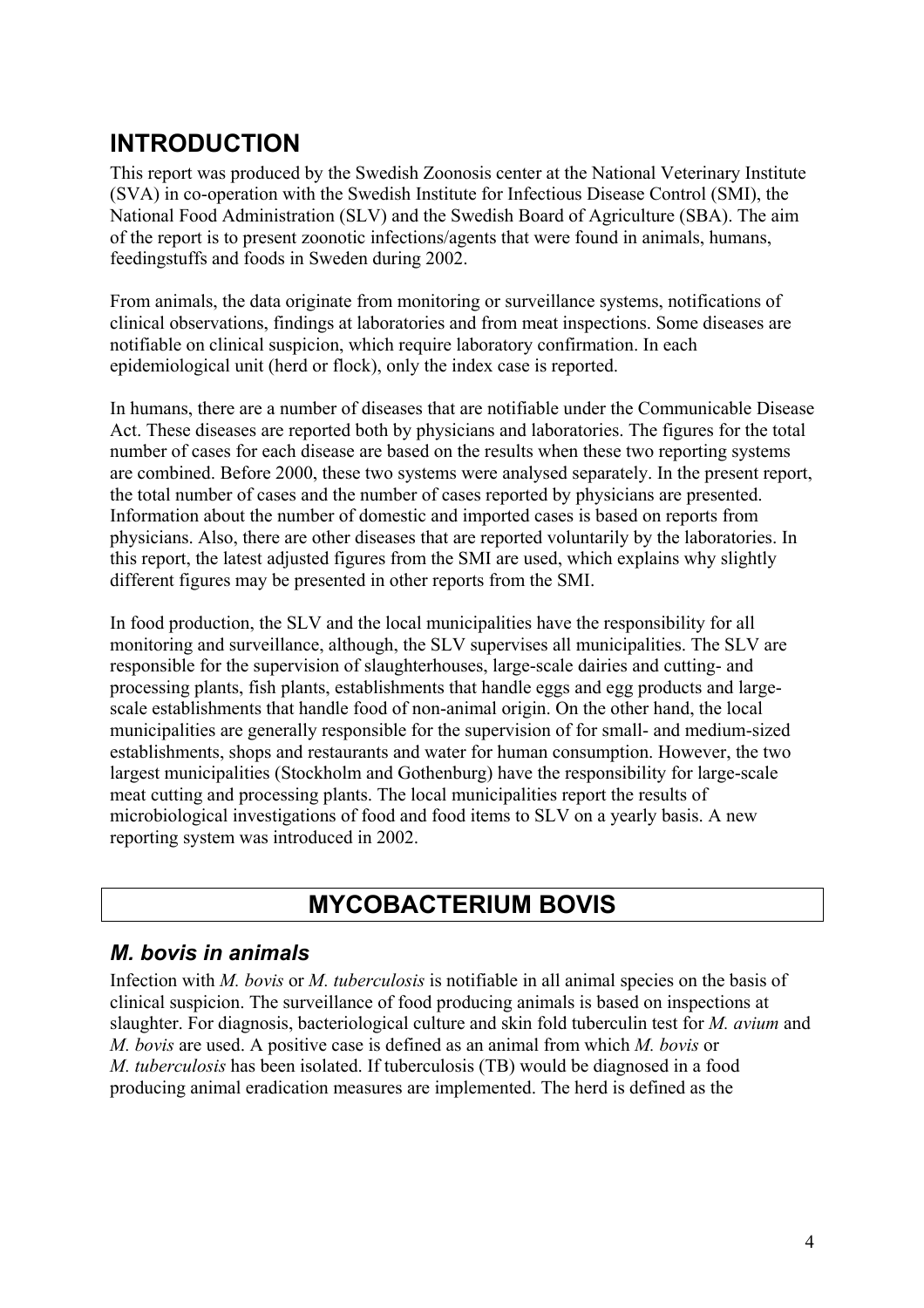epidemiological unit. Sweden is declared officially tuberculosis free  $(OTF)^{1}$  and fulfils the requirements on control measures in OTF member states<sup>2</sup>.

**Epidemiological history:** In 1958, Sweden declared itself free from bovine TB and has since then also been declared OTF. The last case of bovine TB was diagnosed in 1978. In 1991, TB was diagnosed in a herd of farmed deer after an import of infected deer in 1987. So far, 13 infected herds have been identified, of which all have been depopulated. The last herd was identified in 1997. In 1994, a voluntary control programme for farmed deer was initiated. In wildlife, no TB cases have been reported for more than 50 years.

In 2001, *M. tuberculosis* was isolated from a riding elephant at a zoo. The elephant had lost weight and had been taken out of work. This elephant was caught wild in Burma in 1971 and had been kept in a German circus and a Danish zoo before coming to the Swedish zoo in 1990. The elephant was euthanised and autopsy showed severe lesions in the lungs and the trachea. The zoo was immediately put under official restrictions and tuberculin testing was initiated in all contact animals and animal keepers. The other elephants and rhinoceroses that were kept in the same building were trunk- or tracheal rinsed and tested bacteriologically. Mycobacterial cultivation was performed and two elephants that tested positive were euthanised in 2002. A giraffe was euthanised after a positive tuberculin skin test. In that animal, autopsy lung lesions were found and *M. tuberculosis* was isolated.

#### **Results from 2002:**

Cattle, swine, sheep (Table 1.1.1, 1.1.3)

Fourteen cattle were investigated for the presence of *M. bovis* or *M. tuberculosis* after meat inspection when TB could not be excluded. Of those, seven were suspected following autopsy. All 14 samples were examined by histology and 8 were cultured. Also, 115 pigs were subjected to histological examination after investigation at meat inspection. Of those, 80 were cultured. Lastly, two sheep were investigated. All animals tested negative.

#### Farmed deer (Table 1.1.2)

In 2002, 564 out of 589 (96%) farmed deer herds were affiliated to the voluntary control programme. Of these, 451 (80%) were declared free from TB; 103 after three whole herd tuberculin tests, 304 after culling of the whole herd and subsequent meat inspection, and 44 were newly established with deer originating from TB free herds. Thus, 113 herds in the control programme were not declared free from TB and 25 were not affiliated to the programme. No animals tested positive against *M. bovis*. Also, eight deer were examined by histology and one was cultured. None tested positive.

#### Pets, wildlife

Three wildlife animals, two cats and one horse were examined for mycobacteria using histology. All samples were negative.

#### Zoo animals (Table 1.1.3)

In 2002, the investigation of TB was continued at the Swedish zoo that had one elephant diagnosed with *M. tuberculosis* in 2001. This animal was euthanised. In 2002, all contact animals were investigated: three elephants and three rhinoceroses were cultured, and four giraffes and two buffaloes were subjected to tuberculin testing. Two of the elephants tested

<sup>&</sup>lt;sup>1</sup> Commission Decision 95/63/EC, replaced by Commission Decision 99/467/EC<br><sup>2</sup> Council Directive 64/432/EEC, Annoy J. (4) and (5) smanded by 08/00

<sup>&</sup>lt;sup>2</sup> Council Directive 64/432/EEC, Annex I, (4) and (5) amended by 98/99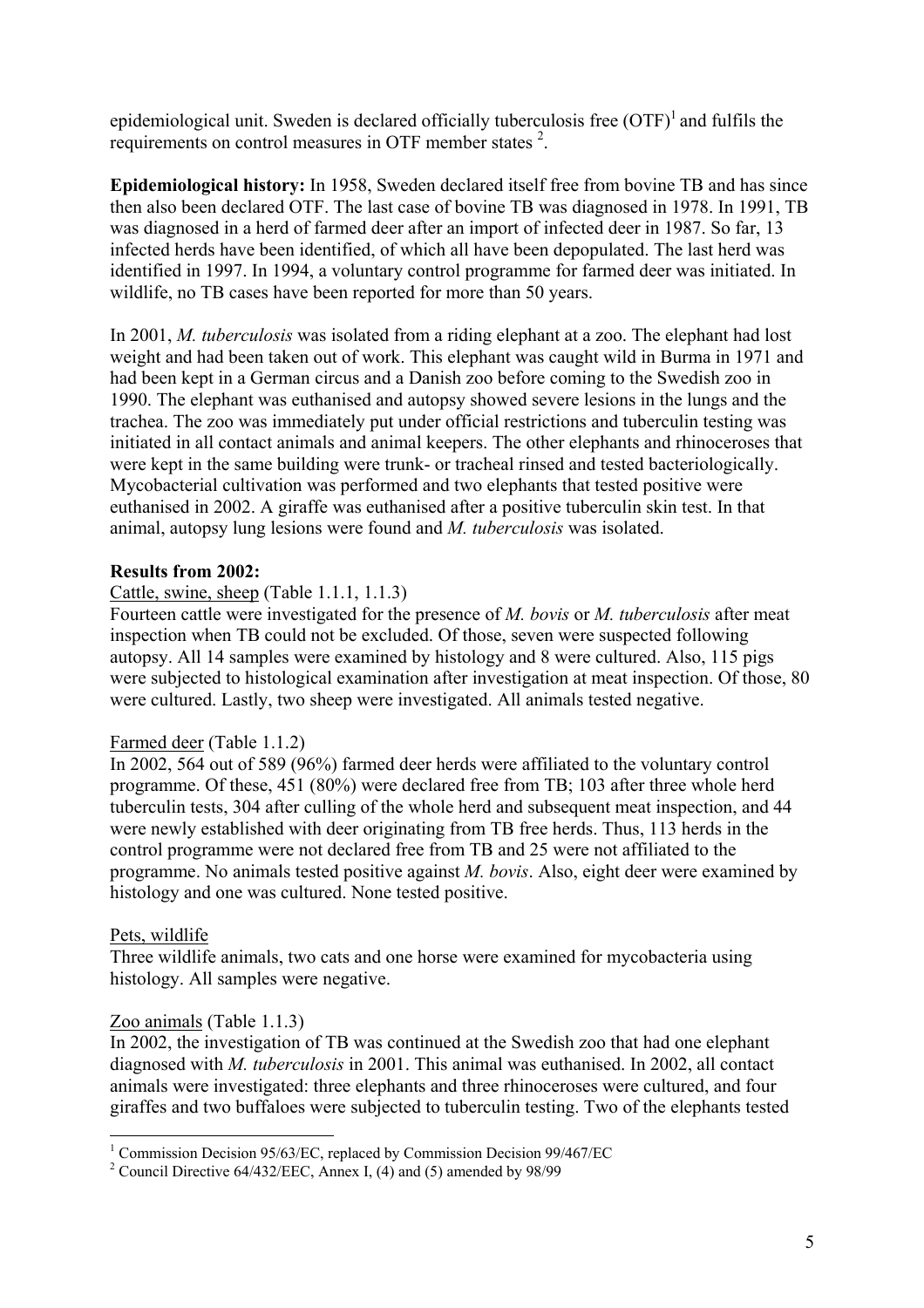positive and were euthanised. Furthermore, one giraffe tested positive in the tuberculin test and was euthanised. This animal also tested positive in post mortem culture. All other animals tested negative. A part of the zoo is still put under restriction.

### *M. bovis in humans*

Tuberculosis is a notifiable disease under the Communicable Disease Act. Surveillance is mainly based on passive case findings; however, it is recommended that refugees and asylum seekers are screened for TB. The diagnostic methods used are cultivation and isolation of *M. bovis* in clinical specimen or demonstration of the bacteria by nucleic acid amplification test. A case is defined as a person from whom *M. bovis* has been isolated.

**Results from 2002** (Table 1.2): Seven cases of *M*. *bovis* infection were reported, of which four were ≥65 years old and born in Sweden. Most likely they became infected before Sweden was declared free from bovine TB. The two remaining cases were a 64-year old man and a 25-year old woman. Most likely they acquired the infection abroad.

**Relevance as zoonotic disease:** Most cases of *M. bovis* infection in the Swedish population are acquired abroad. Apart from this, cases also occur among elderly people who got infected before *M. bovis* was eradicated from the Swedish cattle population. As Sweden is OTF, the risk of contracting domestic TB from animals is almost negligible. Also, the risk of contracting bovine TB from people in Sweden is considered extremely low as there are few cases of human TB caused by *M. bovis* in Sweden and person-to-person spread is rare.

### **BRUCELLA ABORTUS / OVIS / SUIS / MELITENSIS**

### *Brucella in animals*

Infection with *Brucella* spp. is notifiable in all animal species on the basis of clinical suspicion. All suspected cases have to be confirmed serologically and bacteriologically. In sheep and goats, surveillance is based on serological surveys according to EU-legislation. Also, on a national initiative, serological surveys are regularly performed in cattle and pigs. The diagnostic tests used in dairy herds are tube agglutination, complement fixation or milk ELISA. Whereas, in beef cattle, swine, sheep and goats the Rose Bengal plate test (RBT) or complement fixation test (CFT) is used. A positive case is defined as an animal from which *Brucella* spp. has been isolated, or an animal giving a significant antibody titre. The herd is as the epidemiological unit. If brucellosis were diagnosed eradication measures would be implemented as vaccination is not allowed. Sweden is declared officially brucellosis free  $(OBF)^3$  in cattle and fulfils the requirements on control measures in OBF member states<sup>4</sup>.

**Epidemiological history:** The last case of bovine brucellosis was reported in 1957. Brucellosis has not been diagnosed in other animal species.

### **Results from2002** (Tables 2.1.1–2.1.3)

Bulk milk samples were analysed from 3000 dairy herds (29% of all dairy herds) and investigated by use of an indirect ELISA (Svanova, Biotech, Uppsala) for *B. abortus*. All but seven herds were negative. From these seven herds individual blood samples from all lactating cows (n=184) were analysed by CFT and the RBT. All samples were negative. From pigs, 3000 blood samples were analysed for *B. suis* and all were negative. Furthermore, 9305

<sup>1</sup> <sup>3</sup> Commission Decision 95/74/EC, replaced by Commission Decision 99/432/EEC  $\frac{4}{5}$  Council Directive 64/432/EEC Annoy II (7) and (8) among the 08/00/EC

Council Directive 64/432/EEC, Annex II (7) and (8), amended by 98/99/EC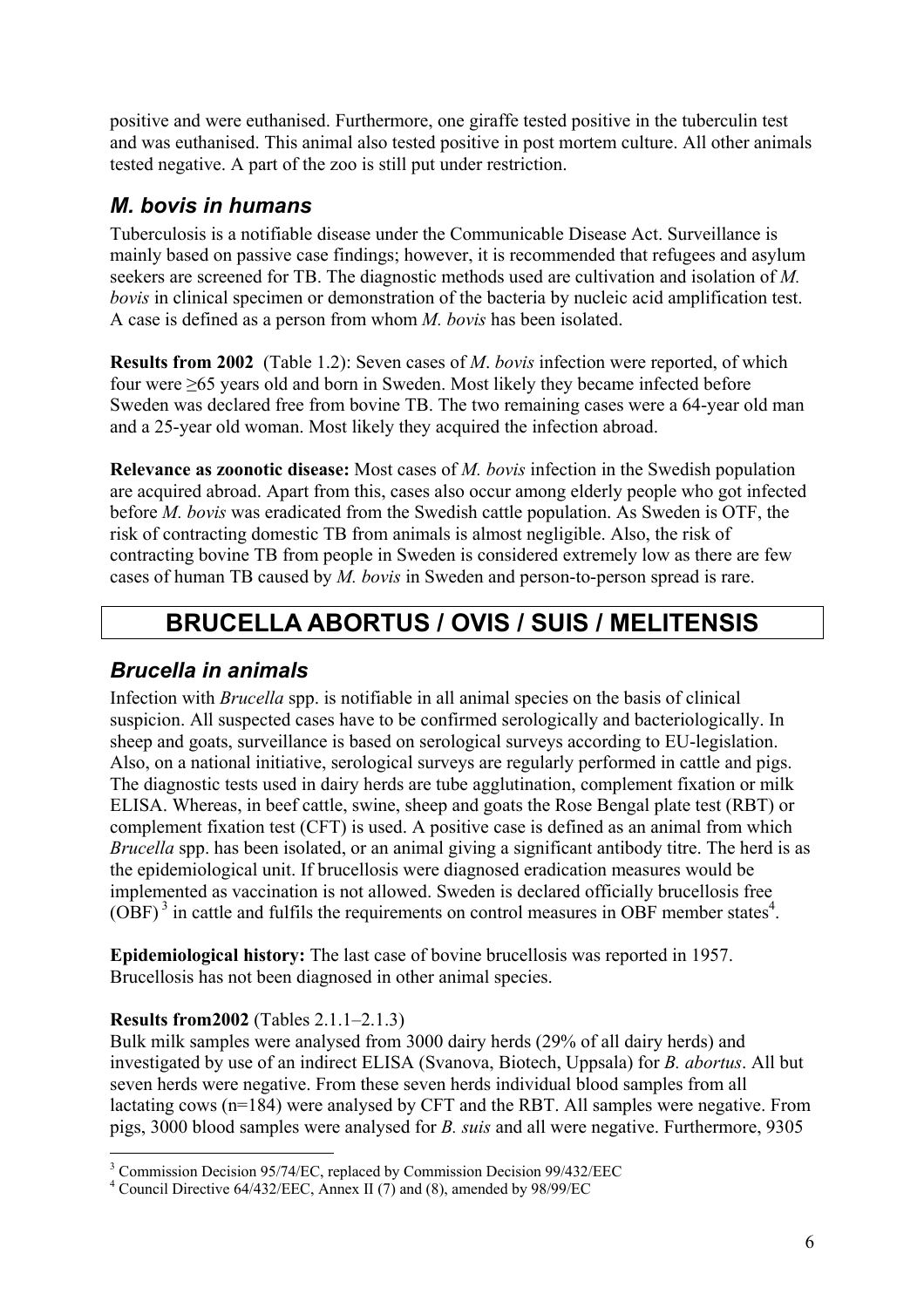samples from sheep at 281 holdings, and 695 samples from goats at 24 holdings were tested for *B. melitensis*. All samples were negative. Also, routine samples were collected from 925 cattle and 1865 pigs and all were negative. Lastly, 104 samples from dogs, 30 from reindeer and 58 from other animals tested negative.

### *Brucella in humans*

Brucellosis is not a notifiable disease under the Communicable Disease Act and the figures in this report are based on voluntary laboratory reports. A case is defined as a person in whom brucellosis has been verified serologically or bacteriologically.

**Epidemiological history:** During the last 10 years, up to 6 cases have been reported annually. None of these were suspected to be of domestic origin. In 2001, two cases were reported.

**Results from 2002** (Table 2.3): In 2002, five cases were reported, of which all had contracted the disease abroad.

**Relevance as zoonotic disease:** The risk of obtaining brucellosis from domestic sources is negligible, as Sweden is declared free from bovine brucellosis. Also, brucellosis has not been recorded in other animal species in the country.

### **SALMONELLA**

### *Introduction*

Sweden has a long history of controlling *Salmonella* in feedingstuffs, as well as the entire food chain from "farm to fork". This has given the result that virtually all domestic red- and white meat and table eggs are free from *Salmonella*. Surveillance, according to the Swedish Salmonella control programme, was initiated in 1995<sup>5</sup> and has shown that the overall prevalence is below 0.1%.

Any finding of *Salmonella*, irrespective of serotype, in animals, humans, feed and food of animal origin is notifiable independent of the reason for sampling. Moreover, in the official control of food, all findings of *Salmonella* are notifiable. All primary isolates are sero- and phage typed, and primary isolates of animal origin are tested for antibiotic resistance.

If *Salmonella* is identified, measures in order to eliminate and trace the source of the infection are always implemented. If cattle or pigs are found infected, restrictions are put on the farm and are not lifted until the infection has been eliminated, as shown by consecutive sampling of faeces. If a poultry is found infected the flock is depopulated. Contaminated feed is treated to eliminate *Salmonella*. Finally, food that is positive for *Salmonella* is destroyed or returned to the country of origin.

### *Salmonella in feedingstuffs*

**Current situation:** All sampling follow the legislation on feedingstuffs and animal byproducts and is supervised by the SJV. In addition to the compulsory testing, a large number of voluntary samples are taken. All *Salmonella* finding are sent to the SVA for confirmation and serotyping.

<sup>1</sup> 5 Commission Decision 95/50/EC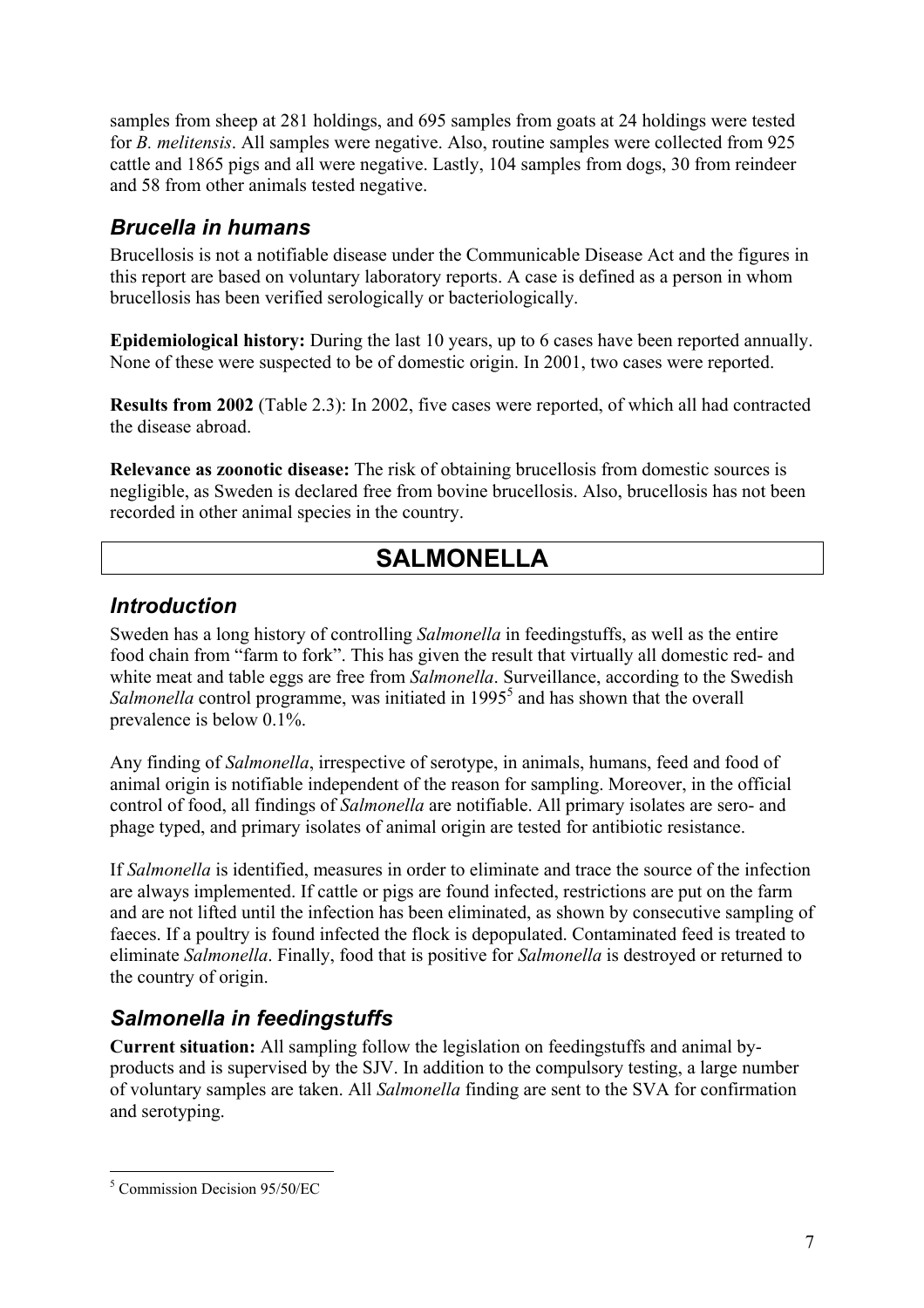The bacteriological method used is NMKL method No 71 (5th ed., 1999). Serotyping is performed by slide agglutination. Certain serotypes are subtyped by molecular methods. The compulsory samples taken at the feed mills have to be analysed at the SVA. Also, samples taken by official feed inspectors and "hygiene groups", consisting of the county veterinarian and an official feed inspector, are analysed at the SVA. Other samples may be analysed at other laboratories. Most analysing laboratories are accredited according to EN/150/17025.

**Measures in case of positive findings:** No feed materials containing, or suspected of containing, *Salmonella* may be used in the production of feedingstuffs. Positive *Salmonella* findings always give rise to further testing and decontamination.

**Heat treatment:** All compound feedingstuffs for poultry have to be heat treated to above 75°C. In practice, almost all compound feedingstuffs for ruminants and pigs are heat treated as well. Feed grains aimed for poultry have to originate from a storage plant that has been approved by the SJV. All of the storage facilities must fulfil certain requirements regarding hygiene and biosecurity.

### **Sampling at feed mills**

At the feed mills, samples are taken mainly according to Hazard Analysis Critical Control Point (HACCP) principles, both on the premises and along the production line. The HACCP system was initiated in 1991 and has proved to be effective for detecting and preventing *Salmonella* in feedingstuffs. Feed mills that produce feedingstuffs for poultry are obliged to take a minimum of five samples per week from specified critical control points<sup>6</sup>. Feed mills that produce feedingstuffs for ruminants, pigs or horses, are obliged to take two samples a week<sup>7</sup>. The producer often takes additional voluntary sampling. Official feed inspectors sample at specified points at the feed mills<sup>8</sup>, one to five times a year, depending on production volume. Also, a "hygiene group" make yearly inspections at feed mills that produce more than 1000 tons of feedingstuffs annually. Feed mills that produce less are visited less frequently. At these inspections, samples are taken at critical points - especially in connection with coolers, aspirators and elevators.

### **Sampling of feed materials**

Feed materials are classified according to the *Salmonella* risk they may present: (S1) feed materials of animal origin, (S2) high risk feed materials of vegetable origin (e.g. soy bean meal and some products deriving from rape seed), and (S3) low risk feed materials of vegetable origin (e.g. rice).

Every batch of feed material of animal origin has to be sampled. If the production is continuous, the number of samples to be taken is decided by the SJV. Production of classified feed materials has to follow a hygiene programme, containing routines for *Salmonella* sampling, approved by the SJV.

All consignments of feed materials classified as S1, S2 and S3 that is traded into Sweden have to be sampled, either in Sweden or in the country of origin. If the consignment was sampled outside Sweden, it must be proved that the samples were taken and that the results were negative.

<sup>1</sup>  $6$  from the silo containing compound feedingstuffs, the area around the pellet cooler, the top of the cooler, central aspiration and the elevator for feed material

<sup>7</sup> from the silo and the elevator for feed material

 $8$  at these visits, dust samples are collected from the top of silos that contain compound feedingstuffs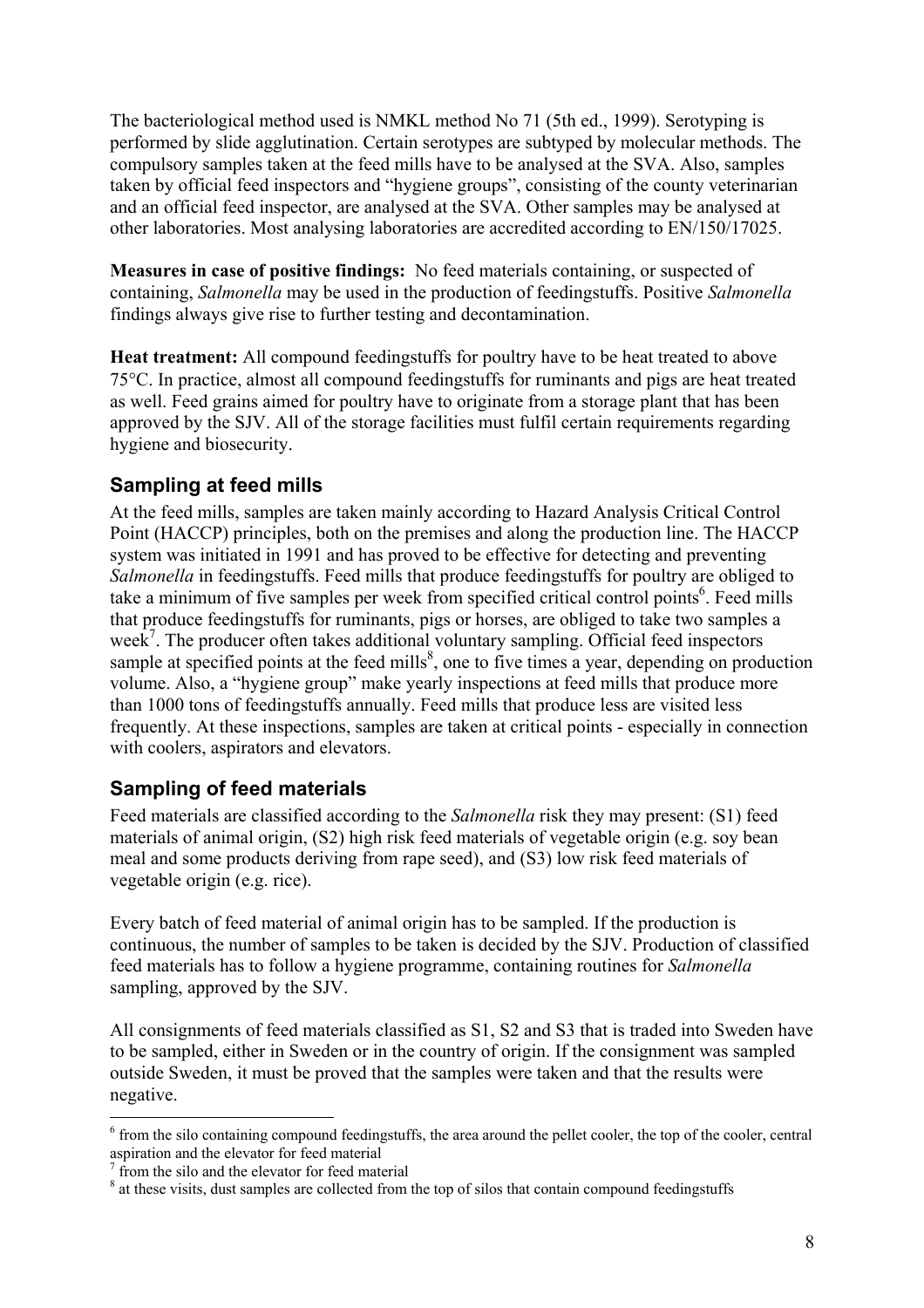### **Sampling of compound feedingstuffs traded into Sweden**

All compound feedingstuffs traded into Sweden containing S1, S2 or S3 and that are produced for ruminants, pigs or poultry, are tested for *Salmonella* following the same principles as feed raw materials.

### **Petfood**

Every company producing petfood is inspected and the feed is sampled for *Salmonella* once a year by an official feed inspector. In addition to this, voluntary samples are taken. Every consignment of dog chews from a third country is sampled at the border inspection, even though it must be accompanied by a certificate showing that the petfood has been tested negative for *Salmonella* in compliance with the EU legislation.

### **Results from 2002** (Tables 3.1.1–3.1.4)

In the tables, only the compulsory samples and those of the voluntary samples that have been reported to the SJV are presented. There is no obligation to report negative results from voluntary samples. Information concerning dog chews comes from the border inspection were dog chews are sampled and rejected if positive for *Salmonella*.

### Feed raw material of vegetable origin (Table 3.1.4c)

45 samples of feed raw material were positive for *Salmonella*. The samples were from imported feed materials sampled in Sweden. The isolates came from derived material of soybean, maize and rapeseed. The most common serotypes were *S*. Tenessee (n=14), *S*. Mbandaka (n=7) and *S*. Yoruba (n=6).

Feed mills and compound feedingstuffs (Table 3.1.4d) In the control of feed mills, 8514 samples were reported and 21 of those were positive. The most common serotypes were *S*. Lexington, *S*. Mbandaka and *S*. Senftenberg (each n=3).

Animal by-products processing plants and feed material of animal origin (Table 3.1.4a, b) Feed materials of animal origin are sampled in accordance with the EU legislation. In addition to this, many voluntary samples are taken. Out of 2954 analysed samples of feed material, 11 were positive for *Salmonella*. 47 of the 1021 analysed samples from critical control points were also positive. The figure includes follow-up samples and samples taken at specific points because of suspected contamination. The most common serotypes were *S*. Mbandaka (n=23) and *S*. Agona (n=11).

### *Salmonella in animals*

Sampling strategies are outlined in the Swedish *Salmonella* control programme, approved by the EU in 1995 (95/50/EC). The bacteriological investigations are performed according to NMKL No. 71 5th ed. 1999 with a modification of ISO 6579:1993. The most important modification is the exclusion of the selenite broth enrichment step. Serotyping is performed by slide agglutination. Certain serotypes are subtyped by molecular subtyping methods. A case is defined as a single animal from which *Salmonella* of any serotype has been isolated.

**Epidemiological unit:** In poultry, the flock is the epidemiological unit. Concerning broilers, this is important as 5-8 flocks may be raised annually in each house or compartment and when measures are taken in case of positive findings. The strict hygiene rules that are implemented according to the voluntary Swedish *Salmonella* control programme makes it possible to define the broiler flock as the epidemiological unit. In cattle, pigs and other food-producing animals the herd is the epidemiological unit.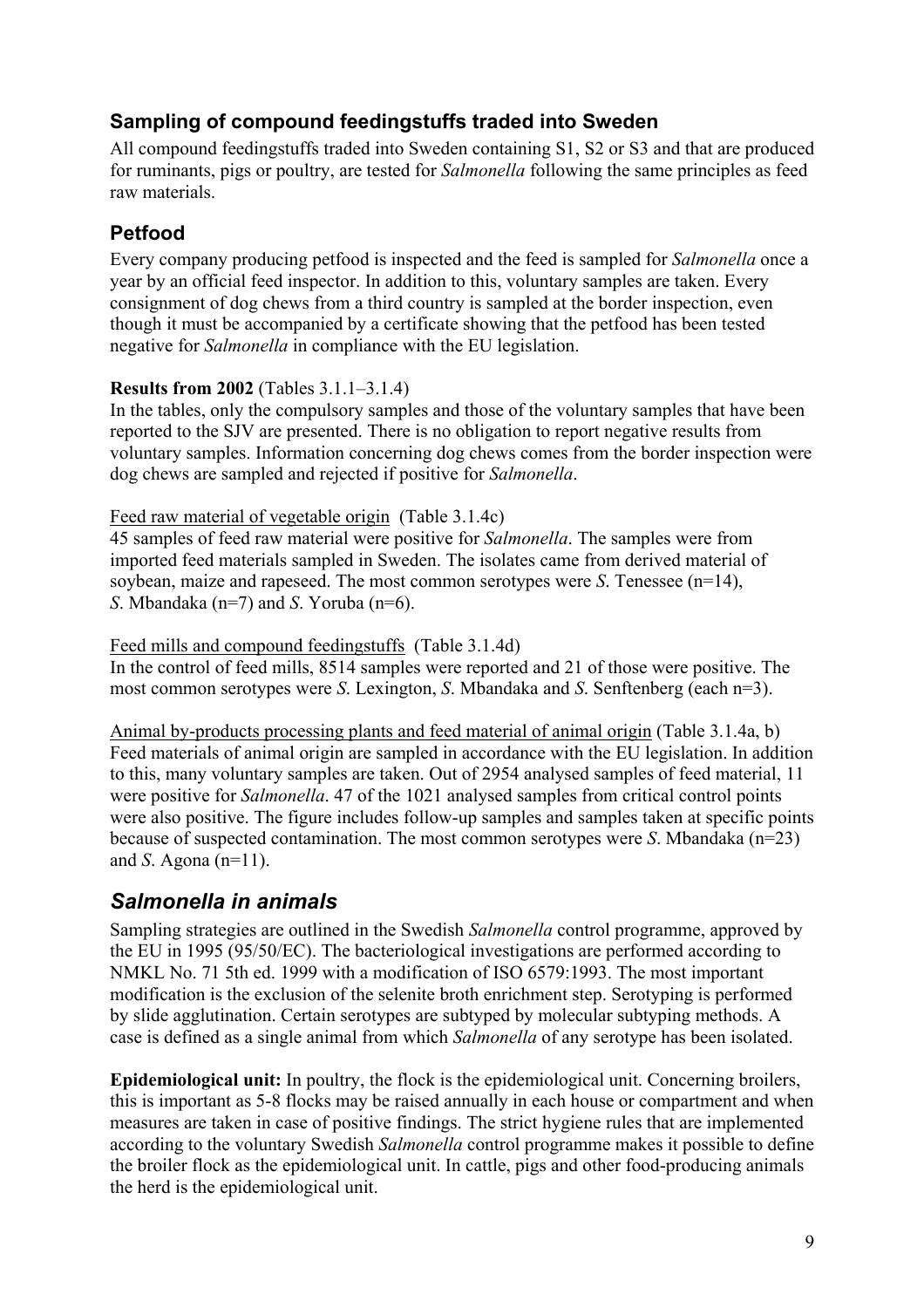**Prophylactic measures:** In poultry, there are certain hygienic rules described in the control programme in order to avoid introduction of infection. These rules include: (1) feed production and transport, (2) measures to prevent introduction of infection from the surrounding environment, and, (3) an all in-all out system in all categories of poultry production. In cattle, pigs and other food-producing animals the control of feed ensures that feed to food producing animals virtually is free from *Salmonella*. In poultry, vaccination against salmonellosis is not allowed.

**Measures in case of positive findings:** Any poultry flock infected with *Salmonella*, irrespective of serotype, will be destroyed. The infected farm is put under restriction, and following destruction of the flock, the premises/contaminated houses are cleaned and disinfected. Also, investigation of the feed supplier is initiated in order to trace the infection. Feedingstuffs on the farm are destroyed or decontaminated. Isolation of *Salmonella* in neck skins collected at slaughter is considered to be a contamination at slaughter and will lead to implementation of hygiene measures at the premises.

If *Salmonella* is isolated from cattle, pigs and other food-producing animals, indicating a herd infection, restrictions are put on the farm/herd. Such restrictions may include a ban to transport animals to and from the farm (unless for sanitary slaughter), collection of bacteriological samples, and institution of a sanitation plan, i.e. involving elimination of chronically infected animals, cleaning and disinfections, treatment of manure and sludge and treatment of feedingstuffs. Also, the feed supplier is investigated. Restrictions are lifted when faecal samples from all animals in the epidemiological unit (usually the herd) taken at two consecutive samplings one month apart are negative. If *Salmonella* positive swabs from carcasses are found, hygiene measures are taken at the slaughterhouse. All *Salmonella* contaminated carcasses are deemed unfit for human consumption.

#### **Description of the control programme**

Sampling strategies are outlined in detail in the Swedish *Salmonella* control programme, approved by the EU in 1995.

**Poultry and eggs:** All faecal sampling, as well as all microbiological sampling of breeding flocks, is performed according to Council Directive 92/117/EEC. In addition, more frequent sampling is carried out in the grandparent generations.

Elite-breeding flocks do not occur in Sweden as layers, and broiler breeders are imported as day-old grand parents. In all flocks, faecal sampling are collected five times as well as caecal samples are investigated during rearing period. Also, faecal samples are collected monthly during egg production from breeders as a supplement to the sampling in the hatchery. The parent generation is tested during the rearing period by tissue and faecal sampling. During egg production, samples are taken as described for grand parents.

Ratite breeders are tested every third month by faecal samples. All meat producing flocks of broilers, turkeys, ducks, ratites and geese are investigated by faecal sampling 1-2 weeks before slaughter. In broilers, 30 additional samples of caecal tissue are collected during the same period. From layers, faecal samples are collected once during rearing period (2 weeks before moving to a laying unit). Furthermore, laying flocks with more than 200 layers from establishments that do not place eggs on the market, as well as all laying flocks from establishments that do place eggs on the market, are sampled three times during production.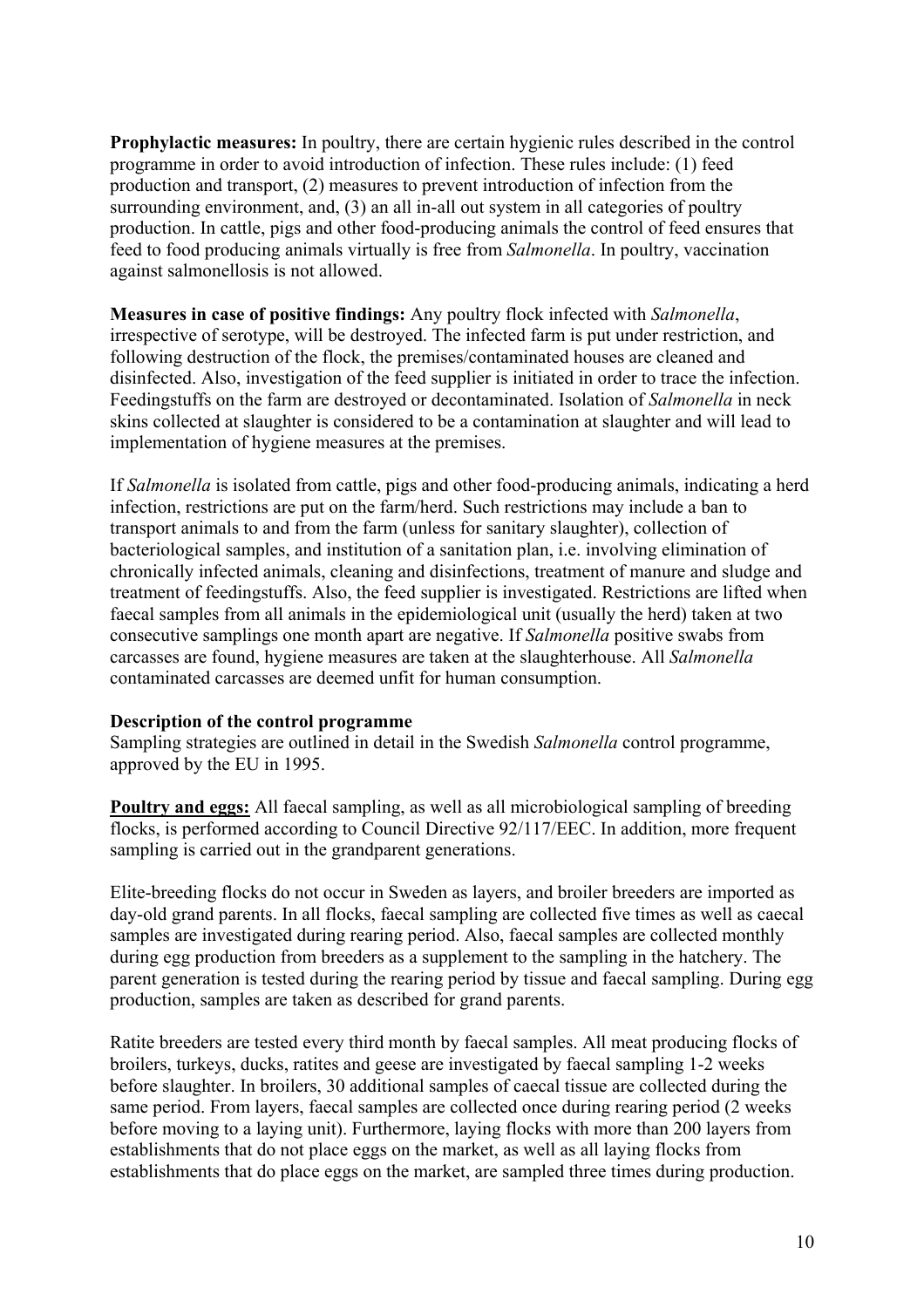Flocks of egg-producing quails are sampled twice a year by faecal sampling. Grand parents, parents and layers are sampled 2-4 weeks prior to slaughter. Also, neck skin samples are taken from poultry at slaughterhouses within the control programme.

C**attle and pigs:** At the slaughterhouses, intestinal lymph nodes and swabs taken from parts of the carcass, where the chances of finding *Salmonella* are considered optimal, are collected. All sanitary slaughtered animals are tested for *Salmonella* as well as if there is a clinical suspicion of salmonellosis. In elite breeding- and gilt producing herds, faecal samples are collected annually, and twice annually from sow pools. Apart form the sampling in the control programme, all integrated herds or herds producing weaner pigs that are affiliated to a industry run health control programme are tested once a year by faecal samples. In 2002, a new voluntary *Salmonella* control programmes in cattle and pigs was introduced that will be operational in 2003. It is an official programme supervised by the SBA.

**Epidemiological history:** The first specific legislation governing the Swedish *Salmonella* control programme was initiated in 1961. In 1995, the parts of the programme that covered cattle, pigs, poultry and eggs, were approved by the EU (95/50/EC) and extended surveillance was initiated. The results showed that Swedish red and white meat and eggs virtually are free from *Salmonella*. Between 1995-2000, four cattle herds were infected with penta resistant S. Typhimurium DT104. One of the herds was depopulated whereas the others were cleaned-up. In 2001, there were eleven infected flocks of poultry and eight cattle herds, but no positive pig herd.

#### **Results from 2002**

**Poultry:** In total, seven cases of *Salmonella* in poultry were notified during 2002(Tables 3.2.1, 3.2.2, Fig 1.1 and 1.2). Of those, three flocks were layers (*S*. Livingstone, *S*. Typhimurium and *S*. Subsp II), one ready to lay pullets *(S.* Rissen), one broiler flock (*S*. St Paul) and two were other meat producing flocks (*S*. Typhimurium (NST) and *S*. Enteritidis).

During the year, there was a period with a number of positive neck skin samples in two slaughterhouses. In one slaughterhouse that slaughtered laying hens *S*. Livingstone was isolated and in the other *S*. Typhimurium was found. The SBA traced the hens slaughtered at those occasions back to their farms of origin for further investigations. However, all sampling at the farms were negative. The slaughterhouses were cleaned and disinfected but there were still positive samples every other day in one of them. Finally the SLV decided to close that slaughterhouse for sanitary actions and since then no positive samples have been found. Results of sampling of neck skins at slaughter are detailed in Table 3.2.4.1 and Fig 1.12.

**Pigs:** In 2002, one pig herd was infected with *S*. Mbandaka (Table 3.2.4, Fig 1.3). There were only a few *Salmonella* isolates (n=8) from the sampling performed at the slaughterhouses (Table 3.2.4.1, Fig 1.7, 1.8, 1.10 and 1.11). Table 3.2.4.1 also include voluntary sampling at the pig herds. None of theses isolates were re-isolated at the farms.

**Cattle:** In 2002, 6 cattle herds were infected with *Salmonella* (Table 3.2.4, Fig 1.4). Thus, the favourable situation with low numbers of infected farms remains. The isolated serotypes were *S*. Typhimurium (n=3), *S*. Dublin (n=2) and *S*. Enteritidis (n=1). The following phage types of *S*. Typhimurium were identified: from Farm A) 1, 120 and NST, Farm B) 1 and NST, and Farm C) NST. There were no isolates from the slaughterhouse surveillance (Table 3.2.4.1, Fig. 1.6 and 1.9).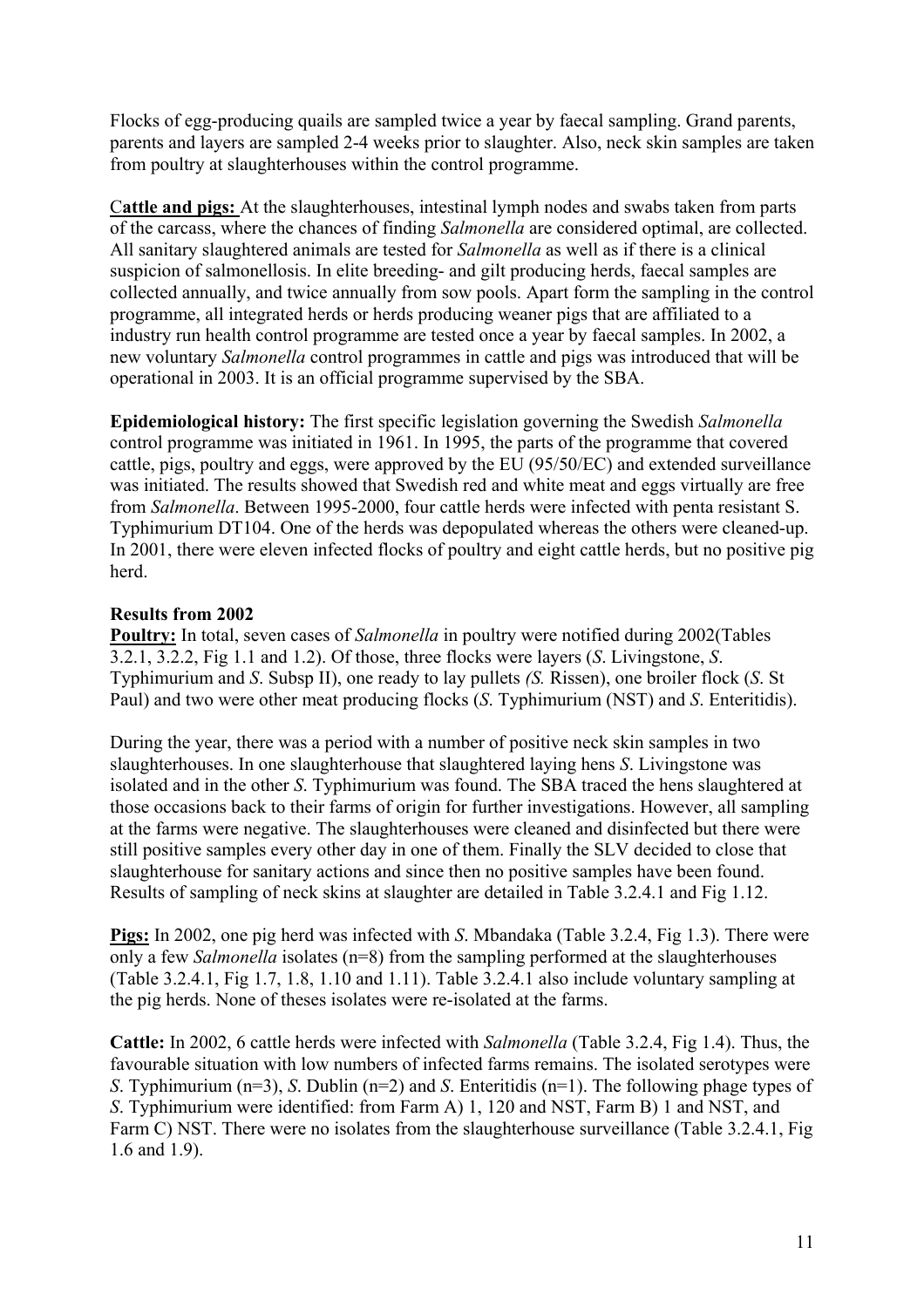**Sheep and goats:** *Salmonella* was not detected in sheep and goats in 2002.

**Other animals:** There were 11 isolates from cats, three from dogs, 13 from wild birds, 33 from reptiles and 7 from various other animals (Table 3.2.4, Table I).

| Lable 1. The number of <i>Salmonetia</i> Scrotypes isolated in 2002. |                 |      |          |                 |               |  |  |
|----------------------------------------------------------------------|-----------------|------|----------|-----------------|---------------|--|--|
| Serotype                                                             | cats            | dogs | reptiles | wild birds      | other animals |  |  |
| S. Adelaide                                                          |                 |      |          |                 |               |  |  |
| S. Agona                                                             |                 | 1    |          |                 | 1             |  |  |
| S. Braenderup                                                        |                 |      |          |                 |               |  |  |
| S. Cubana                                                            |                 |      | 3        |                 | 1             |  |  |
| S. Gwale                                                             |                 |      |          |                 | 1             |  |  |
| S. Havana                                                            |                 |      |          |                 |               |  |  |
| S. Montevideo                                                        |                 |      |          |                 |               |  |  |
| S. Muenchen                                                          |                 |      |          |                 |               |  |  |
| S. Newport                                                           |                 |      | 3        |                 |               |  |  |
| S. Poona                                                             |                 | 1    |          |                 |               |  |  |
| S. St Paul                                                           |                 |      |          |                 | 1             |  |  |
| S. Scleissheim                                                       |                 |      |          |                 | 1             |  |  |
| S. Senftenberg                                                       |                 |      |          | 1               |               |  |  |
| S. Species                                                           |                 |      | 9        |                 |               |  |  |
| <i>S</i> . Subspecies I                                              |                 |      |          |                 | 1             |  |  |
| S. Subspecies IIIa                                                   |                 |      |          |                 |               |  |  |
| S. Subspecies IIIb                                                   |                 |      | 4        |                 |               |  |  |
| S. Subspecies IV                                                     |                 |      | 4        |                 |               |  |  |
| S. Tennessee                                                         |                 |      |          |                 |               |  |  |
| S. Typhimurium                                                       | 11 <sup>a</sup> |      |          | 11 <sup>b</sup> |               |  |  |
| S. Uzaramo                                                           |                 |      |          |                 |               |  |  |
| <sup>a</sup> Phage type: U 277 n=2, NST n=1 and DT 40 n=8            |                 |      |          |                 |               |  |  |

Table I. The number of *Salmonella* serotypes isolated in 2002.

<sup>b</sup> Phage type: DT 40 n=3, DT 41 n=2, NST n=3, DT 195 n=1

### *Antibiotic resistance in Salmonella from animals*

In Sweden, active surveillance of antimicrobial susceptibility among *Salmonella* of animal origin has been performed regularly since 1978. The surveillance includes isolates from all notified cases of *Salmonella* from warm-blooded animals. Susceptibility to antimicrobials was tested with an accredited microdilution method (VetMIC<sup>TM</sup>) following the recommendations of National Committee of Clinical Laboratory Standards (NCCLS) (Table 3.2.6) and breakpoints are set using microbiological criteria (also called epidemiological break-points).

#### **Results from 2002** (Table 3.2.5.1–3.2.5.3, 3.2.6, 3.2.7.1)

A total of 38 isolates from domesticated animals were investigated. Of these, 21 were *S*. Typhimurium, four *S*. Dublin, three *S*. Enteritidis and the remainder, 10 isolates, were other serovars. Of the *S*. Typhimurium isolates, 11 were from cats and the remainder from foodproducing animals.

Overall, only two isolates (4%) were classified as resistant to any of the antimicrobials tested. These were two isolates of *S*. Typhimurium, one DT 104 and one DT 120, isolated from cats and with similar antibiograms. Both isolates were resistant to ampicillin, chloramphenicol/florfenicol, streptomycin, sulphamethoxazole and tetracycline).

More information on antibiotic resistance in Salmonella, Campylobacter and other bacteria of animal origin can be found in the report SVARM 2002 (Swedish Veterinary Resistance Monitoring) that is available at www.sva.se.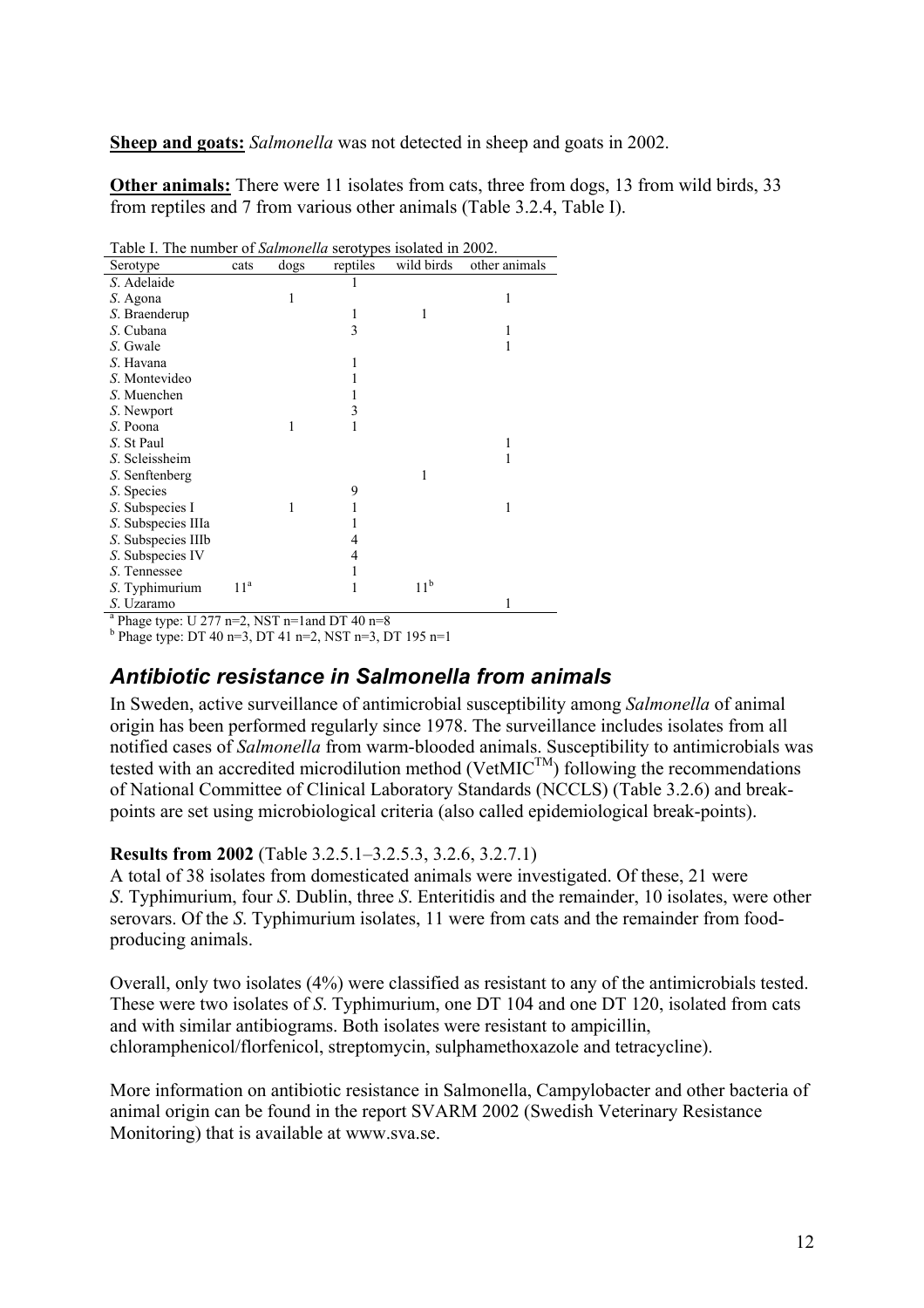### *Salmonella in food*

Sampling strategies at cutting plants are outlined in the Swedish *Salmonella* control programme approved by the EU. The frequency of sampling (daily, weekly, monthly or twice annually) depends on the capacity of the establishment. Samples consist of crushed meat and trimmings. All food items may also be sampled for *Salmonella* by municipal official inspections. Bacteriological investigations are done according to NMKL No. 71 5th ed. 1999. If results are questioned, or in cases of export or import analysis, a modified ISO 6579:1993 is used, in which the selenite broth enrichment is excluded. Serotyping is performed by slide agglutination.

### **Measures in case of positive findings:**

Any food contaminated with *Salmonella* sp. is deemed unfit for human consumption and destroyed. If any *Salmonella* is isolated in food of animal origin, the origin of contamination is traced back to the contaminated carcass, as well as slaughterhouse or holding whenever possible. Effective cleaning and disinfections of the premises and equipment is immediately carried out in the plant. Increased sampling is also performed to verify that the *Salmonella* contamination is eliminated. If any *Salmonella* is found in foods of vegetable or other origin the same procedure is used and the remainder of the consignment is destroyed if found. *Salmonella* contaminated consignments (at spot checks) that originate from EU countries are traced back, if possible, and destroyed or returned to the sender in accordance with article 7.2 of Directive 89/662/EEC. Consignments from third countries are not allowed to enter Sweden if *Salmonella* of any subspecies is found at border inspection points. Fresh meat, meat preparations and minced meat from non-EU countries are always checked for *Salmonella*.

#### **Results from 2002** (Table 3.3.1–3.3.3.)

#### Sampling at cutting plants

In total, 5624 samples (4478 from beef and pork, and 1146 from poultry) were collected from cutting plants supervised by SLV (Fig 1.13 and 1.14). All samples were negative. In addition to this, 2064 samples were collected at cutting plants supervised by local municipalities. Of those, all were negative. Furthermore, 4412 neck skin samples were collected from poultry at the slaughterhouses, all which were negative (Fig 1.12).

### Official control performed by municipalities

230 local municipalities reported 12028 samples being analysed for *Salmonella*. Of those, 103 (0.9 %) were positive. This should be compared with 0.46 % positive samples in 2001. The explanation for the increase is most likely that the municipalities are more and more focusing their control on products like meat, meat products and meat preparations. In total, 2547 samples of meat, meat products and meat preparations were analysed, 65 (2.6 %) were positive. Especially worrying is that out of 421 samples of poultry products 44 (10.4 %) were positive. The results from the Swedish *Salmonella* control programme have consistently shown that the prevalence of *Salmonella* in Swedish animal products is very low so the only reasonable explanation for these results is that the positive products are of foreign origin. This explanation is supported by the results from special projects that investigated *Salmonella* in consignments originating from EU that were performed in 1997, 2000 and 2002. The results from these projects show that consignments from EU are *Salmonella*-positive at a frequency that is unacceptable with regards to the Swedish *Salmonella* guarantees. More encouraging is that the municipalities reported only 3 (0.1 %) positive samples from 3913 analysed samples of ready-to-eat products.

Consignments of meat preparations from EU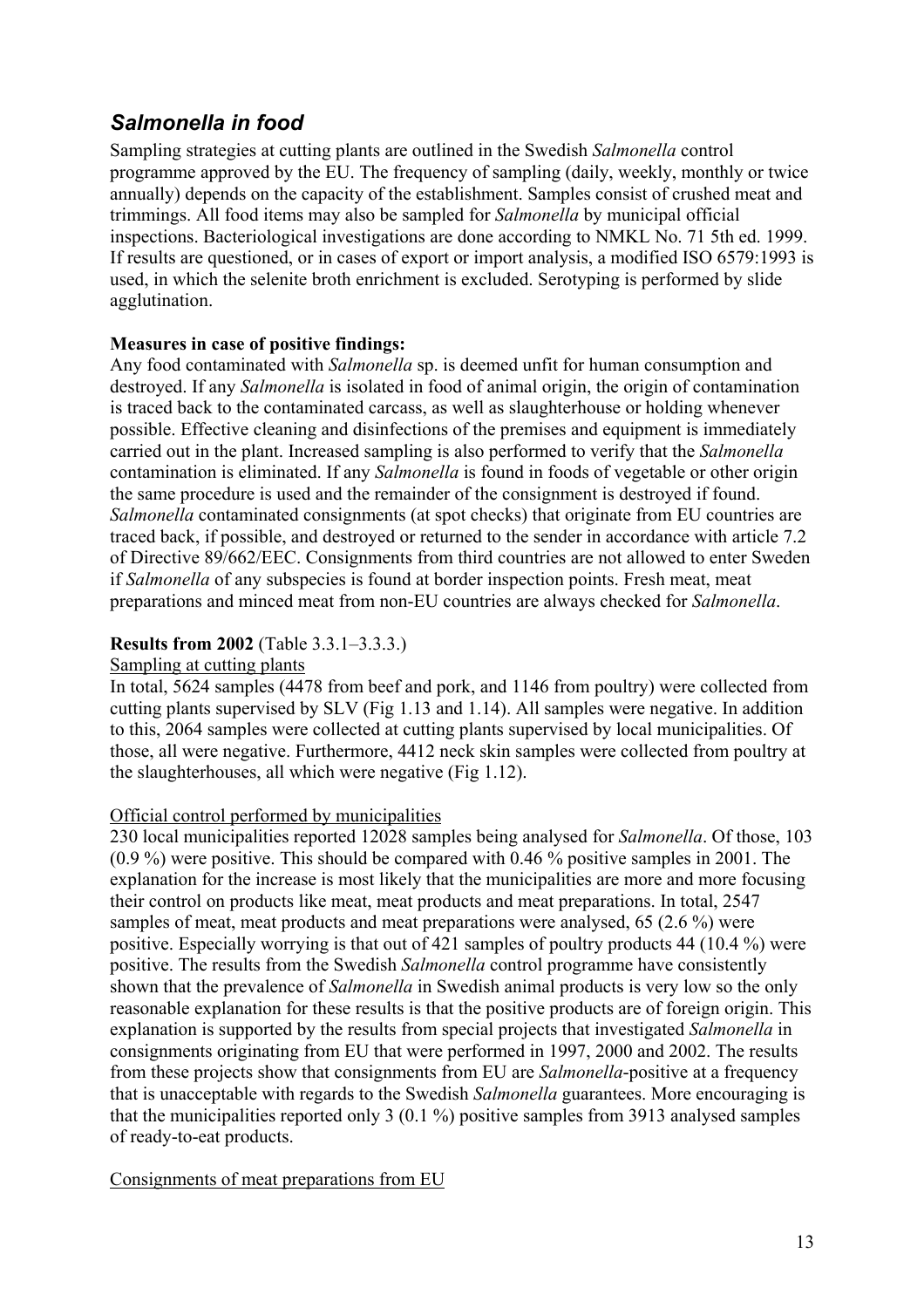In a project performed in 2002, consignments of meat-preparations from EU-countries were analysed for the presence of *Salmonella*. Of 58 sampled consignments 13 (22 %) were positive. Eight different serotypes were isolated from the positive samples and *S.* Enteritidis was isolated from six of the consignments.

#### *Salmonella* in fruit and vegetables

A joint project between SLV and the local municipalities was performed in 2002 to investigate *Salmonella* in fruit and vegetables. 2393 samples were analysed of which 10 (0,4 %) were positive. Eight of the ten positive products were imported from the same south-east Asian country indicating that special control of products originating from certain countries may be well motivated.

#### Spot-checks of consignments originating from EU

A total number of 33 consignments were found contaminated with *Salmonella* when spot checks were performed on fresh meat originating from various EU-countries. Two of the 33 consignments were contaminated with two serotypes. *Salmonella* Typhimurium was isolated from 15 of the 33 consignments, including one *S.* Typhimurium DT 104 (Table 3.3.3). The dispatching EU country is responsible for the *Salmonella* testing according to the Swedish *Salmonella* Guarantees.

The food borne outbreaks are described under "*Salmonella* in humans".

### *Salmonella in humans*

Salmonellosis is a notifiable disease under the Communicable Disease Act. Surveillance is mainly based on passive case findings. In addition, samplings of contact persons occur in connection with *Salmonella* cases/outbreaks. In this report, both total number of cases and cases based on reports by physicians are used. Information about country of origin is available only in the reports by the physicians. Investigations to trace the infection back are always performed. A case is defined as a person from whom *Salmonella*, of any serotype, has been isolated, including subclinical infection. Furthermore, a case is considered to be of domestic origin if the person has been infected in Sweden, thereby domestic cases will also include secondary cases to people infected abroad, as well as people infected by food items of nondomestic origin. A case is considered to be of foreign origin if the person has been abroad during the incubation period for *Salmonella*.

**Epidemiological history:** The total number of cases between 1992 and 2002 ranged from 3562 to 5159 (Fig 1.5), and there has been a decreasing trend since 1999. During the same 10 year period, the number of domestic cases varied from 452 to 903, with an annual incidence of 5-10/100 000. Around 85% of all cases were infected abroad. In 2001 there were 3894 cases.

### **Results from 2002** (Table 3.4.1, 3.4.2.)

During 2002, the total number of cases decreased for the third year in a row to 3892. 3769 were clinical reports by the physicians and of those were 2935 (78%) infected abroad and 819 (22%) were domestic (annual incidence 9.2/100 000). The number of domestic cases was considerably higher than the previous year and was partly due to a large-scale outbreak on a ferry, where the cases were reported as infected in Sweden. Twelve cases with unknown country of infection were reported. *Salmonella* Enteritidis was the most common domestic serotype reported (n=134) followed by *S*. Typhimurium (n=129) and *S*. St Paul (n=106).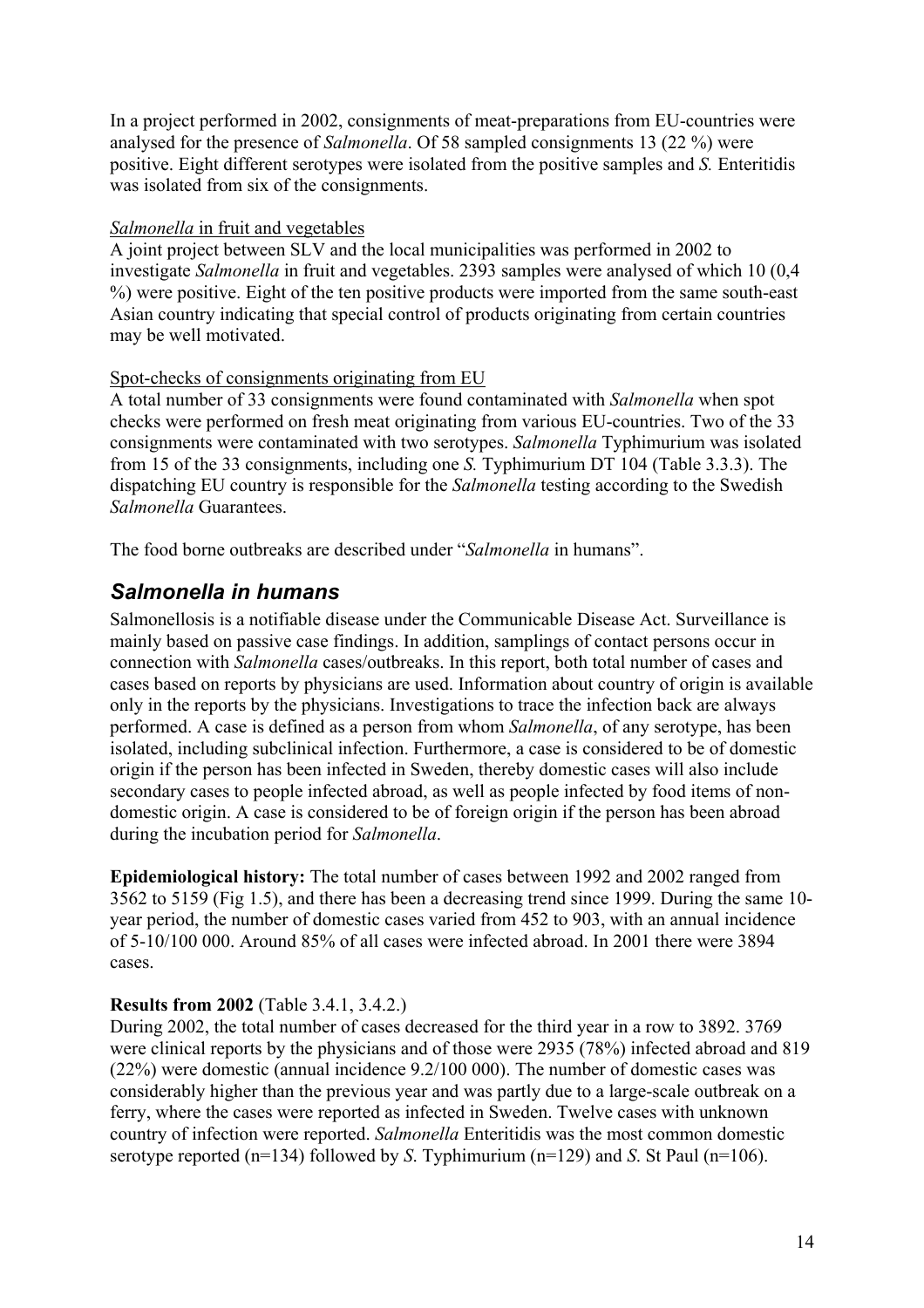Eight food borne outbreaks were reported in 2002 (Table 12):

- *S*. Oranienburg: 12 persons got infected after having consumed German chocolate. This was part of an international outbreak with cases in several countries.
- *S*. St Paul: 5 persons got ill at a home for elderly people. The source of infection was not found.
- *S*. St Paul: 87 people, mainly in the Stockholm-Uppsala area, got ill during three months. A case-control study pointed out alfalfa sprouts as the source of infection, but *Salmonella* were never isolated from the food.
- In April 353 passengers contracted *Salmonella* at a ferry running between Ystad and Poland. 193 persons were infected with *S*. Hadar, 103 persons with *S*. Enteritidis phage type 21 and 57 persons were double infected. *S*. Hadar was found in chicken of Polish origin, but *S*. Enteritidis could not be isolated from any food. This was one of the most extensive Salmonella outbreaks in Sweden during the last years.
- *S*. Kottbus: 11 persons got ill after having eaten in a personnel canteen.
- *S*. Blockley: 5 persons contracted *Salmonella* at a hospital during the summer.
- *S*. Bovismorbificans: 8 persons became ill after having eaten at the same coffee shop. The source of infection could not be established.
- *S*. Typhimurium NT: 9 persons in the same neighbourhood contracted salmonellosis at Christmas time. It was shown that they had all eaten at the same restaurant. Contaminated salad was a suspected source of infection, but this could never been proved.

### **TRICHINELLA SPIRALIS / NATIVA / BRITOVI**

### *Trichinella in animals*

Trichinosis is compulsory notifiable and all slaughtered pigs (including wild boars), horses and bears are investigated for the presence of *Trichinella*. The magnetic stirred method for pooled samples is mainly used as a diagnostic method. From horses, 5g of diaphragm muscle or, in some cases, musculus masseter is analysed. A case is defined as an animal in which *Trichinella* spp. is found and the epidemiological unit is the individual animal. If an animal is found infected with *Trichinella*, the carcass will be destroyed.

**Epidemiological history:** The main domestic reservoir of *Trichinella* spp. is the red fox (Vulpes vulpes) and it is estimated that around 10% of the Swedish fox population is infected, including all three species of *Trichinella*. In domestic pigs, trichinosis has not been reported since 1995. However, sporadic cases (<3 per year) have been reported in free living or farmed wild boars between 1997-1999. In 2001, 8/298 (3%) foxes and 1/20 (5%) lynxs were positive.

**Results from 2002** (Table 4.1): No cases were notified in domestic pigs, wild boars or horses. In foxes, 4 of 340 (1%) animals were positive for *Trichinella*, and one of 104 (1%) tested lynxs. All tested bears (n=36), wolves (n=5) and other wild life (n=3) were negative.

### *Trichinella in humans*

Trichinosis is a notifiable disease under the Communicable Disease Act. A case is defined as a person from whom trichinosis has been verified by laboratory investigations. Also, cases with typical clinical symptoms can be reported.

**Epidemiological history:** There have been no cases of human trichinosis the last ten years.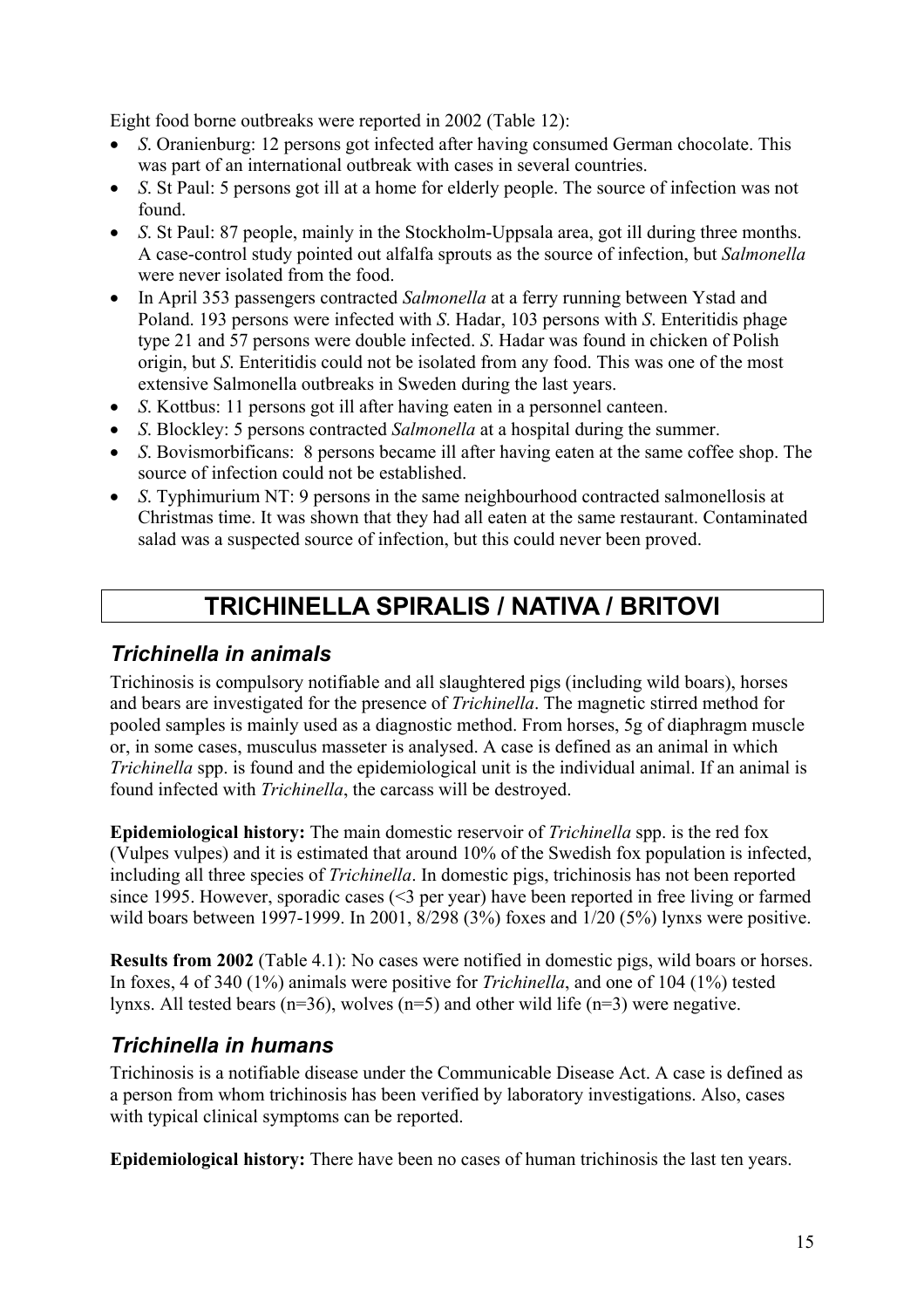**Results from 2002**: No trichinosis was reported.

**Relevance as zoonotic disease:** The risk of obtaining domestic trichinosis is negligible.

### **RABIES**

### *Rabies in animals*

Rabies is notifiable on clinical suspicion and there is no active surveillance. However, the public is advised to send bats that are found dead for rabies investigation to the SVA, and hunters to notify findings of animals that behave in a way that rabies might be suspected. For diagnosis, fluorescent antibody test (FAT) performed on smears from hippocampus or medulla oblongata, and mouse inoculation test as a complementary test are used. Vaccination is only allowed in dogs and cats that are brought out of Sweden. If rabies were diagnosed, measures to eradicate the disease would be taken.

**Epidemiological history:** Rabies has not occurred in Sweden since 1886. Dogs and cats from EU and EFTA countries can be brought into Sweden after rabies vaccination and antibody titre control, whereas dogs and cats from other countries have to be kept in quarantine for 4 months. In 1987-89 and 1999, surveys were performed where sick (n=75) or dead bats (n=200) were investigated for rabies, all were negative.

**Results from 2002** (Table 5.1): There was no rabies case in Sweden in 2001. 54 bats, 5 dogs, 1 cat, 1 cattle and 1 monkey were tested with negative result.

### *Rabies in humans*

Rabies is a notifiable disease under the Communicable Disease Act.

**Epidemiological history:** One person in 1975 and 2000, respectively, contracted rabies after having had contact with dogs in Southern Asia.

**Results from 2002:** No human case of rabies was reported.

**Relevance as zoonotic disease:** As Sweden is free from rabies in animals since 1886 and import of animals is strictly regulated, the risk of contracting rabies in Sweden is negligible.

### **CAMPYLOBACTER JEJUNI / COLI**

### *Campylobacter in animals*

In animals, *Campylobacter* infection is not notifiable. However, results are available from the *Campylobacter* programme, in which every broiler flock is examined for *Campylobacter* at the slaughterhouse. For diagnosis, cloacal- and neck skin samples are analysed for the presence of the bacteria by NMKL no 119 2ed 1990. Isolates are identified as *C. jejuni* or *Campylobacter* spp. by hippurate hydrolysis. At herd level, a case is defined as a slaughtered group that has tested positive for thermophilic *Campylobacter* in a cloacal sample. The epidemiological unit is the slaughtered group. If a flock is found positive, hygiene measures should be introduced in order to clean-up the barns, where the broilers have been kept, from the infection. There are a few slaughter companies that pay extra for *Campylobacter* free broilers, as a mean to encourage efforts to reduce the infection.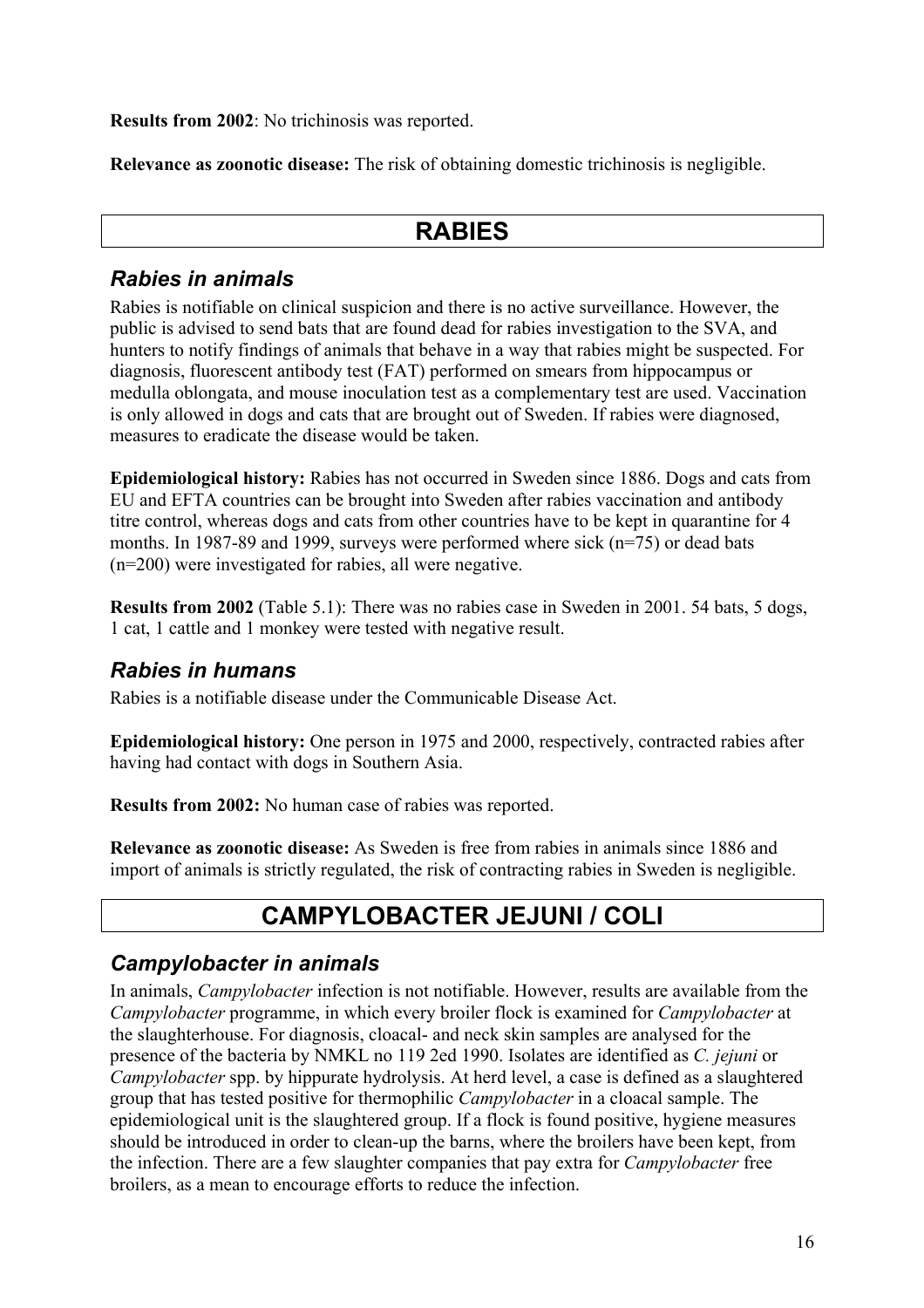**Epidemiological history:** From 1991 to June 2001, an industry led *Campylobacter* programme reduced the prevalence of positive broiler flocks to less than 10%. In July 2001 a new, more sampling extensive, *Campylobacter* programme was initiated that showed that the flock prevalence were higher than during previous years (Fig 2.1). It is likely that this was due to increased sampling, less pooling of samples (four pooled cloacal samples and one pooled neck skin sample per flock compared with one pooled cloacal sample prior to 1 July 2001) and daily laboratory analyses. Due to the change in 2001, it is not appropriate to compare the results between the two programmes.

The prevalence varies widely between farms and some seem to be totally free. About one fourth of the farms were free from *Campylobacter* during the first year of the new programme, and the majority of those have been free for several years. A seasonal variation with higher prevalences of *Campylobacter* infection in broiler flocks during late summer and early autumn has been observed.

#### **Results from 2002** (Table 6.1.1)

Of 3842 flocks tested, 760 were positive (20%). It was also found that in 162 of the investigated flocks (21%), one or two out of four cloacal samples were positive, and in 598 flocks (79%) three or four samples were positive. Thus, in one fifth of the flocks the within flock prevalence is considerable lower than 100%.

### *Antibiotic resistance in Campylobacter from animals*

Antimicrobial susceptibility of *Campylobacter* from broiler chickens is monitored within the Swedish Veterinary Antimicrobial Resistance Monitoring programme, SVARM. In 2002, 100 isolates from different flocks were selected randomly from *Campylobacter* control programme year 2002 and tested for antimicrobial susceptibility. It is assumed that the material is representative of *Campylobacter* in broiler chickens in Sweden. Isolates were identified as *C. jejuni* or as hippurate-negative thermophilic *Campylobacter*. Susceptibility to antimicrobials was tested with a microdilution method ( $VetMIC^{TM}$ ) and break-points are set using microbiological criteria (also called epidemiological break-points) (Table 6.1.4).

### **Results from 2002** (Table 6.1.2–6.1.4)

The majority of isolates were identified as *C. jejuni* (84%) and only 16% were classified as hippurate-negative thermophilic *Campylobacter* spp. Overall, antimicrobial resistance among *C. jejuni* were low. No isolate was resistant to more than one antimicrobial tested. Resistance to ampicillin (10%) was the most prevalent trait. One isolate was resistant to tetracycline. In year 2002, no isolate was resistant to nalidixic acid.

More information on antibiotic resistance in *Salmonella, Campylobacter* and other bacteria of animal origin can be found in the report SVARM 2002 (Swedish Veterinary Resistance Monitoring) that is available at www.sva.se.

### *Campylobacter in food*

There is no official surveillance for campylobacter in food, but the SLV, municipalities and other research institutions regularly initiate various *Campylobacter* projects. For detecting *Campylobacter* the NMKL 119:1990 2<sup>nd</sup> ed. is used. Measures in case of positive finding are only taken if human campylobacteriosis has been diagnosed. In those cases, the SLV decides what action to take from case to case.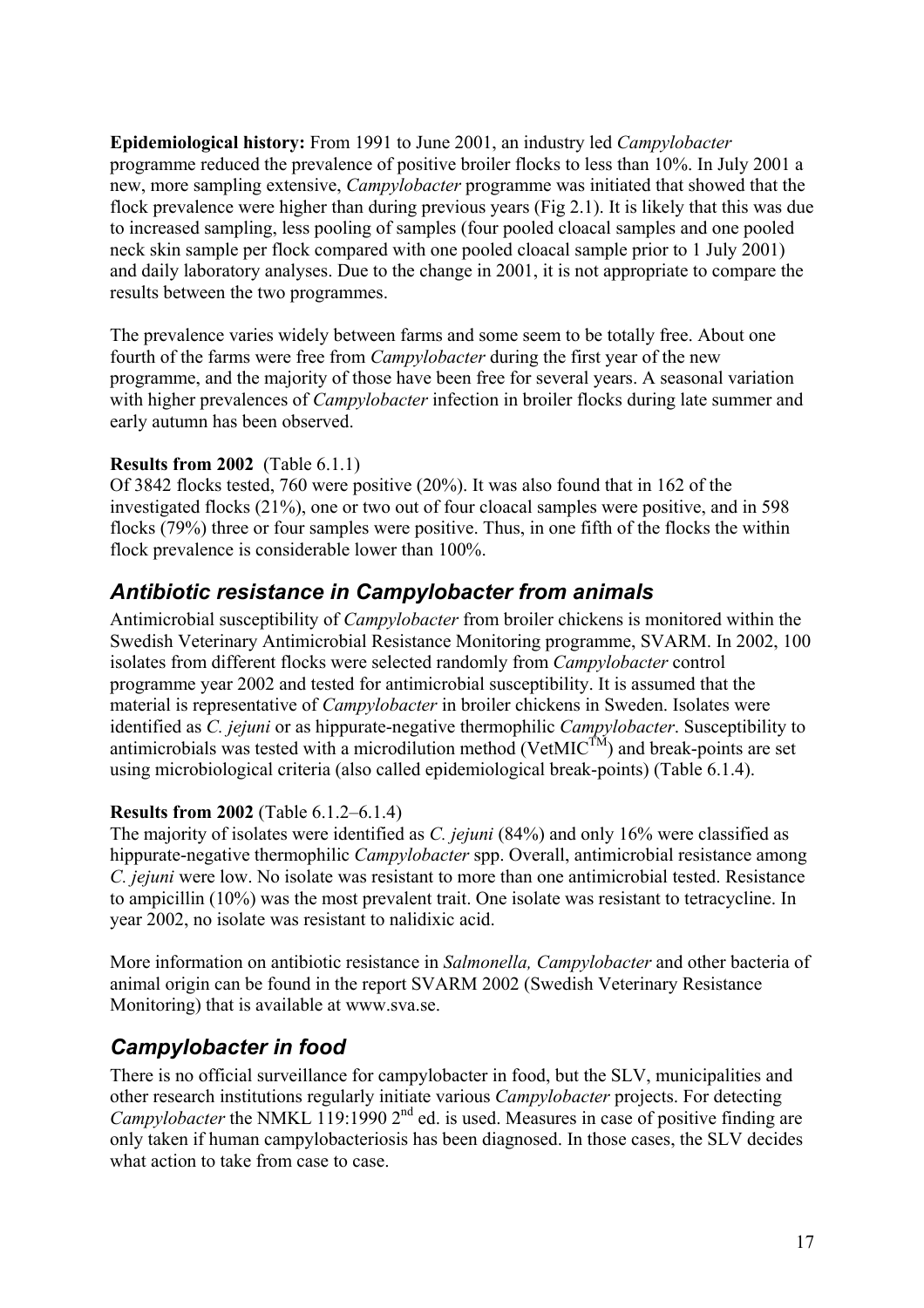**Results from 2002** (Table 6.2): The local municipalities report very few *Campylobacter* analyses during 2002. Only 168 samples have been reported, of those, only one sample of ready-to-eat food was positive.

### *Campylobacter in humans*

Campylobacteriosis is notifiable under the Communicable Disease Act. Surveillance is based on passive case findings. A positive case is defined as a person from whom *Campylobacter* has been isolated.

**Epidemiological history:** Infection with *Campylobacter* became notifiable in 1989. From 1990 to 2001, the number of cases reported by physicians increased from 4006 to 7778 (Fig 2.2). Of those, approximately 30-45% are domestic cases. The increase in number of cases is a part of a European trend. Reasons for the peak in the number of domestic cases during the summer months are unknown, but it may be speculated that increased outdoor activities play a role. It may also be suggested that increased travelling abroad leads to increased number of cases acquired abroad.

**Results from 2002** (Tables 6.3): During 2002, a total of 7137 cases of campylobacteriosis were reported, which is a decrease compared with the previous year. That breaks the increasing trend of the last five years. Physicians reported 6607 cases and of those, were 2477 (37%) infected in Sweden (annual incidence 27.7/ 100 000). This is also a decrease compared with the previous year. There were 21 cases with unknown country of infection. During 2002 there was one water borne outbreak from which *Campylobacter*, along with several other pathogens (calici-, rota-, adeno- and astroviruses), were isolated from human faecal samples (Table 12). More than 70 persons fell ill. The reason for the outbreak was heavy rains, which made sewage overflow that contaminated the drinking water.

**Relevance as zoonotic disease:** *Campylobacter* is the most common bacteria causing infectious diarrhoea in Sweden and a significant part of the reported cases (30-45 %) is of domestic origin. The population etiological fractions are unknown and more epidemiological knowledge is needed in order to decrease the number of human cases.

### **LISTERIA MONOCYTOGENES**

### *Listeria in animals*

Listeriosis is notifiable in all animal species. However, there is no active surveillance system and detection of cases is based on clinical observations. The diagnostic methods used include histopathology, immunohistochemistry and bacteriology. A case may be defined with (1) positive histopathology combined with clinical signs, (2) positive bacteriology and histopathology or, (3) positive immunohistochemictry and histopathology. The animal is the epidemiological unit. In a verified case of listeriosis, the SBA decides from case to case to investigate the herd and clarify the source of infection.

**Epidemiological history:** The situation has been stable over the years with around 10-20 cases annually. However, the number of cases increased from 1999 and onward (33-46 per year). An explanation for this may be the increased number of cattle and sheep that are autopsied due to the TSE surveillance, thereby increasing the chance of finding listeriosis. In 2001, 26 of 33 cases were from sheep.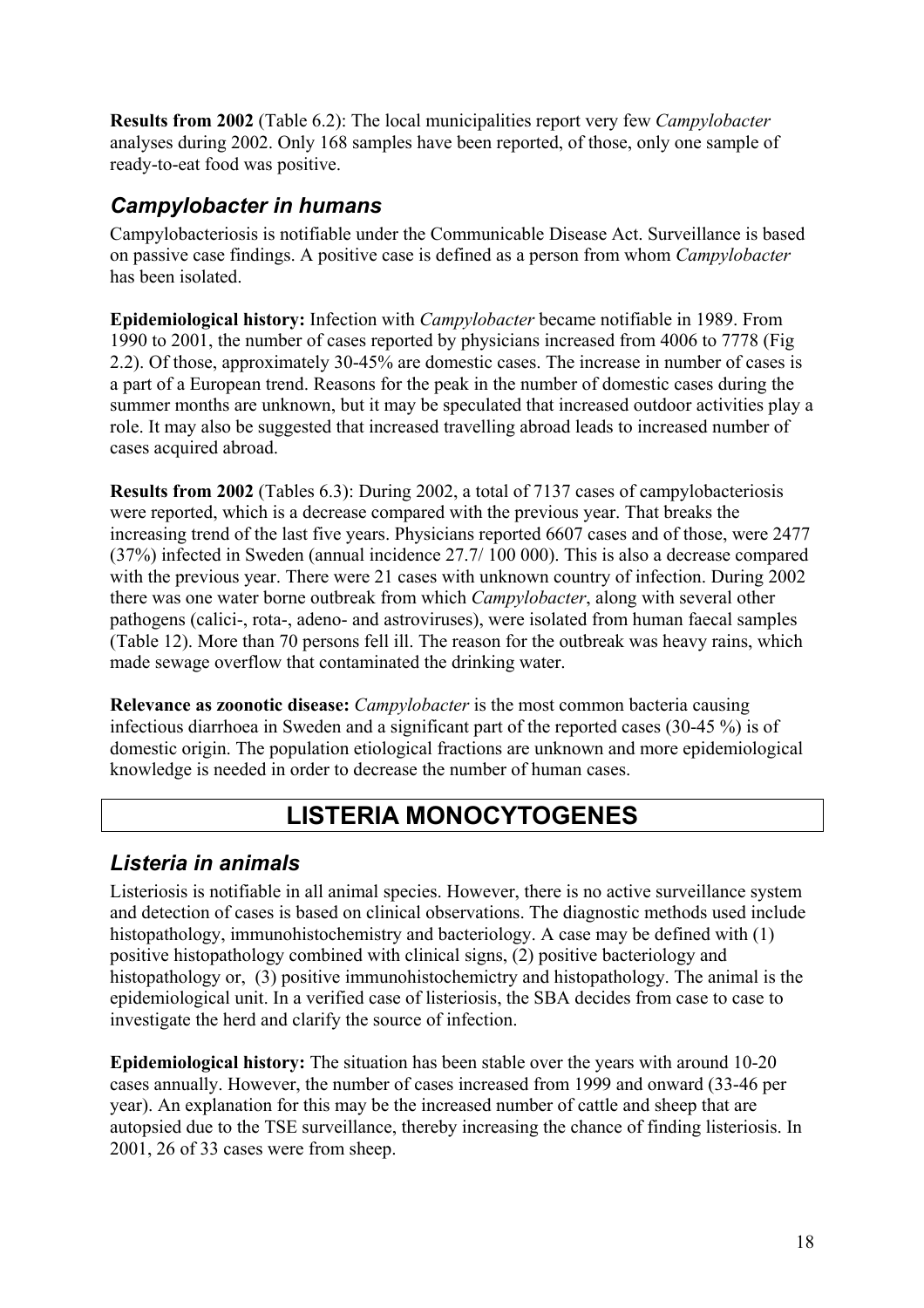**Results from 2002:** In 2002, 51 cases were recorded. Of those were 12 from cattle, 32 from sheep, 3 from goats, 2 from horses and 2 from deer.

### *Listeria in food*

There is no official surveillance of *L. monocytogenes* in food and surveillance is done through various projects initiated by the SLV, municipalities and other research institutions. For diagnosis, an in-house (SLV) method is used for the quantitative analysis and NMKL 136 for the qualitative analysis. If *Listeria* is found in food that will not be further heat-treated and the number of bacteria exceeds the cut-off point (if in  $1/5$  samples,  $\geq 100$  colonies/g, or in  $2/5$ samples,  $\geq$ 10 colonies/g are found) the food will be classified as non-fit for human consumption.

**Epidemiological history:** During 2001, the SLV and the local municipalities performed a project with the aim to investigate the prevalence of *L. monocytogenes* in different ready-toeat-foods. Out of 3600 samples, 63 (1.7%) were positive. It was shown that fish products had the highest percentage (6.2%) of positive samples.

**Results from 2002** (Table 7.1): The local municipalities report only 133 analyses altogether for 2002, of those were 12 (9 %) positive. Fish and fish products were found positive in six (12 %) out of 50 analysed samples and meat and meat products in four (18,2 %) out of 22 samples.

### *Listeria in humans*

Invasive *Listeria* infection is notifiable under the Communicable Disease Act. A case is defined as a person from whom *L. monocytogenes* has been isolated from a normally sterile site. Mother and child/foetus is regarded as one case.

**Epidemiological history:** Around 25-35 cases were previously reported on a yearly basis, most of them from vulnerable groups (immuno-suppressed persons, pregnant women and elderly). In 2000, 53 cases were reported followed by 67 cases in 2001. The reason for this increase is unknown.

**Results from 2002** (Table 7.2): A total of 39 cases were reported in 2002. Of those, 36% were younger than 65-years of age. The incidence was 0.4/100 000 inhabitants. One of the cases was a pregnant woman. 37 cases were of domestic origin, whereas one case was imported and one of unknown origin.

**Relevance as zoonotic disease:** Food borne transmission is believed to be more important than transmission from animals. Listeriosis has practically only been relevant as a zoonotic disease in immuno-suppressed people, pregnant women and elderly.

# **YERSINIA ENTEROCOLITICA**

### *Yersinia in animals*

There is no monitoring for those *Yersinia* spp. considered as zoonotic agents and the disease is not notifiable in mammals.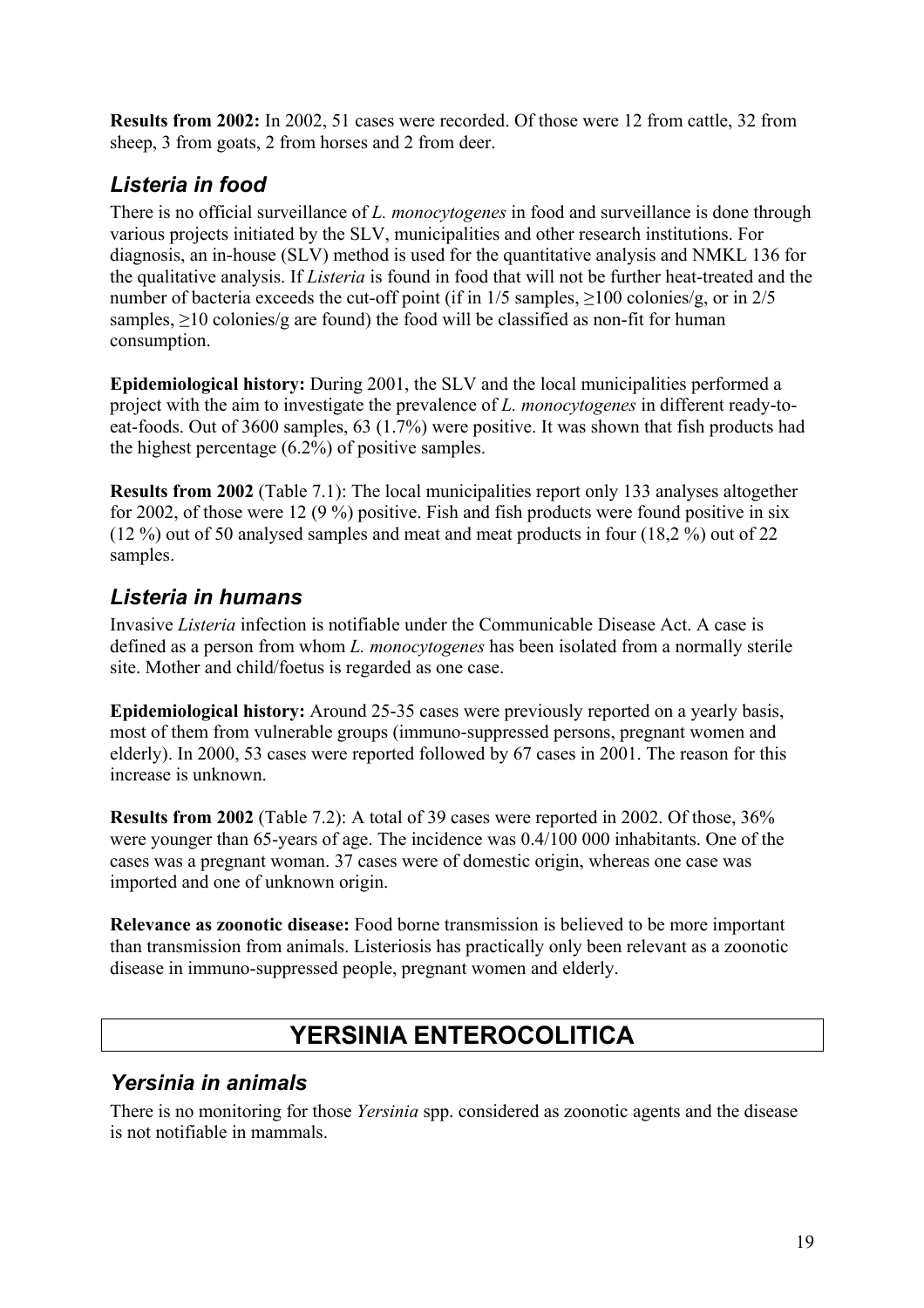### *Yersinia in food*

There is no official surveillance system for *Yersinia* spp. in food. From time to time, municipalities, the SLV and other research institutions initiate projects concerning the baseline prevalence. For diagnosis, bacteriological examination according to NMKL 117, 3rd ed, 1996 is used. In addition to this, a PCR, NMKL 163:1998, may also be used. When products that will not be further heat treatment are positive for pathogenic serotypes of *Y. enterocolitica*, they will be classified as non-fit for human consumption and destroyed.

**Results from 2002:** No investigations of *Y. enterocolitica* were reported in 2002.

### *Yersinia in humans*

Yersiniosis is a notifiable disease under the Communicable Disease Act. A case is defined as a person from whom pathogenic *Yersinia* spp. has been isolated.

**Epidemiological history:** Prior to 1996, yersiniosis was only reported from laboratories. In the beginning of the 1990's, more than 1000 cases were reported, compared to 556 in 2001 (579 cases in total). This decrease may be due to improved hygienic technique during slaughter of swine and/or less sampling for *Yersinia* spp. in patients.

**Results from 2002** (Table 8.3): During 2002, a total of 610 cases were reported. The physician reported 561 cases and of those were 418 (75 %) of domestic origin (annual incidence 4.6/ 100 000). 52 persons (9%) contracted the disease abroad. There has been a change in the distribution of cases throughout the country with an increase in the northern parts.

**Relevance as zoonotic disease:** A significant part (approximately 70 %) of the human infections are of domestic origin. Yersinosis has it's greatest potential as a zoonosis in young children. Reasons for this need to be further investigated. To be able to decrease the number of cases, more detailed epidemiological knowledge is needed.

# **ECHINOCOCCUS GRANULOSUS / MULTILOCULARIS**

### *Echinococcus in animals*

Echinococcosis is a notifiable disease in all animals. In food producing animals surveillance is based on slaughter inspections. In foxes, the diagnostic method is the Copro Elisa-test and sedimentation. If an animal is found infected with *Echinococcus* spp., the offal will be destroyed. In order to prevent the introduction of *E. multilocularis*, dogs that are brought in from countries other than Finland and Norway must be treated with praziquantel.

### **Epidemiological history:**

*Echinococcus multilocularis* has never been reported in Sweden, but sporadic cases of *E. granulosus* infection have occurred in imported horses that most probably were infected abroad. In reindeer, *E. granulosus* infection was prevalent in northern Sweden during the 1970's when around 2% of the reindeer were found infected at slaughter. Based on these findings, the routines at meat inspection of reindeer were revised and organs not approved for consumption were destroyed. During 1986-96 there was no case diagnosed in reindeer, followed by 3 cases in 1996-97. In 2001, a survey was conducted to investigate the prevalence in the Swedish fox population; there were no positive findings in 300 sampled foxes.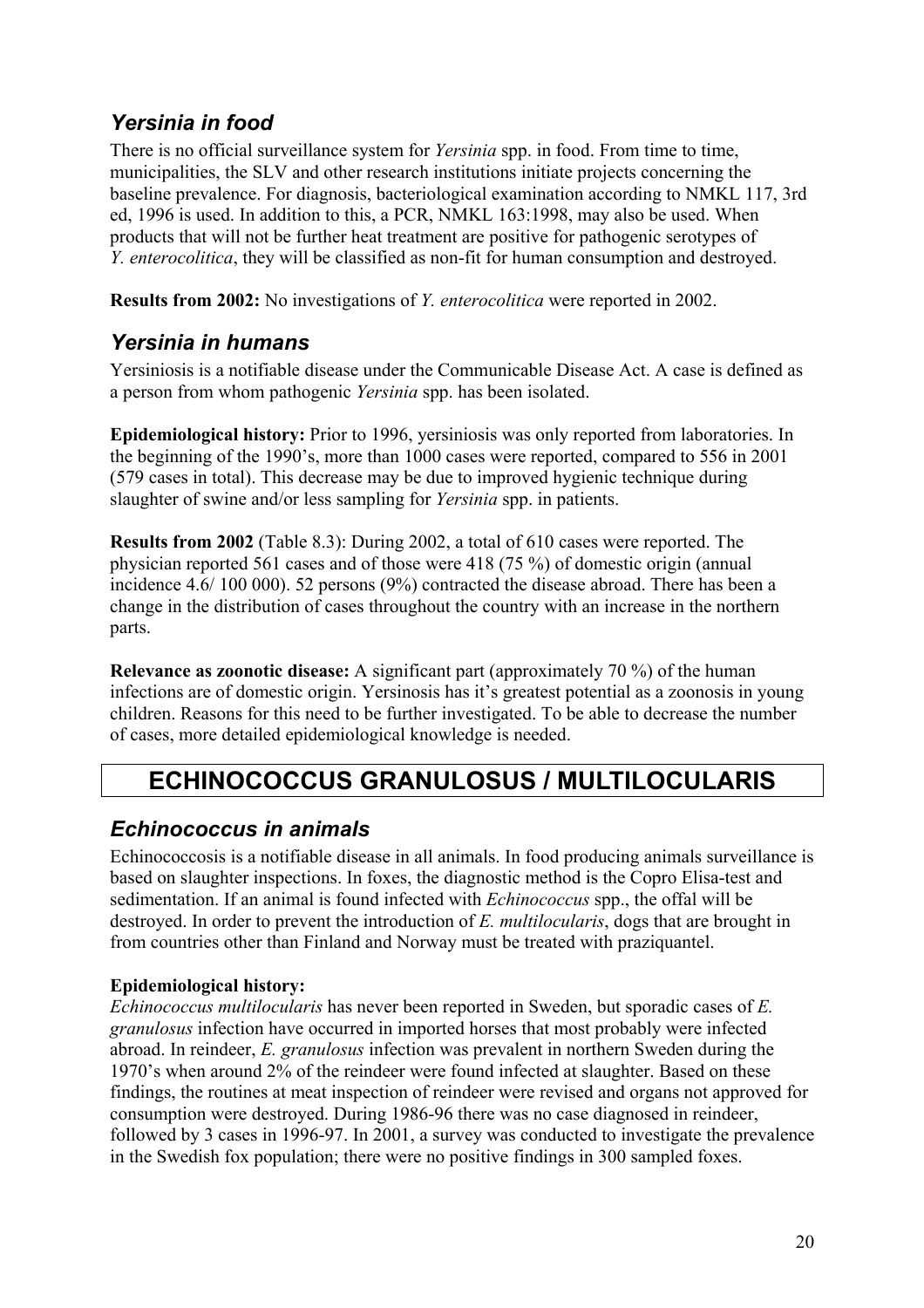**Results from 2002** (Table 9.1): As previous year, a survey was conducted in order to investigate the presence of *E. multilocularis* in the Swedish fox population. All 394 tested foxes were negative.

### *Echinococcus in humans*

Echinococcosis is not a notifiable disease and the figures in this report are based on voluntary reports by laboratories. A case is defined as a person from whom echinococcosis has been verified by positive histopathology or serology.

**Epidemiological history:** Notification of echinococcosis was initiated in 1994 and up to 2001 there have been between 3 and 11 cases annually, all were infected abroad.

**Results from 2002** (Table 9.2): During 2002, 14 cases were reported and all were acquired abroad.

**Relevance as zoonotic disease:** Currently none of the *Echinococcus* species represents any threat to humans in Sweden. However, due to the spread of the tapeworm (*E. multilocularis*) in other European countries, including findings of the parasite in Denmark, the situation might change and an increased awareness is necessary.

### **TOXOPLASMA GONDII**

### *Toxoplasma in animals*

Toxoplasmosis is not notifiable in animals and there is no official surveillance. The diagnostic method used is isolation of the agent in mice or cell culture, immunohistochemistry or serology. A case is defined as an animal being test positive. The animal is the epidemiological unit.

**Epidemiological history:** Results from a study in 1987 show that around 40 % of the sampled cats, 23% of the dogs, 20% of the sheep and 1% of the horses were seropositive against *T. gondii*. In 1999, a study showed that 3.3% of sampled fattening pigs (n=695) and 17.3% of adult pigs (n=110) were seropositive. Another study performed between 1991-99 showed that 84 (38 %) of 221 red foxes were *T. gondii* seropositive. In 2001, 21 out of 84 tested animals were seropositive, of which the majority were cats (n=13).

**Results from 2002** (Table 10.1): Twenty of 39 (51%) tested cats were positive for *T. gondii*, 8 of 37 (22%) sheep and 3 of 18 (17%) horses. The remaining 30 samples from dogs (n=14), goats (n=10), and wildlife (n=6) were negative.

### *Toxoplasma in humans*

Toxoplasmosis is a notifiable disease under the Communicable Disease Act. A case is defined as a person from which toxoplasmosis has been verified by laboratory examination (through isolation, PCR-technique or serology).

**Epidemiological history:** During the last 11 years between 4 and 18 cases have been reported annually. Eighteen cases were reported in 2001.

**Results from 2002** (Table 10.2): In 2002, ten cases were reported. Of these, 3 were known to be of domestic origin. Country of origin was unknown for the remaining cases.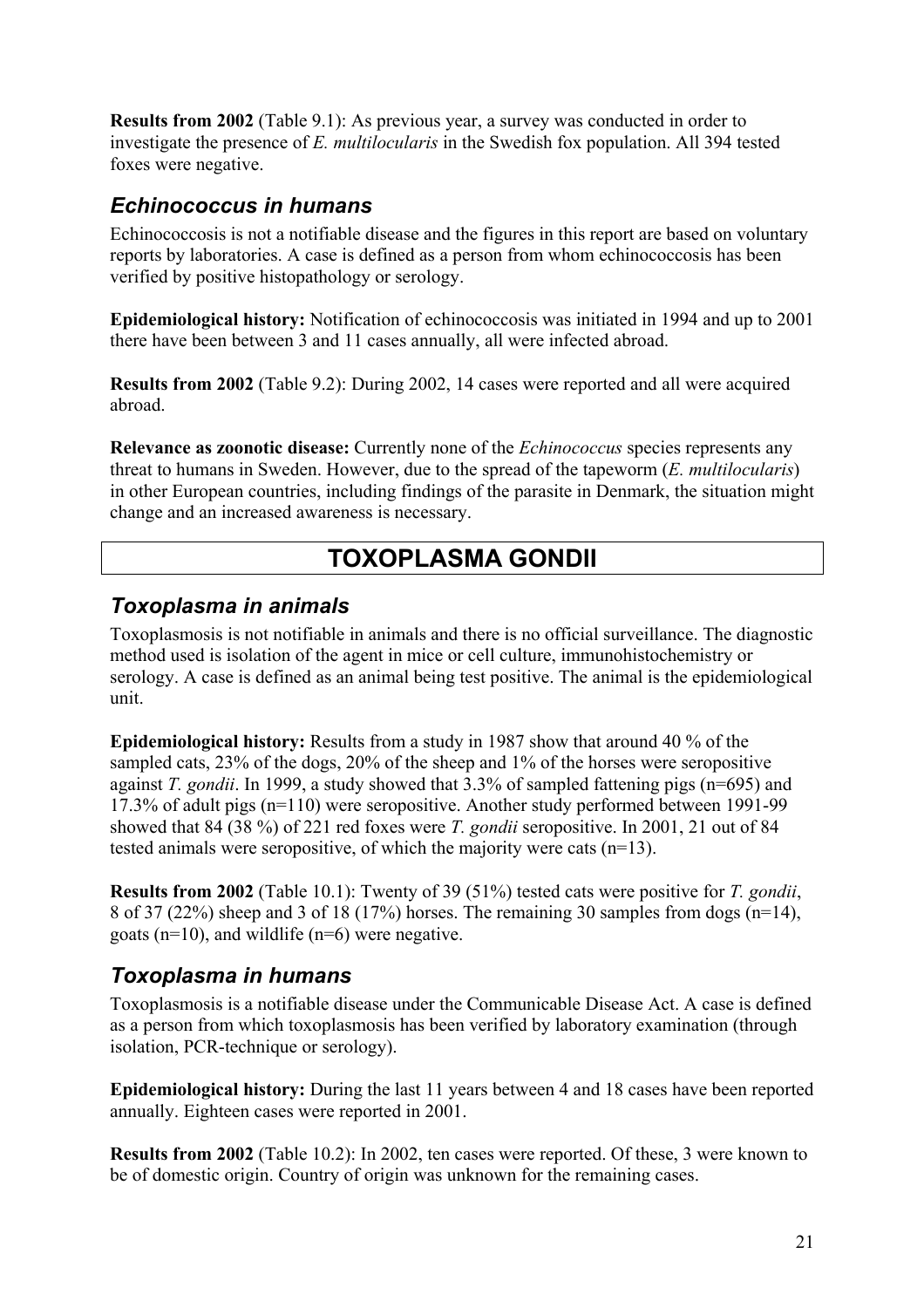**Relevance as zoonotic disease:** Clinical toxoplasmosis is most important in immunosuppressed persons and in pregnant women. During pregnancy, the infection can be transmitted to the foetus and cause serious injury with sometimes fatal outcome. There is little information about the most significant sources of infection; the main source are considered to be undercooked or raw meat.

### **VEROCYTOTOXIC E. COLI O157**

### *VTEC O157 in animals*

About 2000 faecal samples are annually collected from cattle at the slaughterhouses for bacteriological investigation of VTEC O157. In addition to this, animals are also sampled if livestock contacts are reported in connection to a human case of. *E. coli* O157 infection. In these cases, VTEC O157 is notifiable in animals. A case is defined as an animal from which VTEC O157 is isolated and the herd is the epidemiological unit.

Detection of VTEC O157 is made by culture in the following way: after pre-enrichment in buffered peptone water and immuno-magnetic separation (IMS; Dynal), materials are cultured on sorbitol MacConkey agar plates containing cefixime and tellurit (CT-SMAC). Suspected colonies are confirmed by latex agglutination and biochemistry. A PCR method is used to identify genes for VT production and eaeA genes. In addition, certain isolates have been subtyped by use of PFGE.

**Epidemiological history:** In 1996, VTEC O157 was isolated in Swedish cattle for the first time and human *E. coli* O157 infection was traced back to presence of VTEC O157 in a cattle herd. Restrictions were laid on the herd and surveillance was initiated. The same year, VTEC O157 in cattle became notifiable. However, since 1999, VTEC O157 findings are only notifiable when associated with human EHEC infection (Table II).

Previous slaughterhouse surveys have shown that 0.8 % (4/474) lambs and 0.9 % (1/109) sheep and 0.08% (2/2446) pigs were positive for VTEC O157. Routine slaughterhouse surveys among cattle have been conducted since 1997 and have shown that between 0.3% and 1.7 % of collected faecal samples were positive for VTEC O157 (Fig 4.1). The highest prevalence is usually recorded in young animals. The lower prevalence figures observed between 1998 and 2000 might reflect the smaller sample size analysed (1g vs 10g). In 2001, 1.3% (26/1998) cattle were positive for VTEC O157.

|      |                        | WHILE COMMITTING V LEG OT 3 / III LIIG HOLD ST HOME 1770-200 |
|------|------------------------|--------------------------------------------------------------|
| Year | No. of suspected herds | No. of confirmed herds                                       |
| 1996 |                        |                                                              |
| 1997 |                        |                                                              |
| 1998 |                        |                                                              |
| 1999 |                        |                                                              |
| 2000 | $5+1^a$                | 1 <sup>a</sup>                                               |
| 2001 |                        |                                                              |
| 2002 |                        | $4^{\rm b}$                                                  |

Table II. Number of cattle herds with suspected connection with human EHEC case and the number of herds with confirmed VTEC  $\Omega$ 157 in the herd(s) from 1996-2002.

a one goat herd b

 $<sup>b</sup>$  one herd was infected with VTEC O 26</sup>

**Results from 2002** (Table 11.1): Of 2032 faecal samples collected from cattle at the slaughterhouses, 29 were positive (1.4%). The number of samples collected at each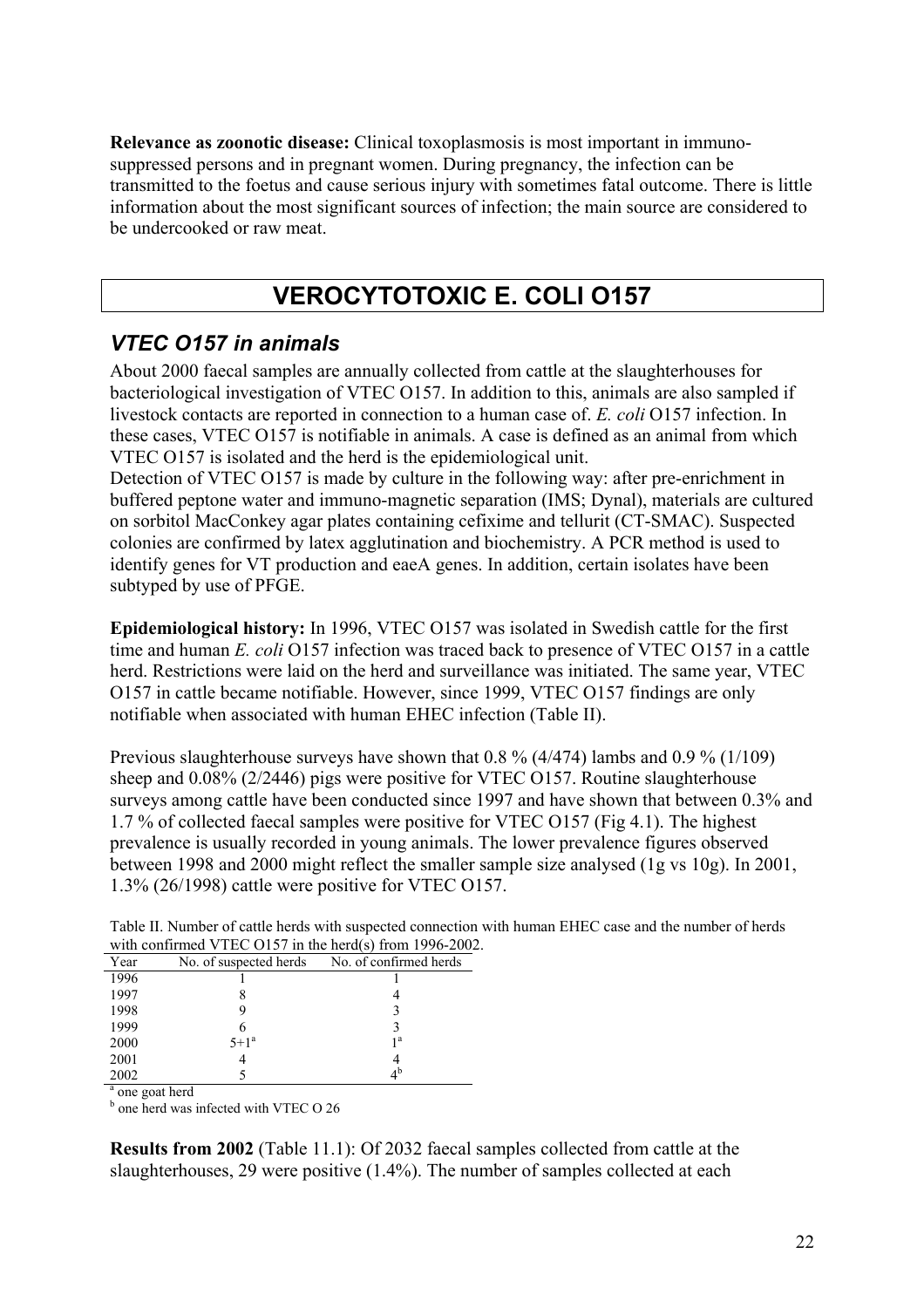slaughterhouse was proportional to the number of slaughtered cattle. Seven out of 91 (7.7%) samples from barley-beef calves (7-9 months at slaughter) were positive, 17 of 1343 (1.3%) young bulls (12-18 months at slaughter) and 5 of 540 (0.9%) adults. These findings are similar to the results presented previous years. Furthermore, 550 swabs were collected at the slaughterhouse by the meat industry. All samples were negative.

Three VTEC O 157 positive cattle herds were found in investigations to trace the source of infection after EHEC disease in human. These strains were identical to the ones that had been isolated from humans, suggesting that the cattle were the source of infection. Also, the same strain of VTEC O 26 was isolated from both a cattle farm and from a human case of EHEC.

There was a foodborn EHEC outbreak in the southern part of Sweden, caused by fermented cold-smoked sausages that were contaminated with VTEC O 157. In the following investigation to trace back the infection, the meat was found to originate from 15 at least farms in the south. All 15 farms were sampled and VTEC O 157 was isolated from five of them, however these strains were different from the one found in the human EHEC cases.

#### **Measures in case of positive findings associated with clinical EHEC infection in man:**

There are established guidelines and recommendations of how to handle VTEC O 157 in cattle when associations have been made with human EHEC. These recommendations may for example include that animals should be tested negative for VTEC O157 prior to transport and slaughter and that hygiene recommendations should be instituted at the farm. Faecal samples are collected repeatedly in the epidemiological unit (usually the herd) from a representative numbers of animals of different age. All samples have to be negative at two consecutive sampling with at least one month apart before the herd is declared free from infection. Concerning measures taken for contaminated carcasses, see "E. coli O157 in food".

### *VTEC O157 in food*

There is no surveillance system for VTEC O157 in food. However, on a voluntary basis, bacteriological examination for VTEC O157 is performed on slaughtered cattle and sheep originating from infected herds as well as the slaughter companies carry out routine sampling of carcasses. Isolation of *E. coli* O157 is performed as described in NMKL 164. PCR is used to identify genes for VT-production and eaeA genes. If VTEC O157 is found in food actions are taken to ensure that contaminated food will not reach the consumer. When there is a clear epidemiological connection to human cases of EHEC caused by an infection with VTEC O157, it is recommended that the animals from that holding should be slaughtered last in the day. All carcasses should be swabbed for VTEC O157 and the carcasses retained pending results. In case of positive findings the carcasses will be destined for heat-treated products. The abattoirs should be thoroughly cleaned and disinfected after such slaughter.

**Epidemiological history:** Until 1999 VTEC O157 had not been identified in food of Swedish origin. However, one positive sample was found in imported meat in 1996.

**Results from 2002:** No information is available about the occurrence of VTEC in food, due to insufficient reporting.

### *EHEC in humans*

EHEC caused by *E. coli* O157 is a notifiable disease under the Communicable Disease Act, this includes both clinical and subclinical cases. However, the Haemorrhagic Uremic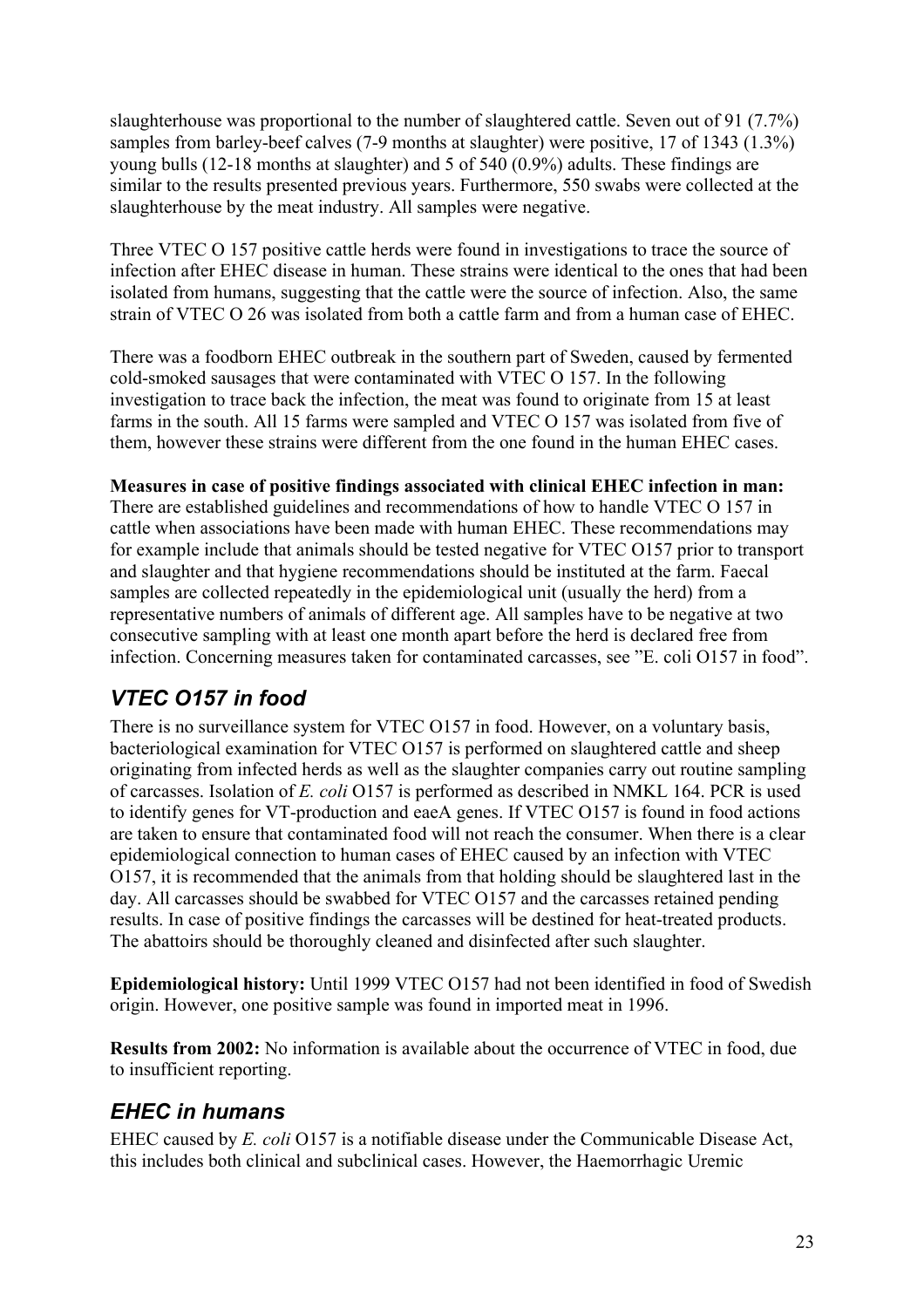Syndrome (HUS) is not notifiable. Serotypes other than O157 are reportable on a voluntary basis. A case is defined as a person from whom *E. coli* O157 has been isolated.

**Epidemiological history:** In late 1995 and early 1996, there was an *E. coli* O157 outbreak with about 120 confirmed cases. This increased the awareness of *E. coli* O157 and since then, most people with haemorrhagic diarrhoea will be investigated for the presence of this pathogen. Between 1998 and 2001, the number of human cases varied between 59 and 97. In 2001, physicians reported 90 cases.

**Results from 2002** (Table 11.3.): During 2002, 129 cases were reported. Of those, 124 were clinical reports by the physicians and 110 laboratory reports. 108 (87%) of the cases reported by physicians were of domestic origin (annual incidence 1.2/100 000). This is a pronounced increase in comparison to the last four years, which can be explained by the two outbreaks that occurred during 2002. A majority of the cases were reported from the county of Skåne  $(n=49)$ , V Götaland  $(n=36)$  and Halland  $(n=24)$ . Only 16 (13%) persons were infected abroad.

There were 19 cases of HUS reported, of which 12 were reported in children  $\leq$ 14 years of age. Of those, two were infection abroad. One reason for the unusual high number of HUS is because of one outbreak with nine recorded HUS cases. VTEC O 157 caused all HUS cases.

Two outbreaks were reported in 2002 (Table 12):

- In August, 11 persons, including four children, contracted the infection after having been sea-bathing at the Swedish west coast. The beach and seawater were suspected sources of infection, but bacteria could not be isolated from environmental samples.
- In October, 28 persons in the northeastern part of the county of Skåne got ill. Of those, nine developed HUS. The source of infection was a cold smoked sausage from a local producer. In this outbreak, VTEC O 14 was also isolated.

**Relevance as zoonotic disease:** VTEC O157 is a serious zoonotic infection and it cannot be excluded that large outbreaks may occur in the future. Compared with other food borne infections, infection with VTEC O157 can be serious, especially in young children developing HUS. There is a lack of knowledge concerning the possibilities to determine if an efficient control strategy of VTEC O157 can be implemented in the primary production. For prophylactic reasons, it has been recommended that young children (<5 years of age) should avoid visit cattle farms and hygiene recommendations have been issued for other visitors. There is also a lack of epidemiological knowledge in animals about serotypes other than O157, although it is known that they cause a significant part of the EHEC cases in humans. More research is needed to estimate the true occurrence of these serotypes in animals, food and humans as well as their zoonotic impact.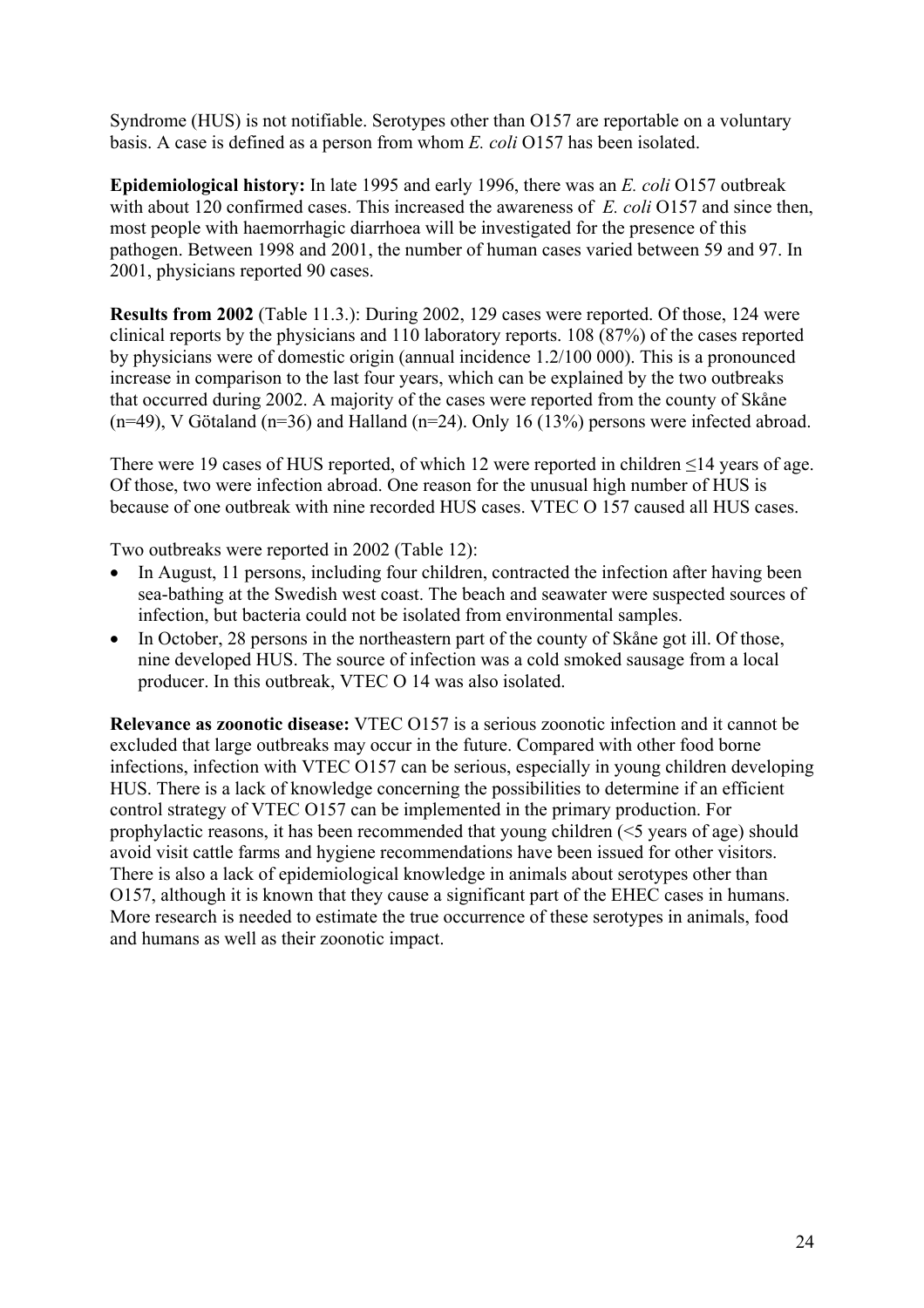**Tables for Reporting on Trends and Sources of Zoonotic Agents** 

**in animals, feedingstuffs, food and man in the EU 2002**

| Sweden                               |  |  |  |  |
|--------------------------------------|--|--|--|--|
|                                      |  |  |  |  |
|                                      |  |  |  |  |
|                                      |  |  |  |  |
| <b>National Veterinary Institute</b> |  |  |  |  |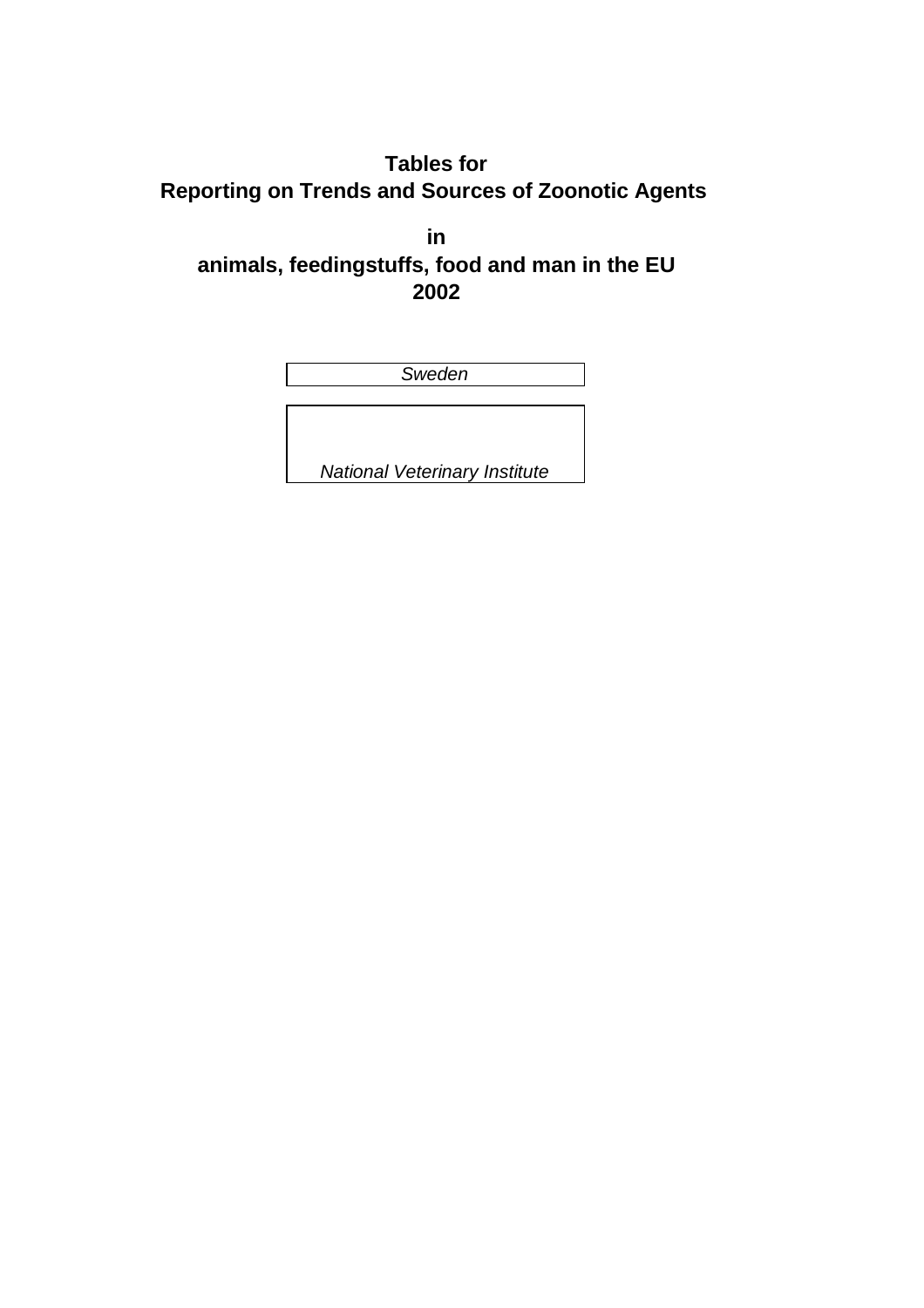#### Table 1.1.1. Bovine tuberculosis, 2002

### **Sweden Region:**

| <b>MANDATORY</b>                                                    | <b>CATTLE</b>           |                                              |                                            |
|---------------------------------------------------------------------|-------------------------|----------------------------------------------|--------------------------------------------|
| Number of herds under<br>official control:                          | all herds               | Number of animals<br>under official control: | all animals                                |
|                                                                     | OTF bovine herds        | OTF bovine herds with<br>status suspended    | Bovine herds infected<br>with tuberculosis |
| Status of herds at year end<br>$(a)$ :                              | all herds               | 0                                            | 0                                          |
| New cases notified during<br>the year (b):                          |                         | 0                                            | 0                                          |
|                                                                     | Units tested            | Units suspected                              | Units positive                             |
| Routine tuberculin test (c) -<br>data concerning herds:             | all herds OTF           | 0                                            | 0                                          |
| Routine tuberculin test (c) -<br>data concerning animals:           | all herds OTF           | 0                                            | 0                                          |
|                                                                     | Animals slaughtered     | Animals suspected                            | Animals positive                           |
| Routine post-mortem<br>examination (d):                             | all slaughtered animals | 0                                            | $\overline{0}$                             |
|                                                                     |                         | Herds suspected                              | Herds confirmed                            |
| Follow up of suspected cases in post-mortem<br>examination (e):     |                         | 0                                            | 0                                          |
| Follow-up investigation of suspected cases:<br>trace, contacts (f): |                         | $\Omega$                                     | 0                                          |
|                                                                     | Animals tested          | Animals suspected                            | Animals positive                           |
| Other routine investigations:<br>exports (g):                       | n.a.                    | 0                                            | 0                                          |
| Other routine investigations:<br>tests at AI stations (h):          | n.a.                    | 0                                            | 0                                          |
|                                                                     | All animals             | Positives                                    | Contacts                                   |
| Animals destroyed (i):                                              | 0                       | 0                                            | $\overline{0}$                             |
| Animals slaughtered (j):                                            | 0                       | 0                                            | $\Omega$                                   |
| <b>VOLUNTARY</b>                                                    | <b>CATTLE</b>           |                                              |                                            |
|                                                                     | Animals tested          | Animals suspected                            | Animals positive                           |
| Other investigations:<br>imports (k):                               | all imported animals    | $\mathbf 0$                                  | $\overline{0}$                             |
|                                                                     | Herds tested            | Herds suspected                              | Herds positive                             |
| Other investigations:<br>farms at risk (I):                         | n.a.                    | $\pmb{0}$                                    | $\overline{0}$                             |
|                                                                     | Samples tested          | M. bovis isolated                            |                                            |
| Bacteriological<br>examination (m):                                 | $14*$                   | $\pmb{0}$                                    |                                            |

\*culture (n=8) n.a. not available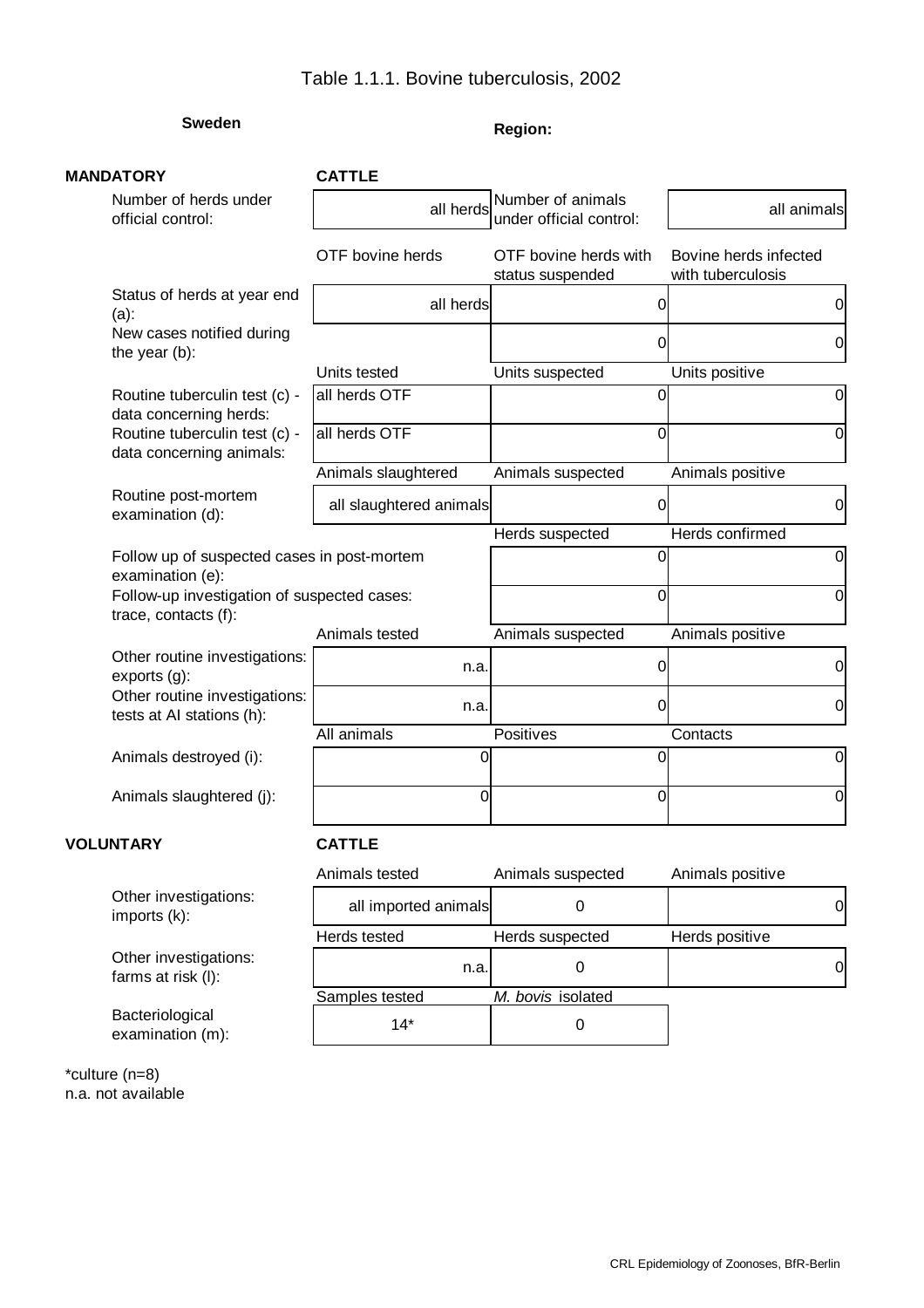#### **Sweden**

| <b>MANDATORY</b>                                                    | <b>FARMED DEER</b>  |                                              |                                     |
|---------------------------------------------------------------------|---------------------|----------------------------------------------|-------------------------------------|
| Number of herds under<br>official control:                          | 564*                | Number of animals<br>under official control: | 18700**                             |
|                                                                     | "OTF" herds         | "OTF" herds with status<br>suspended         | Herds infected with<br>tuberculosis |
| Status of herds at year end<br>$(a)$ :                              | 451                 |                                              | $\overline{0}$<br>O                 |
| New cases notified during<br>the year (b):                          |                     | 0                                            | $\overline{0}$<br>0                 |
|                                                                     | Units tested        | Units suspected                              | Units positive                      |
| Routine tuberculin test (c) -<br>data concerning herds:             | 12                  |                                              | $\overline{0}$<br>0                 |
| Routine tuberculin test (c) -<br>data concerning animals:           | 1130                |                                              | $\overline{0}$<br>O                 |
|                                                                     | Animals slaughtered | Animals suspected                            | Animals positive                    |
| Routine post-mortem<br>examination (d):                             | 2797                |                                              | 0<br>$\overline{0}$                 |
|                                                                     |                     | Herds suspected                              | <b>Herds confirmed</b>              |
| Follow up of suspected cases in post-mortem<br>examination (e):     |                     |                                              | $\overline{0}$<br>0<br>0            |
| Follow-up investigation of suspected cases:<br>trace, contacts (f): |                     |                                              | $\overline{0}$                      |
|                                                                     | Herds tested        | Herds suspected                              | Herds positive                      |
| Other routine investigations:<br>exports(g):                        |                     | 0                                            | $\overline{0}$<br>0                 |
| Other routine investigations:<br>tests at AI stations (h):          |                     | 0                                            | 0<br>0                              |
|                                                                     | All animals         | Positives                                    | Contacts                            |
| Animals destroyed (i):                                              |                     | 0                                            | $\overline{0}$<br>0                 |
| Animals slaughtered (j):                                            |                     | $\overline{0}$                               | $\overline{0}$<br>$\Omega$          |
| <b>VOLUNTARY</b>                                                    | <b>FARMED DEER</b>  |                                              |                                     |
|                                                                     | Animals tested      | Animals suspected                            | Animals positive                    |
| Other investigations:<br>imports (k):                               |                     | $\overline{0}$<br>$\mathbf 0$                | $\overline{0}$                      |
|                                                                     | Herds tested        | Herds suspected                              | Herds positive                      |
| Other investigations:<br>farms at risk (I):                         |                     | $\pmb{0}$<br>$\mathbf 0$                     | $\overline{0}$                      |
|                                                                     | Samples tested      | M. bovis isolated                            |                                     |
| Bacteriological examination<br>$(m)$ :                              | $8***$              | 0                                            |                                     |

\* total number of herds 589

\*\* all animals, 14100 fallow deer and 4600 red deer

\*\*\*culture  $(n= 1)$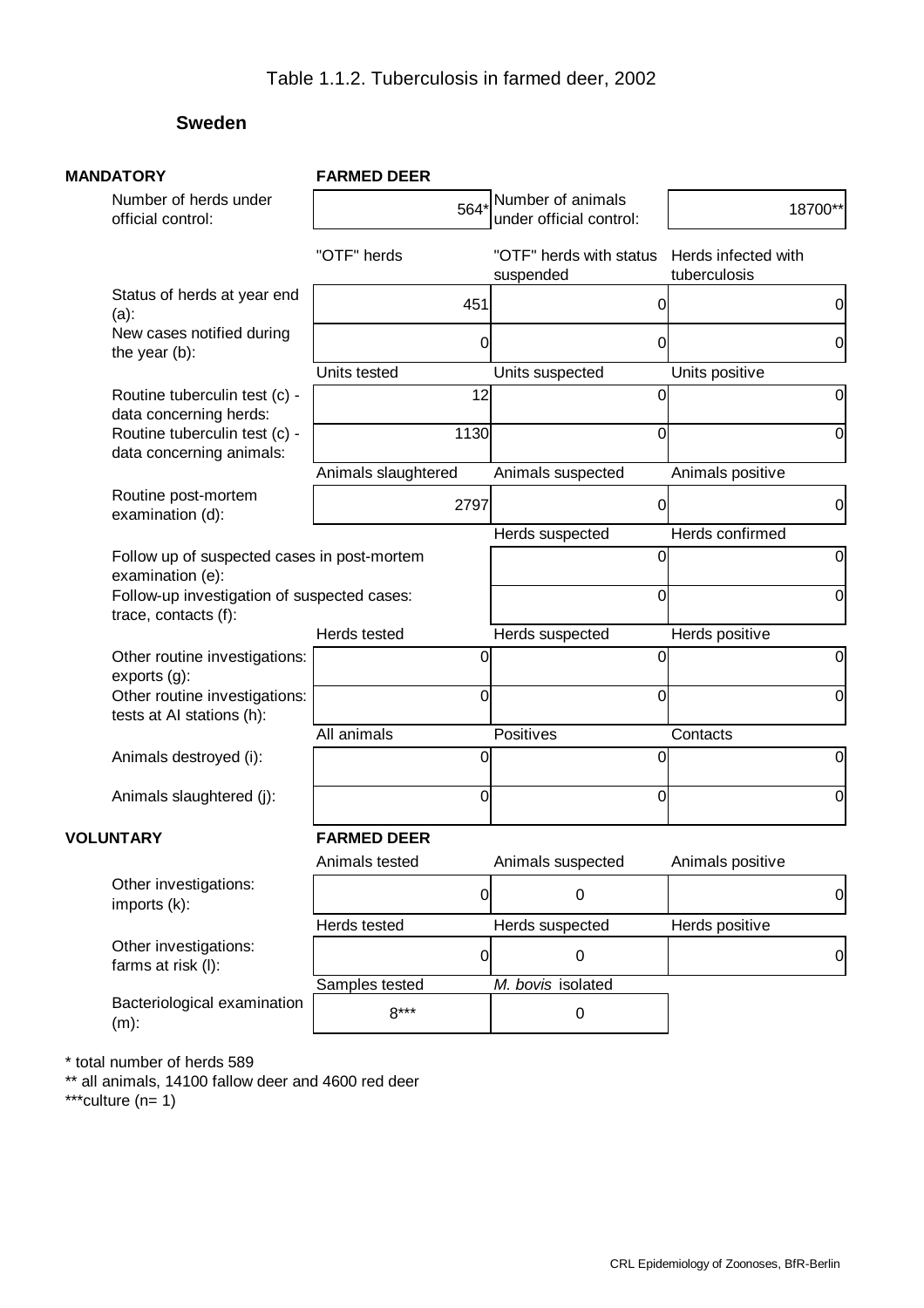| <b>Sweden</b>         |                          |         |                      |                |                |          |                 |
|-----------------------|--------------------------|---------|----------------------|----------------|----------------|----------|-----------------|
| <b>Animal species</b> | of information<br>Source | Remarks | Epidemiological unit | Units tested   | Units positive | M. bovis | M. tuberculosis |
| <b>Sheep</b>          | SVA, SJV                 | a       | animal               | $\overline{2}$ | 0              |          |                 |
| <b>Pigs</b>           | SVA, SJV                 | a       | animal               | $115*$         | 0              |          |                 |
| Horse                 | SVA, SJV                 | a, b    | animal               | 1              | 0              |          |                 |
| Cat                   | SVA, SJV                 | b       | animal               | $\overline{2}$ | 0              |          |                 |
| <b>Wild life</b>      | SVA, SJV                 | a       | animal               | 3              | 0              |          |                 |
| Zoo animals           |                          |         |                      |                |                |          |                 |
| Elephant              | SVA, SJV                 | b       | animal               | 3              | 1              |          | 1               |
| Giraffe               | SVA, SJV                 | b       | animal               | 4              | 1              |          | 1               |
| <b>Others</b>         | SVA, SJV                 | b       | animal               | 5              | 0              |          |                 |

a) meat inspection of all slaghtered animals

b) authopsy

\*culture n=80

#### Table 1.2. Bovine tuberculosis in man, 2002

|                 | <b>Cases</b> | Inc. | <b>Autochtone</b><br>cases | Inc. |
|-----------------|--------------|------|----------------------------|------|
| Tuberculosis *  |              | 0.08 |                            | ).06 |
| M. bovis        |              |      |                            |      |
| M. tuberculosis |              |      |                            |      |
|                 |              |      |                            |      |

\* In two cases, origin of infection was unknown.

|                    | Tuberculosis due to M. bovis |   |   |     |   |  |
|--------------------|------------------------------|---|---|-----|---|--|
| Age group          | All                          | М | F | All | М |  |
| $<$ 1 year         |                              |   |   |     |   |  |
| 1 to 4 years       |                              |   |   |     |   |  |
| 5 to 14 years      |                              |   |   |     |   |  |
| 15 to 24 years     |                              |   |   |     |   |  |
| 25 to 44 years     |                              |   |   |     |   |  |
| 45 to 64 years     |                              |   |   |     |   |  |
| 65 years and older |                              |   |   |     |   |  |
| Age unknown        |                              |   |   |     |   |  |
| All age groups     |                              |   |   |     |   |  |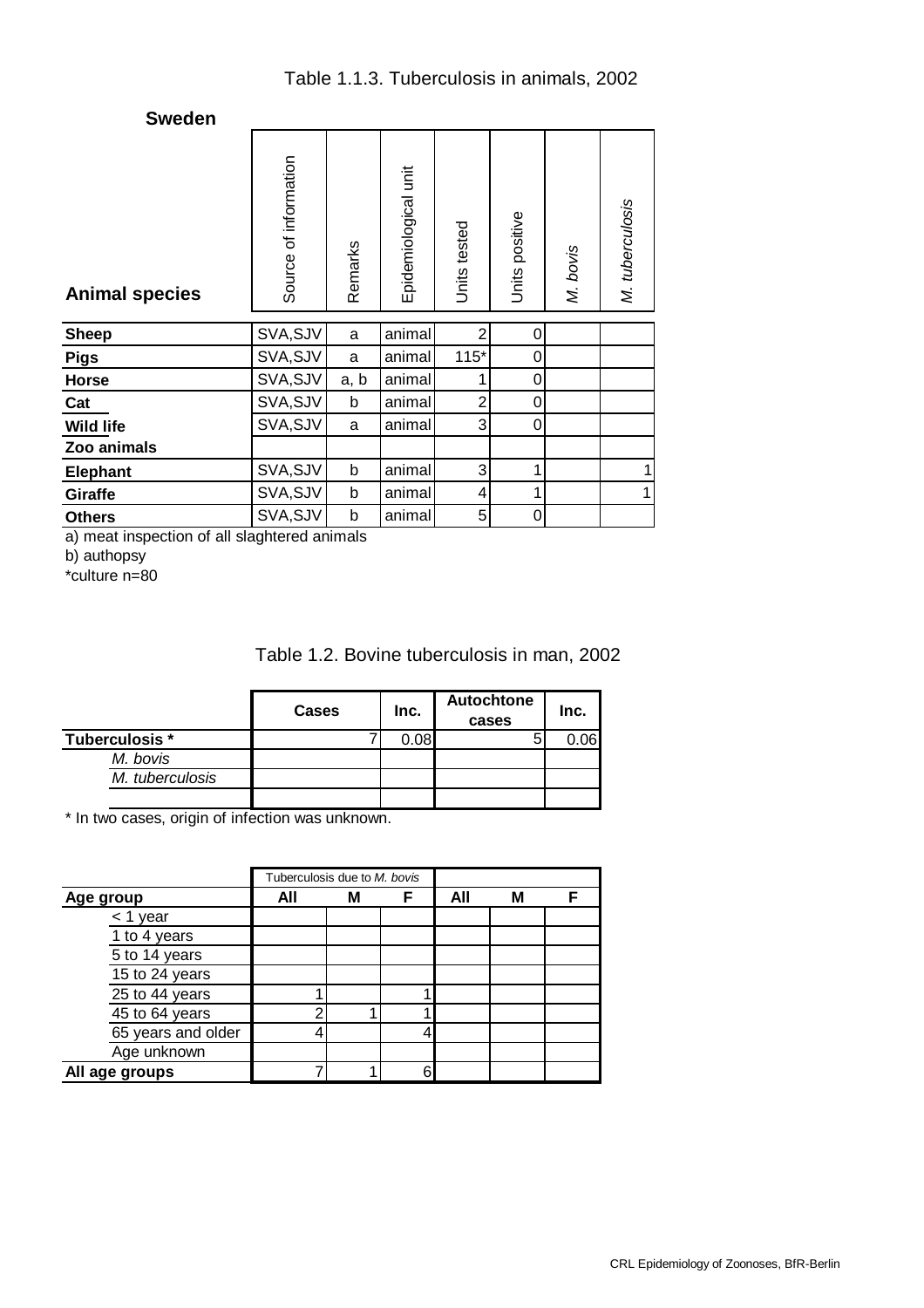# **Sweden Region: Region:**

| <b>MANDATORY</b>                                                    | <b>CATTLE</b>    |                                              |                                           |
|---------------------------------------------------------------------|------------------|----------------------------------------------|-------------------------------------------|
| Number of herds under official<br>control:                          | all herds        | Number of animals<br>under official control: | all animals                               |
|                                                                     | OBF bovine herds | OBF bovine herds with<br>status suspended    | Bovine herds infected<br>with brucellosis |
| Status of herds at year end (a):                                    | all herds        | 0                                            | 0                                         |
| New cases notified during the<br>year $(b)$ :                       |                  | 0                                            | 0                                         |
|                                                                     | Animals tested   | Animals suspected                            | Animals positive                          |
| Notification of clinical cases,<br>including abortions (c):         | 0                |                                              |                                           |
|                                                                     | Units tested     | Units suspected                              | Units positive                            |
| Routine testing (d1) -<br>data concerning herds:                    | 3000*            | 0                                            | 7                                         |
| Routine testing (d2) -<br>number of animals tested:                 |                  | 0                                            | 0                                         |
| Routine testing (d3) - number<br>of animals tested individually:    | 184              | 184**                                        | 0                                         |
|                                                                     |                  | Herds suspected                              | Herds confirmed                           |
| Follow-up investigation of suspected cases:<br>trace, contacts (e): |                  | 0                                            | $\mathbf 0$                               |
|                                                                     | Animals tested   | Animals suspected                            | Animals positive                          |
| Other routine investigations:<br>exports (f):***                    | 925              | $\overline{0}$                               | $\mathbf 0$                               |
| Other routine investigations:<br>tests at AI stations (g):          | 0                | $\overline{0}$                               | $\mathbf 0$                               |
|                                                                     | All animals      | Positives                                    | Contacts                                  |
| Animals destroyed (h):                                              | 0                | $\Omega$                                     | $\Omega$                                  |
| Animals slaughtered (i):                                            | 0                | $\Omega$                                     |                                           |
| <b>VOLUNTARY</b>                                                    | <b>CATTLE</b>    |                                              | $\Omega$                                  |
|                                                                     | Animals tested   | Animals suspected                            | Animals positive                          |
| Other investigations:<br>imports (j):                               | 0                | $\overline{0}$                               | $\overline{0}$                            |
|                                                                     | Herds tested     | Herds suspected                              | Herds positive                            |
| Other investigations:<br>farms at risk (k):                         | 0                | $\overline{0}$                               | $\overline{0}$                            |
|                                                                     | Samples tested   | <b>Brucella isolated</b>                     |                                           |
| Bacteriological<br>examination (I):                                 |                  | $\Omega$                                     |                                           |

\* bulk tank milk

\*\* all lactating cows from the 7 ELISA positive herds

\*\*\* including breeding animals, export, import and routine testing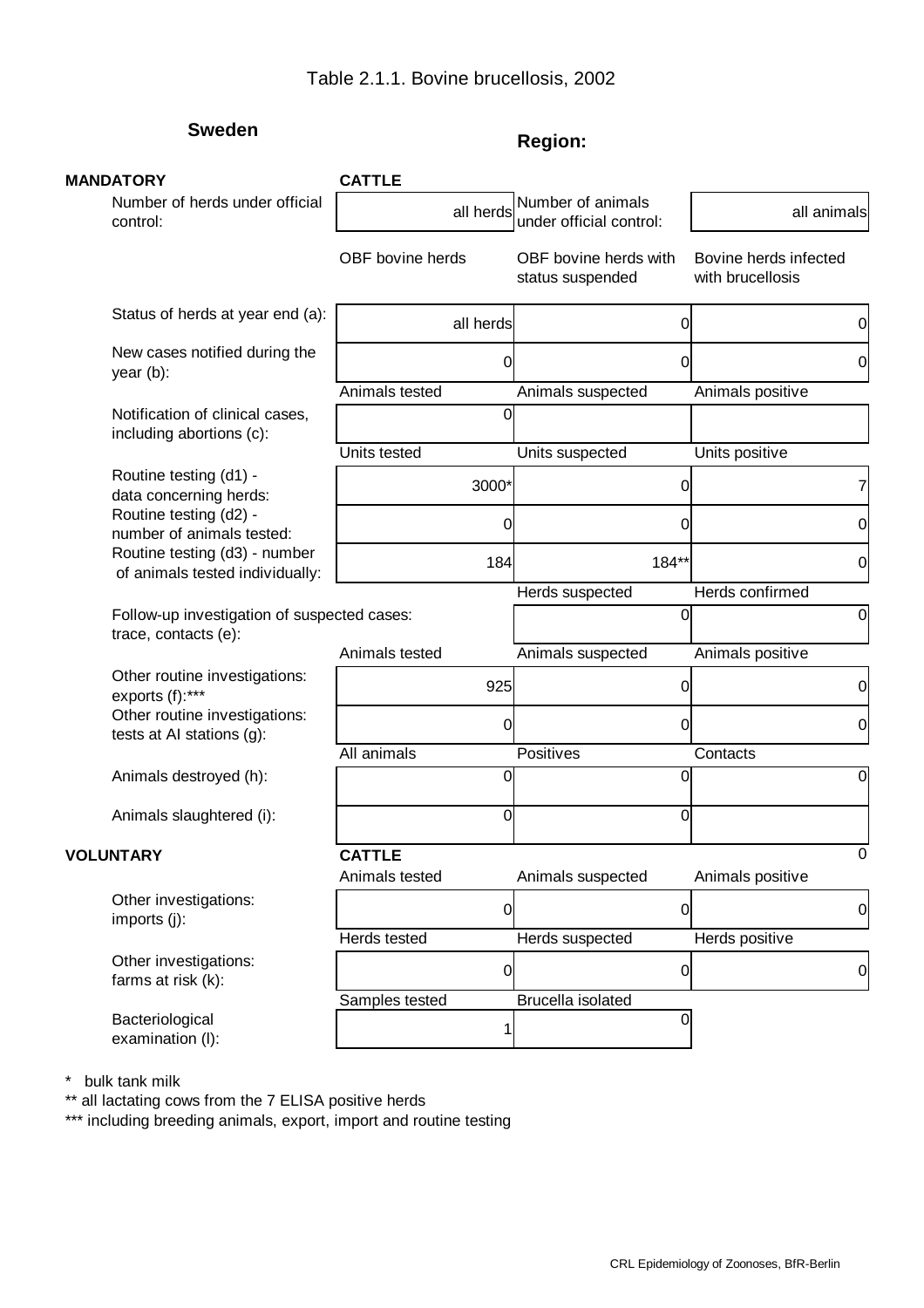### **Sweden Region: Region:**

| <b>MANDATORY</b>                                                    | <b>SHEEP AND GOATS</b>            |                                                            |                                                            |
|---------------------------------------------------------------------|-----------------------------------|------------------------------------------------------------|------------------------------------------------------------|
| Number of holdings under<br>official control:                       | all holdings                      | Number of animals<br>under official control:               | all animals                                                |
|                                                                     | OBF ovine and caprine<br>holdings | OBF ovine and caprine<br>holdings with status<br>suspended | Ovine and caprine<br>holdings infected with<br>brucellosis |
| Status of herds at year end<br>$(a)$ :                              | all holdings                      | 0                                                          | 0                                                          |
| New cases notified during<br>the year (b):                          |                                   | 0                                                          | $\overline{0}$                                             |
|                                                                     | Animals tested                    | Animals suspected                                          | Animals positive                                           |
| Notification of clinical cases,<br>including abortions (c):         | $\Omega$                          | $\overline{0}$                                             | $\overline{0}$                                             |
|                                                                     | Units tested                      | Units suspected                                            | Units positive                                             |
| Routine testing (d) -<br>data concerning holdings:                  | 305*                              | 0                                                          | $\overline{0}$                                             |
| Routine testing (d) -<br>data concerning animals:                   | 10000**                           | 0                                                          | $\overline{0}$                                             |
|                                                                     |                                   | Holdings suspected                                         | Holdings confirmed                                         |
| Follow-up investigation of suspected cases:<br>trace, contacts (e): |                                   | $\overline{0}$                                             | $\overline{0}$                                             |
|                                                                     | Animals tested                    | Animals suspected                                          | Animals positive                                           |
| Other routine investigations:<br>exports (f):                       | 0                                 | 0                                                          | $\overline{0}$                                             |
|                                                                     | All animals                       | <b>Positives</b>                                           | Contacts                                                   |
| Animals destroyed (g):                                              | 0                                 | 0                                                          | $\overline{0}$                                             |
| Animals slaughtered (h):                                            | 0                                 | $\Omega$                                                   | $\overline{0}$                                             |
| <b>VOLUNTARY</b>                                                    | <b>SHEEP AND GOATS</b>            |                                                            |                                                            |
|                                                                     | Animals tested                    | Animals suspected                                          | Animals positive                                           |
| Other investigations:<br>imports (i): ***                           | 27                                | 0                                                          | $\overline{O}$                                             |
|                                                                     | <b>Holdings tested</b>            | Holdings suspected                                         | Holdings positive                                          |
| Other investigations:<br>holdings at risk (j):                      | $\overline{0}$                    | Ō                                                          | $\overline{0}$                                             |
|                                                                     | Samples tested                    | Brucella isolated                                          |                                                            |
| Bacteriological<br>examination (k):                                 | 0                                 | 0                                                          |                                                            |
|                                                                     |                                   |                                                            |                                                            |

\* 281 sheep and 24 goats

\*\* 9305 sheep, 695 goats

\*\*\* including import, export and routine testing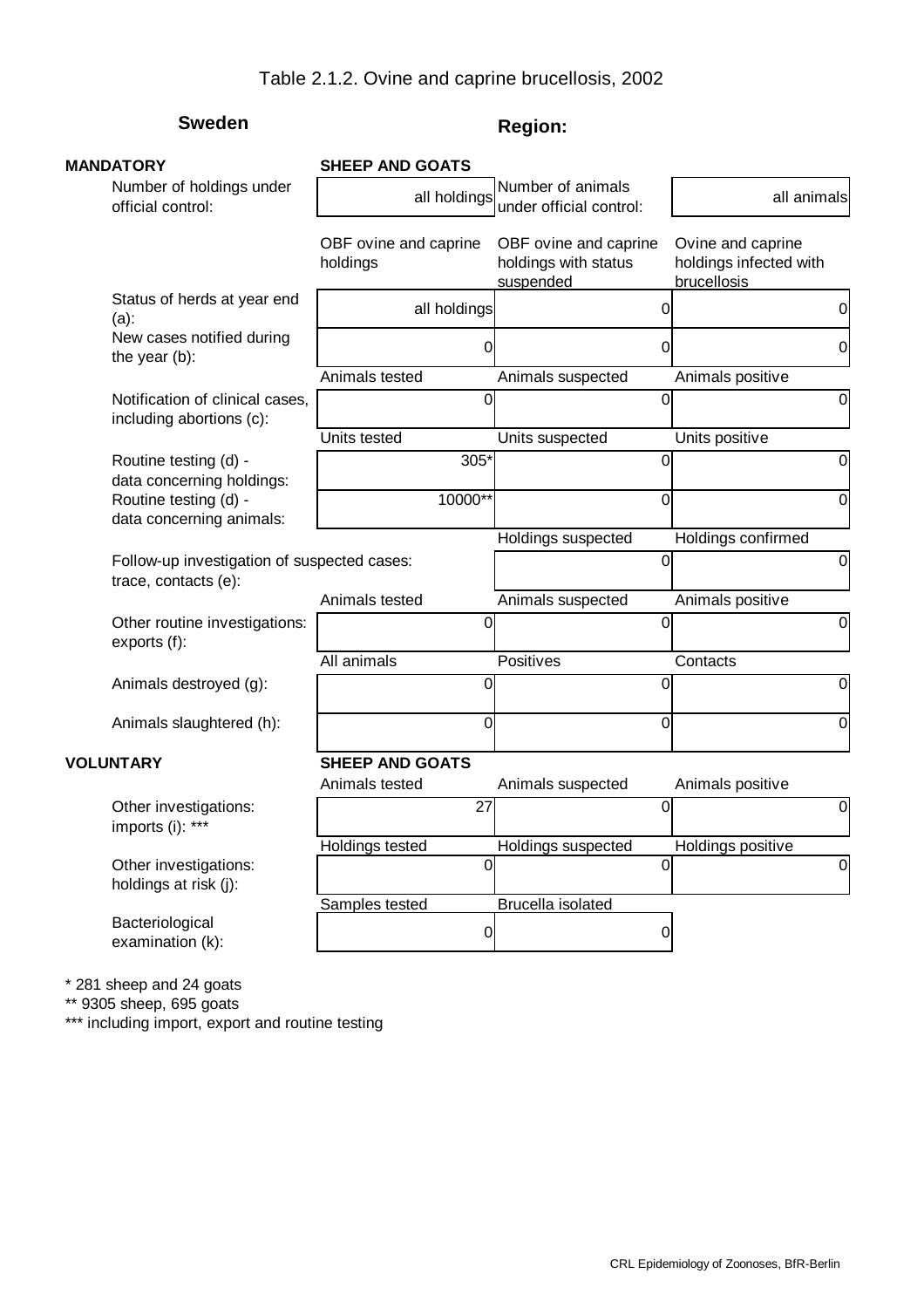#### **Sweden**

| <b>Animal species</b> | Source of information | Remarks     | Epidemiological unit | Units tested | Units positive |
|-----------------------|-----------------------|-------------|----------------------|--------------|----------------|
| <b>Pigs</b>           | <b>SVA</b>            | a           | animal               | 4865         | 0              |
| <b>Others</b>         |                       |             |                      |              |                |
| dog                   | <b>SVA</b>            | $\mathsf b$ | animal               | 104          | $\mathbf 0$    |
| reindeer              | <b>SVA</b>            | b           | animal               | 30           | 0              |
| other                 | <b>SVA</b>            | b           | animal               | 58           | 0              |
|                       |                       |             |                      |              |                |
|                       |                       |             |                      |              |                |

| Units tested   | Units positive | <b>B.</b> melitensis | <b>B.</b> abortus | B. suis |
|----------------|----------------|----------------------|-------------------|---------|
| 4865           | ი              |                      |                   |         |
|                |                |                      |                   |         |
| 104            | 0              |                      |                   |         |
| $\frac{30}{5}$ | 0              |                      |                   |         |
| 58             | 0              |                      |                   |         |
|                |                |                      |                   |         |
|                |                |                      |                   |         |

| -------- |            |        |
|----------|------------|--------|
| dog      | <b>SVA</b> | animal |
| reindeer | <b>SVA</b> | animal |
| other    | <b>SVA</b> | animal |
|          |            |        |
|          |            |        |

| 4865 |  |  |
|------|--|--|
|      |  |  |
| 104  |  |  |
| 30   |  |  |
| 58   |  |  |
|      |  |  |
|      |  |  |
|      |  |  |

a) including 1865 routine samples and 3000 survey samples

b) routine samples

|  | Table 2.3. Brucellosis in man, 2002 |  |
|--|-------------------------------------|--|
|--|-------------------------------------|--|

|                      | <b>Cases</b> | Inc. | Autochtone<br>cases | Inc. | Imported<br>cases | Inc. |
|----------------------|--------------|------|---------------------|------|-------------------|------|
| <b>Brucellosis</b>   |              |      |                     |      |                   |      |
| B. abortus           |              |      |                     |      |                   |      |
| <b>B.</b> melitensis |              |      |                     |      |                   |      |
| B. suis              |              |      |                     |      |                   |      |
|                      |              |      |                     |      |                   |      |
| occupational cases   |              |      |                     |      |                   |      |
|                      |              |      |                     |      |                   |      |
|                      |              |      |                     |      |                   |      |

|                    |     | <b>Brucellosis</b> |  |  |
|--------------------|-----|--------------------|--|--|
| Age group          | All | М                  |  |  |
| < 1 year           |     |                    |  |  |
| 1 to 4 years       |     |                    |  |  |
| 5 to 14 years      |     |                    |  |  |
| 15 to 24 years     |     |                    |  |  |
| 25 to 44 years     |     |                    |  |  |
| 45 to 64 years     | 4   | 3                  |  |  |
| 65 years and older |     |                    |  |  |
| Age unknown        |     |                    |  |  |
| All age groups     | 5   |                    |  |  |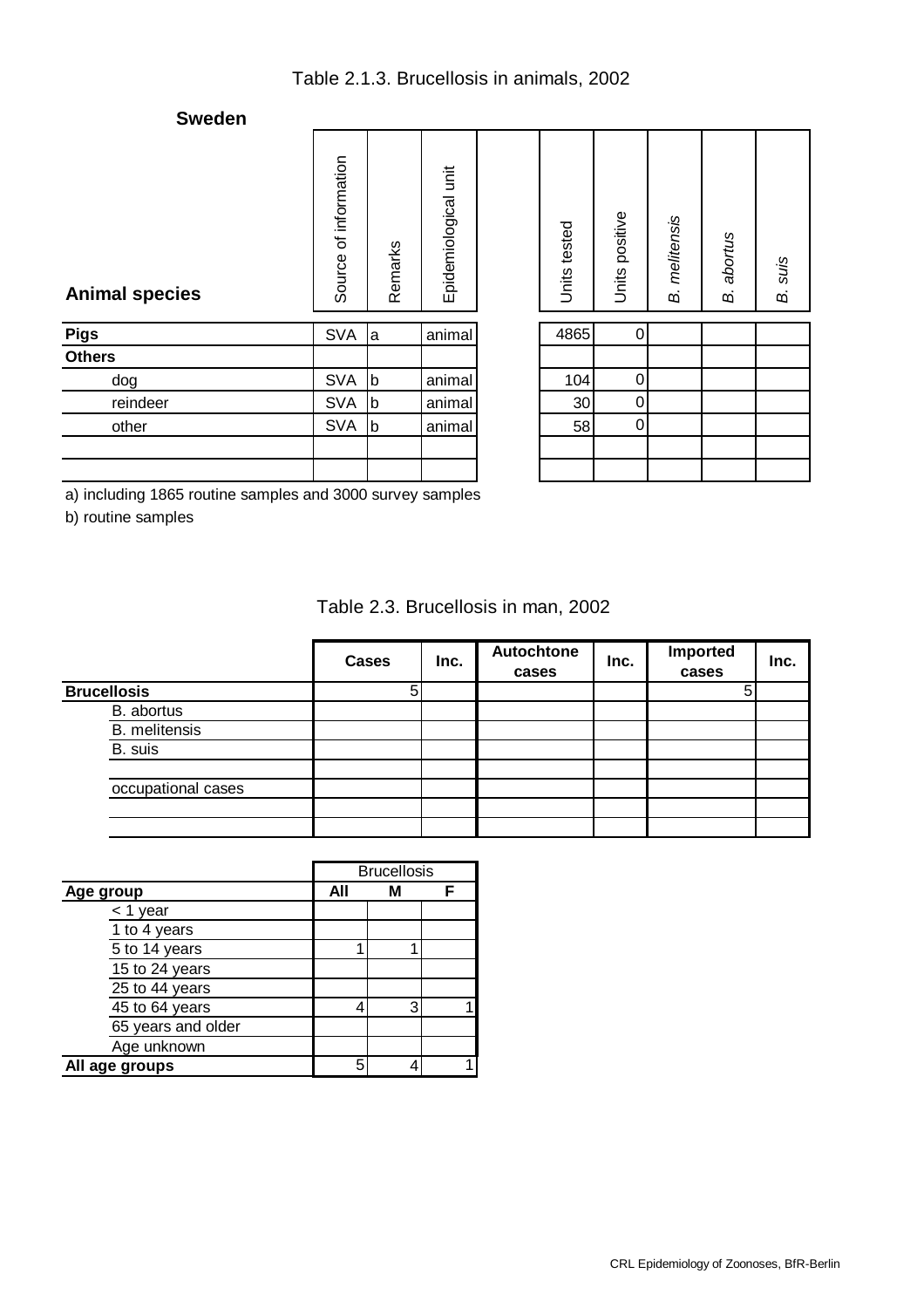### Table 3.1.1. Salmonella sp. In feed material of animal origin

**Sweden**

| <b>Categories</b>    | information<br>৳<br>Source | Remarks | irit<br>Epidemiological | weight<br>Sample | tested<br>Units | positive<br>Units | Enteritidis<br>$\mathbf{r}$<br>S | Typhimurium<br>S |  |  |
|----------------------|----------------------------|---------|-------------------------|------------------|-----------------|-------------------|----------------------------------|------------------|--|--|
| <b>Milk products</b> | SJV                        | d*,e    |                         |                  | n.a.            | 0                 |                                  |                  |  |  |

#### **Land animal products**

| Meat meal          | SJV        |         |                     | ۰    | -              |  |                   |  |
|--------------------|------------|---------|---------------------|------|----------------|--|-------------------|--|
| Meat and bone meal | <b>SJV</b> |         | $b, c, d, e$ sample | 234  | 6              |  | See table 3.1.4.a |  |
| Bone meal          | <b>SJV</b> | b,c,d   | sample              | 155  | 2              |  |                   |  |
| Greaves            | <b>SJV</b> | b, c, d | sample              | 803  | $\overline{2}$ |  |                   |  |
| Poultry offal meal | SJV        | e       |                     | n.a. | 0              |  |                   |  |
| Feather meal       | SJV        | e       |                     | n.a. | 0              |  |                   |  |
| Blood meal         | SJV        | $d^*$   |                     | n.a. | 0              |  |                   |  |
| Animal fat         | SJV        | С       |                     | n.a. |                |  |                   |  |

#### **Fish, other marine animals, their products and by-products, other fish-products**

| Fish meal           | <b>SJV</b> | b,c,d | sample | 332  |  |  | See table 3.1.4.a** |  |
|---------------------|------------|-------|--------|------|--|--|---------------------|--|
| Fish oil            | <b>SJV</b> | c.d   |        | n.a. |  |  |                     |  |
| Fish silage         | SJV        | e     |        | n.a. |  |  |                     |  |
| Other fish products | SJV        |       |        | -    |  |  |                     |  |

#### **Others**

| Protein meal***       | <b>SJV</b> | b.c.d | sample |  | 1390 |    |  |  |                   |  |
|-----------------------|------------|-------|--------|--|------|----|--|--|-------------------|--|
| Meat silage           | 5J V       |       | sample |  | 40   | ∽  |  |  |                   |  |
| Environmental samples | <b>SJV</b> | a.c   | sample |  | 1021 | 47 |  |  | See table 3.1.4.b |  |

a) Compulsory sampling (national requirements)

b) Compulsory sampling (EU requirements)

c) Voluntary sampling

d) Production

e) Import

\* Approved food plant

\*\*2 different serotypes found in 1 sample

\*\*\* Greavemeal added with protein residues

n.a. not available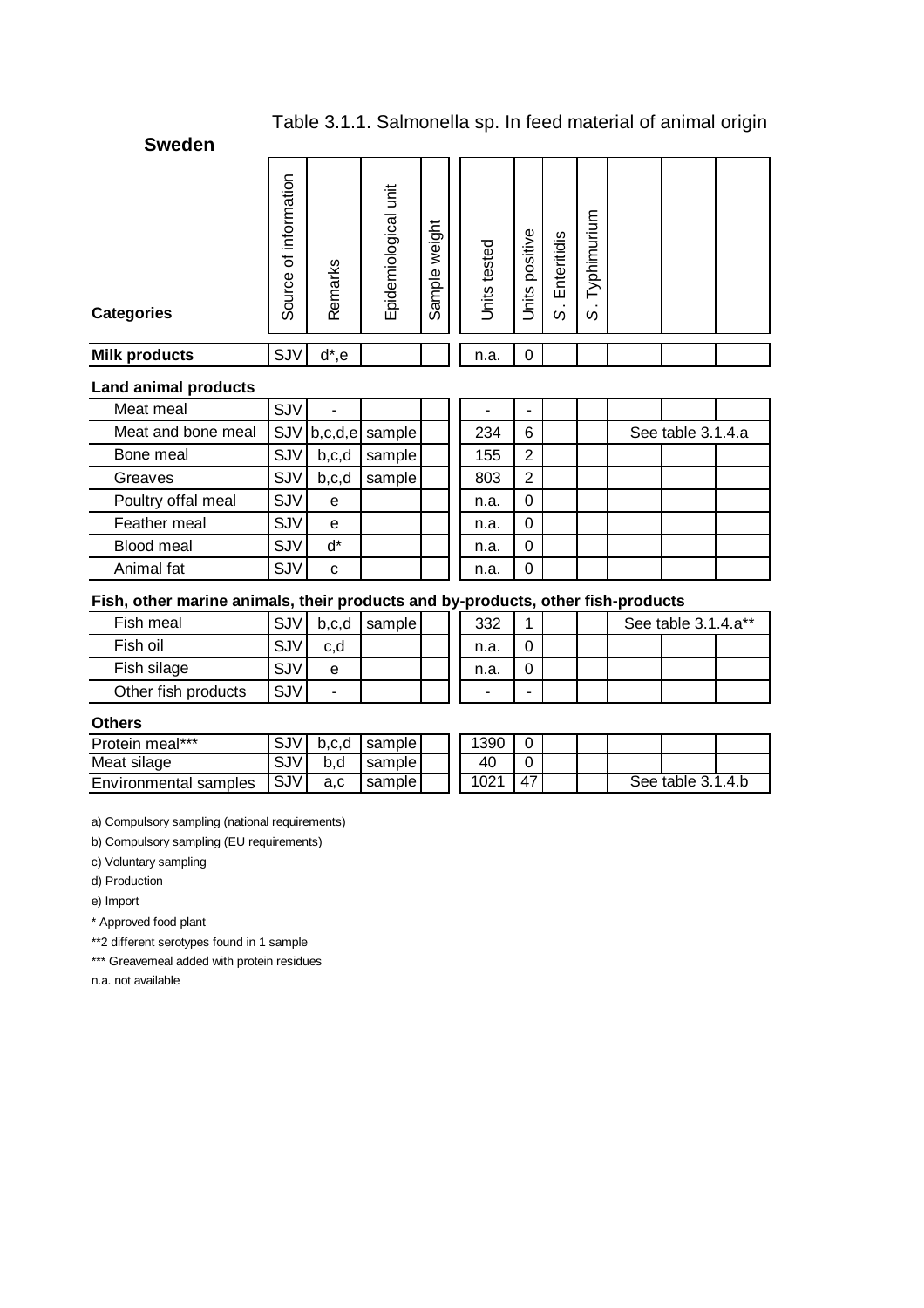#### Table 3.1.2 Salmonella sp. In feed material of vegetable origin, 2002 **Sweden**

| <b>Categories</b>                                     | Source of information | Remarks        | Epidemiological unit | Sample weight | Units tested | Units positive | Enteritidis<br>$\dot{\infty}$ | S. Typhimurium |  |  |  |
|-------------------------------------------------------|-----------------------|----------------|----------------------|---------------|--------------|----------------|-------------------------------|----------------|--|--|--|
| Cereal grains, their products and by-products         |                       |                |                      |               |              |                |                               |                |  |  |  |
| Barley (and derived)                                  | SJV                   | C              |                      |               | n.a.         | $\mathbf 0$    |                               |                |  |  |  |
| Wheat (and derived)                                   | SJV                   | $\mathbf c$    |                      |               | n.a.         | 0              |                               |                |  |  |  |
| Maize                                                 | SJV                   | $\mathbf{C}$   |                      |               | n.a.         | 0              |                               |                |  |  |  |
| Maize (derived)                                       | SJV                   | c,e            | sample               |               | n.a.         | 1              | See table 3.1.4.c             |                |  |  |  |
| Other                                                 | SJV                   |                |                      |               |              |                |                               |                |  |  |  |
| Oil seeds, oil fruits, their products and by-products |                       |                |                      |               |              |                |                               |                |  |  |  |
| Groundnut derived                                     | SJV                   |                |                      |               |              |                |                               |                |  |  |  |
| Rape seed derived                                     | SJV                   | $a,c,e^*$      | sample               |               | n.a.         | 20             | See table 3.1.4.c             |                |  |  |  |
| Palm kernel derived                                   | SJV                   | a,c,e          |                      |               | n.a.         | 0              |                               |                |  |  |  |
| Soya (bean) derived                                   | SJV                   | a,c,e          | sample               |               | n.a.         | 22             | See table 3.1.4.c**           |                |  |  |  |
| Cotton seed derived                                   | SJV                   |                |                      |               |              |                |                               |                |  |  |  |
| Sunflower seed derived                                | SJV                   | с              |                      |               | n.a.         | 0              |                               |                |  |  |  |
| Linseed derived                                       | SJV                   | $\mathbf c$    |                      |               | n.a.         | 0              |                               |                |  |  |  |
| Other oil seeds derived                               | SJV                   | $\blacksquare$ |                      |               |              |                |                               |                |  |  |  |
| <b>Other materials</b>                                |                       |                |                      |               |              |                |                               |                |  |  |  |
| Legume seeds,                                         | SJV                   | C              |                      |               | n.a.         | 0              |                               |                |  |  |  |
| Tubers, roots,                                        | SJV                   | $\mathbf c$    |                      |               | n.a.         | 0              |                               |                |  |  |  |
| Other seeds and fruits                                | SJV                   | C              |                      |               | n.a.         | 0              |                               |                |  |  |  |
| Forages and roughage                                  | SJV                   | $\mathbf c$    |                      |               | n.a.         | 0              |                               |                |  |  |  |
| Other plants,                                         | SJV                   | -              |                      |               |              |                |                               |                |  |  |  |
| Other sampling                                        |                       |                |                      |               |              |                |                               |                |  |  |  |
| Samples from wheat                                    |                       |                |                      |               |              |                |                               |                |  |  |  |
| storage plants                                        | SJV                   | a              | sample               |               | 192          | 0              |                               |                |  |  |  |
| Samples rape seed                                     |                       |                |                      |               |              |                | See table 3.1.4.e             |                |  |  |  |
| processing plant<br>Rape seed derived                 | SJV                   | a,c            | sample               |               | 905          | 5              |                               |                |  |  |  |
| samples from domestic                                 |                       |                |                      |               |              |                |                               |                |  |  |  |
| processing plant                                      | SJV                   | a,c            | sample               |               | 1088         | 0              |                               |                |  |  |  |
|                                                       |                       |                |                      |               |              |                |                               |                |  |  |  |

a) Compulsory sampling (national requirements)

b) Compulsory sampling (EU requirements)

c) Voluntary sampling

d) Production

e) Import

\* The samples from the national processing plant are reported seperately below.

\*\*2 samples included 2 serotypes

n.a.not available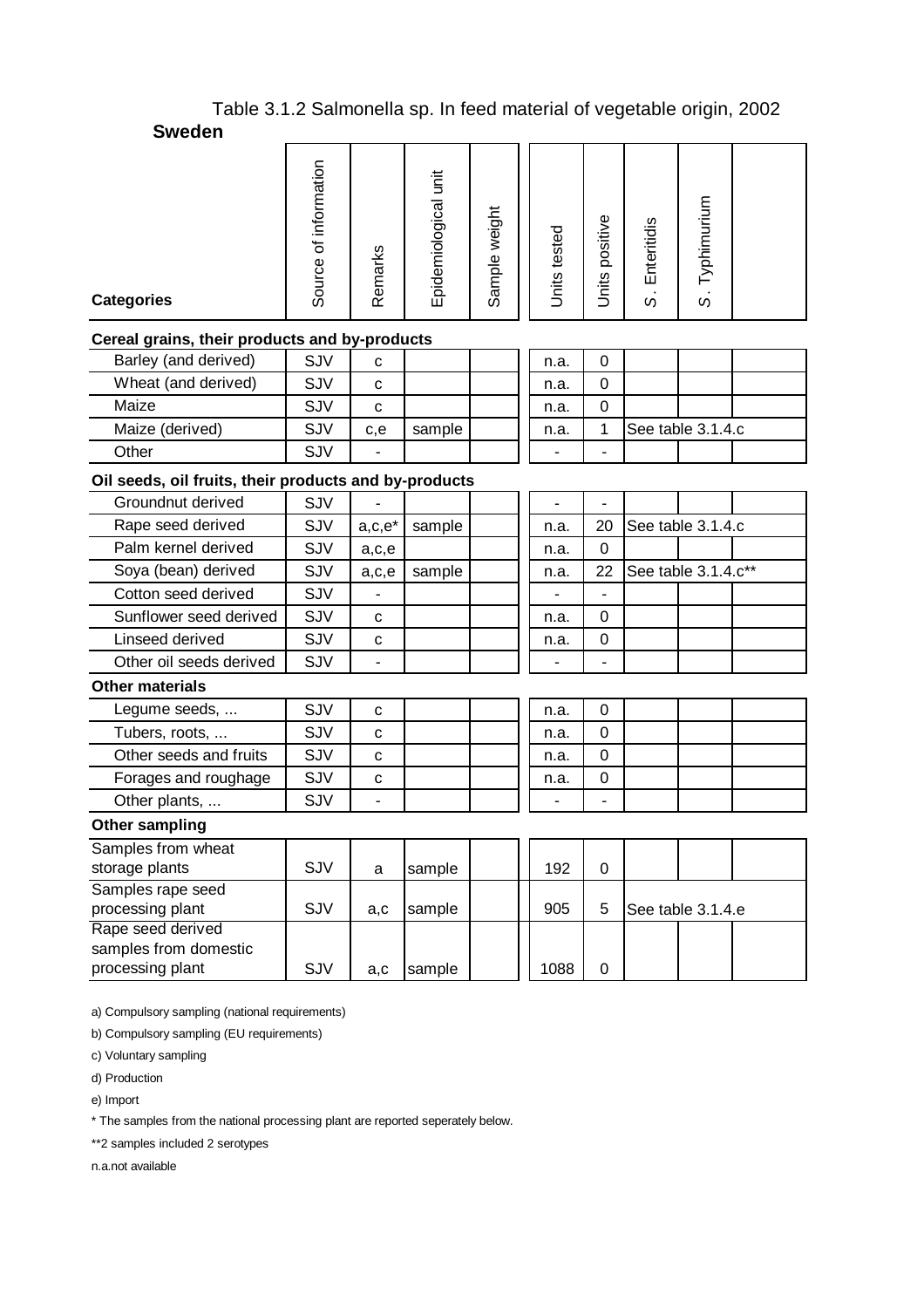#### Table 3.1.3. Salmonella sp. In compound feedingstuffs, 2002

| <b>Sweden</b>                                   |                       |         |                      |               |              |                |                        |                |                   |  |
|-------------------------------------------------|-----------------------|---------|----------------------|---------------|--------------|----------------|------------------------|----------------|-------------------|--|
| <b>Categories</b>                               | Source of information | Remarks | Epidemiological unit | Sample weight | Units tested | Units positive | Enteritidis<br>$\circ$ | S. Typhimurium |                   |  |
| Cattle                                          |                       |         |                      |               |              |                |                        |                |                   |  |
| Process control                                 | SJV                   | a,c,f   |                      |               | f            | f              |                        |                |                   |  |
| Final product                                   | SJV                   | C       |                      |               | n.a.         | $\overline{0}$ |                        |                |                   |  |
| <b>Pigs</b>                                     |                       |         |                      |               |              |                |                        |                |                   |  |
| Process control                                 | SJV                   | a,c,f   |                      |               | f            | f              |                        |                |                   |  |
| Final product                                   | SJV                   | C       |                      |               | n.a.         | $\mathbf 0$    |                        |                |                   |  |
| <b>Poultry</b>                                  |                       |         |                      |               |              |                |                        |                |                   |  |
| Poultry (not specified)                         |                       |         |                      |               |              |                |                        |                |                   |  |
| Process control                                 | SJV                   | a,c,f   |                      |               | f            | f              |                        |                |                   |  |
| Final product                                   | SJV                   | C       |                      |               | n.a.         | $\mathbf 0$    |                        |                |                   |  |
| <b>Poultry - Breeders</b>                       |                       |         |                      |               |              |                |                        |                |                   |  |
| Process control                                 | SJV                   | a,c,f   |                      |               | f            | f              |                        |                |                   |  |
| Final product                                   | SJV                   | C       |                      |               | n.a.         | $\overline{0}$ |                        |                |                   |  |
| <b>Poultry - Layers</b>                         |                       |         |                      |               |              |                |                        |                |                   |  |
| Process control                                 | SJV                   | a,c,f   |                      |               | f            | $\mathsf{f}$   |                        |                |                   |  |
| Final product                                   | SJV                   | C       |                      |               | n.a.         | $\mathbf 0$    |                        |                |                   |  |
| <b>Poultry - Broiler</b>                        |                       |         |                      |               |              |                |                        |                |                   |  |
| Process control                                 | SJV                   | a,c,f   |                      |               | f            | f              |                        |                |                   |  |
| Final product                                   | SJV                   | C       |                      |               | n.a.         | $\mathbf 0$    |                        |                |                   |  |
| Pet food                                        |                       |         |                      |               |              |                |                        |                |                   |  |
| Dog snacks (pigs ears, dog chew)                | SJV                   | a,b,d,e | sample               |               | 151          | 4              | 1                      | 1              | See table 3.1.4.f |  |
| Other                                           |                       |         |                      |               |              |                |                        |                |                   |  |
| Control in feed mills (HACCP)                   | SJV                   | a,c,g   | sample               |               | 8514         | 21             |                        | $\overline{c}$ | See table 3.1.4.d |  |
| Compound feedingstuffs for livestock<br>animals | SJV                   | C       | sample               |               | 57           | $\mathbf 0$    |                        |                |                   |  |
|                                                 |                       |         |                      |               |              |                |                        |                |                   |  |

a) Compulsory sampling (national requirements)

b) Compulsory sampling (EU requirements)

c) Voluntary sampling

d) Production

e) Import

f) Included in the control presented under "Other"

g) Include follow-up samples of positive findings.

n.a. not available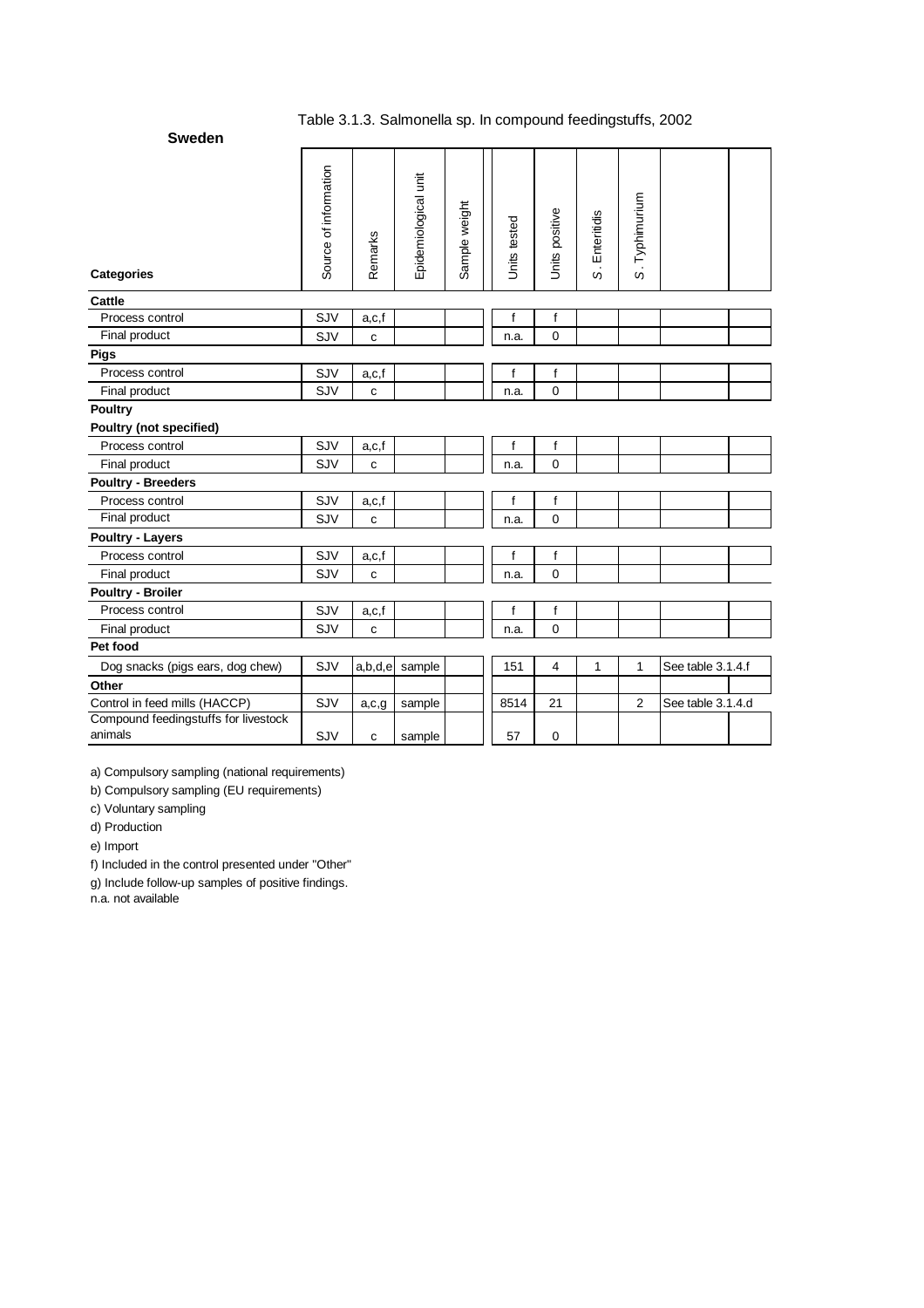## Table 3.1.4. *Salmonella* serotypes isolated in the feed control 20 **Sweden** Sorted according to serotype.

#### **a. Salmonella serotypes detected in feed raw d. Salmonella serotypes detected in**  material of animal origin **now of any contract of animal origin** samples from feed mills

| After heat treatment |                 | Serotype       | No. of isolates |
|----------------------|-----------------|----------------|-----------------|
| Serotype             | No. of isolates | S Anatum       | 2               |
| S. Agona             |                 | S. Cubana      | 2               |
| S. Bredeny           |                 | S. Duesseldorf | 1               |
| S. Give              | 6               | S. Havana      | 1               |
| S. Montevideo        | 3               | S. Kingston    | 1               |
| S. Senftenberg       |                 | S. Lexington   | 3               |
| Total                | 12              | S. Livinaston  |                 |

| Serotype       | No. of isolates | Total                        | 21                                              |
|----------------|-----------------|------------------------------|-------------------------------------------------|
| S. Agona       | 11              |                              |                                                 |
| S. Bredeney    | 5               |                              |                                                 |
| S. Give        |                 |                              |                                                 |
| S. Lille       |                 |                              | e. Salmonella serotypes detected in environment |
| S. Livingstone | 2               |                              | samples from processing plants producing fee    |
| S. Mbandaka    | 23              | material of vegetable origin |                                                 |
| S. Senftenberg | 4               |                              |                                                 |
| Total          | 47              | Serotype                     | No. of isolates                                 |

c. Salmonella serotypes detected in feed raw **material of vegetable origin** 

| Serotype              | No. of isolates | f. Salmonella serotypes detected in dog snack |                 |
|-----------------------|-----------------|-----------------------------------------------|-----------------|
| S. Agona              | 3               |                                               |                 |
| S. Anatum             |                 | After heat treatment                          |                 |
| S. Fluntern           |                 | Serotype                                      | No. of isolates |
| S. Ikayi              |                 | S. Enteritidis                                |                 |
| S. Infantis           |                 | S. Typhimurium                                |                 |
| S. Livingstone        |                 | Unknown                                       | 2               |
| S. Mbandaka           | 7               | Total                                         | 4               |
| S. Oranienburg        |                 |                                               |                 |
| S. Oukam              | 2               |                                               |                 |
| S. Putten             | 3               |                                               |                 |
| S. Senftenberg        |                 |                                               |                 |
| S. Schleissheim       |                 |                                               |                 |
| S. Schwartzengrund    |                 |                                               |                 |
| S. Tenessee           | 14              |                                               |                 |
| S. Typhimurium DT 104 | 1               |                                               |                 |
| S. Yoruba             | 6               |                                               |                 |
| Total                 | 45              |                                               |                 |

|                                                   | Serotype            | No. of isolates |
|---------------------------------------------------|---------------------|-----------------|
| No. of isolates                                   | S Anatum            | 2               |
|                                                   | S. Cubana           | 2               |
|                                                   | S. Duesseldorf      |                 |
| 6                                                 | S. Havana           |                 |
| 3                                                 | S. Kingston         |                 |
|                                                   | S. Lexington        | 3               |
| 12                                                | S. Livingston       |                 |
|                                                   | S. Mbandaka         | 3               |
|                                                   | S. Senftenberg      | 3               |
| b. Salmonella serotypes detected in environmental | S. Tennessee        |                 |
| samples from processing plants producing feed     | S. Typhimurium DT99 |                 |
|                                                   | S. Typhimurium NST  |                 |
|                                                   | S. Urbana           |                 |
| No. of isolates                                   | Total               | 21              |
|                                                   |                     |                 |

| Serotype    | No. of isolates |
|-------------|-----------------|
| S. Cubana   |                 |
| S. Mbandaka |                 |
| Total       |                 |

#### f. Salmonella serotypes detected in dog snacks

| After heat treatment |                 |
|----------------------|-----------------|
| Serotype             | No. of isolates |
| S. Enteritidis       |                 |
| S. Typhimurium       |                 |
| Unknown              |                 |
| Total                |                 |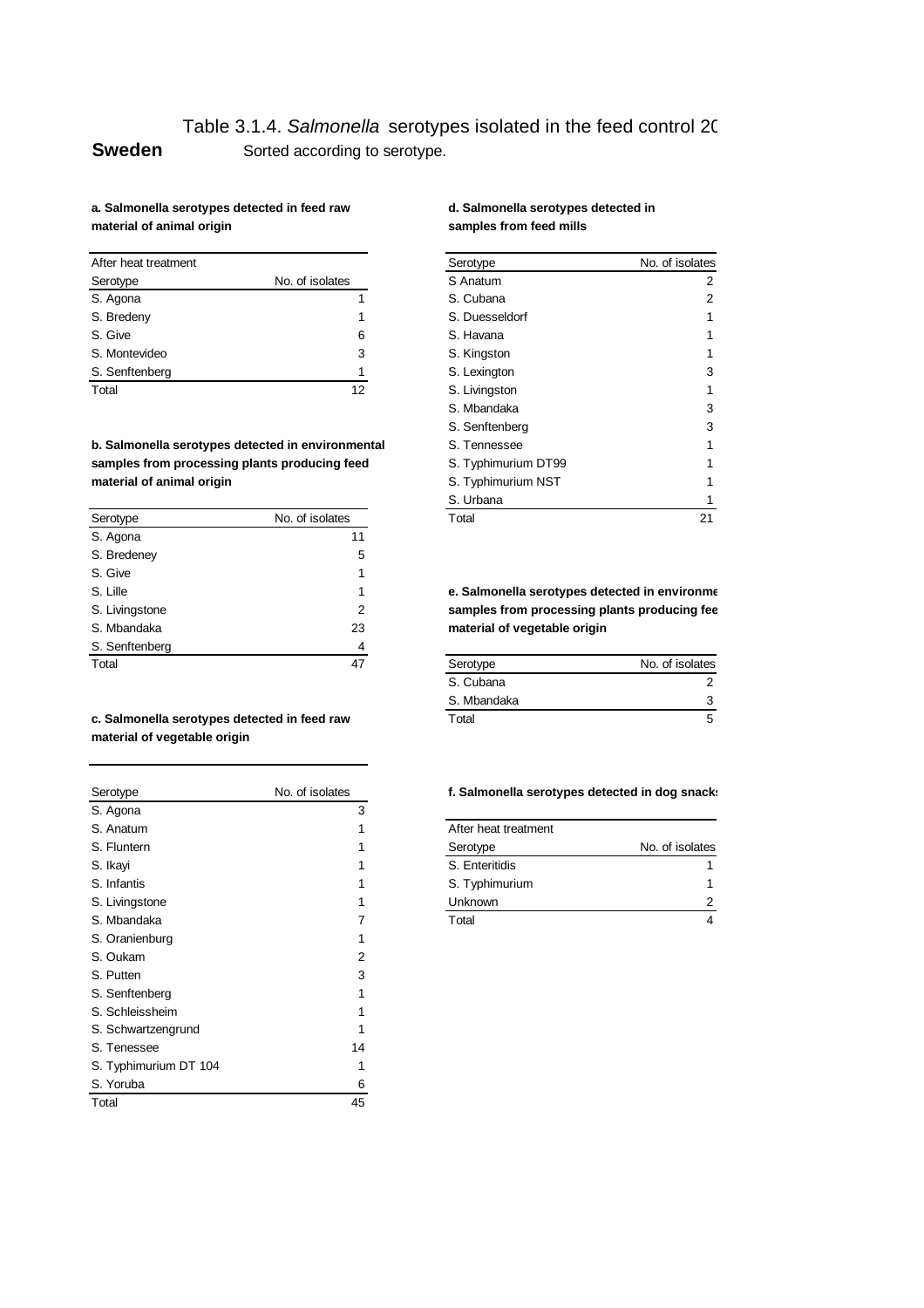# Table 3.2.1. Salmonella sp. in poultry breeding flocks (Gallus gallus), 2002

#### **Sweden**

| Source of information<br>Remarks | Flocks tested | Flocks positive | S. Enteritidis | S. Typhimurium |
|----------------------------------|---------------|-----------------|----------------|----------------|
|----------------------------------|---------------|-----------------|----------------|----------------|

## **Egg production line**

Breeding flocks

| Elite                | SJV | a |    |  |  |
|----------------------|-----|---|----|--|--|
| Grandparents         | SJV |   |    |  |  |
| Parents              |     |   |    |  |  |
| Day-old chicks       | SJV |   | 17 |  |  |
| Rearing flocks       | SJV |   | 17 |  |  |
| Productive period    | SJV |   | 17 |  |  |
| Parents, unspecified |     |   |    |  |  |

## **Meat production line**

Breeding flocks

| Elite                | SJV | а |    |  |  |
|----------------------|-----|---|----|--|--|
| Grandparents         | SJV |   |    |  |  |
| Parents              |     |   |    |  |  |
| Day-old chicks       | SJV |   | 82 |  |  |
| Rearing flocks       | SJV |   | 82 |  |  |
| Productive period    | SJV |   | 82 |  |  |
| Parents, unspecified |     |   |    |  |  |

## **Production line, not specified**

Breeding flocks (kalkoner)

| Elite                | SJV | a |  |  |  |
|----------------------|-----|---|--|--|--|
| Grandparents         | SJV | a |  |  |  |
| Parents              |     |   |  |  |  |
| Day-old chicks       | SJV |   |  |  |  |
| Rearing flocks       | SJV |   |  |  |  |
| Productive period    | SJV |   |  |  |  |
| Parents, unspecified |     |   |  |  |  |

a) None in Sweden.

b) In the health control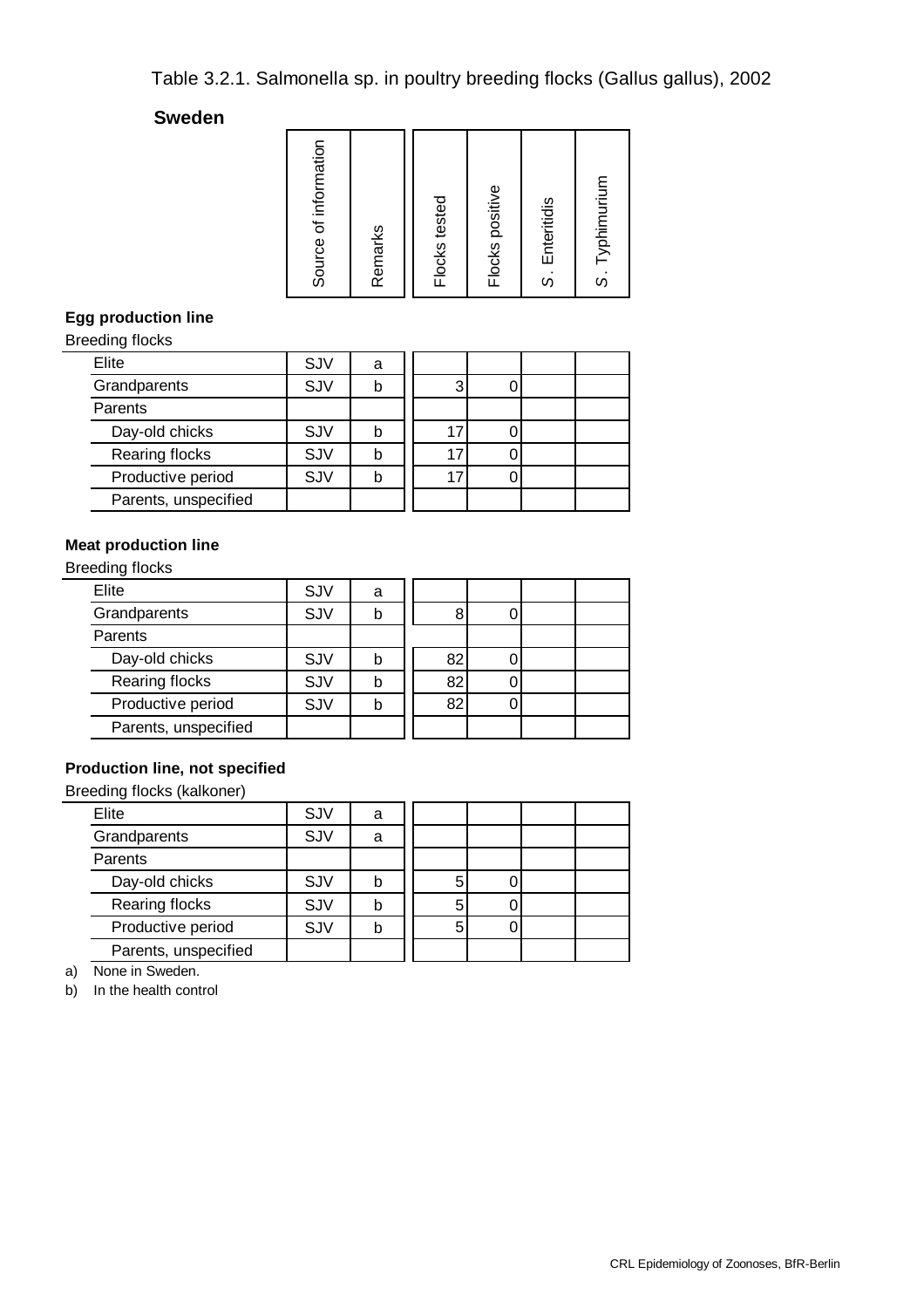| <b>Animal species</b>             | Source of information | Remarks | Flocks tested | Flocks positive | S. Enteritidis | S. Typhimurium | Rissen<br>$\dot{\omega}$ | Livingstone<br>$\dot{\infty}$ | St Paul<br>S | Il dsqns<br>$\dot{\infty}$ |
|-----------------------------------|-----------------------|---------|---------------|-----------------|----------------|----------------|--------------------------|-------------------------------|--------------|----------------------------|
| <b>Fowl (Gallus gallus)</b>       |                       |         |               |                 |                |                |                          |                               |              |                            |
| Layers                            |                       |         |               |                 |                |                |                          |                               |              |                            |
| Day-old chicks                    |                       |         |               |                 |                |                |                          |                               |              |                            |
| Rearing period                    | SJV                   |         | 339           | $\mathbf{1}$    |                |                | $\mathbf 1$              |                               |              |                            |
| Productive flocks                 | SJV                   |         | 841           | ن               |                | 1              |                          | 1                             |              | $\mathbf{1}$               |
| Layers, unspecified               |                       |         |               |                 |                |                |                          |                               |              |                            |
| <b>Broilers</b>                   |                       |         |               |                 |                |                |                          |                               |              |                            |
| Day-old chicks                    |                       |         |               |                 |                |                |                          |                               |              |                            |
| Rearing period                    |                       |         |               |                 |                |                |                          |                               |              |                            |
| Broilers, unspecified             | a                     |         | 3683          | 1               |                |                |                          |                               | 1            |                            |
| Fowl (Gallus gallus), unspecified |                       |         |               |                 |                |                |                          |                               |              |                            |
| Day-old chicks                    |                       |         |               |                 |                |                |                          |                               |              |                            |
| Rearing period                    |                       |         |               |                 |                |                |                          |                               |              |                            |
| Productive flocks                 |                       |         |               |                 |                |                |                          |                               |              |                            |
| Fowl, unspecified                 |                       |         |               |                 |                |                |                          |                               |              |                            |
| <b>Ducks</b>                      |                       |         |               |                 |                |                |                          |                               |              |                            |
| <b>Breeders</b>                   |                       |         |               |                 |                |                |                          |                               |              |                            |
| Productive flocks                 |                       |         |               |                 |                |                |                          |                               |              |                            |
| Ducks, unspecified                | SJV                   |         | 47            | $\mathbf 0$     |                |                |                          |                               |              |                            |
| Geese                             |                       |         |               |                 |                |                |                          |                               |              |                            |
| <b>Breeders</b>                   |                       |         |               |                 |                |                |                          |                               |              |                            |
| Productive flocks                 | SJV                   |         | 35            | $\mathbf{1}$    | 1              |                |                          |                               |              |                            |
| Geese, unspecified                |                       |         |               |                 |                |                |                          |                               |              |                            |
| <b>Turkeys</b>                    |                       |         |               |                 |                |                |                          |                               |              |                            |
| <b>Breeders</b>                   |                       |         |               |                 |                |                |                          |                               |              |                            |
| Productive flocks                 | a                     |         | 293           | $\mathbf 0$     |                |                |                          |                               |              |                            |
| Turkeys, unspecified              |                       |         |               |                 |                |                |                          |                               |              |                            |

a) Swedish Poultry Meat Association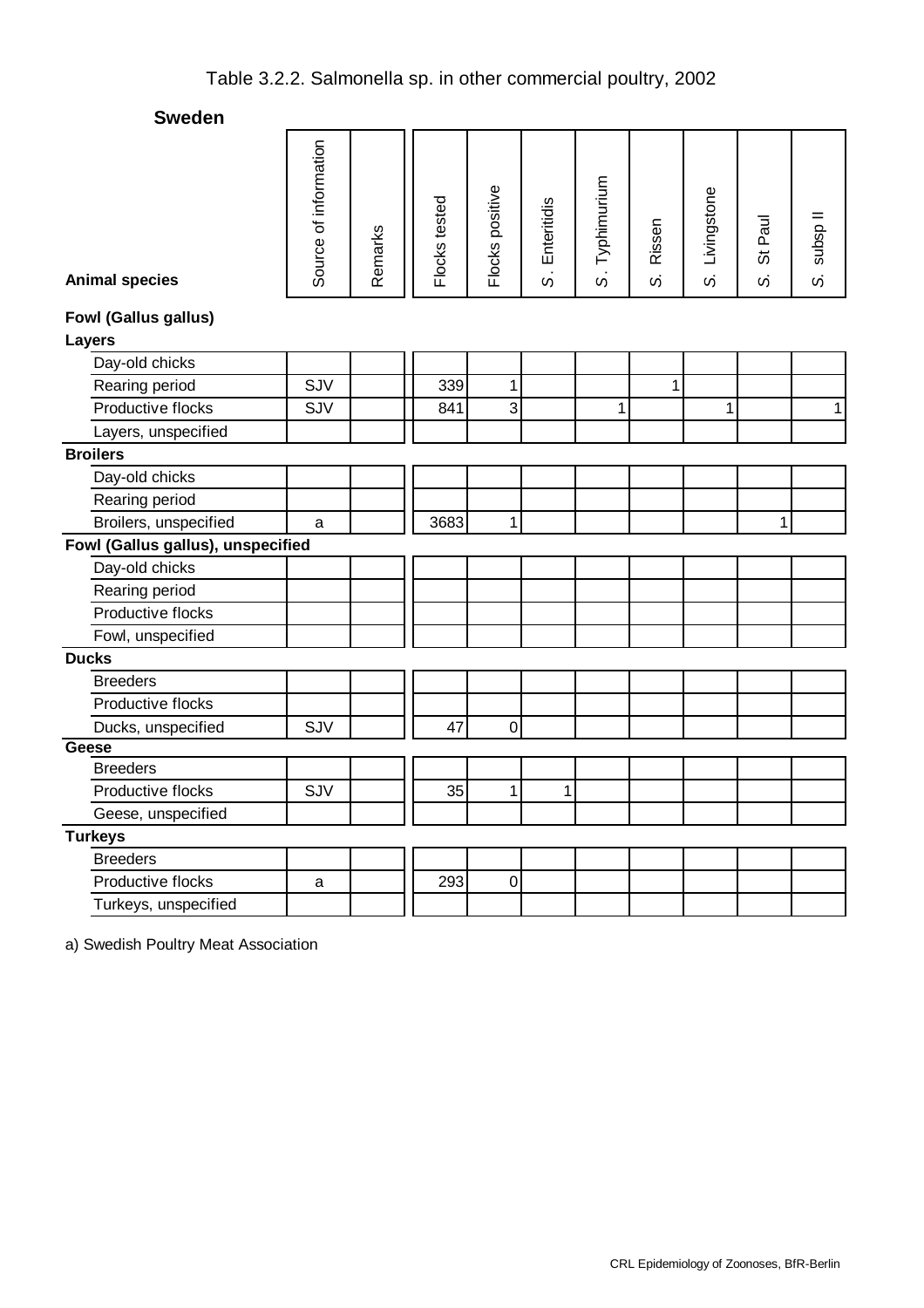| <b>Animal species</b> | Source of information | Remarks | Flocks tested | Flocks positive | S. Enteritidis | S. Typhimurium |
|-----------------------|-----------------------|---------|---------------|-----------------|----------------|----------------|
| <b>Pigeons</b>        |                       |         |               |                 |                |                |
| <b>Guinea fowl</b>    |                       |         |               |                 |                |                |
| Quails                |                       |         |               |                 |                |                |
| <b>Pheasants</b>      |                       |         |               |                 |                |                |
| <b>Partridges</b>     |                       |         |               |                 |                |                |
| <b>Ostriches</b>      |                       |         |               |                 |                |                |
| <b>Ducks</b>          |                       |         | n.a.          | $\overline{2}$  | 1              | 1              |
|                       |                       |         |               |                 |                |                |
|                       |                       |         |               |                 |                |                |
|                       |                       |         |               |                 |                |                |
|                       |                       |         |               |                 |                |                |

n.a. not available

|  | Table 3.2.4. Salmonella sp in animals (non poultry), 2002 |  |  |
|--|-----------------------------------------------------------|--|--|
|  |                                                           |  |  |

| <b>Animal species</b> | information<br>Source of | Remarks | Epidemiologica<br>I unit | Units tested | Units positive  | Enteritidis<br>$\dot{\infty}$ | S.<br>Typhimurium | Dublin<br>$\dot{\omega}$ | Mbandaka<br>$\dot{\mathcal{O}}$ | Other*<br>$\dot{\infty}$ |
|-----------------------|--------------------------|---------|--------------------------|--------------|-----------------|-------------------------------|-------------------|--------------------------|---------------------------------|--------------------------|
| <b>Cattle</b>         | SJV                      |         | herd                     | n.a.         | 6               | 1                             | $\overline{3}$    | $\overline{2}$           |                                 |                          |
| <b>Sheep</b>          |                          |         |                          |              |                 |                               |                   |                          |                                 |                          |
| Goats                 |                          |         |                          |              |                 |                               |                   |                          |                                 |                          |
| <b>Pigs</b>           |                          |         |                          |              |                 |                               |                   |                          |                                 |                          |
| <b>Breeding herds</b> |                          |         |                          |              |                 |                               |                   |                          |                                 |                          |
| Fattening pigs        |                          |         |                          |              |                 |                               |                   |                          |                                 |                          |
| Pigs, unspecified     | SJV                      |         | herd                     | n.a.         | 1               |                               |                   |                          | 1                               |                          |
| <b>Solipeds</b>       |                          |         |                          |              |                 |                               |                   |                          |                                 |                          |
| Other                 |                          |         |                          |              |                 |                               |                   |                          |                                 |                          |
| Dogs                  | <b>SVA</b>               |         | animal                   | n.a          | $\overline{3}$  |                               |                   |                          |                                 | $\overline{3}$           |
| Cats                  | <b>SVA</b>               |         | animal                   | n.a          | 11              |                               | 11                |                          |                                 |                          |
| Reptiles              | <b>SVA</b>               |         | animal                   | n.a          | 33              |                               |                   |                          |                                 |                          |
| <b>Monkies</b>        | <b>SVA</b>               |         | animal                   | n.a          | $\overline{2}$  |                               |                   |                          |                                 |                          |
| Wild birds            | <b>SVA</b>               |         | animal                   | n.a          | $\overline{13}$ |                               | 11                |                          |                                 | $\frac{33}{2}$           |
| Other                 | <b>SVA</b>               |         | animal                   | n.a          | $\overline{5}$  |                               |                   |                          |                                 | $\overline{5}$           |
|                       |                          |         |                          |              |                 |                               |                   |                          |                                 |                          |
|                       |                          |         |                          |              |                 |                               |                   |                          |                                 |                          |
|                       |                          |         |                          |              |                 |                               |                   |                          |                                 |                          |

\* see text

n.a. not available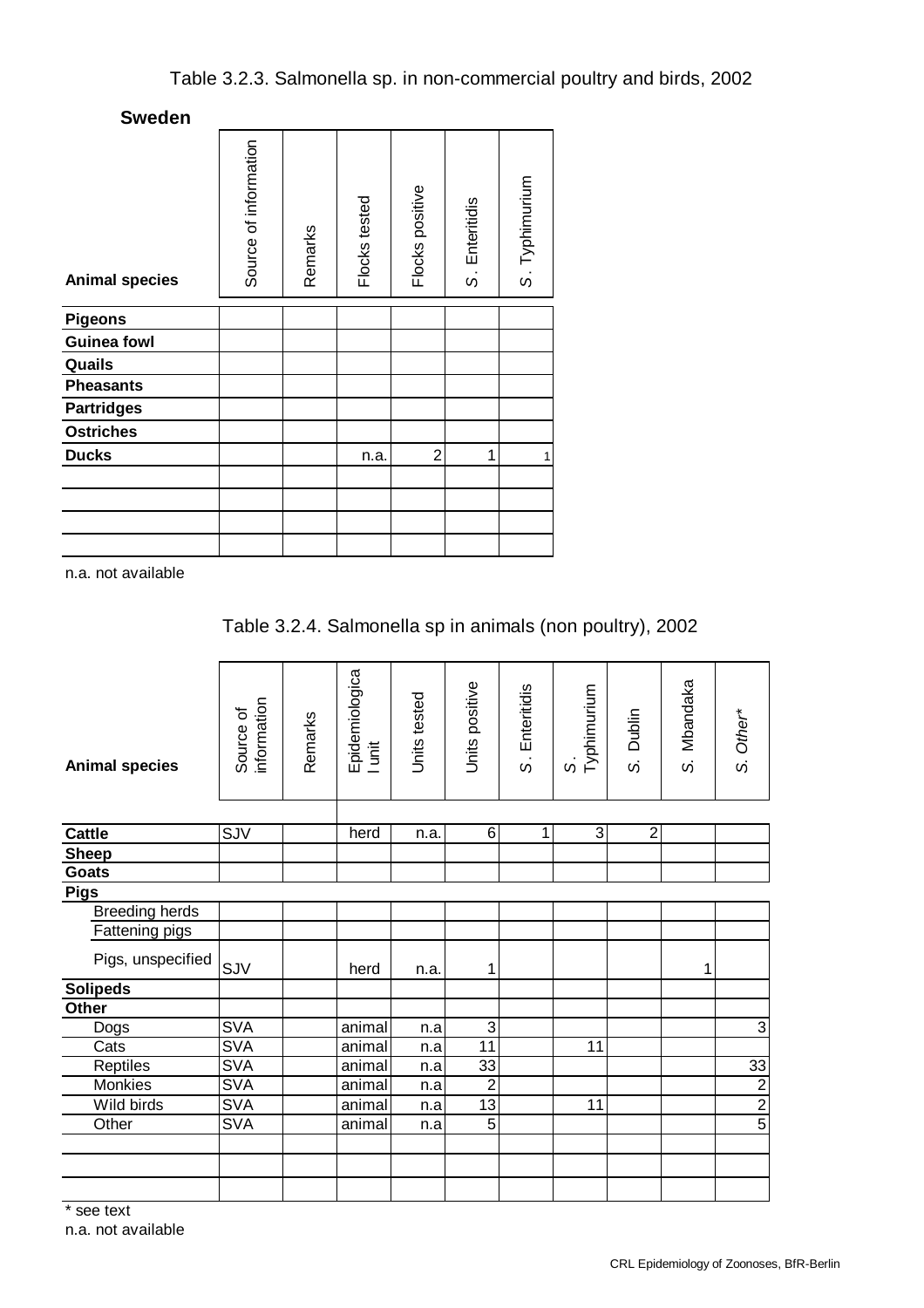# Table 3.2.4.1. Salmonella in cattle and pigs, results of surveillance at slaughterhouses, 2002 **Sweden**

| Animal<br>species | Place of<br>sampling | Type of<br>sample *  | Samplin<br>g unit | No of<br>samples<br>(no. pos) | Sero and phage<br>type    | No. of Phage<br>isolates | type       | Salmonella<br>reisolated in<br>the herd of<br>origin |
|-------------------|----------------------|----------------------|-------------------|-------------------------------|---------------------------|--------------------------|------------|------------------------------------------------------|
| Cattle            | major sl.h.          | In.                  | animal            | 2889                          |                           | $\Omega$                 |            |                                                      |
|                   | minor sl.h.          | In.                  | animal            | 258                           |                           | 0                        |            |                                                      |
|                   | major sl.h.          | swabs                | animal            | 2845                          |                           | 0                        |            |                                                      |
|                   | minor sl.h.          | swabs                | animal            | 276                           |                           | 0                        |            |                                                      |
| Adult pigs        | major sl.h.          | In.                  | animal            |                               | 3114 (3) S. Typhimurium   | 1                        | 1          | $\mathbf 0$                                          |
|                   |                      |                      |                   |                               | S. Typhimurium            | $\overline{2}$           | <b>NST</b> | 1                                                    |
|                   | minor sl.h.          | In.                  | animal            | 145                           |                           | 0                        |            |                                                      |
|                   | major sl.h.          | swabs                | animal            |                               | 3108(1) Salmonella subsp. | $2***$                   |            |                                                      |
|                   | minor sl.h.          | swabs                | animal            | 141                           |                           | 0                        |            |                                                      |
| Fattening         | major sl.h.          | In.                  | animal            |                               | 2916(3) S. Typhimurium    | $\overline{2}$           | 40         | $\overline{0}$                                       |
|                   |                      |                      |                   |                               | S. Typhimurium            | 1                        | NST        | 0                                                    |
|                   | minor sl.h.          | In.                  | animal            | 227                           |                           | 0                        |            |                                                      |
|                   | major sl.h.          | swabs                | animal            | 2908                          |                           | 0                        |            |                                                      |
|                   | minor sl.h.          | swabs                | animal            | 263                           |                           | $\mathbf 0$              |            |                                                      |
| Fowls             | major sl.h.          | neck skin<br>samples | animal            |                               | 4412(3) S. Typhimurium    | 1                        | <b>NST</b> |                                                      |
|                   |                      |                      |                   |                               | S. Livingstone            | $10***$                  |            |                                                      |
|                   |                      |                      |                   |                               | S. Saintpaul              | 1                        |            |                                                      |
|                   | minor sl.h.          | neck skin<br>samples | animal            | 54                            |                           | 0                        |            |                                                      |

Number of animals/herds sampled for Salmonella according to the Salmonella control programme.

\* Sampling specified in the Swedish salmonella control programme (Com. Dec 95/50/EC).

major sl.h.= major slaughter houses, minor sl.h.= minor slaughter houses

ln.: sample including at least 5 lymphnodes; f.s.: feacal sample; swab: swab sample of the carcass

\*\* Two positive samples from the same slaghterhouse reisolated from one pooled sample.

\*\*\*10 positive samples from the same slaughterhouse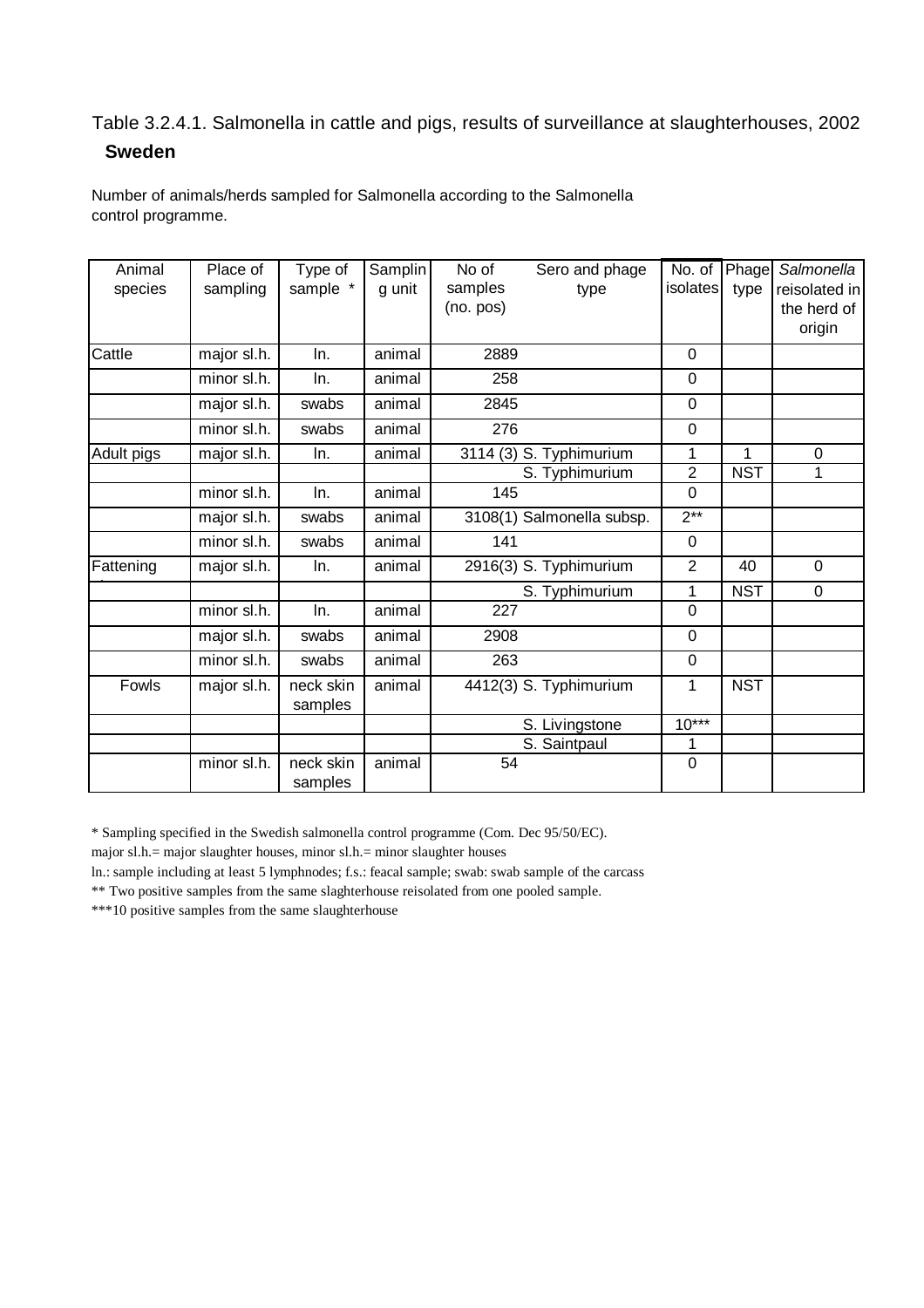| Table 3.2.5.1. Antimicrobial susceptibility testing of Salmonella, 2002 |  |
|-------------------------------------------------------------------------|--|
|-------------------------------------------------------------------------|--|

| <b>Sweden</b>                                        |                  | Salmonella spp. |                |          |                          |                |              |    |                  |                                         |
|------------------------------------------------------|------------------|-----------------|----------------|----------|--------------------------|----------------|--------------|----|------------------|-----------------------------------------|
| Sweden                                               | Cattle           |                 | Pigs           |          | Poultry<br>Gallus gallus |                | Turkeys      |    | Other            | $\left($ specify $\right)$ <sup>2</sup> |
| Isolates out of a monitoring<br>programme (Yes / no) |                  | Yes             | Yes            |          | Yes                      |                |              |    | Yes              |                                         |
| Number of isolates available in<br>the laboratory    |                  | 9               | 6              |          |                          | $\overline{7}$ |              |    |                  | 14                                      |
| Antimicrobials:                                      | $\mathsf{N}$     | %R              | $\mathsf{N}$   | %R       | N                        | %R             | $\mathsf{N}$ | %R | $\mathsf{N}$     | %R                                      |
| Tetracycline                                         | $\boldsymbol{9}$ | 0,00            | 6              | 0,00     | 7                        | 0,00           |              |    | 14               | 0,00                                    |
| Chloramphenicol                                      | $\boldsymbol{9}$ | 0,00            | 6              | 0,00     | 7                        | 0,00           |              |    | 14               | 0,00                                    |
| Florfenicol                                          | $\boldsymbol{9}$ | 0,00            | 6              | 0,00     | $\overline{7}$           | 0,00           |              |    | 14               | 0,00                                    |
| ß-Lactam                                             |                  |                 |                |          |                          |                |              |    |                  |                                         |
| Ampicillin                                           | $\boldsymbol{9}$ | 0,00            | 6              | 0,00     | 7                        | 0,00           |              |    | 14               | 0,00                                    |
| Cephalosporins                                       |                  |                 |                |          |                          |                |              |    |                  |                                         |
| ceftiofur                                            | $\boldsymbol{9}$ | 0,00            | 6 <sup>1</sup> | 0,00     | 7                        | 0,00           |              |    | 14               | 0,00                                    |
| Fluoroquinolones                                     |                  |                 |                |          |                          |                |              |    |                  |                                         |
| Ciprofloxacin <sup>1</sup>                           | <b>NT</b>        |                 | <b>NT</b>      |          | <b>NT</b>                |                | <b>NT</b>    |    | <b>NT</b>        |                                         |
| Enrofloxacin                                         | $\boldsymbol{9}$ | 0,00            | 6              | 0,00     | 7                        | 0,00           |              |    | 14               | 0,00                                    |
| Quinolones                                           |                  |                 |                |          |                          |                |              |    |                  |                                         |
| Nalidixic acid                                       | $\boldsymbol{9}$ | 0,00            | 6              | 0,00     | $\overline{7}$           | 0,00           |              |    | 14               | 7,00                                    |
| Sulfonamides                                         |                  |                 |                |          |                          |                |              |    |                  |                                         |
| Trimethoprim / Sulfonamide <sup>1</sup>              | <b>NT</b>        |                 | <b>NT</b>      |          | <b>NT</b>                |                |              |    | <b>NT</b>        |                                         |
| Trimethoprim                                         | $\boldsymbol{9}$ | 0,00            | 6              | 0,00     | 7                        | 0,00           |              |    | 14               | 0,00                                    |
| Sulfonamide                                          | $\boldsymbol{9}$ | 0,00            | 6              | 0,00     | 7                        | 0,00           |              |    | 14               | 7,00                                    |
| Aminoglycosides                                      |                  |                 |                |          |                          |                |              |    |                  |                                         |
| Streptomycin                                         | 9                | 0,00            | 6              | 0,00     | ſ.                       | 0,00           |              |    | 14               | 0,00                                    |
| Gentamicin                                           | $\boldsymbol{9}$ | 0,00            | 6              | 0,00     | 7                        | 0,00           |              |    | 14               | 0,00                                    |
| Neomycin                                             | $\boldsymbol{9}$ | 0,00            | 6              | 0,00     | 7                        | 0,00           |              |    | 14               | 0,00                                    |
| Kanamycin <sup>1</sup>                               | <b>NT</b>        |                 | <b>NT</b>      |          | <b>NT</b>                |                | <b>NT</b>    |    | <b>NT</b>        |                                         |
|                                                      |                  |                 |                |          |                          |                |              |    |                  |                                         |
| Number of multiresistant isolates                    |                  |                 |                |          |                          |                |              |    |                  |                                         |
| fully sensitive                                      | $\boldsymbol{9}$ | 100,00          |                | 6 100,00 | 7                        | 100,00         |              |    | 12               | 83,00                                   |
| resistant to 1 antimicrobial                         | $\boldsymbol{0}$ |                 | $\mathbf 0$    |          | $\mathbf 0$              |                |              |    | $\overline{2}$   | 17,00                                   |
| resistant to 2 antimicrobials                        | $\pmb{0}$        |                 | $\pmb{0}$      |          | $\mathbf 0$              |                |              |    | $\pmb{0}$        |                                         |
| resistant to 3 antimicrobials                        | $\pmb{0}$        |                 | $\mathbf 0$    |          | $\mathbf 0$              |                |              |    | $\pmb{0}$        |                                         |
| resistant to 4 antimicrobials                        | $\mathbf 0$      |                 | $\mathbf 0$    |          | $\mathbf 0$              |                |              |    | $\boldsymbol{0}$ |                                         |
| resistant to >4 antimicrobials                       | $\pmb{0}$        |                 | 0              |          | $\mathbf 0$              |                |              |    | 0                |                                         |

 $1$  NT = not tested

 $2$  3 dogs and 12 cats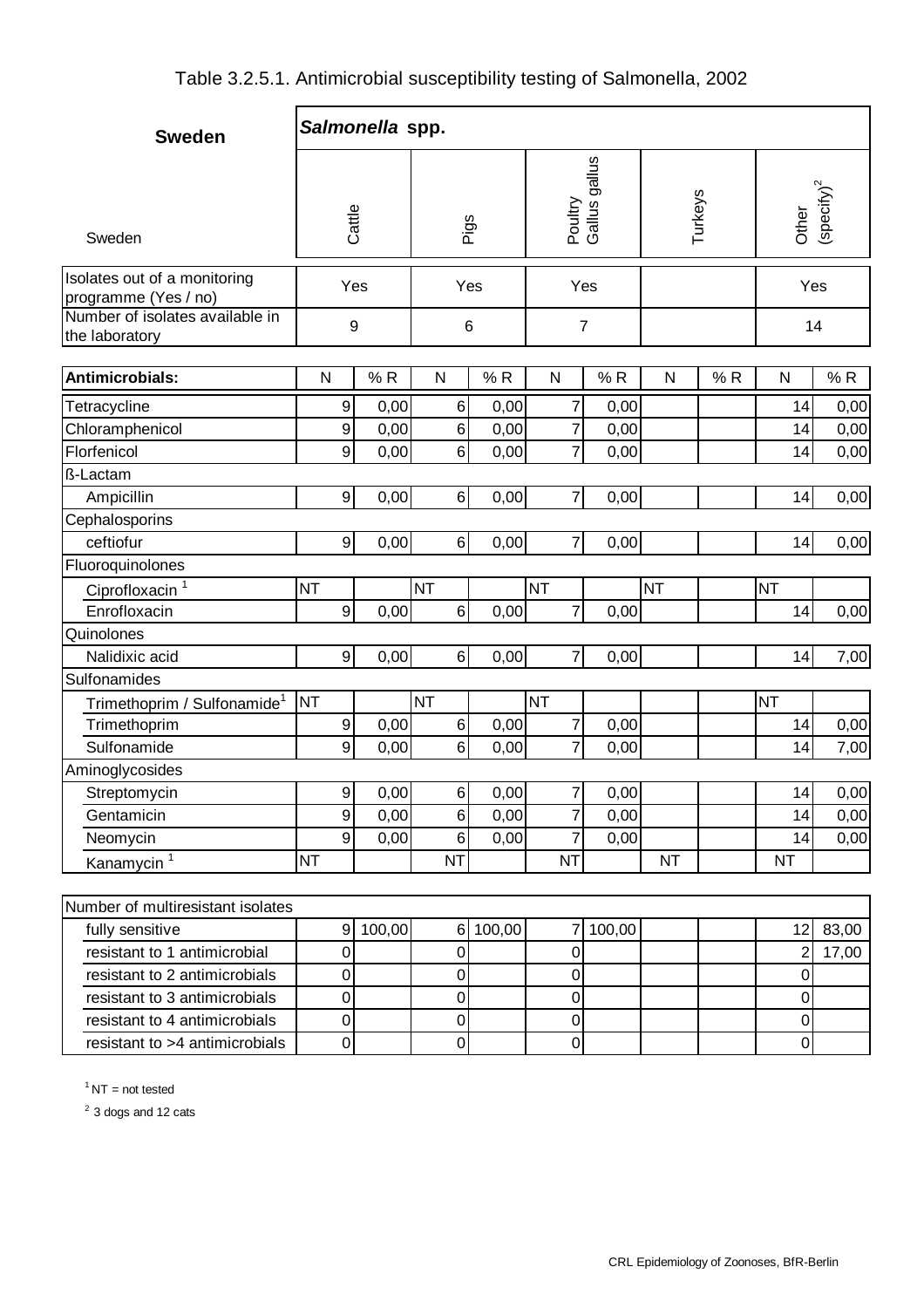| <b>Sweden</b>                                                                           |                         | <b>S.Enteritidis</b> |                     |       |              |                          |   |         |            |                                 |
|-----------------------------------------------------------------------------------------|-------------------------|----------------------|---------------------|-------|--------------|--------------------------|---|---------|------------|---------------------------------|
|                                                                                         |                         | Cattle               |                     | Pigs  |              | Poultry<br>Gallus gallus |   | Turkeys |            | Other<br>(specify) <sup>2</sup> |
| Isolates out of a monitoring<br>programme (Yes / no)<br>Number of isolates available in |                         | <b>YES</b>           | <b>YES</b>          |       | <b>YES</b>   |                          |   |         | <b>YES</b> |                                 |
| the laboratory                                                                          |                         | 4                    | 5                   |       | $\mathbf 1$  |                          |   |         | 11         |                                 |
| Antimicrobials:                                                                         | $\mathsf{N}$            | %R                   | $\mathsf{N}$        | %R    | N            | %R                       | N | %R      | N          | %R                              |
| Tetracycline                                                                            | 4                       | 0,0                  | $\overline{5}$      | 0,0   | 1            | 0,0                      |   |         | 11         | 0,0                             |
| Chloramphenicol                                                                         | 4                       | 0,0                  | 5                   | 0,0   | 1            | 0,0                      |   |         | 11         | 0,0                             |
| Florfenicol                                                                             | 4                       | 0,0                  | 5                   | 0,0   | 1            | 0,0                      |   |         | 11         | 0,0                             |
| ß-Lactam                                                                                |                         |                      |                     |       |              |                          |   |         |            |                                 |
| Ampicillin                                                                              | 4                       | 0,0                  | 5                   | 0,0   | 1            | 0,0                      |   |         | 11         | 0,0                             |
| Cephalosporins                                                                          |                         |                      |                     |       |              |                          |   |         |            |                                 |
| ceftiofur                                                                               | 4                       | 0,0                  | 5 <sup>1</sup>      | 0,0   | 1,00         | 0,0                      |   |         | 11         | 0,0                             |
| Fluoroquinolones                                                                        |                         |                      |                     |       |              |                          |   |         |            |                                 |
| Ciprofloxacin <sup>2</sup>                                                              | <b>NT</b>               |                      | <b>NT</b>           |       | <b>NT</b>    |                          |   |         | <b>NT</b>  |                                 |
| Enrofloxacin <sup>2</sup>                                                               | 4                       | 0,0                  | 5 <sup>1</sup>      | 0,0   | 1            | 0,0                      |   |         | 11         | 0,0                             |
| Quinolones                                                                              |                         |                      |                     |       |              |                          |   |         |            |                                 |
| Nalidixic acid                                                                          | $\overline{\mathbf{4}}$ | 0,0                  | 5 <sup>1</sup>      | 0,0   | $\mathbf{1}$ | 0,0                      |   |         | 11         | 10,0                            |
| Sulfonamides                                                                            |                         |                      |                     |       |              |                          |   |         |            |                                 |
| Trimethoprim / Sulfonamide                                                              | <b>NT</b>               |                      | <b>NT</b>           |       | <b>NT</b>    |                          |   |         | <b>NT</b>  |                                 |
| Trimethoprim <sup>3</sup>                                                               | 4                       | 0,0                  | 5                   | 0,0   | 1            | 0,0                      |   |         | 11         | 0,0                             |
| Sulfonamide                                                                             | 4                       | 0,0                  | 5                   | 0,0   | 1            | 0,0                      |   |         | 11         | 0,0                             |
| Aminoglycosides                                                                         |                         |                      |                     |       |              |                          |   |         |            |                                 |
| Streptomycin                                                                            | 4                       | $0,0$                | $\overline{5}$      | $0,0$ | $\mathbf{1}$ | $0,0$                    |   |         | 11         | $_{0,0}$                        |
| Gentamicin                                                                              | 4                       | 0,0                  | 5                   | 0,0   |              | 0,0                      |   |         | 11         | 0,0                             |
| Neomycin $\overline{2}$                                                                 | 4                       | 0,0                  | 5                   | 0,0   | 1            | 0,0                      |   |         | 11         | 0,0                             |
| Kanamycin <sup>2</sup>                                                                  | <b>NT</b>               |                      | <b>NT</b>           |       | <b>NT</b>    |                          |   |         | <b>NT</b>  |                                 |
| Number of multiresistant isolates                                                       |                         |                      |                     |       |              |                          |   |         |            |                                 |
| fully sensitive                                                                         | 4                       | 100,0                | $\sqrt{5}$          | 100,0 | 1            | 100,0                    |   |         | 11         | 90,0                            |
| resistant to 1 antimicrobial                                                            | $\pmb{0}$               |                      | $\mathsf{O}\xspace$ |       | $\mathsf 0$  |                          |   |         | 1          | 10,0                            |
| resistant to 2 antimicrobials                                                           | $\boldsymbol{0}$        |                      | 0                   |       | 0            |                          |   |         | $\pmb{0}$  |                                 |
| resistant to 3 antimicrobials                                                           | $\boldsymbol{0}$        |                      | $\mathbf 0$         |       | 0            |                          |   |         | $\pmb{0}$  |                                 |
| resistant to 4 antimicrobials                                                           | $\boldsymbol{0}$        |                      | 0                   |       | 0            |                          |   |         | $\pmb{0}$  |                                 |
| resistant to >4 antimicrobials                                                          | $\overline{0}$          |                      | 0                   |       | 0            |                          |   |         | 0          |                                 |
|                                                                                         |                         |                      |                     |       |              |                          |   |         |            |                                 |
| Number of multiresistant DT104                                                          |                         |                      |                     |       |              |                          |   |         |            |                                 |
| with penta resistance                                                                   |                         |                      |                     |       |              |                          |   |         |            |                                 |
| resistant to other<br>antimicrobials                                                    |                         |                      |                     |       |              |                          |   |         |            |                                 |

<sup>1</sup> NT=not tested

<sup>2</sup> 11 isolates from cats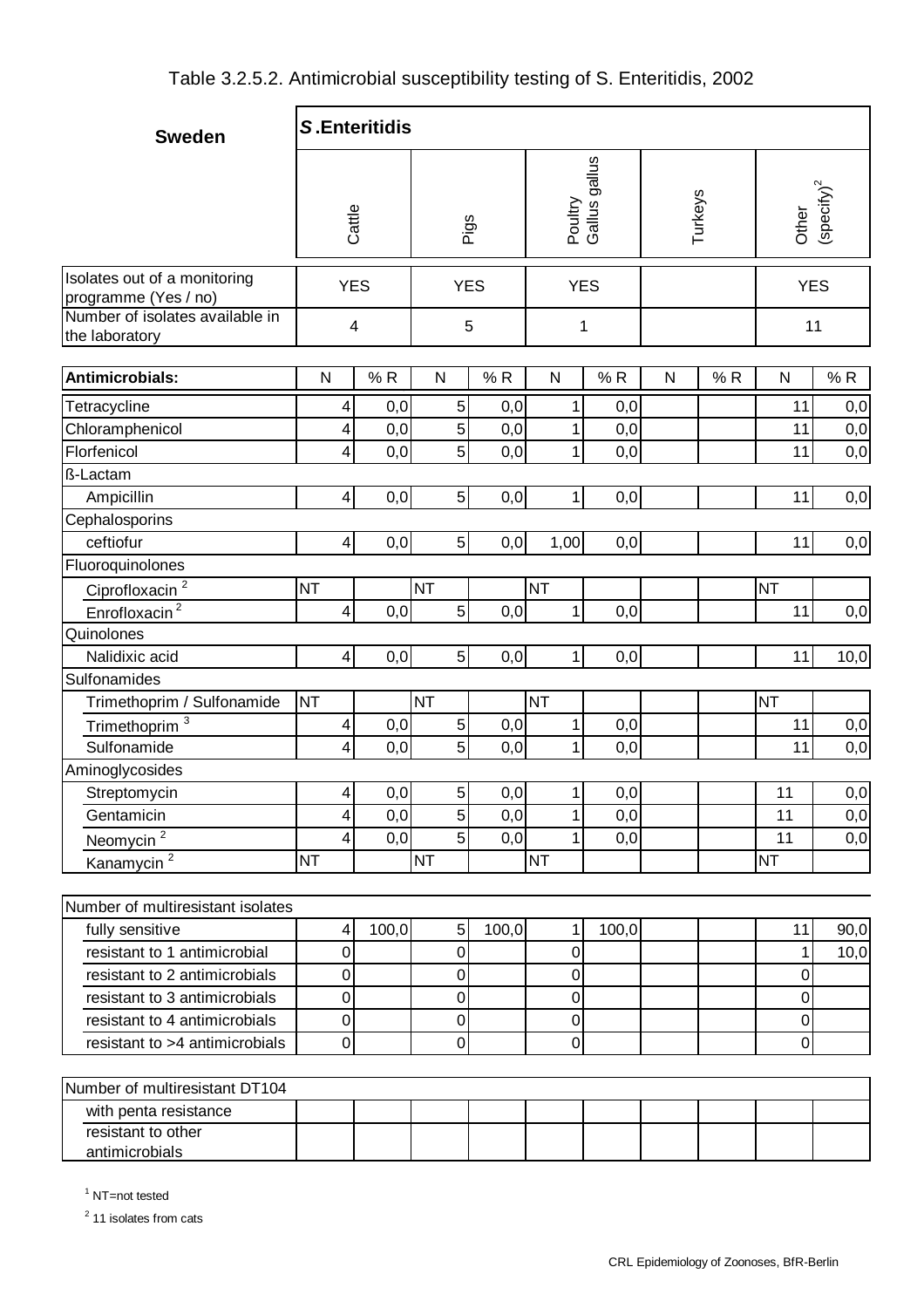| <b>Sweden</b>                                        | S.Typhimurium           |                         |                |       |                |                          |              |         |                  |                               |  |
|------------------------------------------------------|-------------------------|-------------------------|----------------|-------|----------------|--------------------------|--------------|---------|------------------|-------------------------------|--|
|                                                      | Cattle                  |                         |                | Pigs  |                | Poultry<br>Gallus gallus |              | Turkeys |                  | Other<br>$(\text{specify})^2$ |  |
| Isolates out of a monitoring<br>programme (Yes / no) |                         | <b>YES</b>              | <b>YES</b>     |       | <b>YES</b>     |                          |              |         | <b>YES</b>       |                               |  |
| Number of isolates available in<br>the laboratory    |                         | $\overline{\mathbf{4}}$ | 5              |       | 1              |                          |              |         | 11               |                               |  |
| Antimicrobials:                                      | ${\sf N}$               | %R                      | ${\sf N}$      | %R    | ${\sf N}$      | %R                       | $\mathsf{N}$ | %R      | ${\sf N}$        | $\%$ R                        |  |
| Tetracycline                                         | 4                       | 0,0                     | 5              | 0,0   | 1              | 0,0                      |              |         | 11               | 0,0                           |  |
| Chloramphenicol                                      | 4                       | 0,0                     | 5              | 0,0   | 1              | 0,0                      |              |         | 11               | 0,0                           |  |
| Florfenicol                                          | 4                       | 0,0                     | 5              | 0,0   | 1              | 0,0                      |              |         | 11               | 0,0                           |  |
| ß-Lactam                                             |                         |                         |                |       |                |                          |              |         |                  |                               |  |
| Ampicillin                                           | $\overline{\mathbf{4}}$ | 0,0                     | $\overline{5}$ | 0,0   | 1              | 0,0                      |              |         | 11               | 0,0                           |  |
| Cephalosporins                                       |                         |                         |                |       |                |                          |              |         |                  |                               |  |
| ceftiofur                                            | $\overline{\mathbf{4}}$ | 0,0                     | 5              | 0,0   | 1,00           | 0,0                      |              |         | 11               | 0,0                           |  |
| Fluoroquinolones                                     |                         |                         |                |       |                |                          |              |         |                  |                               |  |
| Ciprofloxacin <sup>2</sup>                           | <b>NT</b>               |                         | <b>NT</b>      |       | <b>NT</b>      |                          |              |         | <b>NT</b>        |                               |  |
| Enrofloxacin <sup>2</sup>                            | 4                       | 0,0                     | $\overline{5}$ | 0,0   | 1              | 0,0                      |              |         | 11               | 0,0                           |  |
| Quinolones                                           |                         |                         |                |       |                |                          |              |         |                  |                               |  |
| Nalidixic acid                                       | $\overline{\mathbf{4}}$ | 0,0                     | 5              | 0,0   | 1              | 0,0                      |              |         | 11               | 10,0                          |  |
| Sulfonamides                                         |                         |                         |                |       |                |                          |              |         |                  |                               |  |
| Trimethoprim / Sulfonamide                           | <b>NT</b>               |                         | <b>NT</b>      |       | <b>NT</b>      |                          |              |         | <b>NT</b>        |                               |  |
| Trimethoprim <sup>3</sup>                            | 4                       | 0,0                     | 5              | 0,0   | 1              | 0,0                      |              |         | 11               | 0,0                           |  |
| Sulfonamide                                          | 4                       | 0,0                     | 5              | 0,0   | 1              | 0,0                      |              |         | 11               | 0,0                           |  |
| Aminoglycosides                                      |                         |                         |                |       |                |                          |              |         |                  |                               |  |
| Streptomycin                                         | $\overline{\mathbf{4}}$ | 0,0                     | 5 <sup>1</sup> | 0,0   | 1              | 0,0                      |              |         | 11               | 0,0                           |  |
| Gentamicin                                           | 4                       | 0,0                     | 5              | 0,0   | 1              | 0,0                      |              |         | 11               | 0,0                           |  |
| Neomycin <sup>2</sup>                                | 4                       | 0,0                     | 5              | 0,0   | 1              | 0,0                      |              |         | 11               | 0,0                           |  |
| Kanamycin <sup>2</sup>                               | <b>NT</b>               |                         | <b>NT</b>      |       | <b>NT</b>      |                          |              |         | <b>NT</b>        |                               |  |
| Number of multiresistant isolates                    |                         |                         |                |       |                |                          |              |         |                  |                               |  |
| fully sensitive                                      | $\overline{\mathbf{4}}$ | 100,0                   | $\sqrt{5}$     | 100,0 | 1              | 100,0                    |              |         | 11               | 90,0                          |  |
| resistant to 1 antimicrobial                         | $\boldsymbol{0}$        |                         | $\mathbf 0$    |       | 0              |                          |              |         | 1                | 10,0                          |  |
| resistant to 2 antimicrobials                        | $\mathbf 0$             |                         | $\mathbf 0$    |       | $\overline{0}$ |                          |              |         | 0                |                               |  |
| resistant to 3 antimicrobials                        | $\pmb{0}$               |                         | $\pmb{0}$      |       | $\pmb{0}$      |                          |              |         | $\pmb{0}$        |                               |  |
| resistant to 4 antimicrobials                        | $\pmb{0}$               |                         | $\mathbf 0$    |       | $\mathbf 0$    |                          |              |         | $\boldsymbol{0}$ |                               |  |
| resistant to >4 antimicrobials                       | $\boldsymbol{0}$        |                         | $\mathbf 0$    |       | $\mathbf 0$    |                          |              |         | $\mathbf 0$      |                               |  |
|                                                      |                         |                         |                |       |                |                          |              |         |                  |                               |  |
| Number of multiresistant DT104                       |                         |                         |                |       |                |                          |              |         |                  |                               |  |

| with penta resistance |  |  |  |  |  |
|-----------------------|--|--|--|--|--|
| resistant to other    |  |  |  |  |  |
| antimicrobials        |  |  |  |  |  |

<sup>1</sup> NT=not tested

 $\overline{\phantom{a}}$ 

<sup>2</sup> 11 isolates from cats

<sup>2</sup> Alternatives, only one needs be tested

 $3$  Not necessary to be tested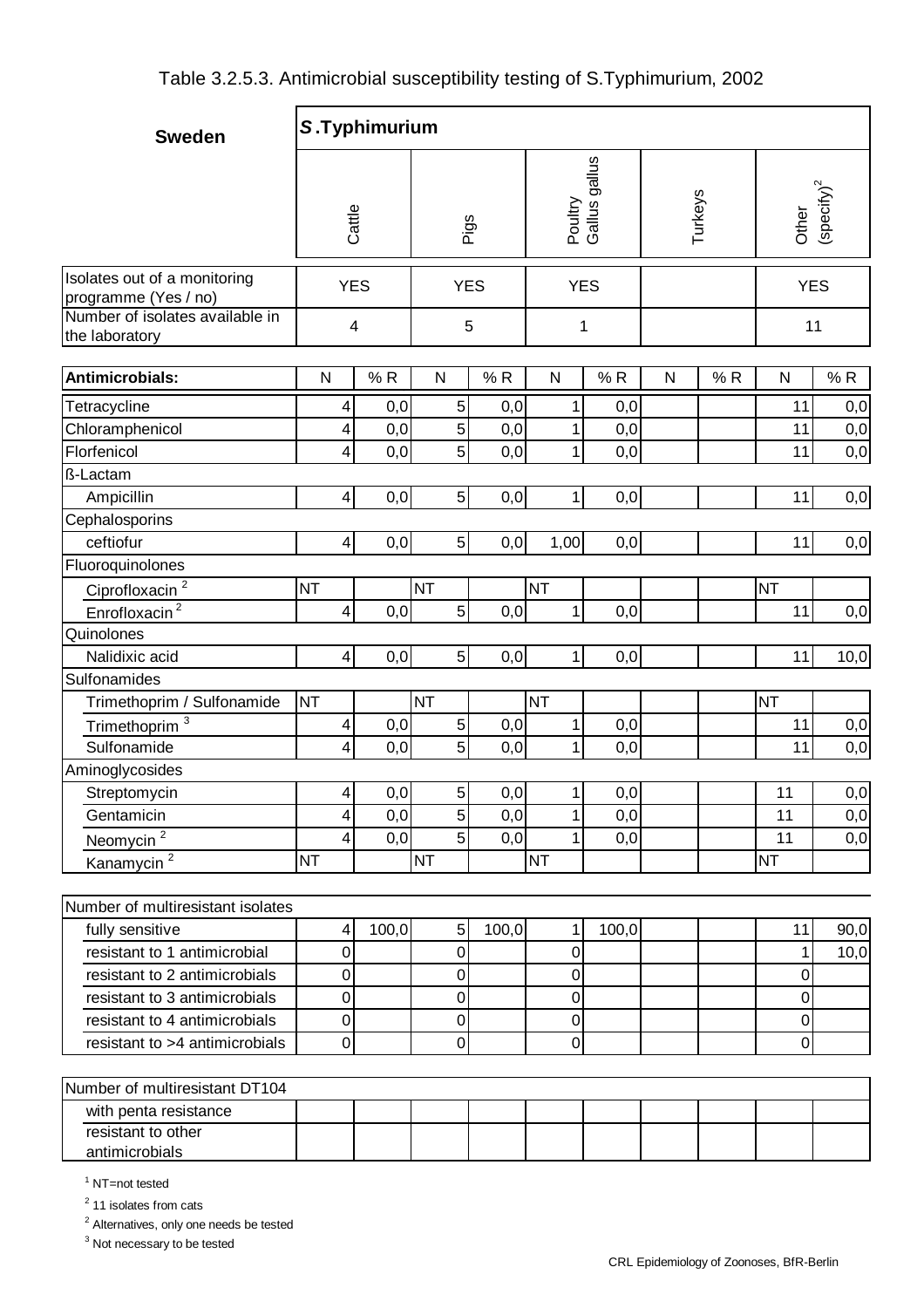## Table 3.2.6. Breakpoints used for antibiotic resistance testing of Salmonella, 2002

#### **Sweden**

## **Test method used**

| Agar diffusion                    |   |  |  |  |  |  |  |  |
|-----------------------------------|---|--|--|--|--|--|--|--|
| Agar dilution                     |   |  |  |  |  |  |  |  |
| <b>Broth dilution</b>             | x |  |  |  |  |  |  |  |
| <b>Standards used for testing</b> |   |  |  |  |  |  |  |  |
| <b>NCCLS</b>                      | x |  |  |  |  |  |  |  |
|                                   |   |  |  |  |  |  |  |  |
|                                   |   |  |  |  |  |  |  |  |
|                                   |   |  |  |  |  |  |  |  |

# **Is the testing procedure**

**subject to quality control** 

**(Yes/No):** YES

| <b>Breakpoints used</b>      |                                               |                              | <b>Breakpoint ug/ml</b>            | <b>Disk content</b> | Zone diameter (mm)  |              |                 |  |
|------------------------------|-----------------------------------------------|------------------------------|------------------------------------|---------------------|---------------------|--------------|-----------------|--|
|                              | <b>Standard</b><br>for breakpoint<br>(NCCLS,) | <b>Susceptible</b><br>$\leq$ | <b>Resistant</b><br>$\overline{ }$ | μg                  | Susceptible<br>$>=$ | Intermediate | Resistant<br><= |  |
| Tetracycline                 | epidem. <sup>1</sup>                          | 4                            | 8                                  |                     |                     |              |                 |  |
| Chloramphenicol              | epidem. <sup>1</sup>                          | 8                            | 16                                 |                     |                     |              |                 |  |
| Florfenicol                  | epidem. <sup>1</sup>                          | 8                            | 16                                 |                     |                     |              |                 |  |
| ß-Lactam                     |                                               |                              |                                    |                     |                     |              |                 |  |
| Ampicillin                   | epidem. <sup>1</sup>                          | 4                            | 8                                  |                     |                     |              |                 |  |
| Cephalosporins               |                                               |                              |                                    |                     |                     |              |                 |  |
| ceftiufur                    | lepidem. <sup>1</sup>                         | 1                            | $\overline{2}$                     |                     |                     |              |                 |  |
| Fluoroquinolones             |                                               |                              |                                    |                     |                     |              |                 |  |
| Ciprofloxacin <sup>2</sup>   | <b>NT</b>                                     |                              |                                    |                     |                     |              |                 |  |
| Enrofloxacin                 | epidem. <sup>1</sup>                          | 0,125                        | 0,25                               |                     |                     |              |                 |  |
| Quinolones                   |                                               |                              |                                    |                     |                     |              |                 |  |
| Nalidixic acid               | epidem. <sup>1</sup>                          | 8                            | 16                                 |                     |                     |              |                 |  |
| Sulfonamides                 |                                               |                              |                                    |                     |                     |              |                 |  |
| Sulfonamide/TMP <sup>2</sup> | <b>NT</b>                                     |                              |                                    |                     |                     |              |                 |  |
| Trimethoprim                 | epidem. <sup>1</sup>                          | 4                            | 8                                  |                     |                     |              |                 |  |
| Sulfonamide                  | epidem. <sup>1</sup>                          | 128                          | 256                                |                     |                     |              |                 |  |
| Aminoglycosides              |                                               |                              |                                    |                     |                     |              |                 |  |
| Streptomycin                 | epidem. <sup>1</sup>                          | 16                           | 32                                 |                     |                     |              |                 |  |
| Gentamicin                   | epidem. <sup>1</sup>                          | 4                            | 8                                  |                     |                     |              |                 |  |
| Neomycin                     | epidem. <sup>1</sup>                          | 4                            | 8                                  |                     |                     |              |                 |  |
| Kanamycin <sup>2</sup>       | <b>NT</b>                                     |                              |                                    |                     |                     |              |                 |  |

 $1$  breakpoints set according to epidemiological (mocrobiological) critera, i.e. based on distribution

<sup>2</sup> NT=not tested

<sup>2</sup> Alternatives, only one needs be tested

 $3$  Not necessary to be tested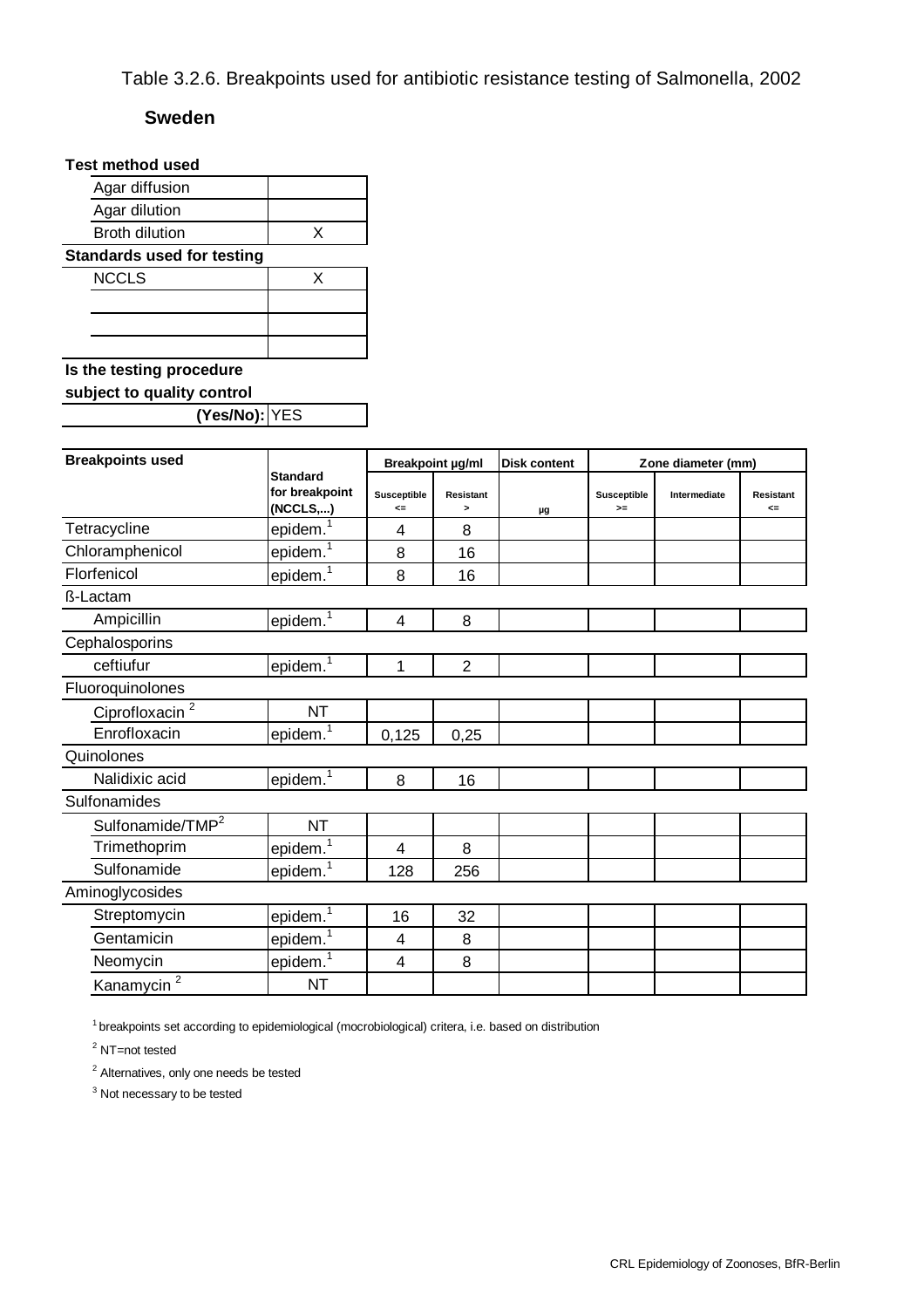## Table 3.2.7.1. Antimicrobial susceptibility testing of Salmonella- quantitative data, 2002

| <b>Sweden</b>                                        |                         |            |       |       |      | Salmonella enterica (= Salmonella spp) |      |              |              |                          |                                                      |    |                  |               |    |                |     |             |
|------------------------------------------------------|-------------------------|------------|-------|-------|------|----------------------------------------|------|--------------|--------------|--------------------------|------------------------------------------------------|----|------------------|---------------|----|----------------|-----|-------------|
| Sweden                                               |                         |            |       |       |      | Cattle, pig, poultry, dog and cat      |      |              |              |                          |                                                      |    |                  |               |    |                |     |             |
| Isolates out of a monitoring<br>programme (Yes / no) |                         | <b>YES</b> |       |       |      |                                        |      |              |              | Agar diffusion           |                                                      |    |                  |               |    |                |     |             |
|                                                      |                         |            |       |       |      |                                        |      |              |              | Agar dilution            |                                                      |    |                  |               |    |                |     |             |
| Number of isolates available in<br>the laboratory    |                         | 36         |       |       |      |                                        |      |              |              | <b>Broth dilution</b>    |                                                      |    |                  |               |    |                |     | $\mathsf X$ |
| Antimicrobials:                                      | N                       | 50,0039    | 0,007 | 0,015 | 0.03 | 0.06                                   | 0.12 | 0.25         | rù<br>ö      | $\overline{\phantom{0}}$ | Number of isolates with MIC <sup>1</sup> :<br>$\sim$ | 4  | $\infty$         | $\frac{6}{5}$ | 32 | $\mathfrak{g}$ | 128 | 256         |
| Tetracycline                                         | 36                      |            |       |       |      |                                        |      |              | $\mathbf{1}$ |                          | 23                                                   | 12 |                  |               |    |                |     |             |
| Chloramphenicol                                      | 36                      |            |       |       |      |                                        |      |              |              |                          | 8                                                    | 25 | 3                |               |    |                |     |             |
| Florfenicol                                          | 36                      |            |       |       |      |                                        |      |              |              |                          | 3                                                    | 27 | $6\phantom{a}$   |               |    |                |     |             |
| ß-Lactam                                             |                         |            |       |       |      |                                        |      |              |              |                          |                                                      |    |                  |               |    |                |     |             |
| Ampicillin                                           | 36                      |            |       |       |      |                                        |      |              |              | 28                       | 8                                                    |    |                  |               |    |                |     |             |
| Cephalosporin                                        |                         |            |       |       |      |                                        |      |              |              |                          |                                                      |    |                  |               |    |                |     |             |
| ceftiofur                                            | 36                      |            |       |       |      |                                        |      | $\mathbf{1}$ | $\sqrt{5}$   | 28                       | $\overline{\mathbf{c}}$                              |    |                  |               |    |                |     |             |
| Fluoroquinolones                                     |                         |            |       |       |      |                                        |      |              |              |                          |                                                      |    |                  |               |    |                |     |             |
| Ciprofloxacin                                        | NT <sup>2</sup>         |            |       |       |      |                                        |      |              |              |                          |                                                      |    |                  |               |    |                |     |             |
| Enrofloxacin                                         | 36                      |            |       |       |      | 8                                      | 28   |              |              |                          |                                                      |    |                  |               |    |                |     |             |
| Quinolones                                           |                         |            |       |       |      |                                        |      |              |              |                          |                                                      |    |                  |               |    |                |     |             |
| Nalidixic acid                                       | 36                      |            |       |       |      |                                        |      |              |              |                          |                                                      | 33 | $\boldsymbol{2}$ |               |    | 1              |     |             |
| Sulfonamides                                         |                         |            |       |       |      |                                        |      |              |              |                          |                                                      |    |                  |               |    |                |     |             |
| Trimethoprim / Sulfonamide                           | NT <sup>2</sup>         |            |       |       |      |                                        |      |              |              |                          |                                                      |    |                  |               |    |                |     |             |
| Trimethoprim <sup>3</sup>                            | 36                      |            |       |       |      |                                        |      | 9            | 25           | $\overline{\mathbf{c}}$  |                                                      |    |                  |               |    |                |     |             |
| Sulfonamide                                          | 36                      |            |       |       |      |                                        |      |              |              |                          |                                                      |    |                  |               |    | 28             | 7   |             |
| Aminoglycosides                                      |                         |            |       |       |      |                                        |      |              |              |                          |                                                      |    |                  |               |    |                |     |             |
| Streptomycin                                         | 36                      |            |       |       |      |                                        |      |              |              |                          |                                                      |    | 4                | 18            | 13 | 1              |     |             |
| Gentamicin                                           | 36                      |            |       |       |      |                                        |      |              | 1            | 25                       | 8                                                    | 2  |                  |               |    |                |     |             |
| Neomycin                                             | 36                      |            |       |       |      |                                        |      |              |              |                          | 23                                                   | 12 | 1                |               |    |                |     |             |
| Kanamycin                                            | $NT^2$                  |            |       |       |      |                                        |      |              |              |                          |                                                      |    |                  |               |    |                |     |             |
|                                                      |                         |            |       |       |      |                                        |      |              |              |                          |                                                      |    |                  |               |    |                |     |             |
| Number of multiresistant isolates                    |                         |            |       |       |      |                                        |      |              |              |                          |                                                      |    |                  |               |    |                |     |             |
| fully sensitive                                      | 34                      |            |       |       |      |                                        |      |              |              |                          |                                                      |    |                  |               |    |                |     |             |
| resistant to 1 antimicrobial                         | $\overline{\mathbf{c}}$ |            |       |       |      |                                        |      |              |              |                          |                                                      |    |                  |               |    |                |     |             |
| resistant to 2 antimicrobials                        | 0                       |            |       |       |      |                                        |      |              |              |                          |                                                      |    |                  |               |    |                |     |             |
| resistant to 3 antimicrobials                        | 0                       |            |       |       |      |                                        |      |              |              |                          |                                                      |    |                  |               |    |                |     |             |
| resistant to 4 antimicrobials                        | 0                       |            |       |       |      |                                        |      |              |              |                          |                                                      |    |                  |               |    |                |     |             |
| resistant to >4 antimicrobials                       | 0                       |            |       |       |      |                                        |      |              |              |                          |                                                      |    |                  |               |    |                |     |             |

<sup>1</sup> range not tested shown in grey; isolates with MICs equl to or lower than the lowest tested given as the lowest tested concentration

2 NT=not tested

<sup>2</sup> Alternatives, only one needs be tested

<sup>3</sup> Not necessary to be tested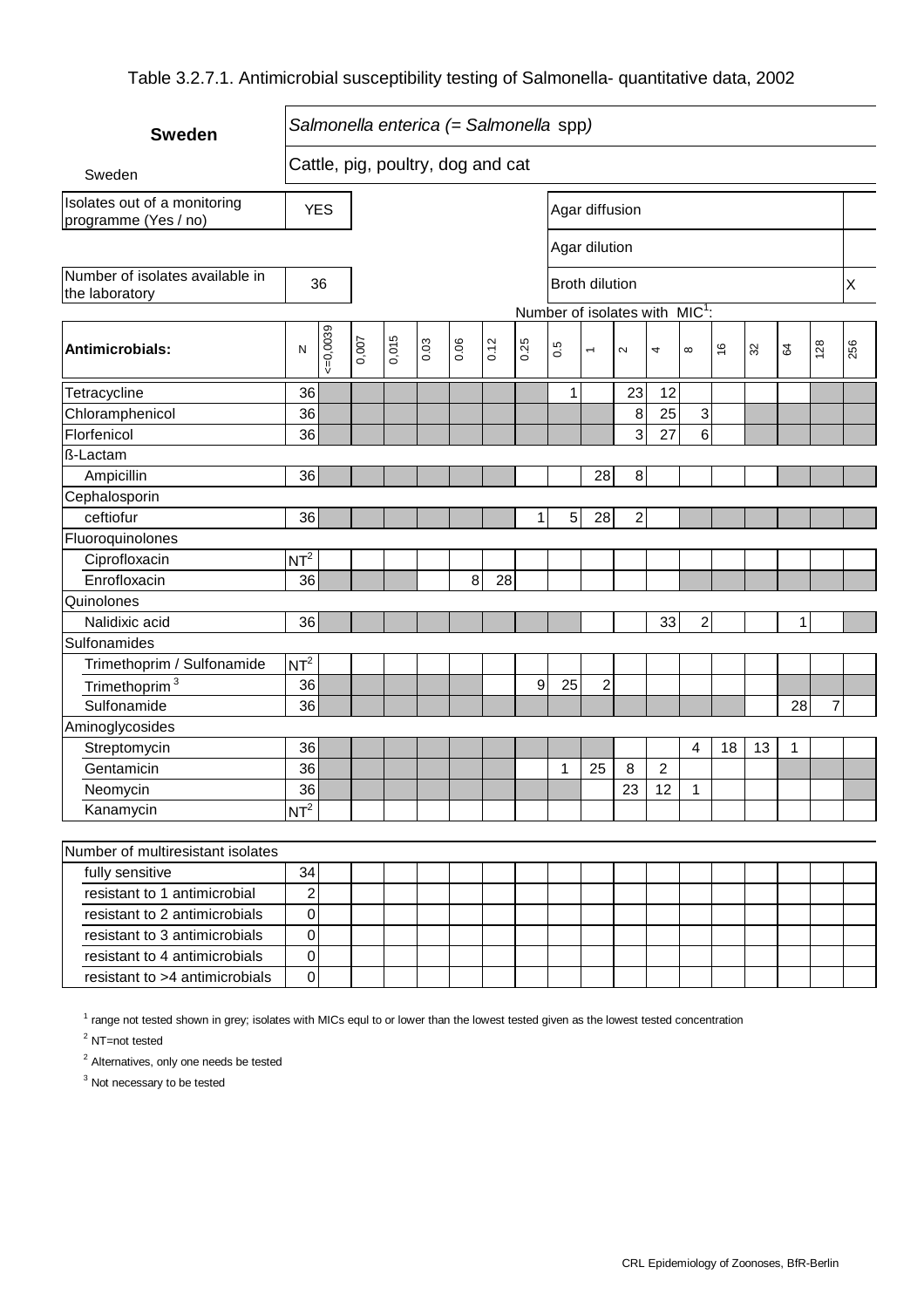Table 3.2.7.1. Antimicrobial susceptibility testing of Salmonella- quantitative data, 2002

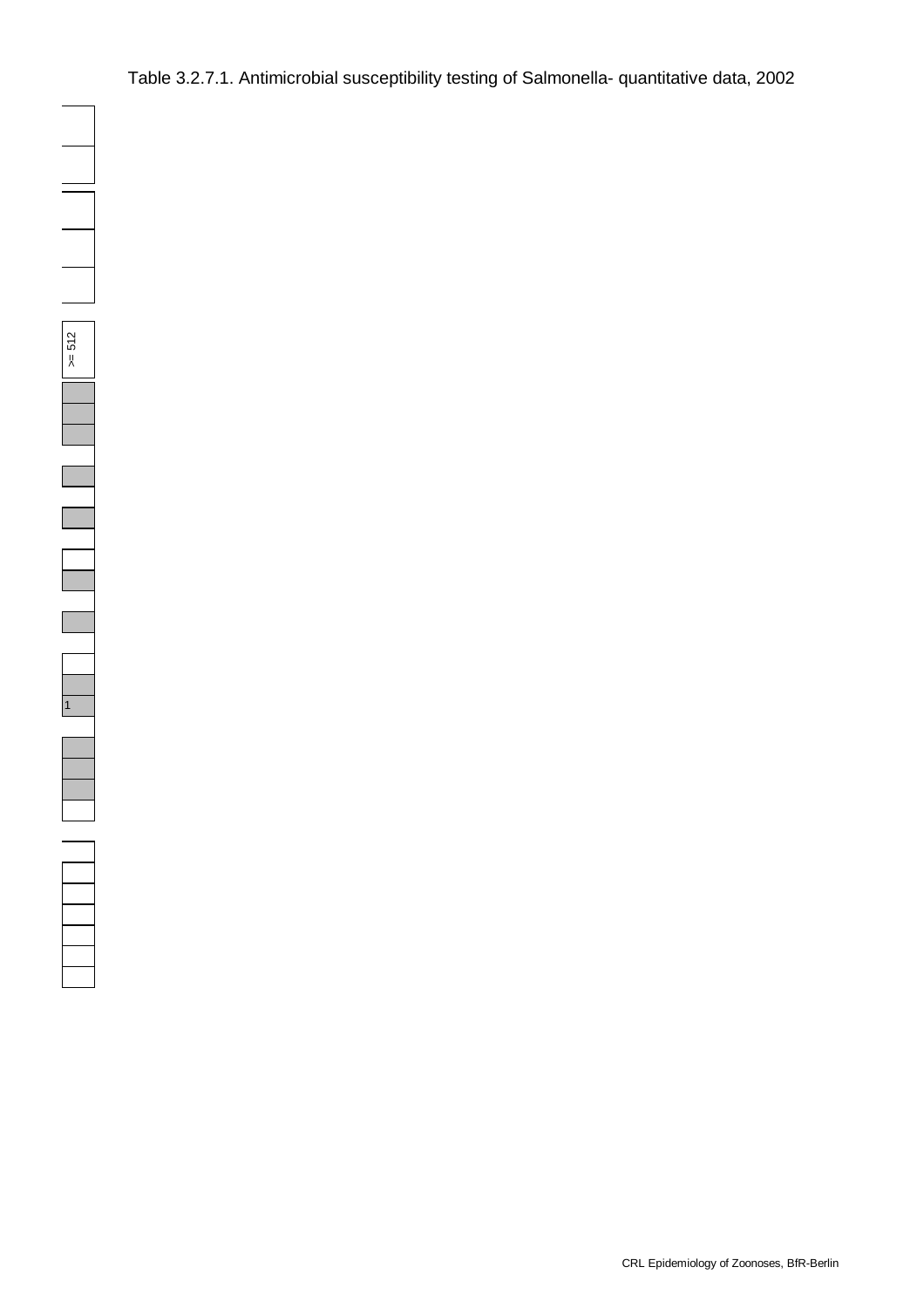| <b>Categories</b>                   | Source of information | Remarks | Epidemiological unit | Sample weight | Units tested | Units positive | Enteritidis<br>$\dot{\infty}$ | S. Typhimurium |  |
|-------------------------------------|-----------------------|---------|----------------------|---------------|--------------|----------------|-------------------------------|----------------|--|
| <b>Raw meat</b>                     |                       |         |                      |               |              |                |                               |                |  |
| Beef and veal                       |                       |         |                      |               |              |                |                               |                |  |
| at slaughterhouse                   | <b>SLV</b>            | b       |                      |               |              |                |                               |                |  |
| at processing plant                 |                       |         |                      |               |              |                |                               |                |  |
| at retail level                     | <b>SLV</b>            | a       | sample               | 25            | 1 1 2 5      | $11*$          |                               |                |  |
| Pork                                |                       |         |                      |               |              |                |                               |                |  |
| at slaughterhouse                   | <b>SLV</b>            | b       |                      |               |              |                |                               |                |  |
| at processing plant                 |                       |         |                      |               |              |                |                               |                |  |
| at retail level                     |                       |         |                      |               |              |                |                               |                |  |
| Beef and pork at cutting plants     | <b>SLV</b>            | d       | sample               | 25            | 4478         | 0              |                               |                |  |
| Poultry<br>at slaughterhouse        | <b>SLV</b>            | b       |                      |               |              |                |                               |                |  |
|                                     | <b>SLV</b>            | d       |                      | 25            | 1146         | 0              |                               |                |  |
| at cutting plant<br>at retail level | <b>SLV</b>            |         | sample               | 25            | 321          | $41*$          |                               |                |  |
| Other meat                          |                       | a       | sample               |               |              |                |                               |                |  |
| at slaughterhouse                   |                       |         |                      |               |              |                |                               |                |  |
|                                     | <b>SLV</b>            | е       | sample               | 25            | 2 0 6 4      | $\mathbf 0$    |                               |                |  |
| at cutting plant<br>at retail level | <b>SLV</b>            |         | sample               | 25            | 19           | $\mathbf 0$    |                               |                |  |
| <b>Minced meat</b>                  |                       | a,c     |                      |               |              |                |                               |                |  |
|                                     |                       |         |                      |               |              |                |                               |                |  |
| <b>Meat products</b>                |                       |         |                      |               |              |                |                               |                |  |
| Beef and veal - meat products       |                       |         |                      |               |              |                |                               |                |  |
| at slaughterhouse                   |                       |         |                      |               |              |                |                               |                |  |
| at processing plant                 |                       |         |                      |               |              |                |                               |                |  |
| at retail level                     | <b>SLV</b>            | a       | sample               | 25            | 962          | $10*$          |                               |                |  |
| Pork - meat products                |                       |         |                      |               |              |                |                               |                |  |
| at slaughterhouse                   |                       |         |                      |               |              |                |                               |                |  |
| at processing plant                 |                       |         |                      |               |              |                |                               |                |  |
| at retail level                     |                       |         |                      |               |              |                |                               |                |  |
| Poultry - meat products             |                       |         |                      |               |              |                |                               |                |  |
| at slaughterhouse                   |                       |         |                      |               |              |                |                               |                |  |
| at processing plant                 |                       |         |                      |               |              |                |                               |                |  |
| at retail level                     | <b>SLV</b>            | a       | sample               | 25            | 100          | $3^*$          |                               |                |  |
| Other animals - meat products       |                       |         |                      |               |              |                |                               |                |  |
| at slaughterhouse                   |                       |         |                      |               |              |                |                               |                |  |
| at processing plant                 |                       |         |                      |               |              |                |                               |                |  |
| at retail level                     | <b>SLV</b>            | a,c     | sample               | 25            | 20           | $\mathbf 0$    |                               |                |  |
|                                     |                       |         |                      |               |              |                |                               |                |  |

a) Official control by 230 local municipalities

b) Swab sampling, see Table 3.2.4.1

c) Wild animals

d) 1-5 samples pooled to 25 mg

e) Beef, pork and poultry from cutting plants supervised by local municipalities.

\* Information about isolated serotypes is not available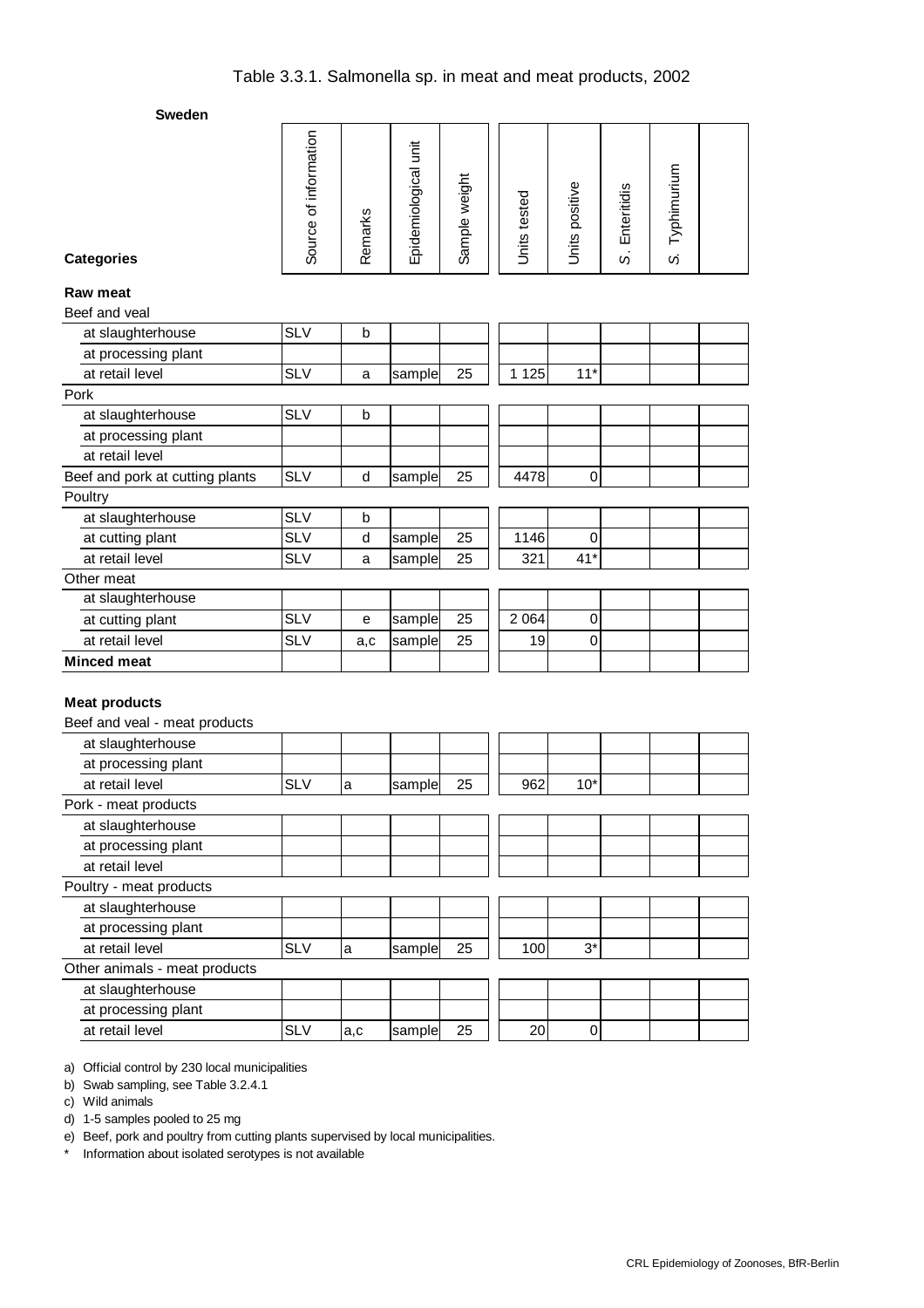| <b>Categories</b>          | Source of information | Remarks | Epidemiological unit | weight<br>Sample ' | Units tested | Units positive | Enteritidis<br>$\blacksquare$<br>S | Typhimurium<br>S, |
|----------------------------|-----------------------|---------|----------------------|--------------------|--------------|----------------|------------------------------------|-------------------|
| Milk and milk products     |                       |         |                      |                    |              |                |                                    |                   |
| Milk, raw                  | <b>SLV</b>            | a       | sample               | 25                 | 7            | 0              |                                    |                   |
| Ready to eat milk products | <b>SLV</b>            | a       | sample               | 25                 | 338          | $\mathbf 0$    |                                    |                   |
|                            |                       |         |                      |                    |              |                |                                    |                   |
|                            |                       |         |                      |                    |              |                |                                    |                   |
|                            |                       |         |                      |                    |              |                |                                    |                   |
|                            |                       |         |                      |                    |              |                |                                    |                   |

#### **Eggs and egg products**

| Table eggs and egg products SLV |     | a | sample | 25 | 39 |  |  |
|---------------------------------|-----|---|--------|----|----|--|--|
| Egg preperations                | SL∖ |   |        |    |    |  |  |
| Egg products                    |     |   |        |    |    |  |  |
|                                 |     |   |        |    |    |  |  |

#### **Fish and fish products**

| Fish and fish products          | SLV | а | sample | 25 | 347 |            |  |
|---------------------------------|-----|---|--------|----|-----|------------|--|
| Seafood and seafood<br>products | SLV | a | sample | 25 | 296 | <b>4 *</b> |  |
|                                 |     |   |        |    |     |            |  |

#### **Other food**

| Soups, sauces, fat    | <b>SLV</b> | a   | sample | 25 | 419     | 0     |  |
|-----------------------|------------|-----|--------|----|---------|-------|--|
| Fruits and vegetables | <b>SLV</b> | a,b | sample | 25 | 2 1 3 9 | $26*$ |  |
| Species and herbs     | <b>SLV</b> | a   | sample | 25 | 98      | $3^*$ |  |
| Ready to eat fooda    | <b>SLV</b> | a   | sample | 25 | 3913    | $3^*$ |  |
| Icecream and deserts  | <b>SLV</b> | a   | sample | 25 | 1332    | 0     |  |
| Other                 | <b>SLV</b> | a   | sample | 25 | 553     | $6*$  |  |

a) Official control by 230 local municipalities

b) A majority of samples included in a joint projekt between SLV and local municipalties

\* Information about isolated serotypes is not available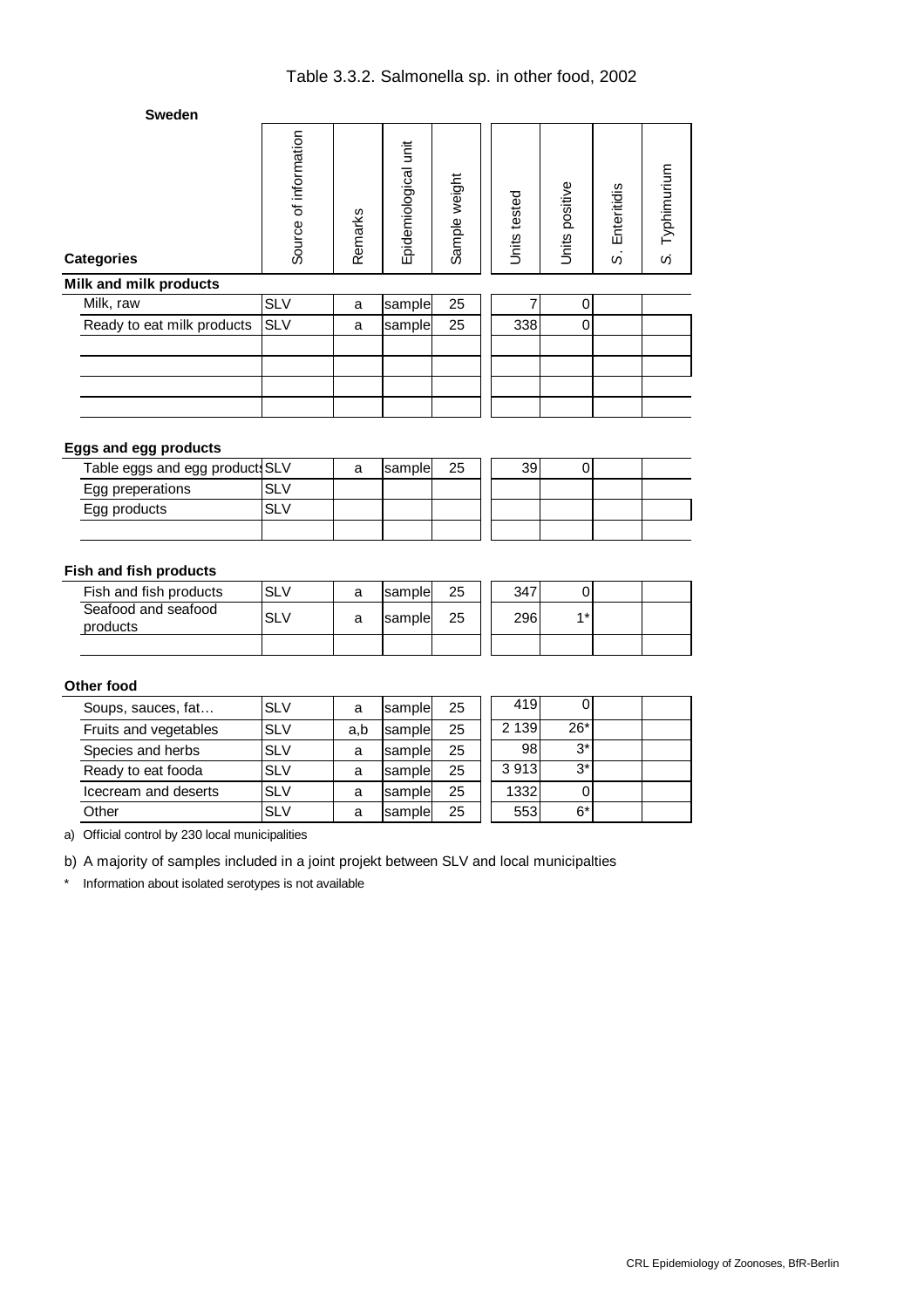Table 3.3.3. Salmonella in 33 consignments from EU countries, 2002 **Sweden**

| Country                   | <b>Type of consignment</b> | Salmonella serotypes       |
|---------------------------|----------------------------|----------------------------|
| Belgium                   | <b>Beef</b>                | S. Rissen                  |
| Denmark                   | Pork tenderloin            | S. Derby (5)               |
|                           |                            | S. Idikan                  |
|                           |                            | S. Livingstone             |
|                           |                            | S. Lockleaze               |
|                           |                            | S. Typhimurium (4)         |
|                           |                            | S. Typhimurium DT 193      |
|                           |                            | S. Typhimurium NST         |
|                           |                            | unknown                    |
| Denmark                   | Turkey breasts             | S. St Paul                 |
| France (via Denmark)      | Chicken fillet             | S. Agona                   |
| France (via Denmark)      | Pork                       | S. Typhimurium             |
| France                    | Beef (kebab meat)          | unknown                    |
| France                    | <b>Turkey fillets</b>      | S. Hadar                   |
| Germany                   | Pork                       | S. Typhimurium (5)         |
|                           |                            | S. Typhimurium DT 104      |
|                           |                            | S. Typhimurium, S. St Paul |
| Germany                   | <b>Beef</b>                | S. Typhimurium             |
| Germany                   | Turkey breasts             | S. Kottbus                 |
| Germany                   | Chicken meat               | unknown                    |
| Germany (via Netherlands) | Chicken legs               | S. Indiana, S. Virchow     |
| Ireland                   | <b>Beef</b>                | S. Dublin                  |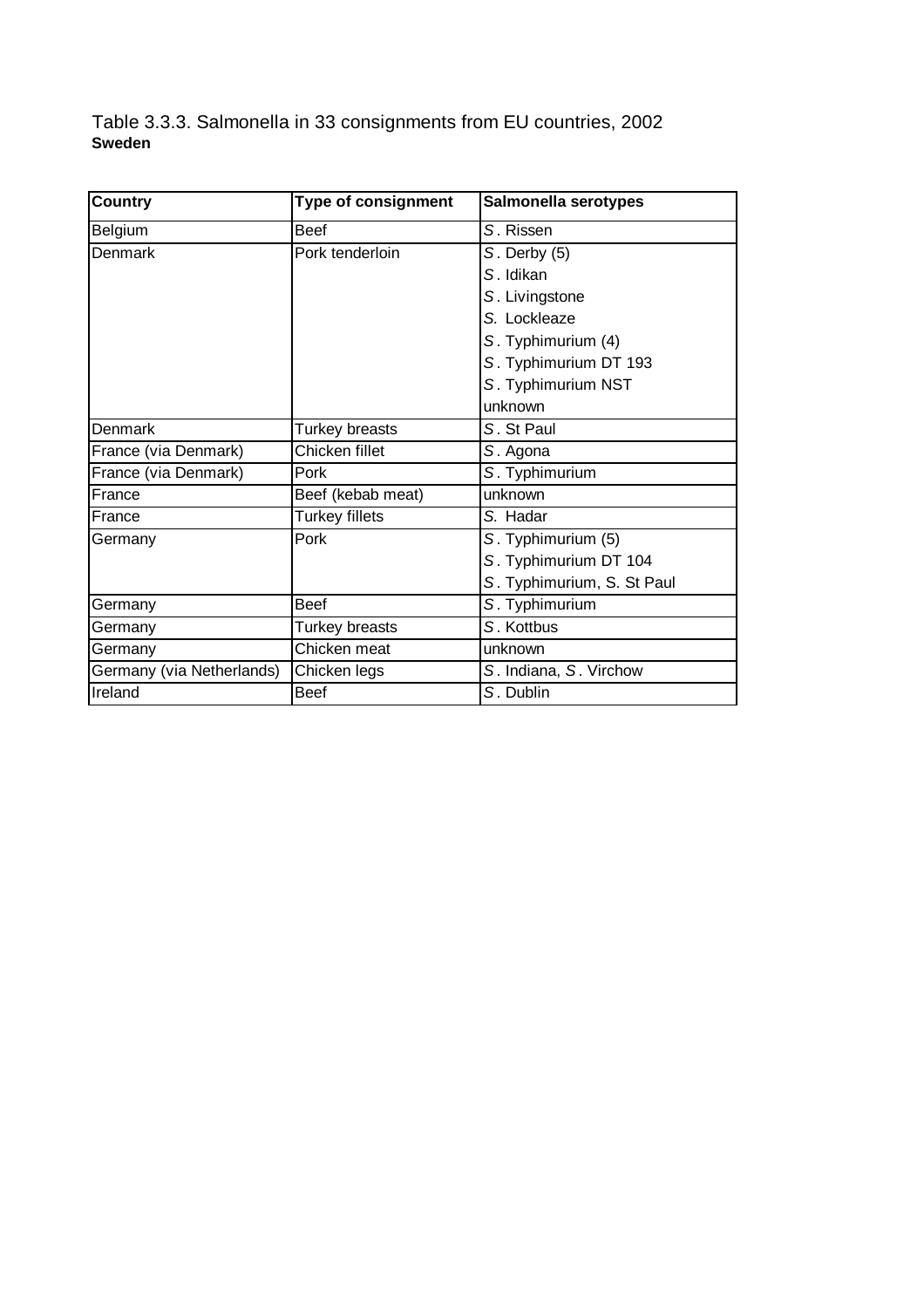| Table 3.4.1. Salmonellosis in man, 2002 |  |
|-----------------------------------------|--|
|-----------------------------------------|--|

| <b>Sweden</b>        | Cases * | Inc. | Autochtone<br>$***$<br>cases | Inc.             | Imported cases<br>$***$ | Inc. | <b>Unknown</b><br>status ** |
|----------------------|---------|------|------------------------------|------------------|-------------------------|------|-----------------------------|
| <b>Salmonellosis</b> | 3892    | 43.5 | 819                          | 9.2              | 2935                    | 32.8 | 15                          |
| S. Enteritidis       | 1598    | 17.9 | 134                          | ⊥.5I             | 1415                    | 15.8 |                             |
| S.Typhimurium        | 317     | 3.58 | 129                          | 1.4 <sub>l</sub> | 175                     | 2.0  |                             |
| other serotypes      | 1977    |      | 556                          |                  | 1345                    |      |                             |
|                      |         |      |                              |                  |                         |      |                             |

\* Based on reports by physicians and laboratories

\*\* Based on reports by physicians

|                    |     | Salmonellosis* |                |     | S. Enteritidis |    |                 | S. Typhimurium |    |
|--------------------|-----|----------------|----------------|-----|----------------|----|-----------------|----------------|----|
| Age group          | All | M              | F              | All | M              | F  | All             | M              | F  |
| $<$ 1 year         |     |                | 5 <sup>1</sup> |     |                |    |                 |                | 0  |
| 1 to 4 years       | 65  | 34             | 31             |     |                | 6  | 20              | 10             | 10 |
| 5 to 14 years      | 66  | 30             | 36             | 8   |                |    | 20              | 10             | 10 |
| 15 to 24 years     | 105 | 40             | 65             | 19  | 5              | 14 | 10 <sub>1</sub> | 5              | 5  |
| 25 to 44 years     | 309 | 146            | 163            | 51  | 24             | 27 | 26              |                | 15 |
| 45 to 64 years     | 176 | 85             | 91             | 39  | 22             | 17 | 29              |                | 18 |
| 65 years and older | 91  | 39             | 52             | 9   | 5              | 4  | 23              | 12             | 11 |
| Age unknown        |     |                | $\Omega$       | 0   | 0              |    |                 |                | 0  |
| All age groups     | 819 | 376            | 443            | 134 | 61             | 73 | 129             | 60             | 69 |

\* Domestic cases

| Table 3.4.2. Salmonellosis in man, seasonal distribution, 2002 |  |  |  |  |  |  |
|----------------------------------------------------------------|--|--|--|--|--|--|
|----------------------------------------------------------------|--|--|--|--|--|--|

|              | Salmonella sp.* | S. Enteritidis * | S. Typhimurium * |
|--------------|-----------------|------------------|------------------|
| <b>Month</b> | Cases           | Cases            | Cases            |
| January      | 46              | 5                | 5                |
| February     | 34              | ◠                | 10               |
| March        | 87              | 4                | 14               |
| April        | 272             | 45               | 2                |
| May          | 58              | 14               | 8                |
| June         | 48              | 6                | 7                |
| July         | 51              | 9                | 9                |
| August       | 74              | 14               | 25               |
| September    | 57              | 17               | 22               |
| October      | 43              | 8                | 12               |
| November     | 23              | 4                | 4                |
| December     | 26              | 6                | 11               |
| not known    | 0               | Ω                | 0                |
| Total        | 819             | 134              | 129              |

\* Domestic cases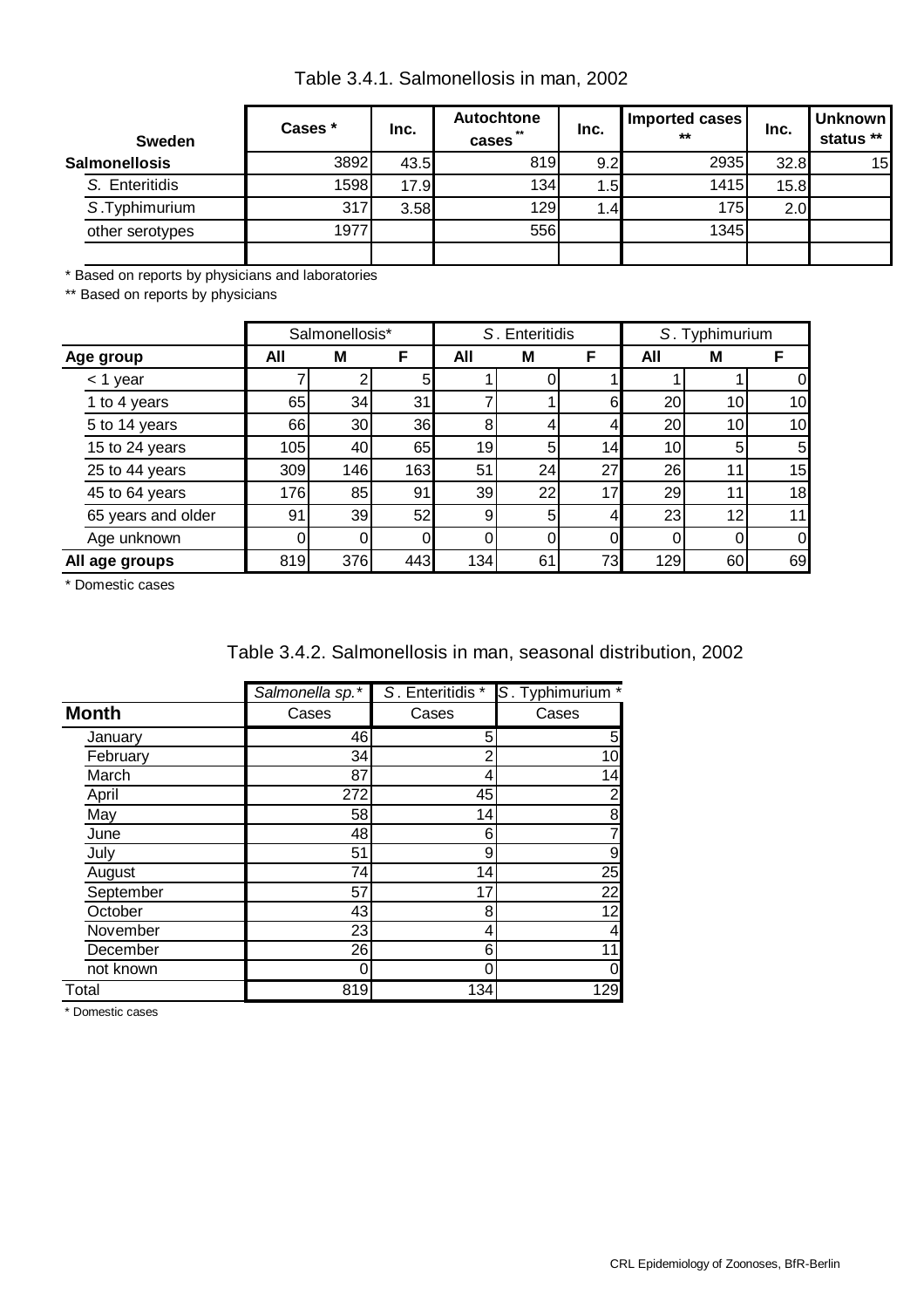| <b>Sweden</b>         |                       |         |                      |                |                  |
|-----------------------|-----------------------|---------|----------------------|----------------|------------------|
| <b>Animal species</b> | Source of information | Remarks | Epidemiological unit | Animals tested | Animals positive |
| <b>Pigs</b>           | SVA                   | a       |                      | 3 285 001      | 0                |
| <b>Solipeds</b>       | <b>SVA</b>            | a       |                      | 4737           | 0                |
| <b>Wild boars</b>     | <b>SVA</b>            | a       |                      | 3242           | $\mathbf 0$      |
| <b>Foxes</b>          | <b>SVA</b>            |         |                      | 340            | $\overline{4}$   |
| <b>Other Wildlife</b> |                       |         |                      |                |                  |
| Lynx's                | <b>SVA</b>            |         |                      | 104            | 1                |
| <b>Bears</b>          | <b>SVA</b>            |         |                      | 36             | 0                |
| Wolves                | <b>SVA</b>            |         |                      | 5              | 0                |
| <b>Other Wildlife</b> | <b>SVA</b>            |         |                      | 3              | $\mathbf 0$      |
|                       |                       |         |                      |                |                  |

a) All slaughtered animals

5.1. Rabies in animals, 2002

| <b>Animal species</b> | Source of<br>information | Remarks | Animals<br>tested | Animals<br>positive |
|-----------------------|--------------------------|---------|-------------------|---------------------|
| <b>Cattle</b>         | <b>SVA</b>               |         | 1                 | 0                   |
| <b>Sheep</b>          |                          |         |                   |                     |
| Goats                 |                          |         |                   |                     |
| <b>Pigs</b>           |                          |         |                   |                     |
| <b>Solipeds</b>       |                          |         |                   |                     |
| Wildlife, all         |                          |         |                   |                     |
| <b>Bats</b>           | <b>SVA</b>               |         | 54                | 0                   |
| Foxes                 |                          |         |                   |                     |
| Other wildlife        |                          |         |                   |                     |
| <b>Dogs</b>           | <b>SVA</b>               |         | 5                 | 0                   |
| Cats                  | <b>SVA</b>               |         | 1                 | 0                   |
| Other pets            |                          |         |                   |                     |
| <b>Others</b>         | <b>SVA</b>               | a       | 1                 | 0                   |

a) monkey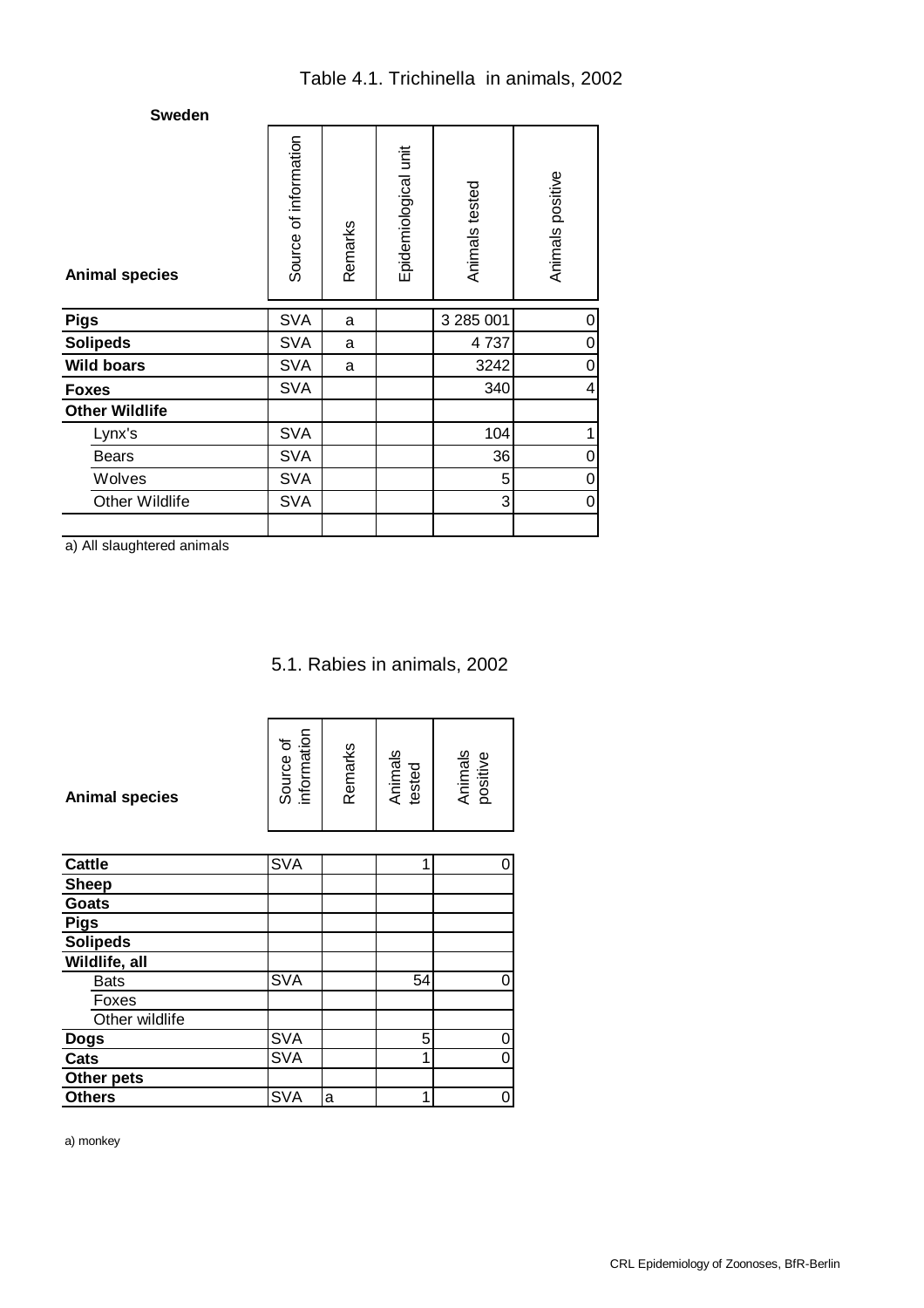# Table 6.1.1. Thermophilic Campylobacter sp. in animals, 2002

**Sweden**

| <b>Animal species</b>     | Source of information | Remarks      | Epidemiological unit | Units tested | sp.<br>Campylobacter<br>Thermophilic | C. jejuni | C. coli | C. lari | C. upsaliensis |
|---------------------------|-----------------------|--------------|----------------------|--------------|--------------------------------------|-----------|---------|---------|----------------|
| <b>Cattle</b>             |                       |              |                      |              |                                      |           |         |         |                |
| Dairy cows                |                       |              |                      |              |                                      |           |         |         |                |
| Others                    |                       |              |                      |              |                                      |           |         |         |                |
| <b>Sheep</b>              |                       |              |                      |              |                                      |           |         |         |                |
| <b>Goats</b>              |                       |              |                      |              |                                      |           |         |         |                |
| <b>Pigs</b>               |                       |              |                      |              |                                      |           |         |         |                |
| <b>Solipeds</b>           |                       |              |                      |              |                                      |           |         |         |                |
| Poultry, total            |                       |              |                      |              |                                      |           |         |         |                |
| Broilers - farm level     | SVA, a                | $\mathsf{b}$ | flock                | 3842         | 760                                  |           |         |         |                |
| Broilers - slaughterhouse |                       |              |                      |              |                                      |           |         |         |                |
| Other poultry             |                       |              |                      |              |                                      |           |         |         |                |
| <b>Dogs</b>               |                       |              |                      |              |                                      |           |         |         |                |
| Cats                      |                       |              |                      |              |                                      |           |         |         |                |
| Wildlife                  |                       |              |                      |              |                                      |           |         |         |                |
| <b>Others</b>             |                       |              |                      |              |                                      |           |         |         |                |
|                           |                       |              |                      |              |                                      |           |         |         |                |
|                           |                       |              |                      |              |                                      |           |         |         |                |
|                           |                       |              |                      |              |                                      |           |         |         |                |
|                           |                       |              |                      |              |                                      |           |         |         |                |
|                           |                       |              |                      |              |                                      |           |         |         |                |

a) Swedish Poultry Meat Association

b) All positive findings are *C. Jejuni* or C. Spp.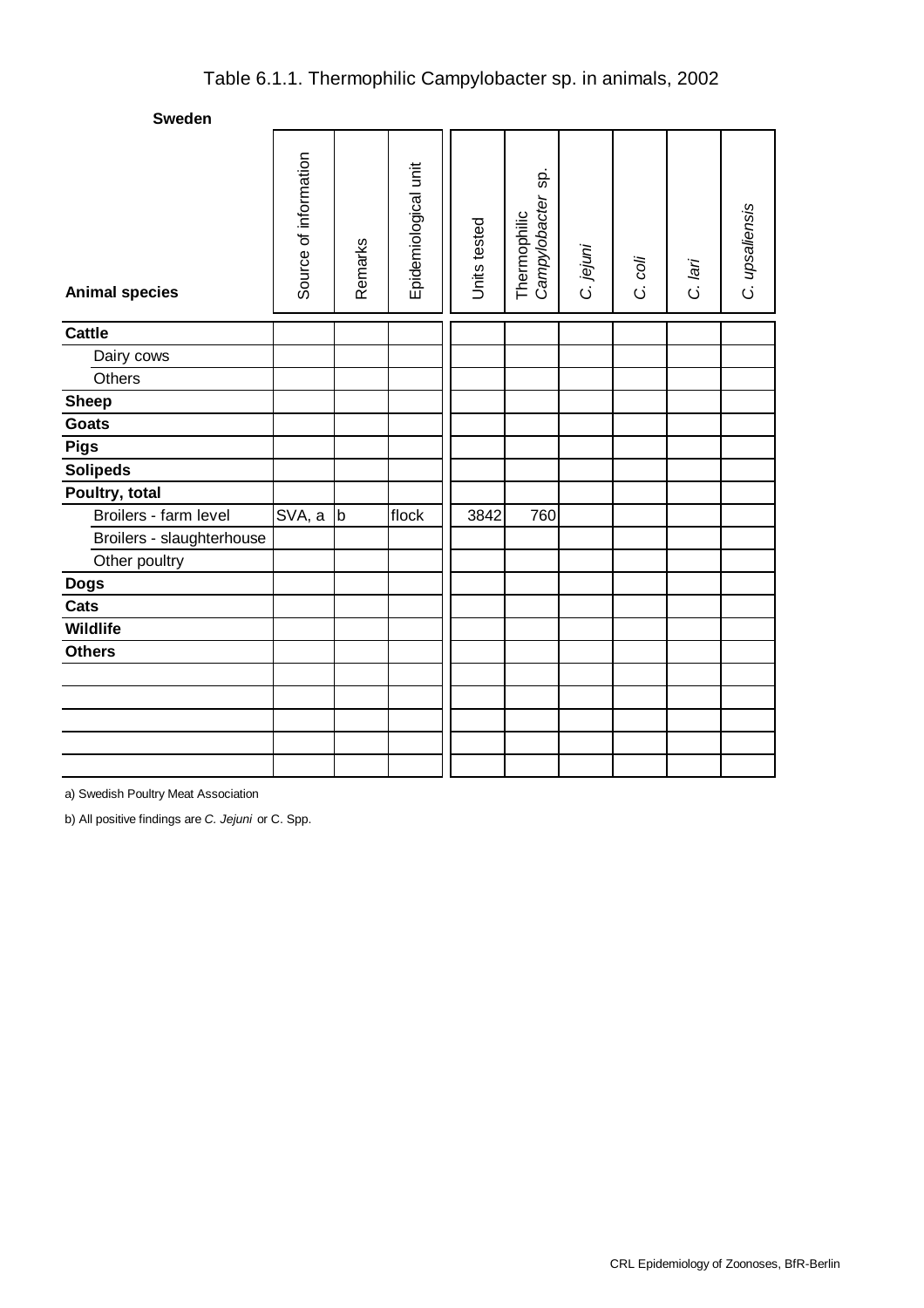|  |  |  |  | Table 6.1.2. Antimicrobial susceptibility testing of Campylobacter, 2002 |  |
|--|--|--|--|--------------------------------------------------------------------------|--|
|--|--|--|--|--------------------------------------------------------------------------|--|

| <b>Sweden</b>                                        |                | <b>Campylobacter species</b> |   |         |              |      |   |        |
|------------------------------------------------------|----------------|------------------------------|---|---------|--------------|------|---|--------|
| Sweden                                               | Cattle<br>Pigs |                              |   | Poultry |              |      |   | Humans |
| Isolates out of a monitoring<br>programme (Yes / no) |                |                              |   |         | <b>YES</b>   |      |   |        |
| Number of isolates available in<br>the laboratory    |                |                              |   |         | 84,00        |      |   |        |
| Antimicrobials:                                      | N              | %R                           | N | %R      | $\mathsf{N}$ | %R   | N | %R     |
| Tetracycline                                         |                |                              |   |         | 84,00        | 1,20 |   |        |
| ß-Lactam                                             |                |                              |   |         |              |      |   |        |
| Ampicillin                                           |                |                              |   |         | 84,00        | 9,60 |   |        |
| Fluoroquinolones                                     |                |                              |   |         |              |      |   |        |
| Ciprofloxacin                                        |                |                              |   |         |              |      |   |        |
| Enrofloxacin                                         |                |                              |   |         | 84,00        | 0,00 |   |        |
| Quinolones                                           |                |                              |   |         |              |      |   |        |
| Nalidixic acid                                       |                |                              |   |         | 84,00        | 0,00 |   |        |
| Aminoglycosides                                      |                |                              |   |         |              |      |   |        |
| Gentamicin                                           |                |                              |   |         | 84,00        | 0,00 |   |        |
| <b>Macrolides</b>                                    |                |                              |   |         |              |      |   |        |
| Erythromycin                                         |                |                              |   |         | 84,00        | 0,00 |   |        |
|                                                      |                |                              |   |         |              |      |   |        |
| Number of multiresistant isolates                    |                |                              |   |         |              |      |   |        |
| fully sensitive                                      |                |                              |   |         | 75           | 89,0 |   |        |
| resistant to 1 antimicrobial                         |                |                              |   |         | 9            | 11,0 |   |        |
| resistant to 2 antimicrobials                        |                |                              |   |         |              |      |   |        |
| resistant to 3 antimicrobials                        |                |                              |   |         |              |      |   |        |
| resistant to 4 antimicrobials                        |                |                              |   |         |              |      |   |        |
| resistant to >4 antimicrobials                       |                |                              |   |         |              |      |   |        |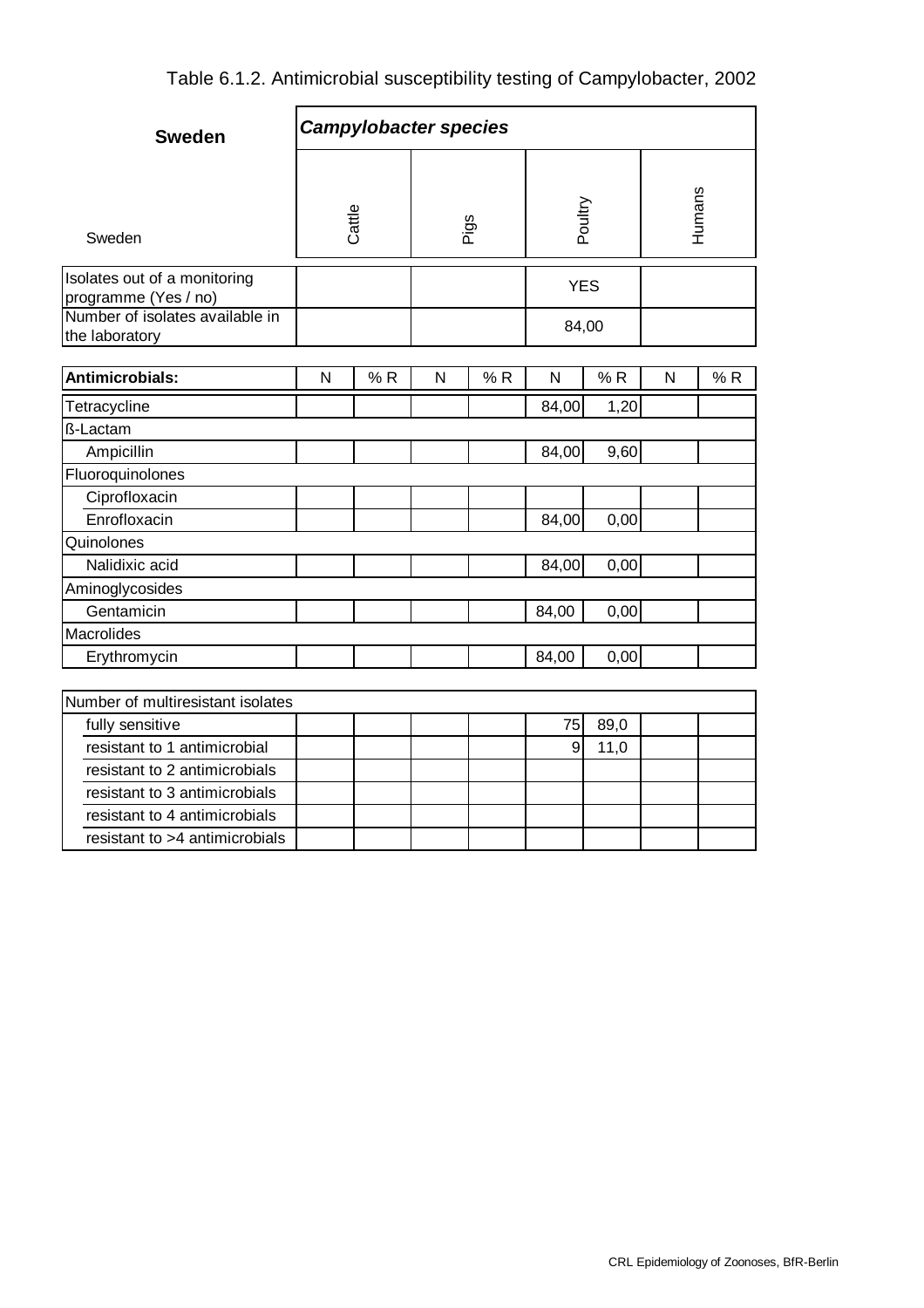## Table 6.1.3. Antimicrobial susceptibility testing of Campylobacter - quantitative data, 2002

| <b>Sweden</b>                                        |    |            |                        |       | Campylobacter species |      |      |                                            |                  |                       |        |                         |                  |                |    |                 |              |     |     |
|------------------------------------------------------|----|------------|------------------------|-------|-----------------------|------|------|--------------------------------------------|------------------|-----------------------|--------|-------------------------|------------------|----------------|----|-----------------|--------------|-----|-----|
| Sweden                                               |    |            | <b>Broiler chicken</b> |       |                       |      |      |                                            |                  |                       |        |                         |                  |                |    |                 |              |     |     |
| Isolates out of a monitoring<br>programme (Yes / no) |    | <b>YES</b> |                        |       |                       |      |      |                                            |                  | Agar diffusion        |        |                         |                  |                |    |                 |              |     |     |
|                                                      |    |            |                        |       |                       |      |      |                                            |                  | Agar dilution         |        |                         |                  |                |    |                 |              |     |     |
| Number of isolates available in<br>the laboratory    |    | 84         |                        |       |                       |      |      |                                            |                  | <b>Broth dilution</b> |        |                         |                  |                |    |                 |              |     | X   |
|                                                      |    |            |                        |       |                       |      |      | Number of isolates with MIC <sup>1</sup> : |                  |                       |        |                         |                  |                |    |                 |              |     |     |
| Antimicrobials:                                      | N  | 50,0039    | 0,007                  | 0,015 | 0.03                  | 0.06 | 0.12 | 0.25                                       | 0.5              | $\overline{ }$        | $\sim$ | $\overline{ }$          | $\infty$         | $\frac{6}{5}$  | 32 |                 | \$           | 128 | 256 |
| Tetracycline                                         | 84 |            |                        |       |                       |      |      | 81                                         | $\overline{2}$   |                       |        |                         |                  |                |    |                 | $\mathbf{1}$ |     |     |
| ß-Lactam                                             |    |            |                        |       |                       |      |      |                                            |                  |                       |        |                         |                  |                |    |                 |              |     |     |
| Ampicillin                                           | 84 |            |                        |       |                       |      |      |                                            | $\,6\,$          | $\mathbf{3}$          | 18     | 37                      | $\boldsymbol{9}$ | $\overline{3}$ |    | $\vert 4 \vert$ | 4            |     |     |
| Fluoroquinolones                                     |    |            |                        |       |                       |      |      |                                            |                  |                       |        |                         |                  |                |    |                 |              |     |     |
| Enrofloxacin                                         | 84 |            |                        |       |                       | 23   | 52   | 7                                          | $\boldsymbol{2}$ |                       |        |                         |                  |                |    |                 |              |     |     |
| Ciprofloxacin                                        |    |            |                        |       |                       |      |      |                                            |                  |                       |        |                         |                  |                |    |                 |              |     |     |
| Quinolones                                           |    |            |                        |       |                       |      |      |                                            |                  |                       |        |                         |                  |                |    |                 |              |     |     |
| Nalidixic acid                                       | 84 |            |                        |       |                       |      |      |                                            |                  | 12                    | 43     | 26                      | 3                |                |    |                 |              |     |     |
| Aminoglycosides                                      |    |            |                        |       |                       |      |      |                                            |                  |                       |        |                         |                  |                |    |                 |              |     |     |
| Gentamicin                                           | 84 |            |                        |       |                       |      |      | 25                                         | 44               | 15                    |        |                         |                  |                |    |                 |              |     |     |
| <b>Macrolides</b>                                    |    |            |                        |       |                       |      |      |                                            |                  |                       |        |                         |                  |                |    |                 |              |     |     |
| Erythromycin                                         | 84 |            |                        |       |                       |      |      | $\overline{5}$                             | 22               | 40                    | 15     | $\overline{\mathbf{c}}$ |                  |                |    |                 |              |     |     |
|                                                      |    |            |                        |       |                       |      |      |                                            |                  |                       |        |                         |                  |                |    |                 |              |     |     |
| Number of multiresistant isolates                    |    |            |                        |       |                       |      |      |                                            |                  |                       |        |                         |                  |                |    |                 |              |     |     |
| fully sensitive                                      | 75 |            |                        |       |                       |      |      |                                            |                  |                       |        |                         |                  |                |    |                 |              |     |     |
| resistant to 1 antimicrobial                         | 9  |            |                        |       |                       |      |      |                                            |                  |                       |        |                         |                  |                |    |                 |              |     |     |
| resistant to 2 antimicrobials                        |    |            |                        |       |                       |      |      |                                            |                  |                       |        |                         |                  |                |    |                 |              |     |     |
| resistant to 3 antimicrobials                        |    |            |                        |       |                       |      |      |                                            |                  |                       |        |                         |                  |                |    |                 |              |     |     |
| resistant to 4 antimicrobials                        |    |            |                        |       |                       |      |      |                                            |                  |                       |        |                         |                  |                |    |                 |              |     |     |
| resistant to >4 antimicrobials                       |    |            |                        |       |                       |      |      |                                            |                  |                       |        |                         |                  |                |    |                 |              |     |     |

 $^1$  range not tested shown in grey; isolates with MICs equl to or lower than the lowest tested given as the lowest tested concentration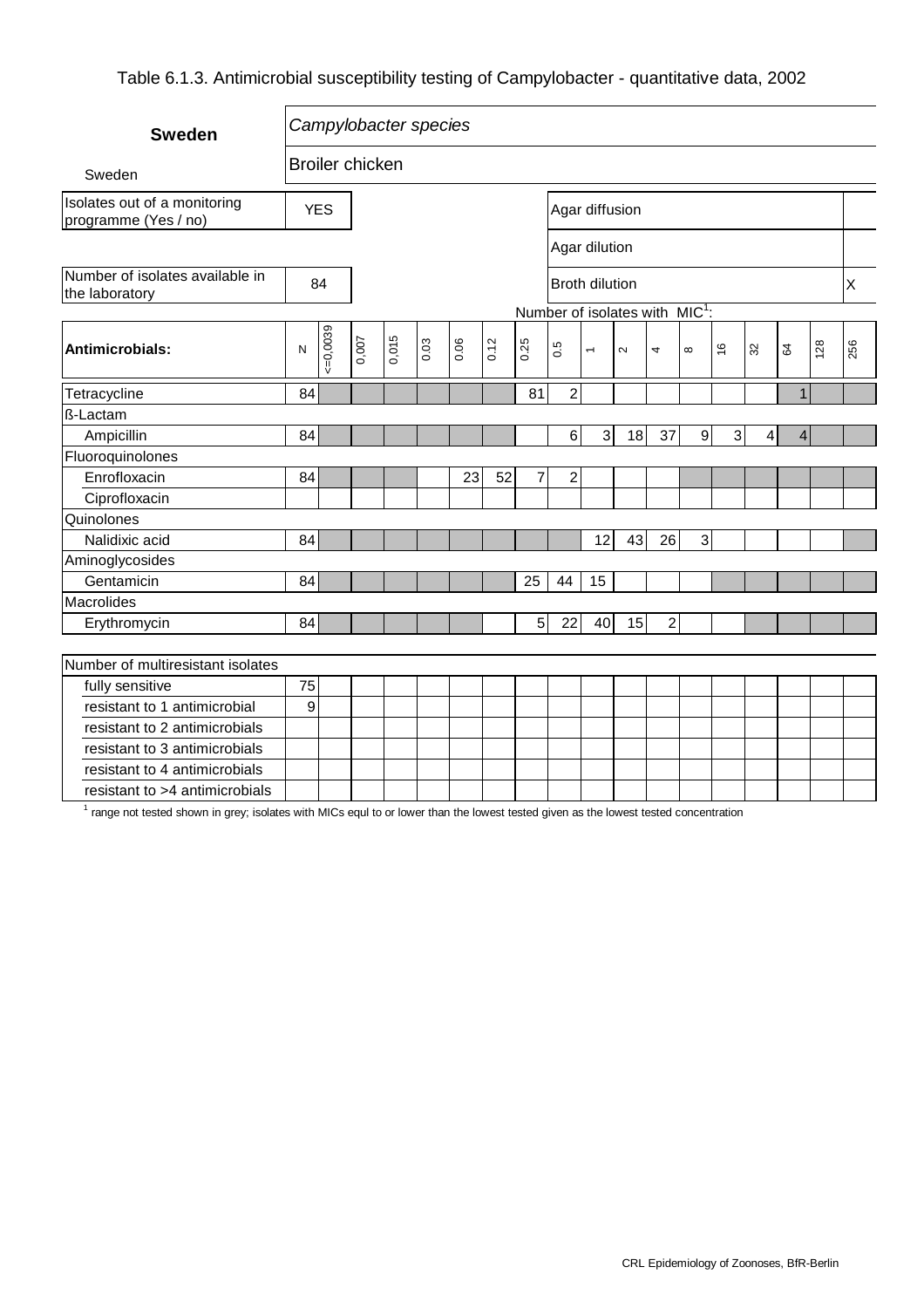Table 6.1.3. Antimicrobial susceptibility testing of Campylobacter - quantitative data, 2002

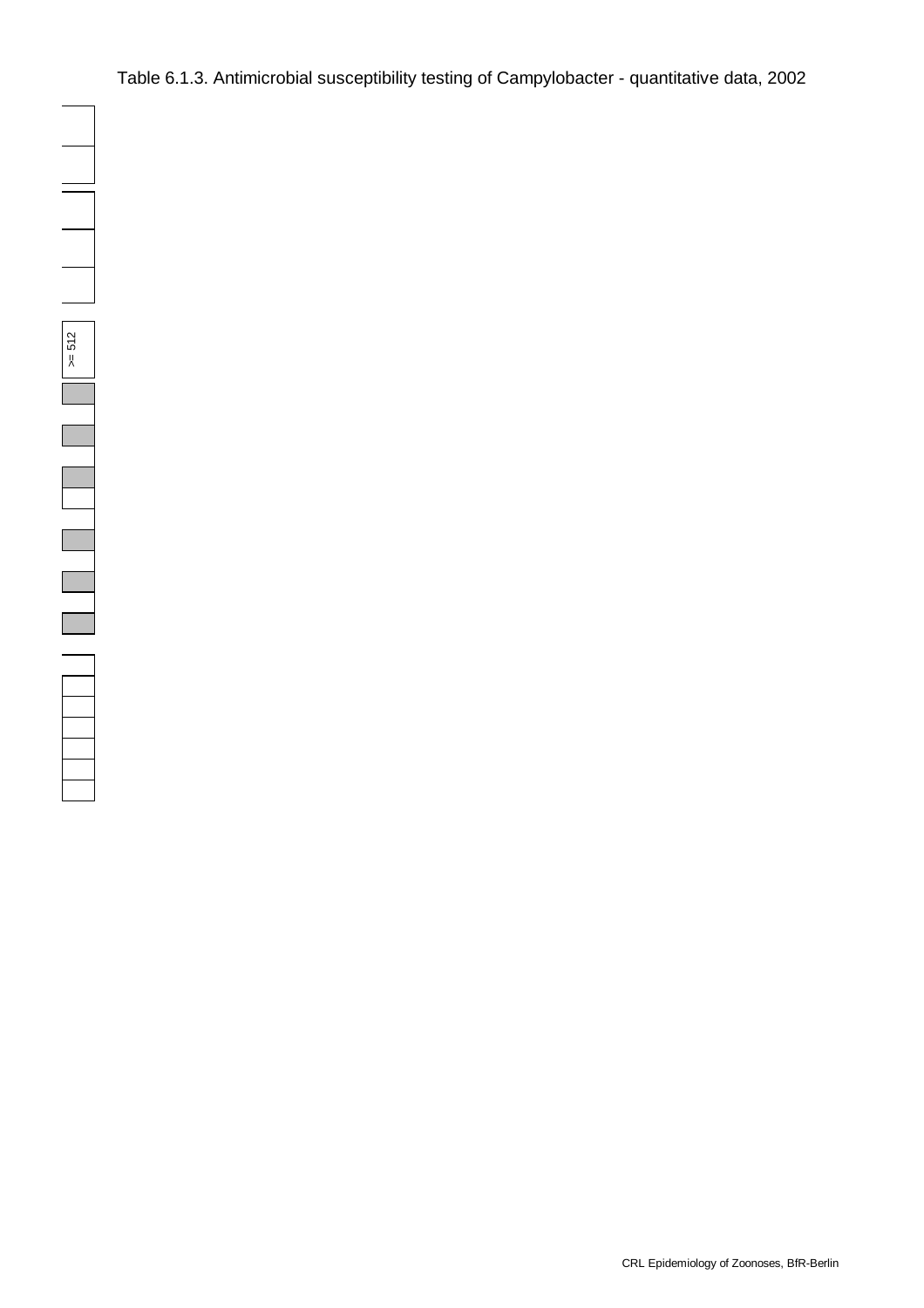Table 6.1.4. Breakpoints used for antibiotic resistance testing of Campylobacter, 2002

#### **Sweden**

| <b>Test method used</b>           |   |
|-----------------------------------|---|
| Agar diffusion                    |   |
| Agar dilution                     |   |
| Broth dilution                    | x |
| <b>Standards used for testing</b> |   |
| <b>NCCLS</b>                      |   |
|                                   |   |
|                                   |   |
|                                   |   |
| Is the testing procedure          |   |

**subject to quality control** 

**(Yes/No):** YES

| <b>Breakpoints used</b> |                                               | Breakpoint µg/ml  |                       | <b>Disk content</b> |                     | Zone diameter (mm) |                     |
|-------------------------|-----------------------------------------------|-------------------|-----------------------|---------------------|---------------------|--------------------|---------------------|
|                         | <b>Standard</b><br>for breakpoint<br>(NCCLS,) | Susceptible<br><= | <b>Resistant</b><br>> | μg                  | Susceptible<br>$>=$ | Intermediate       | Resistant<br>$\leq$ |
| Tetracycline            | epidem.                                       | 4                 | 8                     |                     |                     |                    |                     |
| ß-Lactam                |                                               |                   |                       |                     |                     |                    |                     |
| Ampicillin              | epidem.                                       | 8                 | 16                    |                     |                     |                    |                     |
| Fluoroquinolones        |                                               |                   |                       |                     |                     |                    |                     |
| Enrofloxacin            | epidem.                                       | 0,5               | 1                     |                     |                     |                    |                     |
| Ciprofloxacin           |                                               |                   |                       |                     |                     |                    |                     |
| Quinolones              |                                               |                   |                       |                     |                     |                    |                     |
| Nalidixic acid          | epidem.                                       | 8                 | 16                    |                     |                     |                    |                     |
| Aminoglycosides         |                                               |                   |                       |                     |                     |                    |                     |
| Gentamicin              | epidem.                                       | 4                 | 8                     |                     |                     |                    |                     |
| <b>Macrolides</b>       |                                               |                   |                       |                     |                     |                    |                     |
| Erythromycin            | epidem.                                       | 8                 | 16                    |                     |                     |                    |                     |

<sup>1</sup> breakpoints set according to epidemiological (mocrobiological) critera, i.e. based on distribution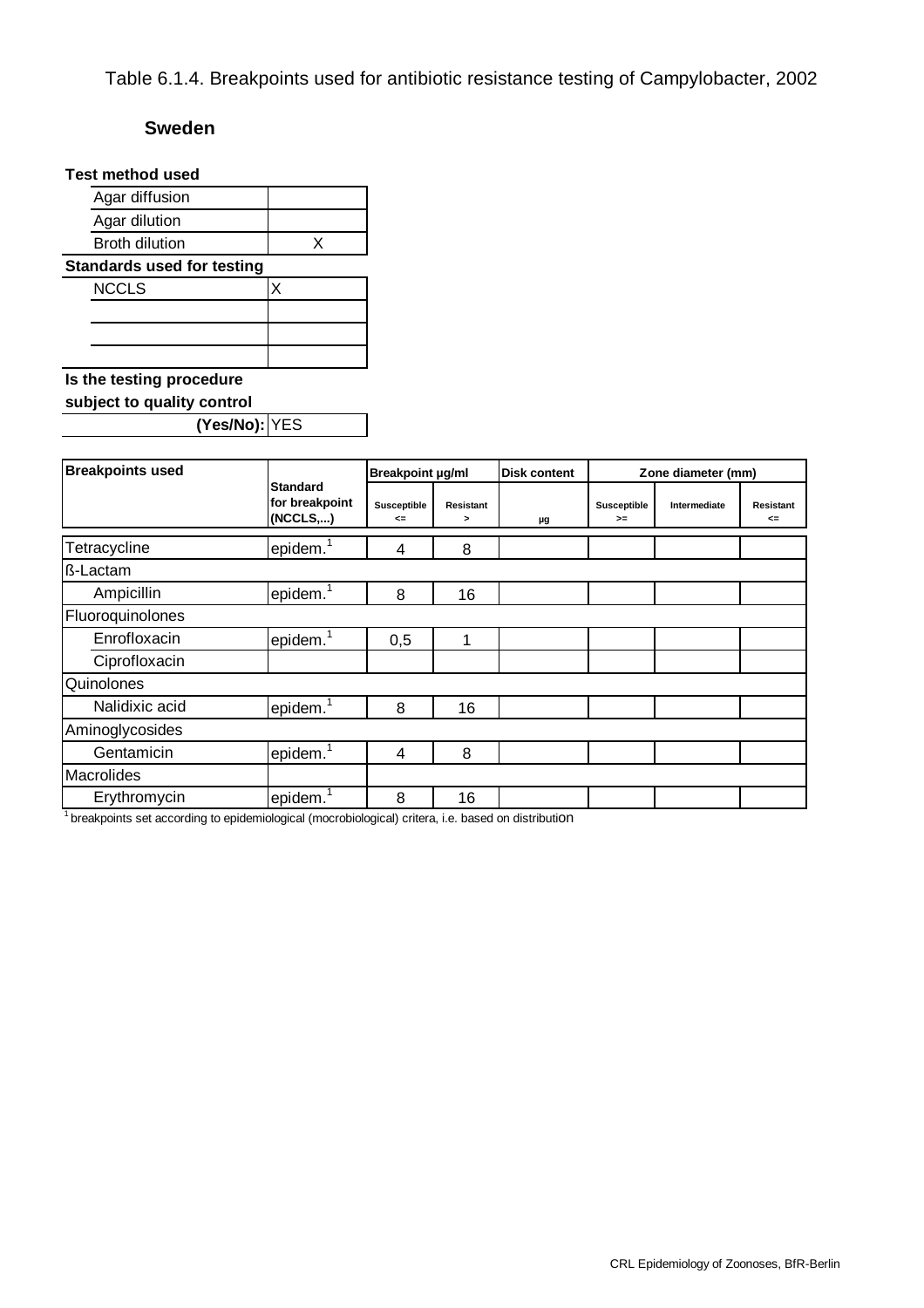| oweuen                         |                       |              |                      |               |              |                                      |           |         |         |                |
|--------------------------------|-----------------------|--------------|----------------------|---------------|--------------|--------------------------------------|-----------|---------|---------|----------------|
| <b>Categories</b>              | Source of information | Remarks      | Epidemiological unit | Sample weight | Units tested | Sp.<br>Campylobacter<br>Thermophilic | C. jejuni | C. coli | C. lari | C. upsaliensis |
|                                |                       |              |                      |               |              |                                      |           |         |         |                |
| <b>Raw meat</b>                |                       |              |                      |               |              |                                      |           |         |         |                |
| Beef and veal - Raw meat       |                       |              |                      |               |              |                                      |           |         |         |                |
| at slaughterhouse              |                       |              |                      |               |              |                                      |           |         |         |                |
| at processing plant            |                       |              |                      |               |              |                                      |           |         |         |                |
| at retail level                | <b>SLV</b>            | a            | sample               |               | 13           | 0                                    |           |         |         |                |
| Pork - Raw meat                |                       |              |                      |               |              |                                      |           |         |         |                |
| at slaughterhouse              |                       |              |                      |               |              |                                      |           |         |         |                |
| at processing plant            |                       |              |                      |               |              |                                      |           |         |         |                |
| at retail level                |                       |              |                      |               |              |                                      |           |         |         |                |
| Poultry - Raw meat             |                       |              |                      |               |              |                                      |           |         |         |                |
| at slaughterhouse              |                       |              |                      |               |              |                                      |           |         |         |                |
| at processing plant            |                       |              |                      |               |              |                                      |           |         |         |                |
| at retail level                | <b>SLV</b>            | a            | sample               |               | 14           | $\mathbf 0$                          |           |         |         |                |
| Other - Raw meat               |                       |              |                      |               |              |                                      |           |         |         |                |
| at slaughterhouse              |                       |              |                      |               |              |                                      |           |         |         |                |
| at processing plant            |                       |              |                      |               |              |                                      |           |         |         |                |
| at retail level                |                       |              |                      |               |              |                                      |           |         |         |                |
| <b>Meat products</b>           |                       |              |                      |               |              |                                      |           |         |         |                |
| Beef and veal - meat products  |                       |              |                      |               |              |                                      |           |         |         |                |
| at slaughterhouse              |                       |              |                      |               |              |                                      |           |         |         |                |
| at processing plant            |                       |              |                      |               |              |                                      |           |         |         |                |
| at retail level                | <b>SLV</b>            | a            | sample               |               | 3            | 0                                    |           |         |         |                |
| Pork - meat products           |                       |              |                      |               |              |                                      |           |         |         |                |
| at slaughterhouse              |                       |              |                      |               |              |                                      |           |         |         |                |
| at processing plant            |                       |              |                      |               |              |                                      |           |         |         |                |
| at retail level                |                       |              |                      |               |              |                                      |           |         |         |                |
| Poultry - meat products        |                       |              |                      |               |              |                                      |           |         |         |                |
| at slaughterhouse              |                       |              |                      |               |              |                                      |           |         |         |                |
| at processing plant            |                       |              |                      |               |              |                                      |           |         |         |                |
| at retail level                | <b>SLV</b>            | a            | sample               |               | 14           | $\mathsf 0$                          |           |         |         |                |
| Other - meat products          |                       |              |                      |               |              |                                      |           |         |         |                |
| at slaughterhouse              |                       |              |                      |               |              |                                      |           |         |         |                |
| at processing plant            |                       |              |                      |               |              |                                      |           |         |         |                |
| at retail level                |                       |              |                      |               |              |                                      |           |         |         |                |
| Other food                     |                       |              |                      |               |              |                                      |           |         |         |                |
| Ready to eat foods             | <b>SLV</b>            | a            | sample               |               | 99           | 1                                    |           |         |         |                |
| Ready to eat milk product: SLV |                       | a            | sample               |               | 15           | $\mathbf 0$                          |           |         |         |                |
| <b>Fish products</b>           |                       |              |                      |               |              |                                      |           |         |         |                |
| <b>Others</b>                  | <b>SLV</b>            | $\mathsf{a}$ | sample               |               | 10           | $\mathbf 0$                          |           |         |         |                |

a) Official control by 230 local municipalities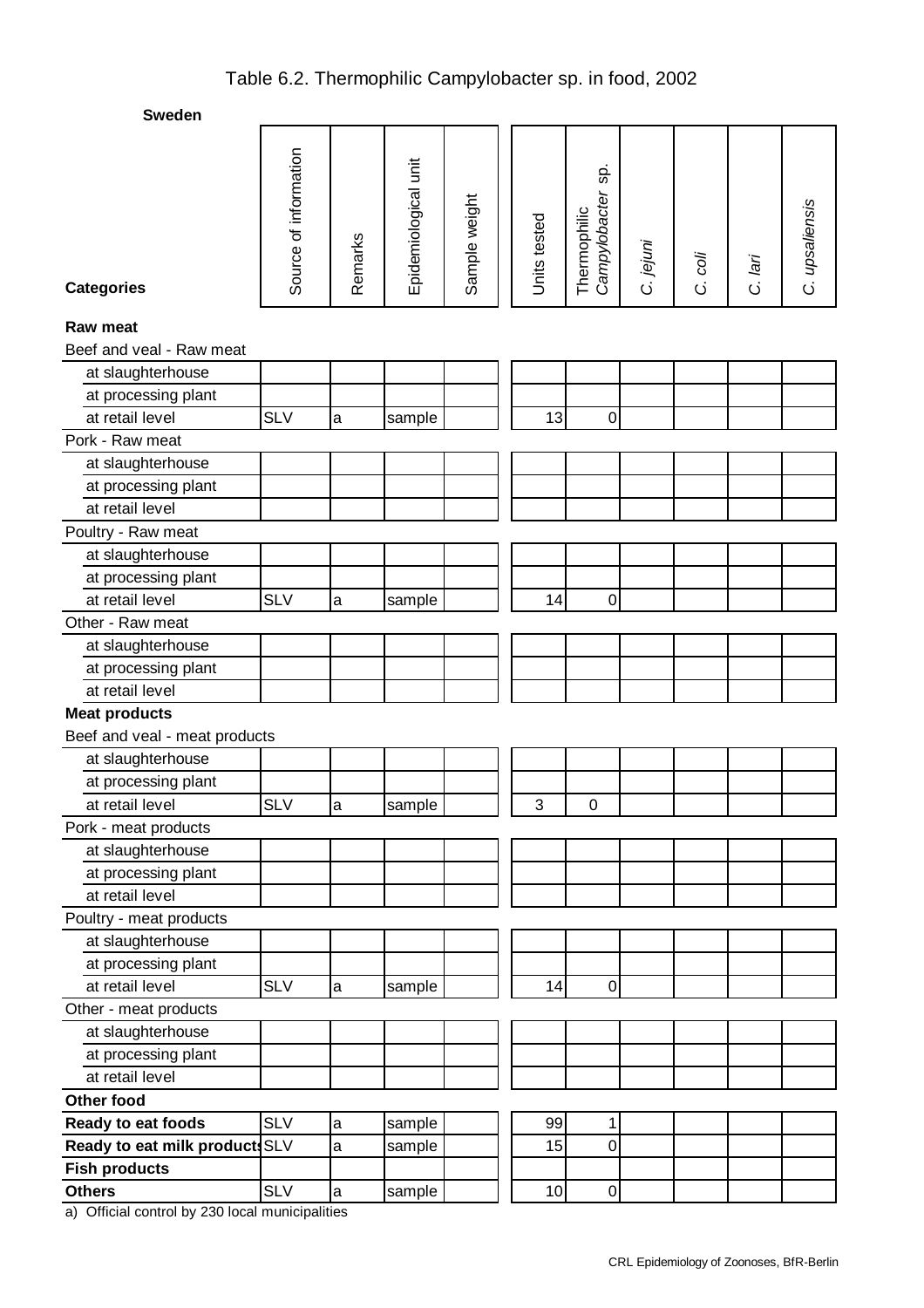Table 6.3. Campylobacteriosis in man, 2002

| <b>Sweden</b>      | Cases * | Inc. | Autochtone<br>cases ** | Inc. | Imported cases<br>$***$ | Inc. | <b>Unknown</b><br>status ** |
|--------------------|---------|------|------------------------|------|-------------------------|------|-----------------------------|
| Campylobacteriosis | 7137    | 73.9 | 2476                   | 27.7 | 4017                    | 44.9 | 114 <b>I</b>                |
| C. jejuni          |         |      |                        |      |                         |      |                             |
| C. coli            |         |      |                        |      |                         |      |                             |
| C. upsaliensis     |         |      |                        |      |                         |      |                             |

\* Based on reports by physicians and laboratories.

\*\* Based on reportes by physicians.

|                      |      | Campylobacter sp. * |      |     | C. jejuni |   |     | C. coli |   |
|----------------------|------|---------------------|------|-----|-----------|---|-----|---------|---|
| Age group            | All  | М                   | F    | All | м         | F | All | M       | F |
| $<$ 1 year           | 9    | 8                   |      |     |           |   |     |         |   |
| 1 to 4 years         | 207  | 127                 | 80   |     |           |   |     |         |   |
| 5 to 14 years        | 168  | 97                  | 71   |     |           |   |     |         |   |
| 15 to 24 years       | 289  | 157                 | 132  |     |           |   |     |         |   |
| 25 to 44 years       | 891  | 479                 | 412  |     |           |   |     |         |   |
| 45 to 64 years       | 616  | 348                 | 268  |     |           |   |     |         |   |
| 65 years and older** | 296  | 161                 | 134  |     |           |   |     |         |   |
| Age unknown          |      |                     |      |     |           |   |     |         |   |
| All age groups       | 2476 | 1377                | 1098 | 0   | 0         | 0 |     | 0       | 0 |

\* Domestic cases

\*\* 1 person of unknown sex

|              | Campylobacter | C.jejuni | C.coli | C.upsaliensis |
|--------------|---------------|----------|--------|---------------|
| <b>Month</b> | Cases         | Cases    | Cases  | Cases         |
| January      | 96            |          |        |               |
| February     | 91            |          |        |               |
| March        | 55            |          |        |               |
| April        | 81            |          |        |               |
| May          | 144           |          |        |               |
| June         | 280           |          |        |               |
| July         | 552           |          |        |               |
| August       | 473           |          |        |               |
| September    | 276           |          |        |               |
| October      | 228           |          |        |               |
| November     | 134           |          |        |               |
| December     | 66            |          |        |               |
| not known    |               |          |        |               |
| Total        | 2476          | 0        | 0      | 0             |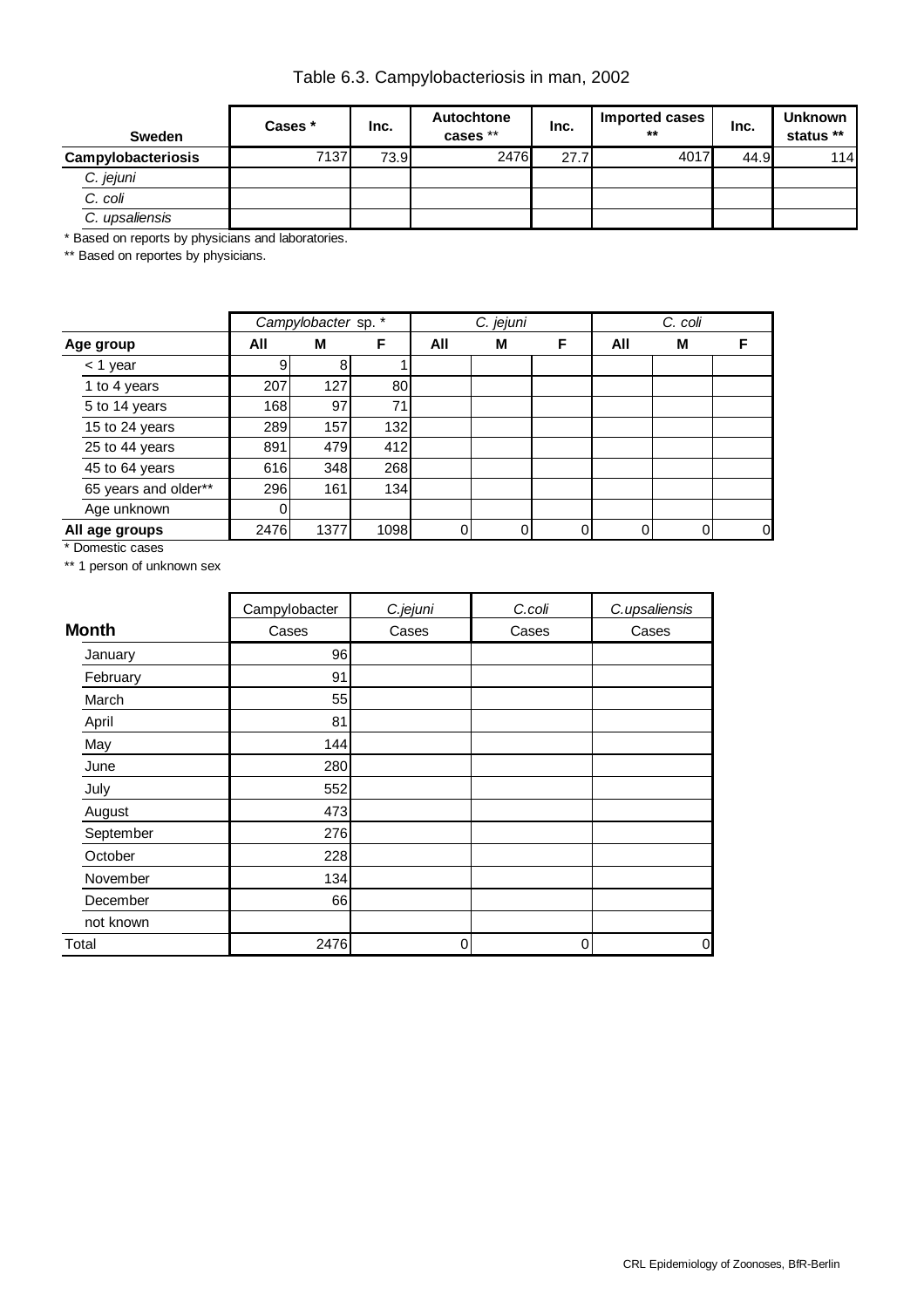# Table 7.1. Listeria monocytogenes in food, 2002

**Sweden**

| <b>Categories</b>                   | Source of information | Remarks | Epidemiological unit | Sample weight | Definition used | Units tested | Listeria monocytogenes |
|-------------------------------------|-----------------------|---------|----------------------|---------------|-----------------|--------------|------------------------|
| Ready to eat meat and meat products |                       |         |                      |               |                 |              |                        |
| Beef and veal                       | <b>SLV</b>            | a       | sample               |               |                 | 22           | 4                      |
| Pork                                |                       |         |                      |               |                 |              |                        |
| Poultry                             |                       |         |                      |               |                 |              |                        |
| Other                               |                       |         |                      |               |                 |              |                        |
| Other ready to eat food products    |                       |         |                      |               |                 |              |                        |
| Milk products                       | <b>SLV</b>            | a       | sample               |               |                 | 34           | $\overline{0}$         |
| Milk, raw                           |                       |         |                      |               |                 |              |                        |
|                                     |                       |         |                      |               |                 |              |                        |
| Fish and fish products              | <b>SLV</b>            | la      | sample               |               |                 | 50           | 6                      |
| Seafood                             | <b>SLV</b>            | a       | sample               |               |                 | 11           | 1                      |
| Others                              |                       |         |                      |               |                 |              |                        |
| Ready to eat foods                  | <b>SLV</b>            | a       | sample               |               |                 | 16           | 1                      |
|                                     |                       |         |                      |               |                 |              |                        |

a) Official control by 230 local municipalities

|  | Table 7.2. Listeriosis in man, 2002 |  |  |
|--|-------------------------------------|--|--|
|--|-------------------------------------|--|--|

|                    | <b>Cases</b> | Inc. |     |
|--------------------|--------------|------|-----|
| <b>Listeriosis</b> |              | 39   | 0.4 |
| Congenital cases   |              |      |     |
| <b>Deaths</b>      |              | 1 O  |     |
|                    |              |      |     |
|                    |              |      |     |
|                    |              |      |     |
|                    |              |      |     |
|                    |              |      |     |

|                    | Listeriosis |    |     | L. monocytogenes |   |  |
|--------------------|-------------|----|-----|------------------|---|--|
| <b>Age group</b>   | All         | М  | F   | All              | М |  |
| $<$ 1 year         |             |    |     |                  |   |  |
| 1 to 4 years       |             |    |     |                  |   |  |
| 5 to 14 years      |             |    |     |                  |   |  |
| 15 to 24 years     |             |    |     |                  |   |  |
| 25 to 44 years     |             |    |     |                  |   |  |
| 45 to 64 years     | 11          | 5  | ี่ค |                  |   |  |
| 65 years and older | 25          | ィウ | 13  |                  |   |  |
| Age unknown        |             |    |     |                  |   |  |
| All age groups     | 39          |    | 22  |                  |   |  |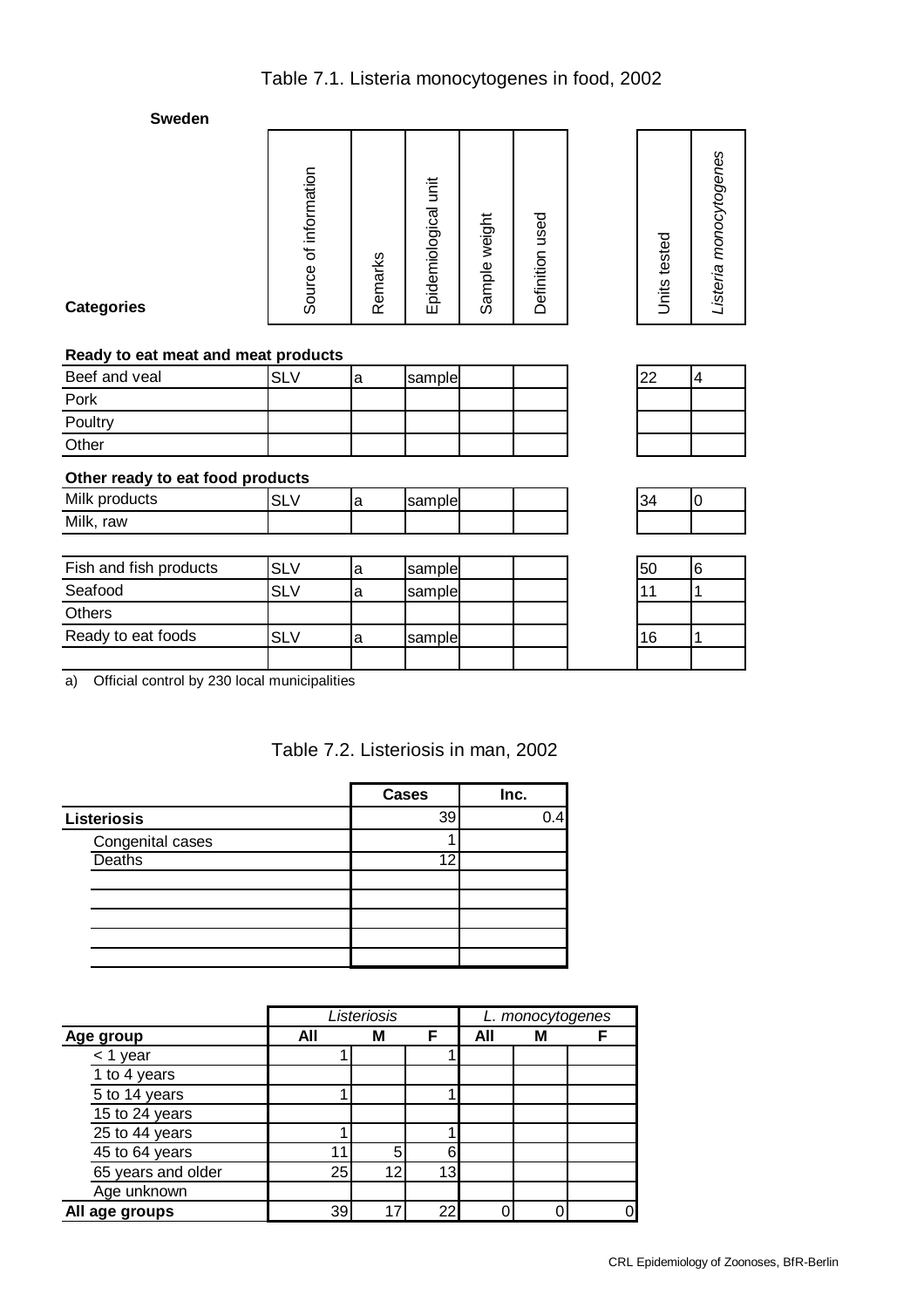Table 8.3. Yersiniosis in man, 2002

| <b>Sweden</b>         | Cases * | Inc. | Autochtone<br>cases ** | Inc. | Imported cases<br>** | Inc. | <b>Unknown</b><br>status ** |
|-----------------------|---------|------|------------------------|------|----------------------|------|-----------------------------|
| <b>Yersiniosis</b>    |         |      |                        |      |                      |      |                             |
| Y. enterocolitica     | 610     | 6.3  | 418                    | 4.8  | 52                   | 0.58 | 91                          |
| Y. enterocolitica O:3 |         |      |                        |      |                      |      |                             |
| Y. enterocolitica O:9 |         |      |                        |      |                      |      |                             |

\* Based on reports by physicians and laboratories.

\*\* Based on reports by physicians.

|                    | Yersiniosis      |    |    |  |
|--------------------|------------------|----|----|--|
| Age group          | All              | м  | F  |  |
| < 1 year           | 4                |    | 4  |  |
| 1 to 4 years       | 129              | 60 | 69 |  |
| 5 to 14 years      | 44               | 28 | 16 |  |
| 15 to 24 years     | 38               | 27 | 11 |  |
| 25 to 44 years*    | 102              | 58 | 43 |  |
| 45 to 64 years     | 60               | 31 | 29 |  |
| 65 years and older | 41               | 16 | 25 |  |
| Age unknown        |                  |    |    |  |
| All age groups     | 418<br>22<br>19. |    |    |  |

\* one person of unknown sex

|           | Yersiniosis |
|-----------|-------------|
| Month     | Cases       |
| January   | 43          |
| February  | 23          |
| March     | 17          |
| April     | 17          |
| May       | 25          |
| June      | 27          |
| July      | 53          |
| August    | 55          |
| September | 51          |
| October   | 54          |
| November  | 23          |
| December  | 30          |
| not known |             |
| Total     | 418         |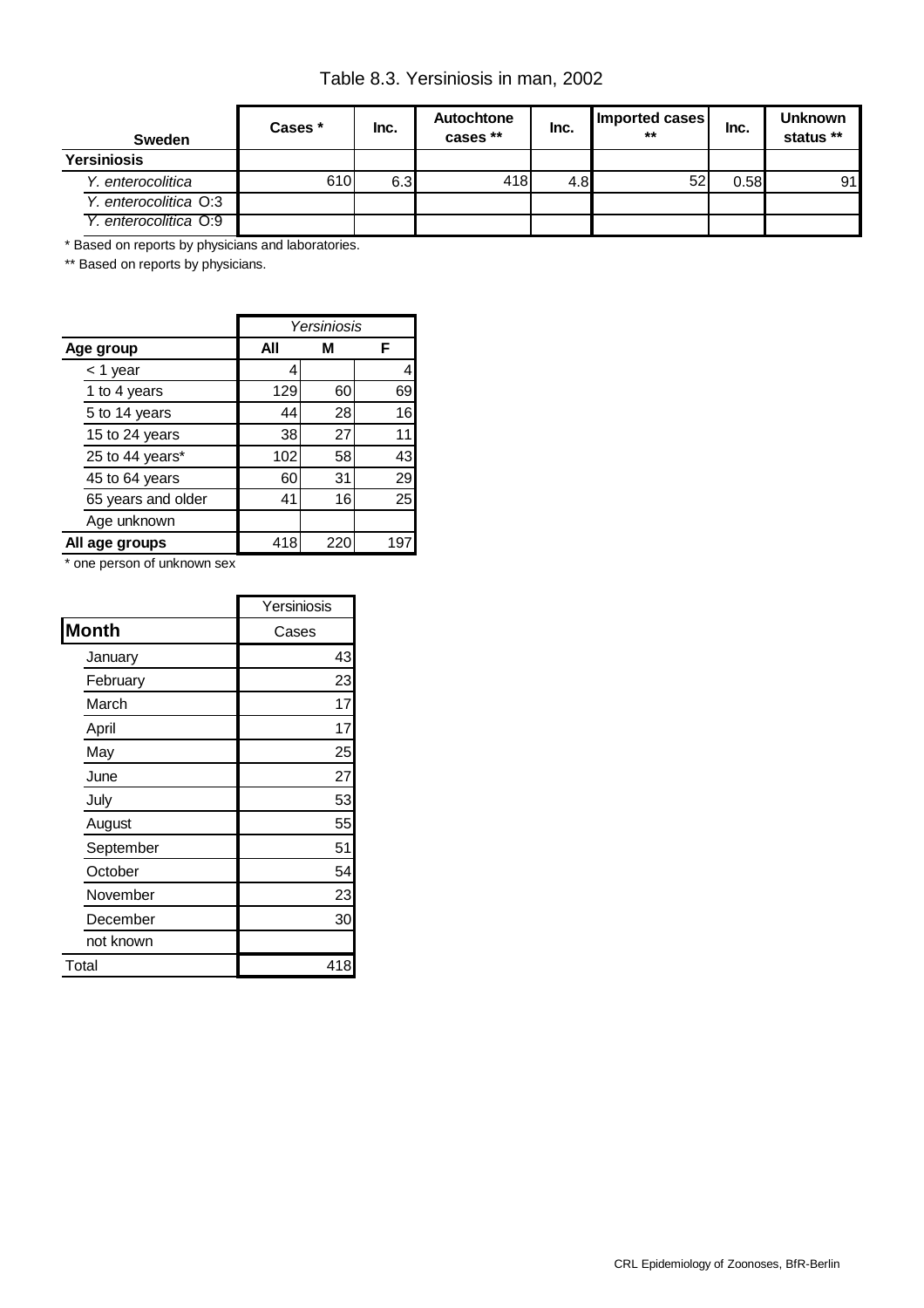| <b>Animal species</b> | Source of information | Remarks | Epidemiological unit | Units tested | Echinococcus detected | multilocularis<br>Цj | granulosus<br>Щj |
|-----------------------|-----------------------|---------|----------------------|--------------|-----------------------|----------------------|------------------|
| <b>Cattle</b>         |                       |         |                      |              |                       |                      |                  |
| <b>Sheep</b>          |                       |         |                      |              |                       |                      |                  |
| Goats                 |                       |         |                      |              |                       |                      |                  |
| <b>Pigs</b>           |                       |         |                      |              |                       |                      |                  |
| <b>Solipeds</b>       |                       |         |                      |              |                       |                      |                  |
| <b>Dogs</b>           | <b>SVA</b>            |         | animal               | 1            | $\pmb{0}$             |                      |                  |
| Cats                  |                       |         |                      |              |                       |                      |                  |
| <b>Foxes</b>          | <b>SVA</b>            |         | animal               | 394          | $\pmb{0}$             |                      |                  |
| Wildlife, other       |                       |         |                      |              |                       |                      |                  |

9.2. Echinicoccosis in man, 2002

|                         | <b>Cases</b> | Inc. | <b>Autochtone</b><br>cases | Inc. | Imported<br>cases | Inc. |
|-------------------------|--------------|------|----------------------------|------|-------------------|------|
| <b>Echinococcosis</b>   | 14.          | 0.16 |                            |      |                   |      |
| Cystic echinococcosis   |              |      |                            |      |                   |      |
| Alveolar echinococcosis |              |      |                            |      |                   |      |
|                         |              |      |                            |      |                   |      |
|                         |              |      |                            |      |                   |      |
|                         |              |      |                            |      |                   |      |

|                    | Echinococcus |   |   |
|--------------------|--------------|---|---|
| Age group          | All          | М | F |
| $<$ 1 year         |              |   |   |
| 1 to 4 years       |              |   |   |
| 5 to 14 years      |              |   |   |
| 15 to 24 years*    |              |   |   |
| 25 to 44 years     |              | 3 |   |
| 45 to 64 years     | 6            | 5 |   |
| 65 years and older | 3            | ◠ |   |
| Age unknown        |              |   |   |
| All age groups     |              |   | З |

\* one person of unknown sex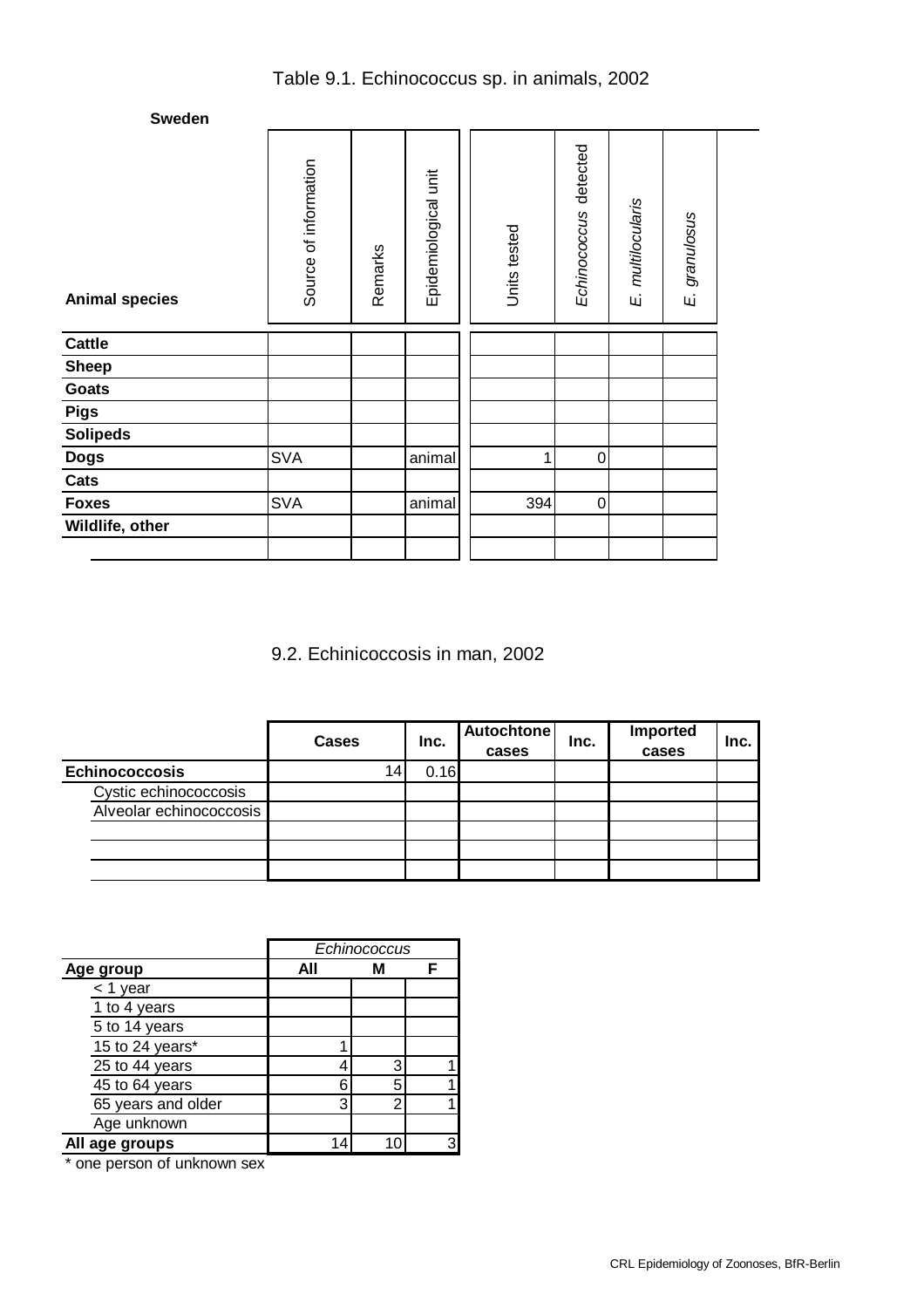| <b>Animal species</b> | Source of information | Remarks | Epidemiological unit | Units tested | T.gondii |
|-----------------------|-----------------------|---------|----------------------|--------------|----------|
| <b>Cattle</b>         |                       |         |                      |              |          |
| <b>Sheep</b>          | <b>SVA</b>            | a       | animal               | 37           | 8        |
| <b>Goats</b>          | <b>SVA</b>            | a       | animal               | 10           | 0        |
| <b>Pigs</b>           |                       |         |                      |              |          |
| <b>Solipeds</b>       | <b>SVA</b>            | a       | animal               | 18           | 3        |
| <b>Dogs</b>           | <b>SVA</b>            | a       | animal               | 14           | 0        |
| Cats                  | <b>SVA</b>            | a       | animal               | 39           | 20       |
| <b>Others</b>         |                       |         |                      |              |          |
| <b>Foxes</b>          | <b>SVA</b>            | a       | animal               | 1            | 0        |
| <b>Badgers</b>        | <b>SVA</b>            | a       | animal               | 1            | 0        |
| <b>Bears</b>          | <b>SVA</b>            | a       | animal               | 4            | 0        |
|                       |                       |         |                      |              |          |
|                       |                       |         |                      |              |          |

a) Toxoplasma screening

10.2. Toxoplasmosis in man, 2002

|                  | <b>Cases</b> | Inc. |
|------------------|--------------|------|
| Toxoplasmosis    | 10           |      |
|                  |              |      |
|                  |              |      |
| Congenital cases |              |      |
|                  |              |      |
|                  |              |      |
|                  |              |      |
|                  |              |      |

|                    | Toxoplasmosis |   |   |  |  |
|--------------------|---------------|---|---|--|--|
| Age group          | All           | М | F |  |  |
| < 1 year           |               |   |   |  |  |
| 1 to 4 years       |               |   |   |  |  |
| 5 to 14 years      |               |   |   |  |  |
| 15 to 24 years     |               |   |   |  |  |
| 25 to 44 years     | 5             | 2 | 3 |  |  |
| 45 to 64 years     |               |   |   |  |  |
| 65 years and older | 1             |   |   |  |  |
| Age unknown        |               |   |   |  |  |
| All age groups     | 10            | 5 |   |  |  |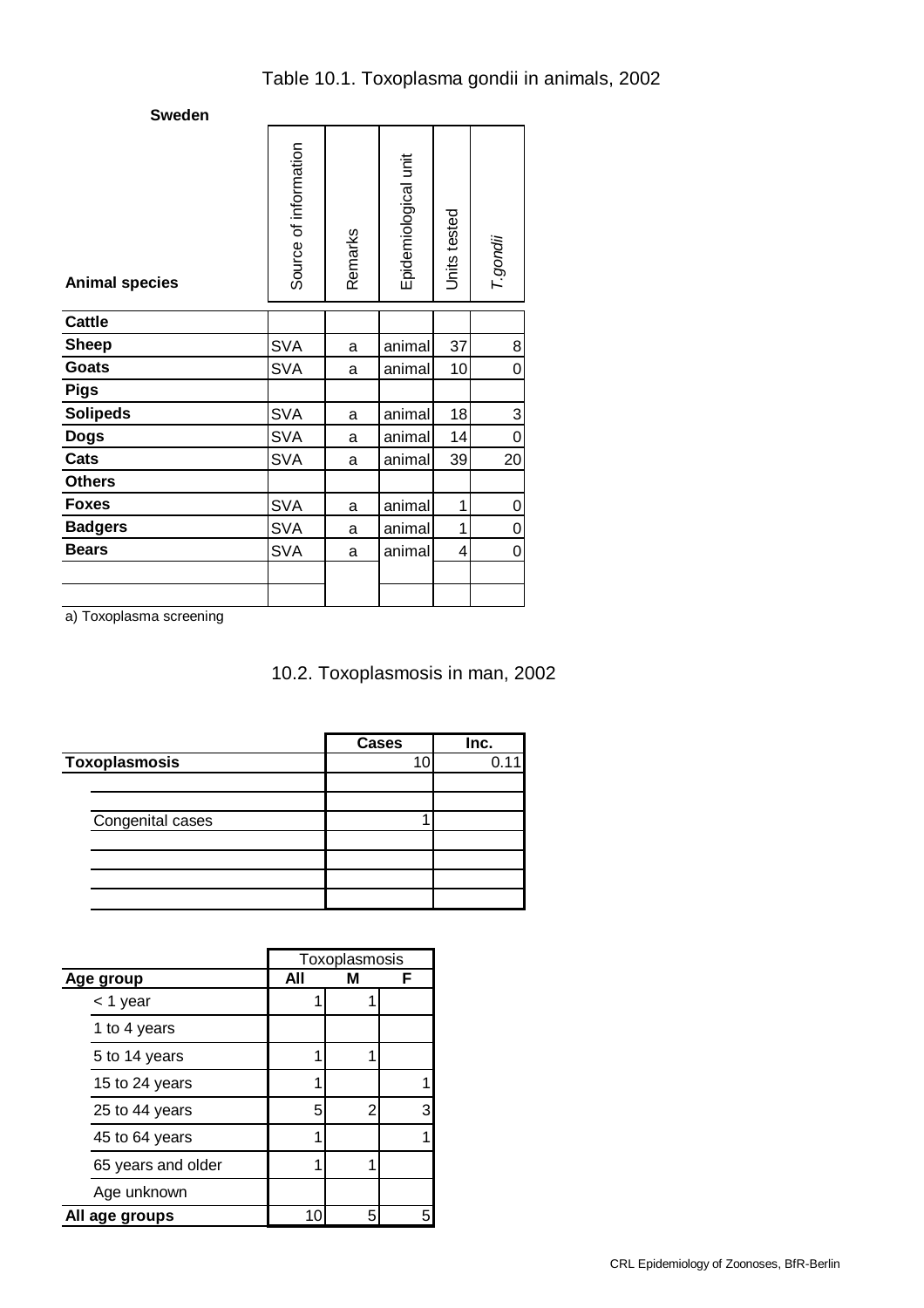| <b>Animal species</b>      | Source of information | Remarks | Epidemiological unit | Units tested | detected<br>E.coli<br>ち | 157<br>$\circ$<br>E.coli<br>5 | 157:H7<br>$\circ$<br>E.coli<br>5 | T E.coli<br>26<br>らご |  |
|----------------------------|-----------------------|---------|----------------------|--------------|-------------------------|-------------------------------|----------------------------------|----------------------|--|
| <b>Cattle</b>              |                       |         |                      |              |                         |                               |                                  |                      |  |
| <b>Cattle at slaughter</b> | <b>SVA</b>            | faeces  | animal               | 2032         | 29                      | 29                            |                                  |                      |  |
| Cattle at slaughter        | a                     | swab    | animal               | 550          | 0                       |                               |                                  |                      |  |
| Cattle*                    | SVA, SJV              | faeces  | herd                 | 5            | 4                       | 3                             |                                  |                      |  |
| Cattle**                   | SVA, SJV              | faeces  | herd                 | 15           | 5                       | 5                             |                                  |                      |  |
| <b>Sheep</b>               | <b>SVA</b>            |         | faeces animal        | 2            | 0                       |                               |                                  |                      |  |
| Goats                      | <b>SVA</b>            |         | faeces animal        | 3            | 0                       |                               |                                  |                      |  |
| <b>Pigs</b>                | <b>SVA</b>            | faeces  | animal               | 2            | 0                       |                               |                                  |                      |  |
| Cats                       | <b>SVA</b>            |         | faeces animal        | 1            | 0                       |                               |                                  |                      |  |
| a) Cusadish mesate         |                       |         |                      |              |                         |                               |                                  |                      |  |

a) Swedish meats

\* Investigation due to human cases of EHEC

\*\* Investigation due to a foodborn outbreak. These findings were not associated to human cases of EHEC.

11.3. Verocytotoxic Escherichia coli (VTEC) infection in man, 2002

|                             | Cases *         | Inc. | <b>Autochtone</b><br>cases ** | Inc. | <b>Imported</b><br>cases ** | Inc. |
|-----------------------------|-----------------|------|-------------------------------|------|-----------------------------|------|
| <b>HUS</b>                  |                 |      |                               |      |                             |      |
| - clinical cases            | 19              | 0.21 |                               | 0.19 |                             | 0.02 |
| - lab. confirmed cases      | 14 <sub>1</sub> | 0.16 | 13 <sub>1</sub>               | 0.15 |                             | 0.01 |
| - caused by $O157 (VT+)$    | 14              | 0.16 | 13 <sub>1</sub>               | 0.15 |                             | 0.01 |
| - caused by other VTEC      |                 |      |                               |      |                             |      |
| E.coli infect. (except HUS) |                 |      |                               |      |                             |      |
| - clincial cases            | 78              | 0.87 | 66                            | 0.74 | 11                          | 0.12 |
| - laboratory confirmed      | 96              | 1.07 | 82                            | 0.92 | 9                           | 0.10 |
| - caused by O157 (VT+)      | 96              | 1.07 | 82                            | 0.92 | 9                           | 0.10 |
| - caused by other VTEC      |                 |      |                               |      |                             |      |

|                    | E.coli infections O157**<br>HUS* |   |    |     |    |     |
|--------------------|----------------------------------|---|----|-----|----|-----|
| Age group          | All                              | M | F  | All | М  |     |
| $<$ 1 year         |                                  |   |    |     |    |     |
| 1 to 4 years       | 6                                |   |    | 30  | 17 | 131 |
| 5 to 14 years      | 3                                |   |    | 25  | 15 | 101 |
| 15 to 24 years     |                                  |   |    |     | ົ  |     |
| 25 to 44 years     |                                  |   |    | 30  | 10 | 20  |
| 45 to 64 years     |                                  |   |    |     |    | 61  |
| 65 years and older |                                  |   |    | 9   | 5  |     |
| Age unknown        |                                  |   |    |     |    |     |
| All age groups     |                                  |   | 12 | 108 | 51 | 57  |

\* Based on reports by physicians and laboratories

\*\*Based on reports by physicians. Domestic cases.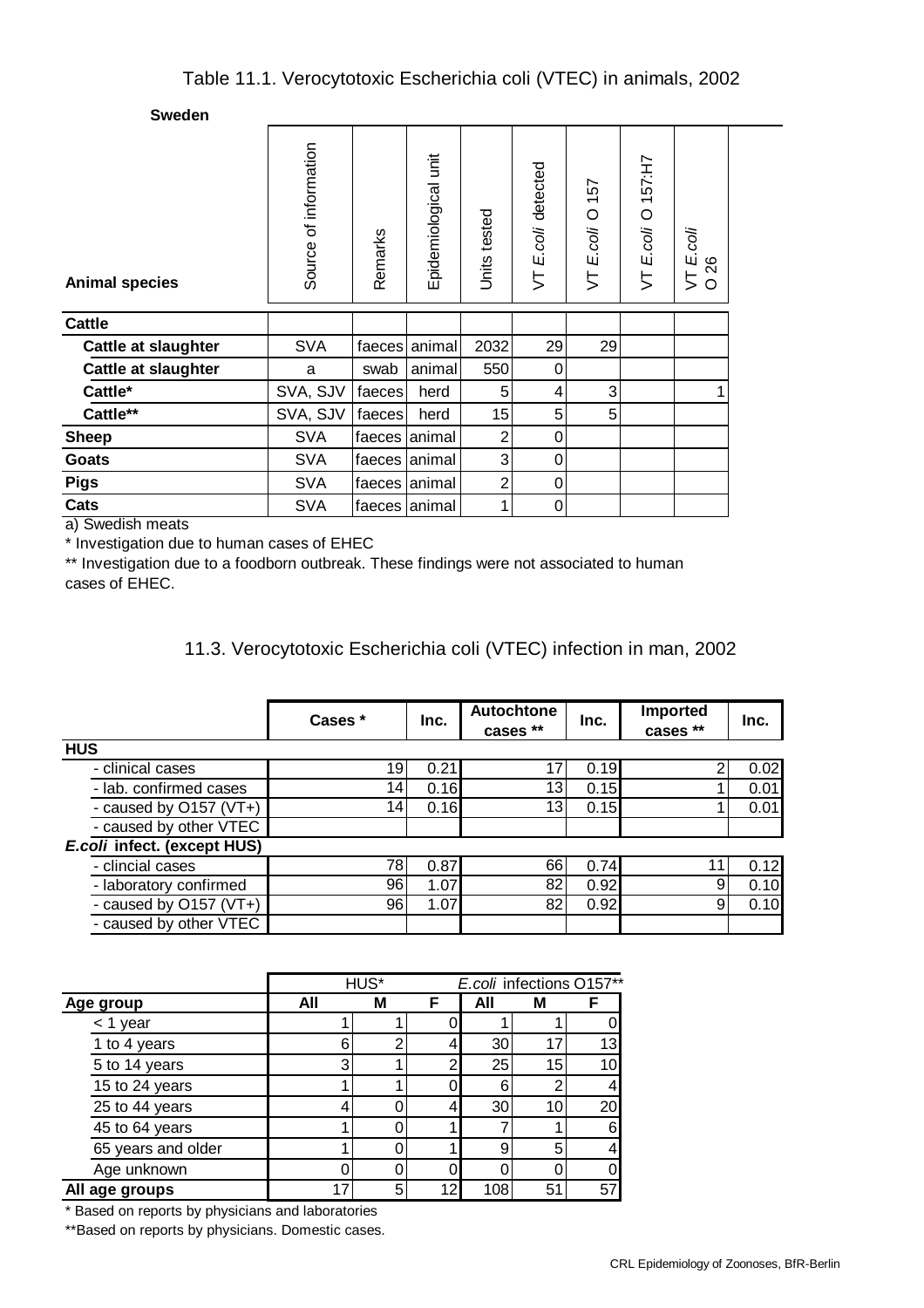| くくい                     |
|-------------------------|
| s<br>S<br>-<br>}        |
| $\overline{\mathbf{S}}$ |
| こくこう こくこうしょう<br>ľ       |
| くらこくくく                  |
|                         |
| $\frac{1}{2}$           |

| <b>COUNTRY</b>                     |                         |                    |                       | Total number of |           | Source                   |               |      |                    |                             |                         |
|------------------------------------|-------------------------|--------------------|-----------------------|-----------------|-----------|--------------------------|---------------|------|--------------------|-----------------------------|-------------------------|
|                                    | outbreak<br>General     | outbreak<br>Family |                       | persons         | $\subset$ |                          | Sus-          | Con- | Type of evidence   | Location of<br>exposure     | Contributing<br>factors |
| Causative agent                    |                         |                    | 亖                     | died            | hospital  |                          | pected firmed |      |                    |                             |                         |
| $\overline{\phantom{0}}$           | $\overline{\mathsf{C}}$ | ო                  | 4                     | 5               | ശ         | N                        |               |      | $\infty$           | တ                           | $\frac{1}{2}$           |
| EHEC                               |                         |                    | $\overline{1}$        | n.r.            |           | water/beach              | yes           |      | epidemiological    | sea bath                    |                         |
| EHEC                               | ᡪ                       |                    | $\overline{28}$       | n.r.            |           | cols smoked sausage      |               | yes  | bacteriological    | several                     |                         |
| Oranienburg<br>$\dot{\mathcal{O}}$ |                         |                    | 12                    | n.r.            |           | choclate                 |               | yes  |                    | international               |                         |
| Saintpaul<br>$\ddot{\circ}$        |                         |                    | 5                     | n.r.            |           | unknown                  |               |      | epidemiolgical     | home for elderly people     |                         |
| S. Saintpaul                       | ᡪ                       |                    | 29                    | n.r.            |           | bean sprouts             | yes           |      | case-control study | several                     |                         |
| S. Hadar, S. Enteritidis           |                         |                    | 353                   | n.r.            |           | chicken and other source |               | yes  | bacteriological    | ferry                       |                         |
| S. Kottbus                         |                         |                    | $\tilde{\mathcal{L}}$ | n.r.            |           | unknown                  | yes           |      | epidemiological    | personnel canteen           |                         |
| S. Blockley                        |                         |                    | $\overline{ }$        | n.r.            |           | unknown                  | ves           |      | epidemiological    | hospital and other places   |                         |
| S. Bovismorbificans                | ᡪ                       |                    | $\infty$              | n.r.            |           | unknown                  | yes           |      | epidemiological    | coffee shop                 |                         |
| S. Typhimurium NT                  |                         |                    | g                     | n.r.            |           | salad                    | yes           |      | epidemiological    | restaurant                  |                         |
| Campylobacter                      | တ                       |                    | 26                    | n.r.            |           | different food items     |               |      |                    | several different outbreaks |                         |
| Campylobacter                      |                         |                    | 74                    | n.r.            |           | water                    |               | yes  | bacteriological    |                             |                         |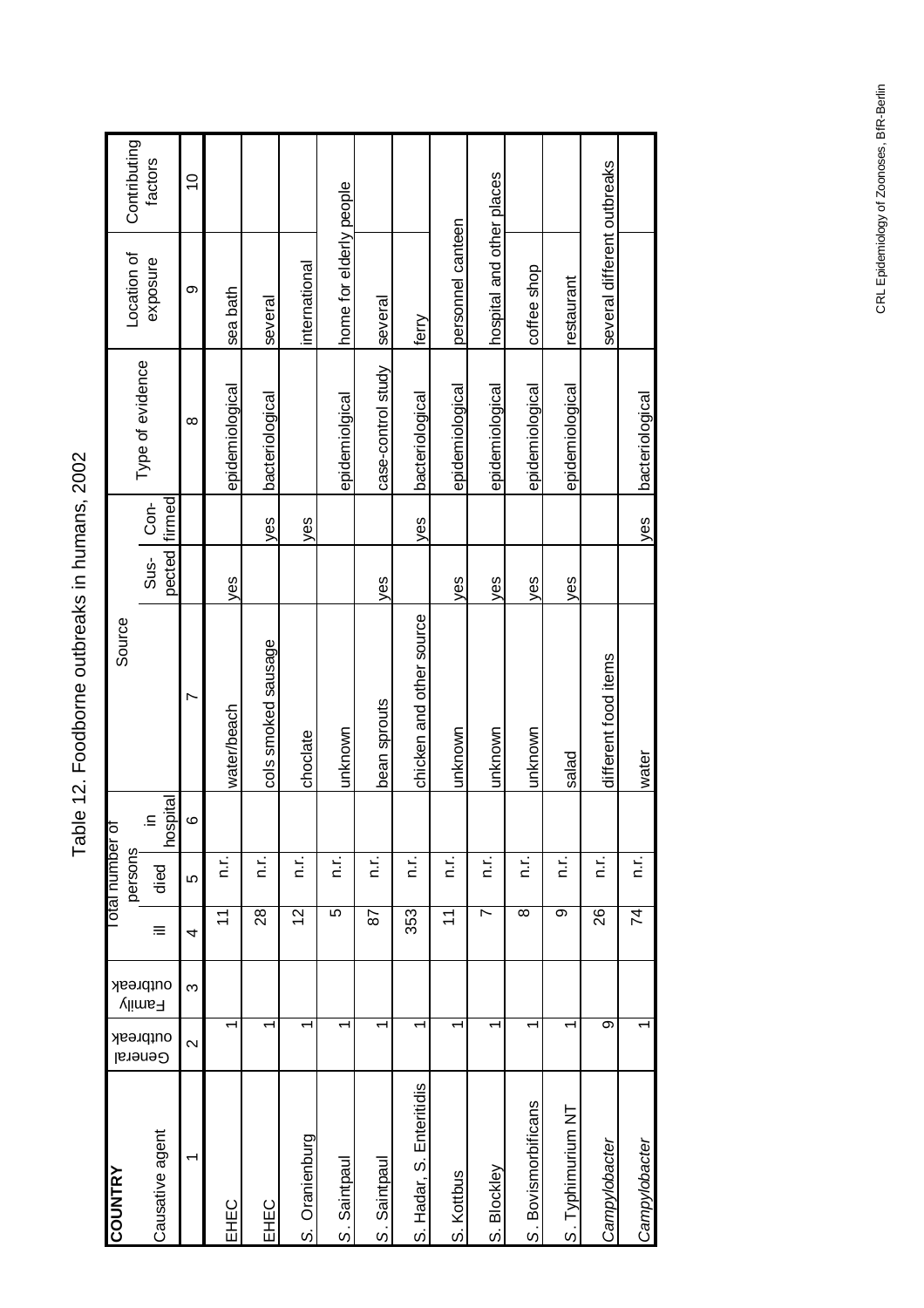|                                   | Number of   |   |           |   |             |                         |                          |
|-----------------------------------|-------------|---|-----------|---|-------------|-------------------------|--------------------------|
|                                   | animals (in |   | Number of |   |             |                         | Sanitary                 |
| Animal species                    | thousands)  |   | herds     |   | Slaughtered |                         | slaughtered <sup>2</sup> |
| Cattle $> 1$ year                 | 695         | 5 | 27810     |   | 471 594     | $\overline{2}$          | 1 504                    |
| Calves $<$ 1 year                 | 514         | 5 | 25 159    | 8 | 33 974      | 2                       | 7                        |
| Dairy cattle                      | 403         | 5 | 11 270    | 8 | n.a.        |                         | n.a.                     |
| Total No. of cattle <sup>1)</sup> | 1612        | 5 | 29 038    | 8 | 505 568     | $\overline{2}$          | 1511                     |
| Sows, gilts                       | 208         | 8 | 2726      | 8 | n.a.        |                         | n.a.                     |
| <b>Boars</b>                      | 3           | 8 | 1878      | 8 | n.a.        |                         | n.a.                     |
| Fattening pigs                    | 1 0 9 6     | 8 | 3 2 6 0   | 8 | n.a.        |                         | n.a.                     |
| Piglets                           | 574         | 8 | 2 506     | 8 | n.a.        |                         | n.a.                     |
| Total No. of pigs                 | 1882        | 8 | 3 9 9 8   | 8 | 3 285 001   | 2                       |                          |
| Sheep <sup>3</sup>                | 426         |   | 7495      | 8 | 200 547     | 2                       | $\mathbf 0$              |
| Goats, not kids                   | n.a.        |   | n.a.      |   | n.a.        |                         | n.a.                     |
| Farmed deer                       | 18700       | 4 | 595       | 4 | 2797        | 2                       | $\mathbf 0$              |
| <b>Horses</b>                     | 285         | 9 |           |   | 4737        | $\overline{2}$          | 647                      |
| Reindeer                          | $227^7$     |   |           |   | 58 999      | 7                       | 0                        |
| Wild boar (farmed and wild)       |             |   |           |   | 818         | $\overline{2}$          | $\mathbf 0$              |
| Moose                             |             |   |           |   | 1 3 9 9     | 2                       | $\mathbf 0$              |
| Poultry layers <sup>6)</sup>      | 7 4 0 8     | 1 | 5768      | 1 |             |                         |                          |
| <b>Turkeys</b>                    | n.a.        |   | n.a.      |   | 706 891     | $\overline{\mathbf{c}}$ |                          |
| <b>Ducks</b>                      | n.a.        |   | n.a.      |   | 59 645      | 2                       |                          |
| Geese                             | n.a.        |   | n.a.      |   | 27 27 2     | $\overline{2}$          |                          |
| <b>Ratites</b>                    | n.a.        |   | n.a.      |   | 1 0 4 1     | 2                       |                          |
| <b>Broilers</b>                   |             |   |           |   | 77 382 874  | $\overline{2}$          |                          |
| Laying hens                       |             |   |           |   | 3 380 940   | 2                       |                          |
| <b>Breeders</b>                   |             |   |           |   | 690 589     | 2                       |                          |

Table 13.1. Animal population and number of slaughtered animals in Sweden 2002

1) Source: No animals /herds in 2001: Yearbook of Agriculture Statistics 2002

2) Source: National Food Administration

3) Including 229 000 lambs

4) Source : Svenska Djurhälsovården (4 600 kron 14 100 dov)

5) Statistics Sweden, Number of cattle in December 2002

6) Including 1 721 342 chicken of layer breeed

7) SBA

8) Livestock on the 13th of June 2002, SBA

9) Estimated

| Table 13.2. Human population (in thousands) by age and sex in Sweden 2002 |  |  |
|---------------------------------------------------------------------------|--|--|
|---------------------------------------------------------------------------|--|--|

|                    |        | ັ       |         |
|--------------------|--------|---------|---------|
| Age group          | Female | Men     | Total   |
| $<$ 1 year         | 47     | 49      | 96      |
| 1 to 4 years       | 178    | 188     | 366     |
| 5 to 14 years      | 560    | 590     | 1 1 5 0 |
| 15 to 24 years     | 513    | 537     | 1 0 5 0 |
| 25 to 44 years     | 1191   | 1241    | 2 4 3 2 |
| 45 to 64 years     | 1147   | 1167    | 2 3 1 4 |
| 65 years and older | 878    | 656     | 1 5 3 4 |
| All age groups     | 4514   | 4 4 2 8 | 8 9 4 1 |

Source: Offical Statistics of Sweden, Statistics Sweden, December 2002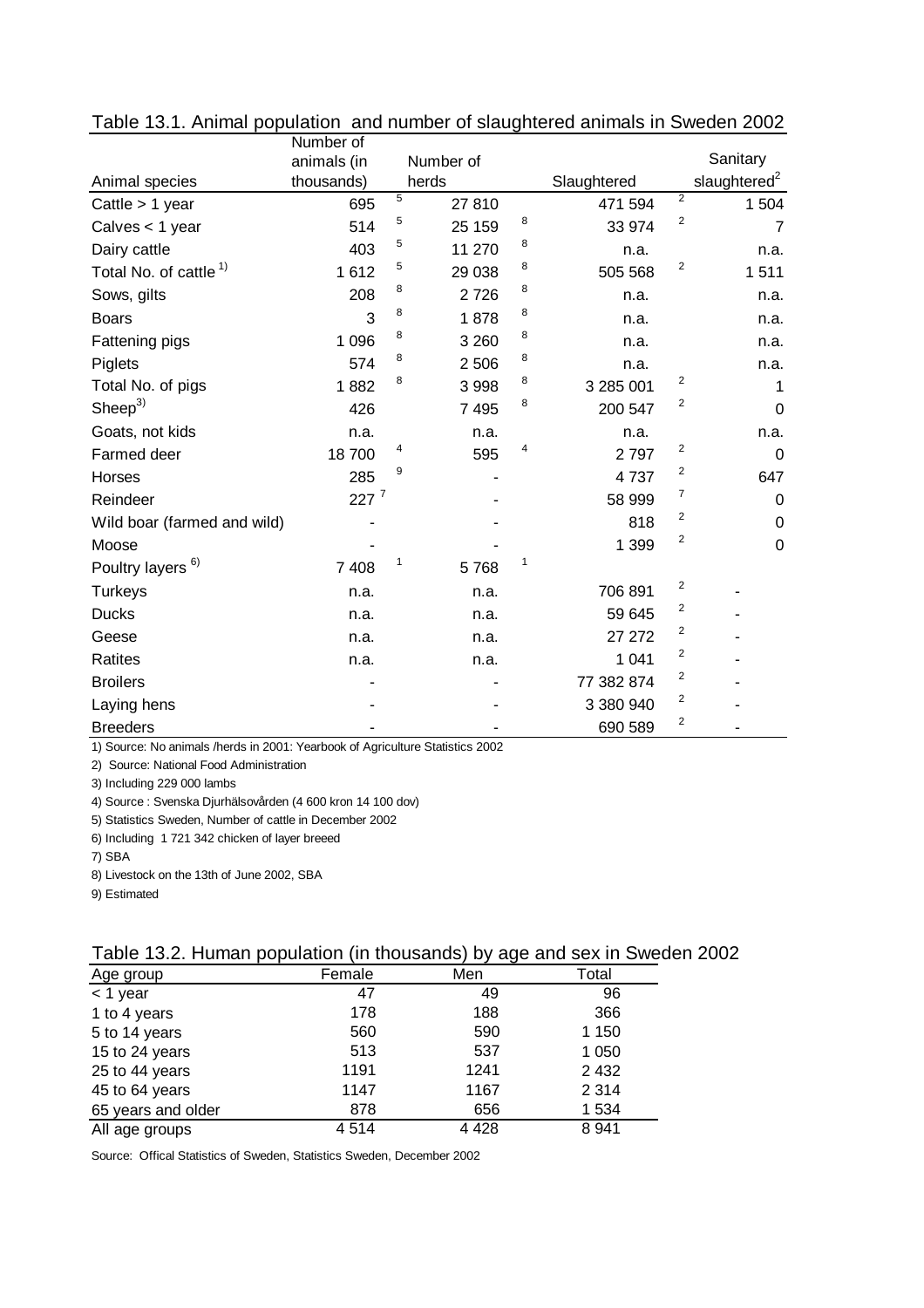

1991: S. Typhimurium spread from a hatchery. 1991: One broiler parent flock infected.

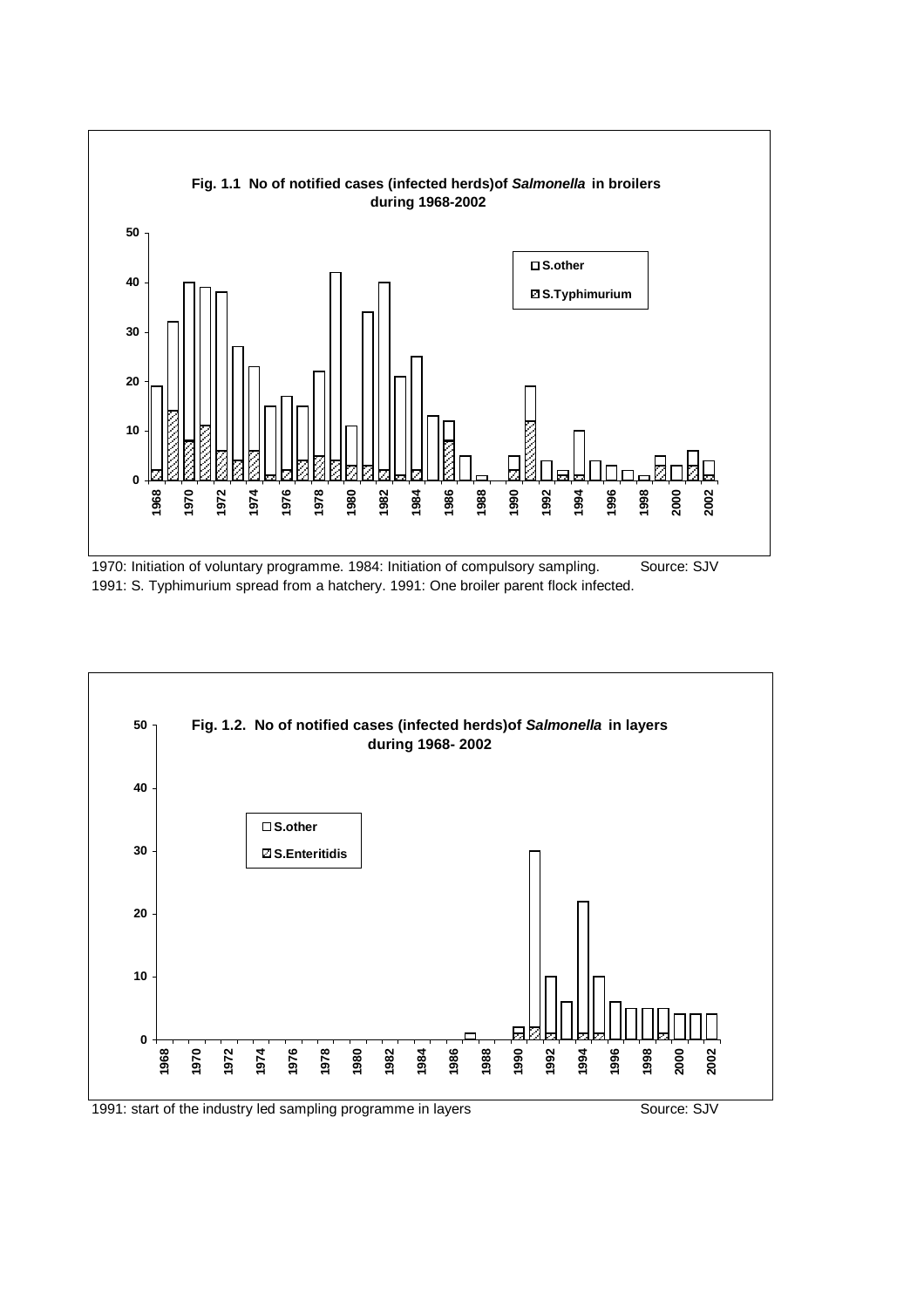

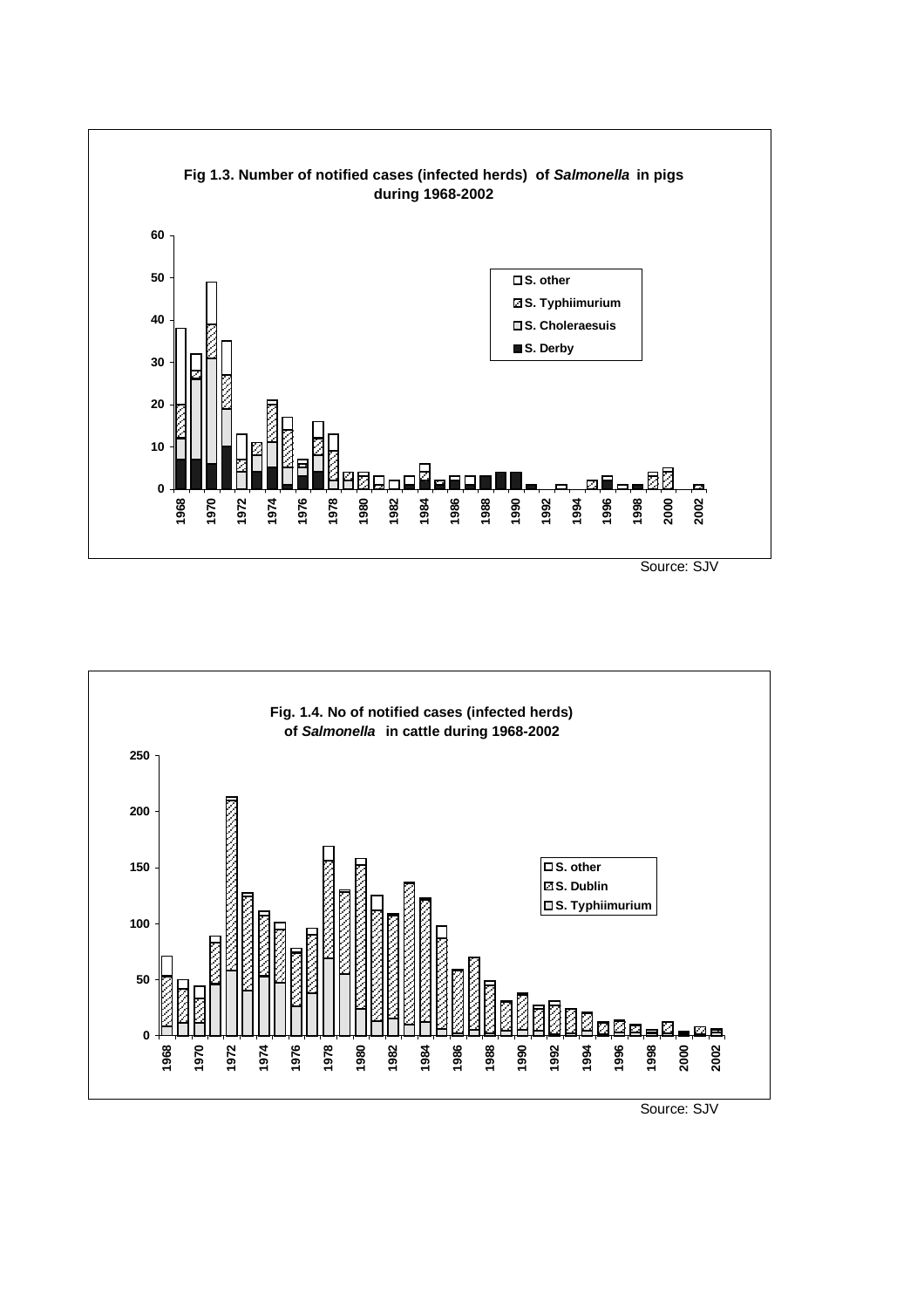

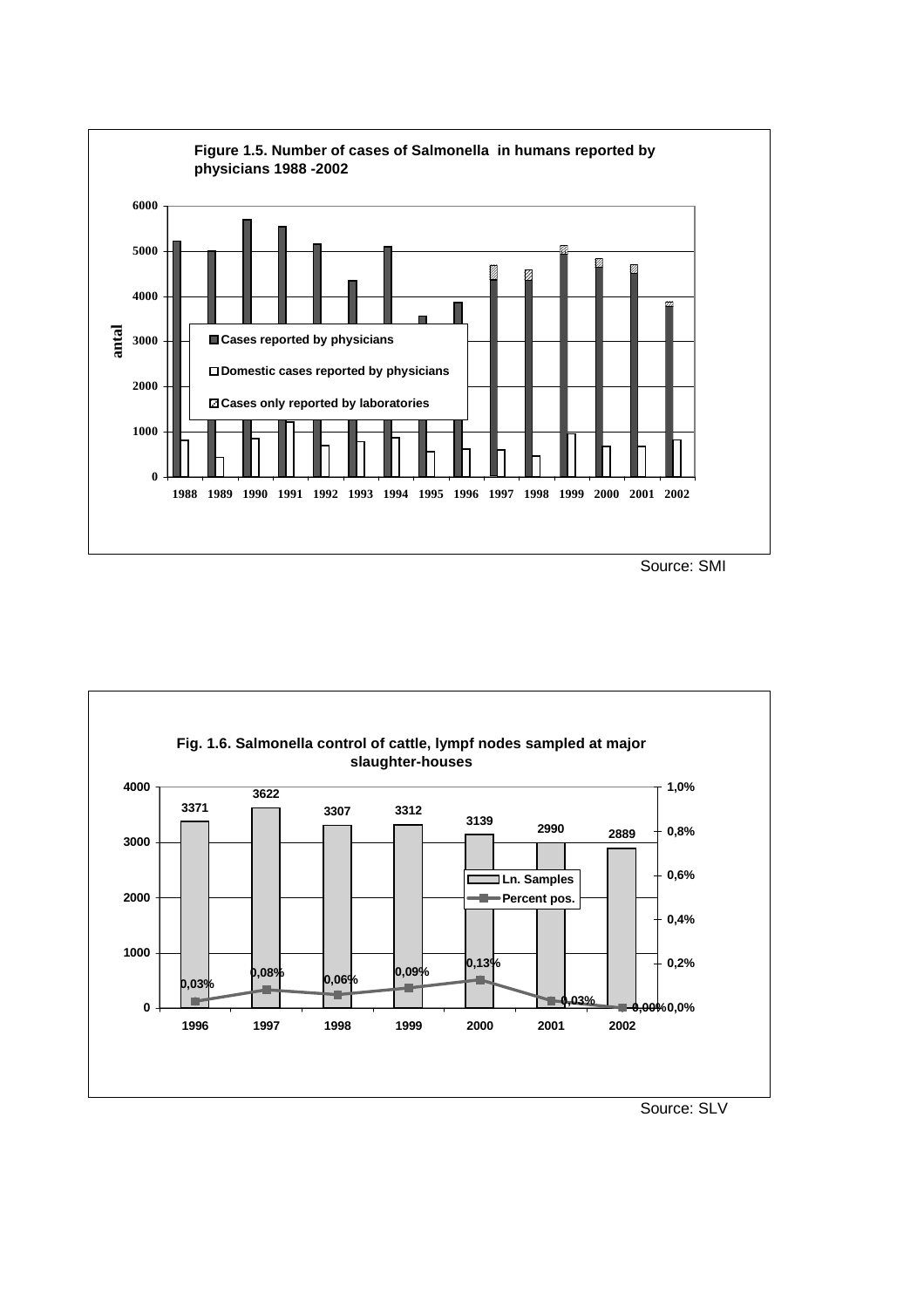

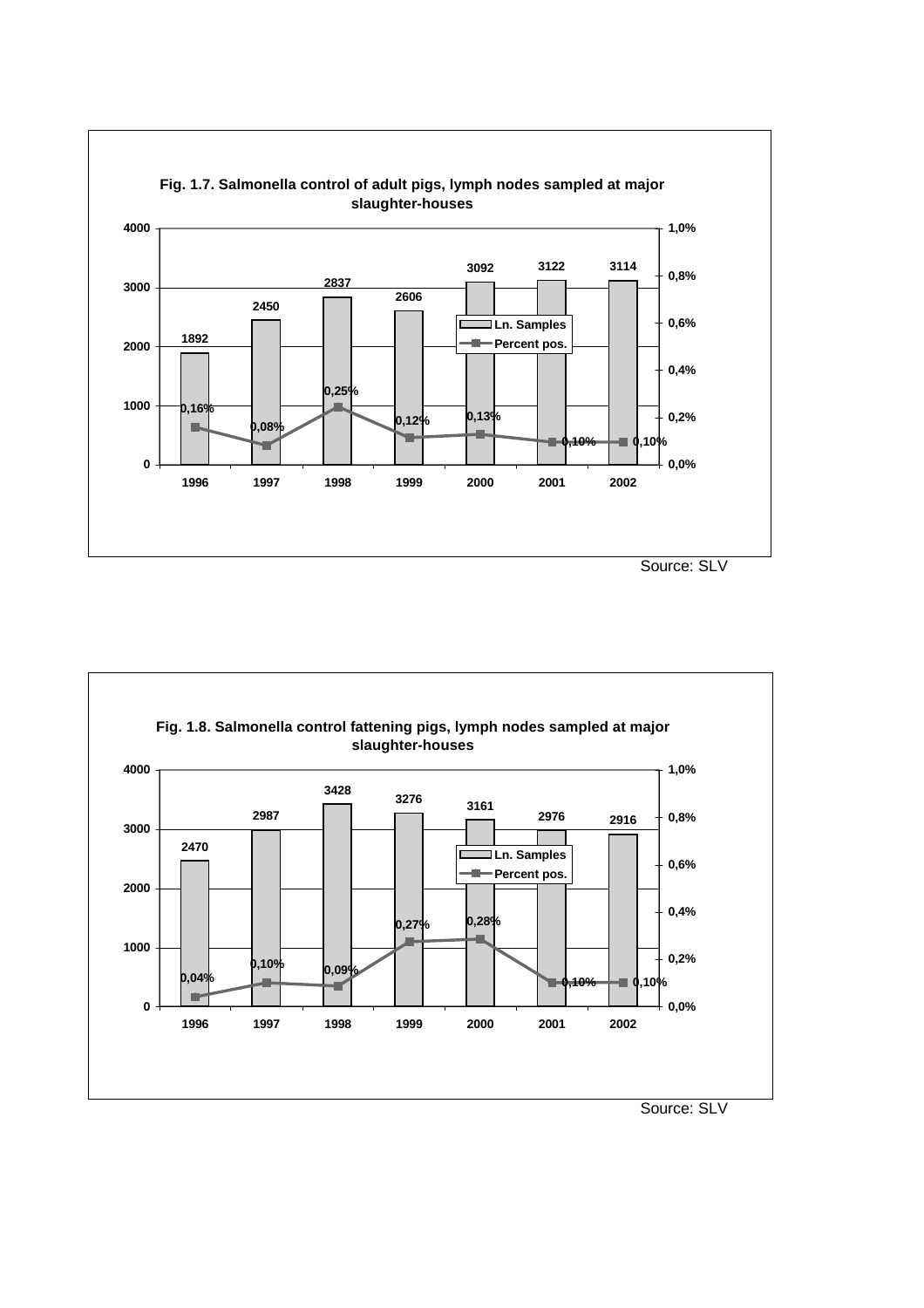

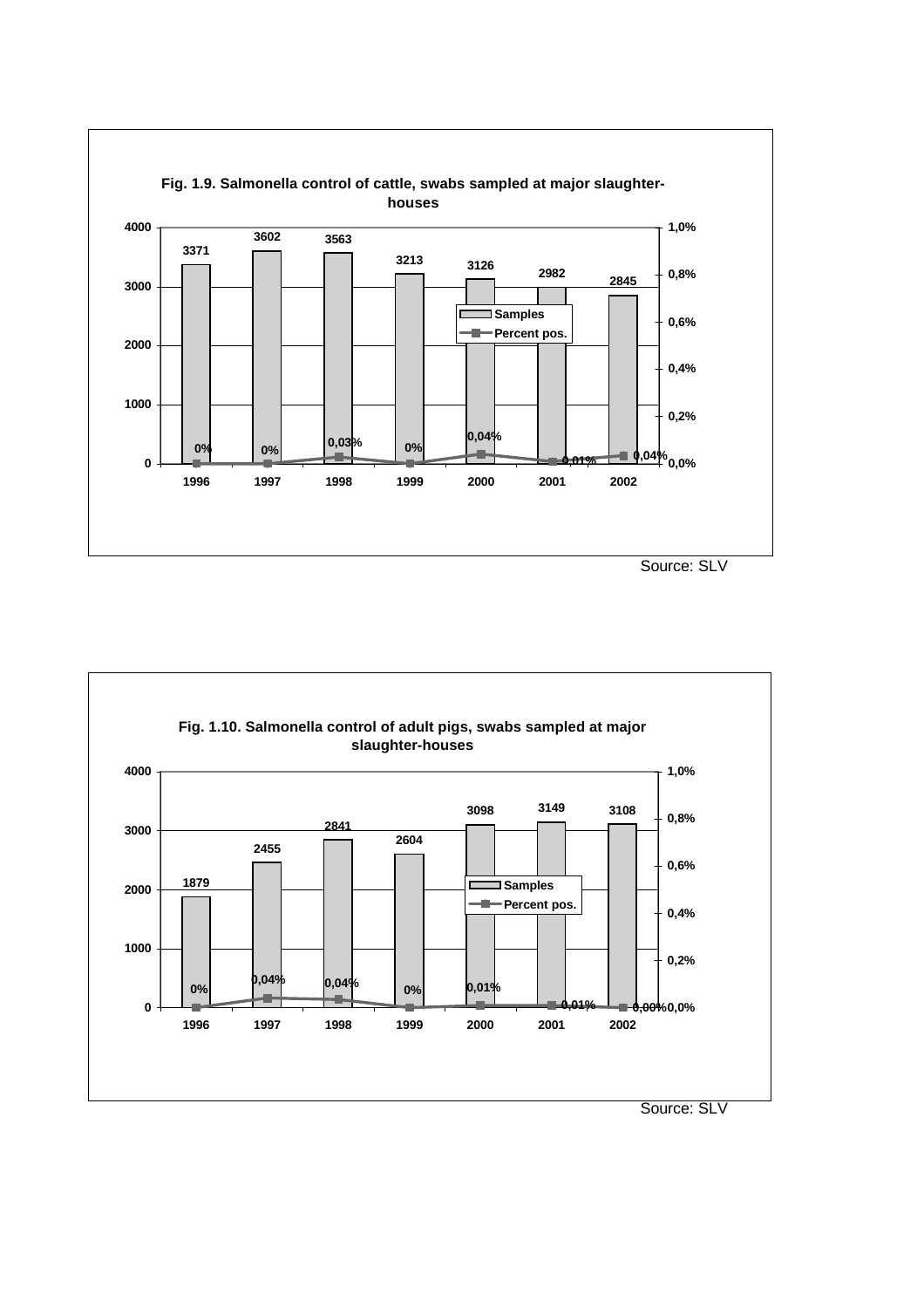

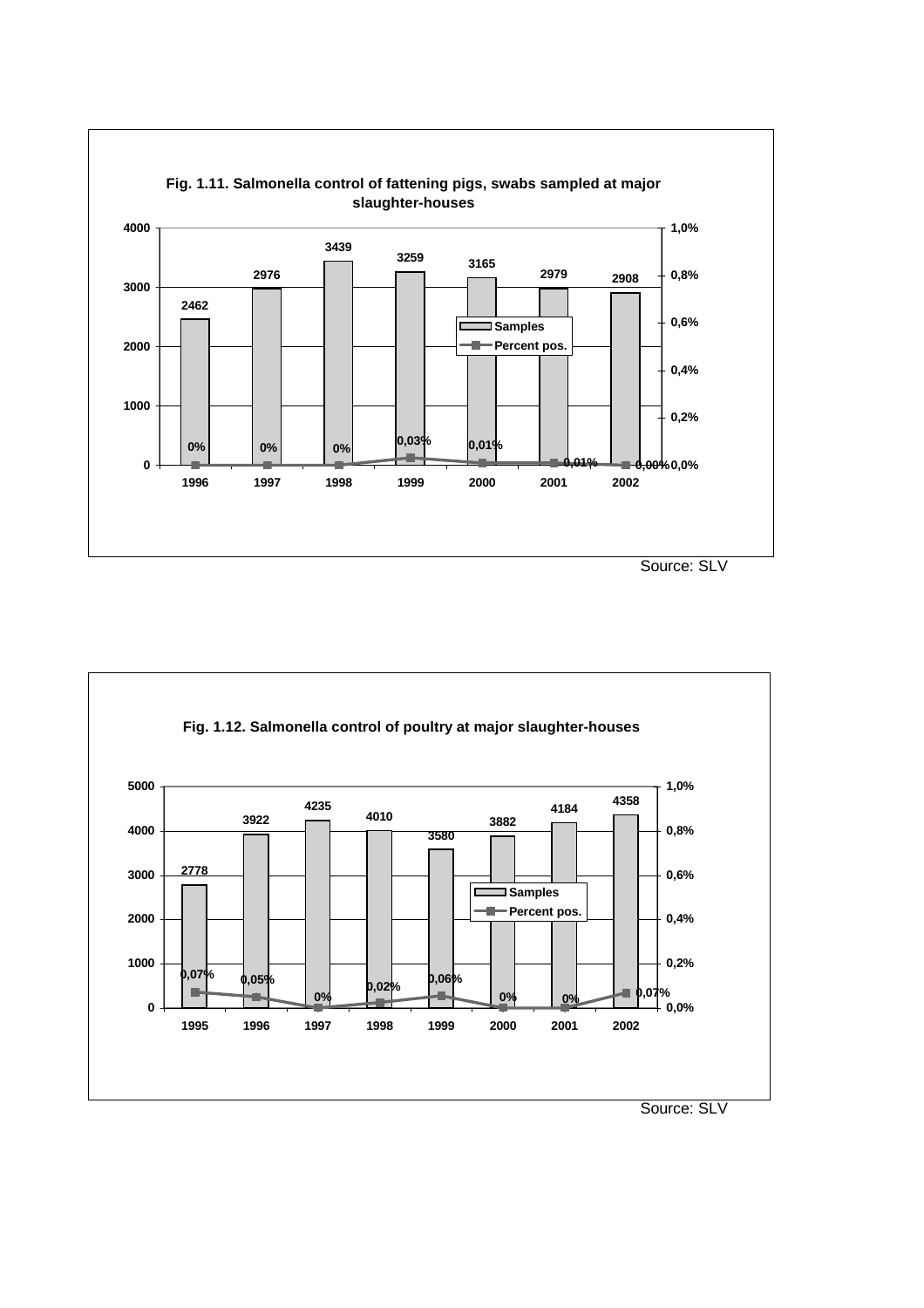

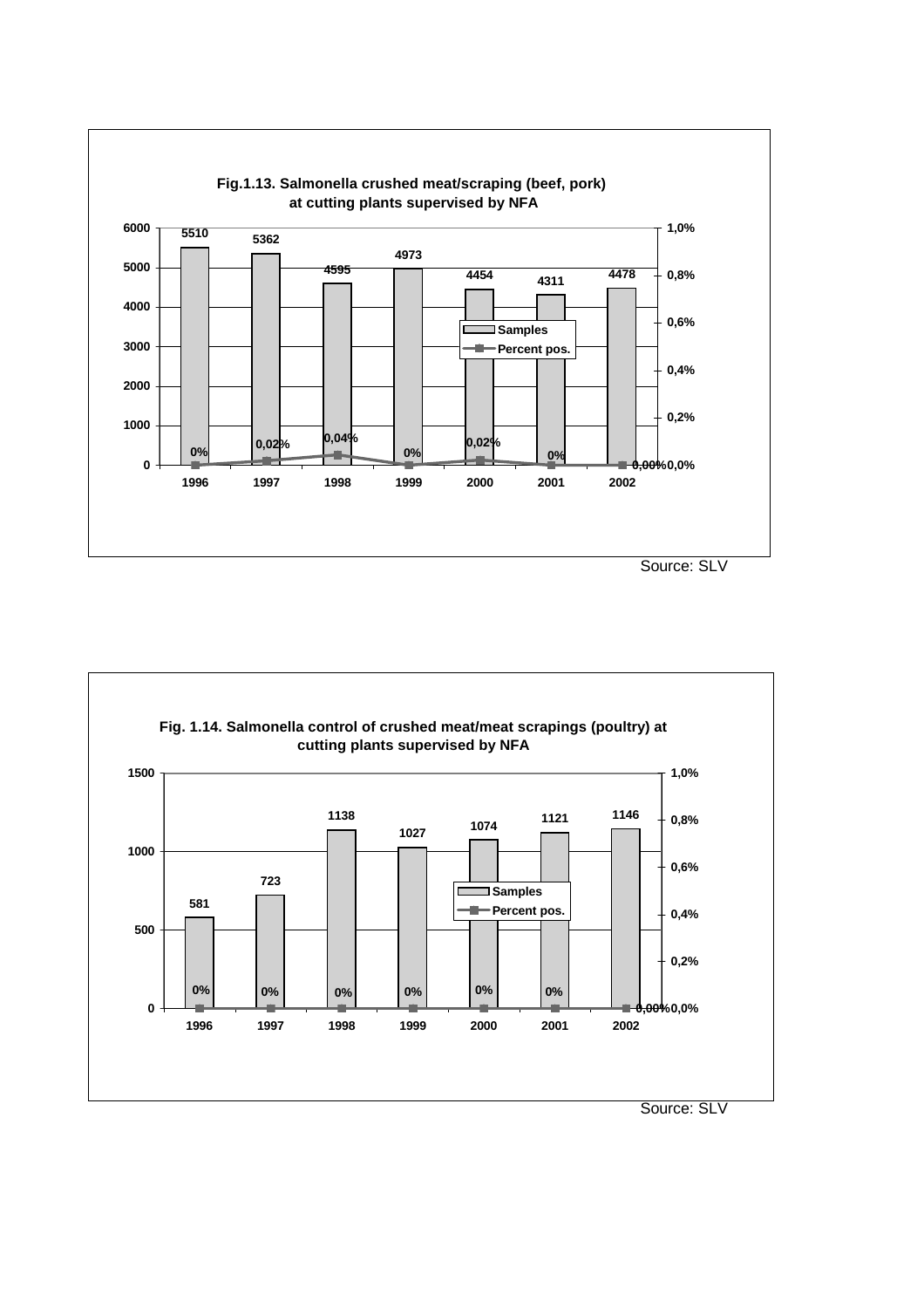





Source: SMI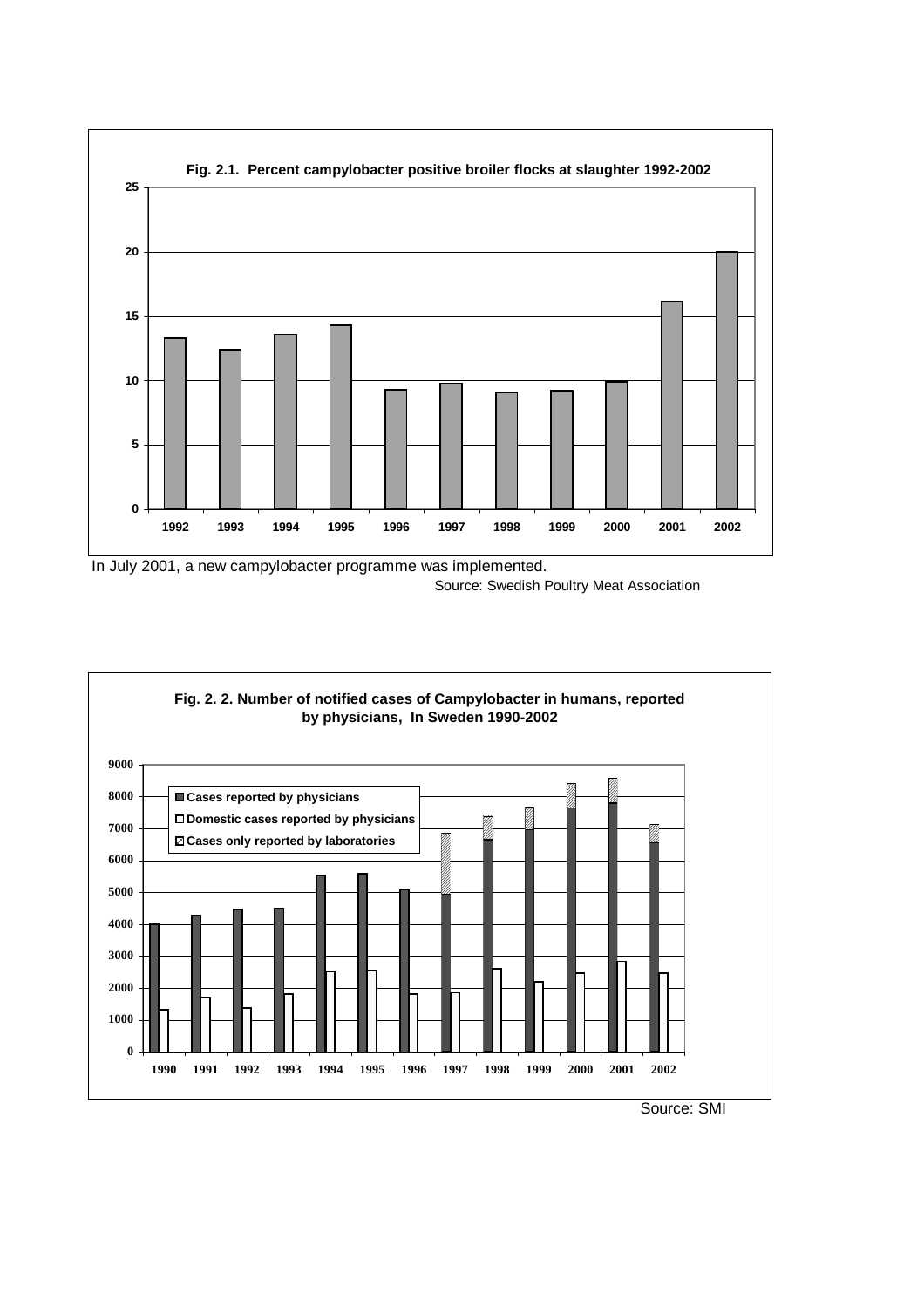



Sample size: 1996 to August 1997: 10g faeces. September 1998 to mid 1999: 1g faeces. Second part of 1999: 10g faeces. Source: SJV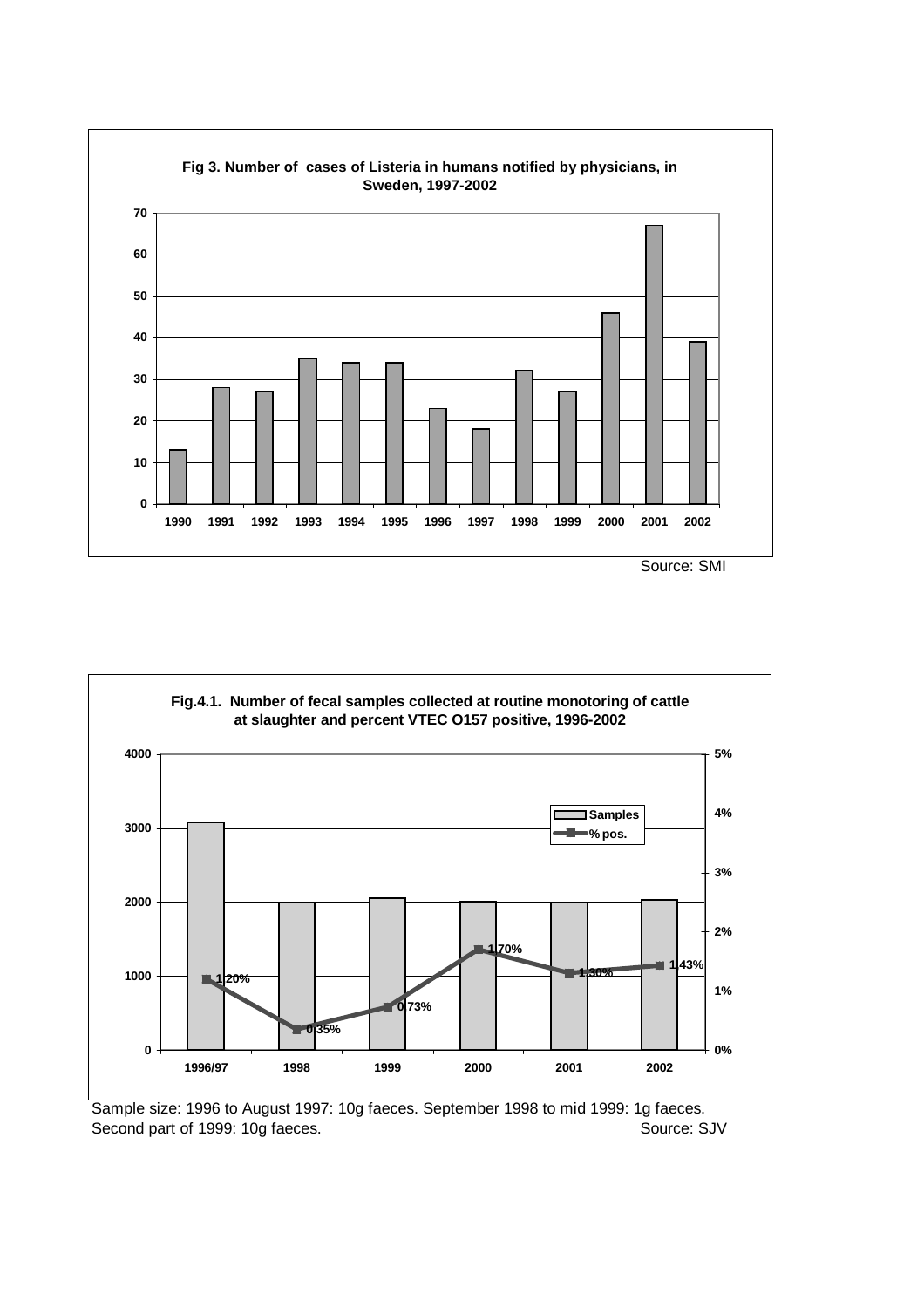

Source: Swedish Meats